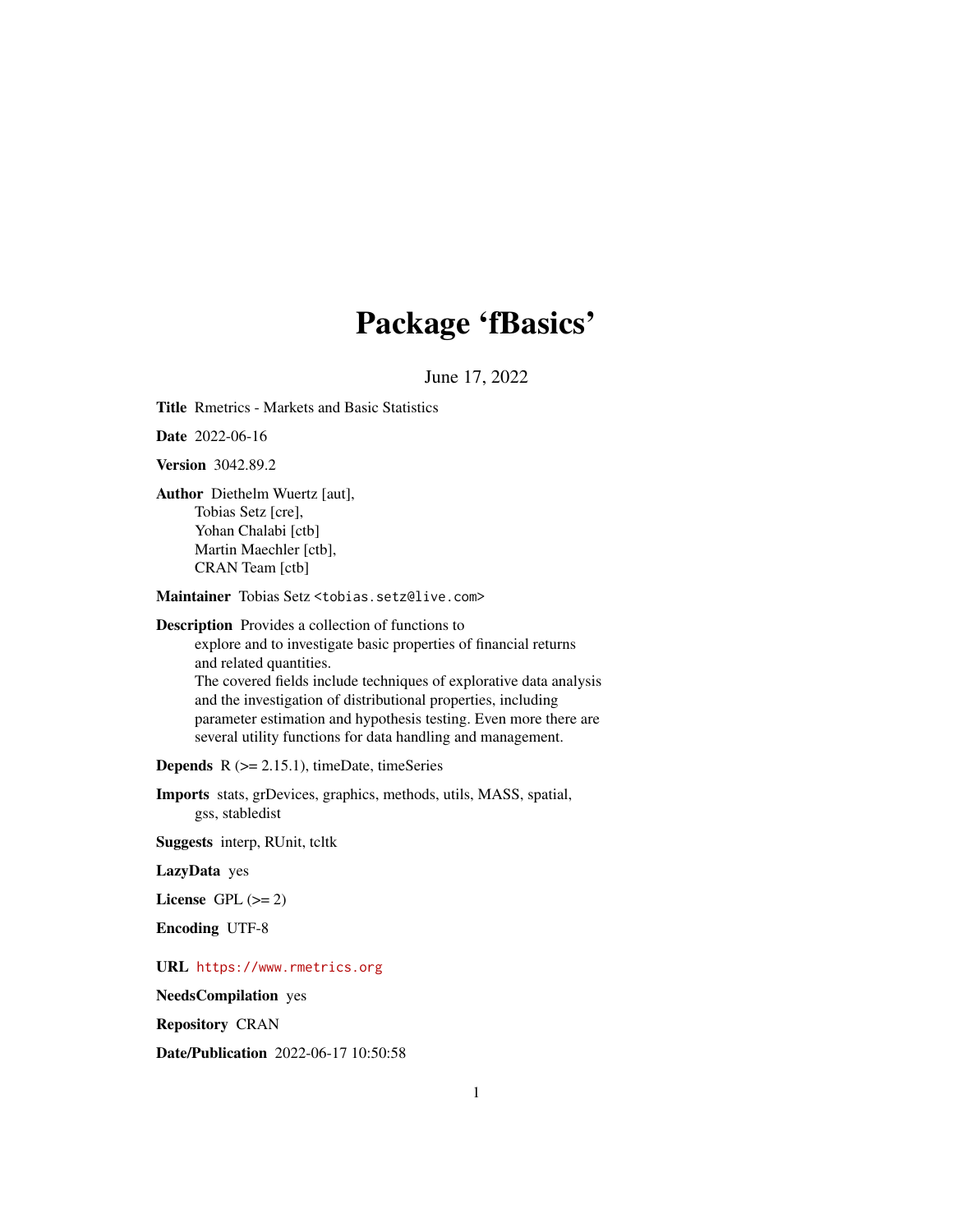# R topics documented:

|                                                                                                    |  |  |  |  |  |  |                                                                                                                                                                   |  |  |  |  |  | $\overline{4}$ |
|----------------------------------------------------------------------------------------------------|--|--|--|--|--|--|-------------------------------------------------------------------------------------------------------------------------------------------------------------------|--|--|--|--|--|----------------|
|                                                                                                    |  |  |  |  |  |  |                                                                                                                                                                   |  |  |  |  |  | 13             |
|                                                                                                    |  |  |  |  |  |  |                                                                                                                                                                   |  |  |  |  |  | 15             |
|                                                                                                    |  |  |  |  |  |  |                                                                                                                                                                   |  |  |  |  |  | 17             |
|                                                                                                    |  |  |  |  |  |  |                                                                                                                                                                   |  |  |  |  |  | 18             |
|                                                                                                    |  |  |  |  |  |  |                                                                                                                                                                   |  |  |  |  |  | 19             |
|                                                                                                    |  |  |  |  |  |  |                                                                                                                                                                   |  |  |  |  |  | 20             |
|                                                                                                    |  |  |  |  |  |  |                                                                                                                                                                   |  |  |  |  |  | 20             |
|                                                                                                    |  |  |  |  |  |  |                                                                                                                                                                   |  |  |  |  |  | 21             |
|                                                                                                    |  |  |  |  |  |  |                                                                                                                                                                   |  |  |  |  |  | 25             |
|                                                                                                    |  |  |  |  |  |  |                                                                                                                                                                   |  |  |  |  |  | 25             |
|                                                                                                    |  |  |  |  |  |  |                                                                                                                                                                   |  |  |  |  |  | 26             |
| decor                                                                                              |  |  |  |  |  |  |                                                                                                                                                                   |  |  |  |  |  | 28             |
|                                                                                                    |  |  |  |  |  |  |                                                                                                                                                                   |  |  |  |  |  | 29             |
|                                                                                                    |  |  |  |  |  |  |                                                                                                                                                                   |  |  |  |  |  | 29             |
|                                                                                                    |  |  |  |  |  |  |                                                                                                                                                                   |  |  |  |  |  | 31             |
|                                                                                                    |  |  |  |  |  |  |                                                                                                                                                                   |  |  |  |  |  | 32             |
|                                                                                                    |  |  |  |  |  |  |                                                                                                                                                                   |  |  |  |  |  | 34             |
|                                                                                                    |  |  |  |  |  |  |                                                                                                                                                                   |  |  |  |  |  | 35             |
| gh                                                                                                 |  |  |  |  |  |  |                                                                                                                                                                   |  |  |  |  |  | 36             |
|                                                                                                    |  |  |  |  |  |  |                                                                                                                                                                   |  |  |  |  |  | 38             |
|                                                                                                    |  |  |  |  |  |  |                                                                                                                                                                   |  |  |  |  |  | 40             |
|                                                                                                    |  |  |  |  |  |  |                                                                                                                                                                   |  |  |  |  |  | 41             |
|                                                                                                    |  |  |  |  |  |  |                                                                                                                                                                   |  |  |  |  |  | 42             |
|                                                                                                    |  |  |  |  |  |  |                                                                                                                                                                   |  |  |  |  |  | 43             |
|                                                                                                    |  |  |  |  |  |  |                                                                                                                                                                   |  |  |  |  |  | 44             |
|                                                                                                    |  |  |  |  |  |  |                                                                                                                                                                   |  |  |  |  |  | 45             |
|                                                                                                    |  |  |  |  |  |  |                                                                                                                                                                   |  |  |  |  |  | 46             |
|                                                                                                    |  |  |  |  |  |  |                                                                                                                                                                   |  |  |  |  |  | 47             |
|                                                                                                    |  |  |  |  |  |  |                                                                                                                                                                   |  |  |  |  |  | 48             |
|                                                                                                    |  |  |  |  |  |  |                                                                                                                                                                   |  |  |  |  |  | 49             |
|                                                                                                    |  |  |  |  |  |  |                                                                                                                                                                   |  |  |  |  |  | 51             |
|                                                                                                    |  |  |  |  |  |  |                                                                                                                                                                   |  |  |  |  |  | 52             |
|                                                                                                    |  |  |  |  |  |  |                                                                                                                                                                   |  |  |  |  |  | 53             |
|                                                                                                    |  |  |  |  |  |  |                                                                                                                                                                   |  |  |  |  |  | 54             |
|                                                                                                    |  |  |  |  |  |  |                                                                                                                                                                   |  |  |  |  |  | 55             |
|                                                                                                    |  |  |  |  |  |  |                                                                                                                                                                   |  |  |  |  |  | 56             |
| $HistogramPlot \n\ldots \n\ldots \n\ldots \ldots \ldots \ldots \ldots \ldots \ldots \ldots \ldots$ |  |  |  |  |  |  |                                                                                                                                                                   |  |  |  |  |  | 57             |
| hyp<br>.                                                                                           |  |  |  |  |  |  | $\begin{array}{cccccccccccccc} \bullet & \bullet & \bullet & \bullet & \bullet & \bullet & \bullet & \bullet & \bullet & \bullet & \bullet & \bullet \end{array}$ |  |  |  |  |  | 59             |
| hypFit                                                                                             |  |  |  |  |  |  |                                                                                                                                                                   |  |  |  |  |  | 61             |
| hypMode                                                                                            |  |  |  |  |  |  |                                                                                                                                                                   |  |  |  |  |  | 62             |
| hypMoments                                                                                         |  |  |  |  |  |  |                                                                                                                                                                   |  |  |  |  |  | 63             |
| hypRobMoments                                                                                      |  |  |  |  |  |  |                                                                                                                                                                   |  |  |  |  |  | 65             |
| hypSlider                                                                                          |  |  |  |  |  |  |                                                                                                                                                                   |  |  |  |  |  | 66             |
| Ids.                                                                                               |  |  |  |  |  |  |                                                                                                                                                                   |  |  |  |  |  | 66             |
|                                                                                                    |  |  |  |  |  |  |                                                                                                                                                                   |  |  |  |  |  | 67             |
|                                                                                                    |  |  |  |  |  |  |                                                                                                                                                                   |  |  |  |  |  |                |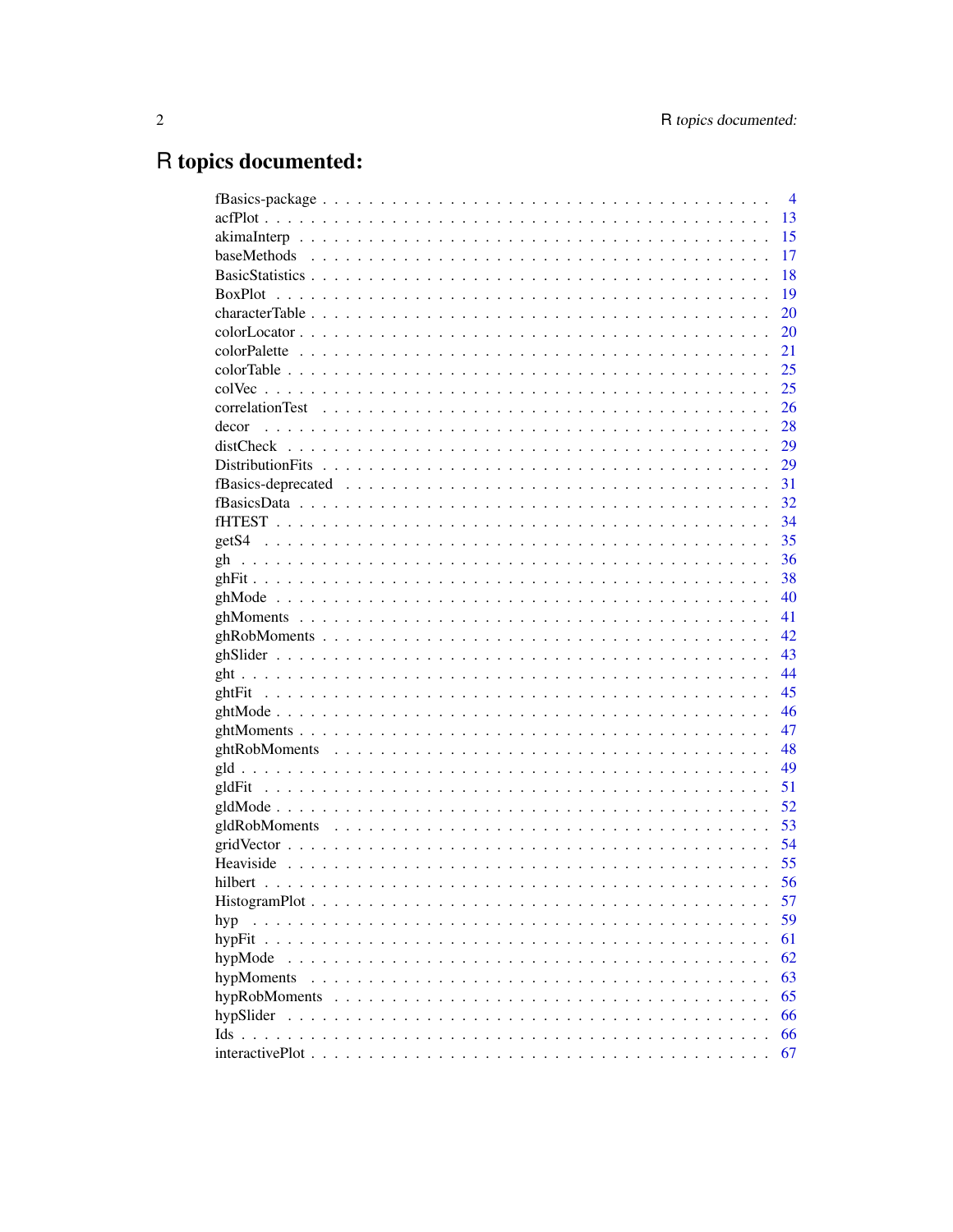|        | 68 |
|--------|----|
|        | 69 |
|        | 70 |
|        | 71 |
|        | 72 |
|        | 74 |
|        | 75 |
|        | 76 |
|        | 76 |
|        | 77 |
|        | 79 |
|        | 81 |
|        | 82 |
|        | 84 |
|        | 85 |
|        | 86 |
|        | 87 |
|        | 88 |
|        | 89 |
|        | 90 |
|        | 94 |
|        | 95 |
|        | 96 |
|        | 97 |
|        | 97 |
|        |    |
|        |    |
|        |    |
|        |    |
|        |    |
|        |    |
|        |    |
|        |    |
|        |    |
|        |    |
|        |    |
|        |    |
|        |    |
|        |    |
|        |    |
| ssdFit |    |
|        |    |
|        |    |
|        |    |
|        |    |
| triang |    |
|        |    |
|        |    |
|        |    |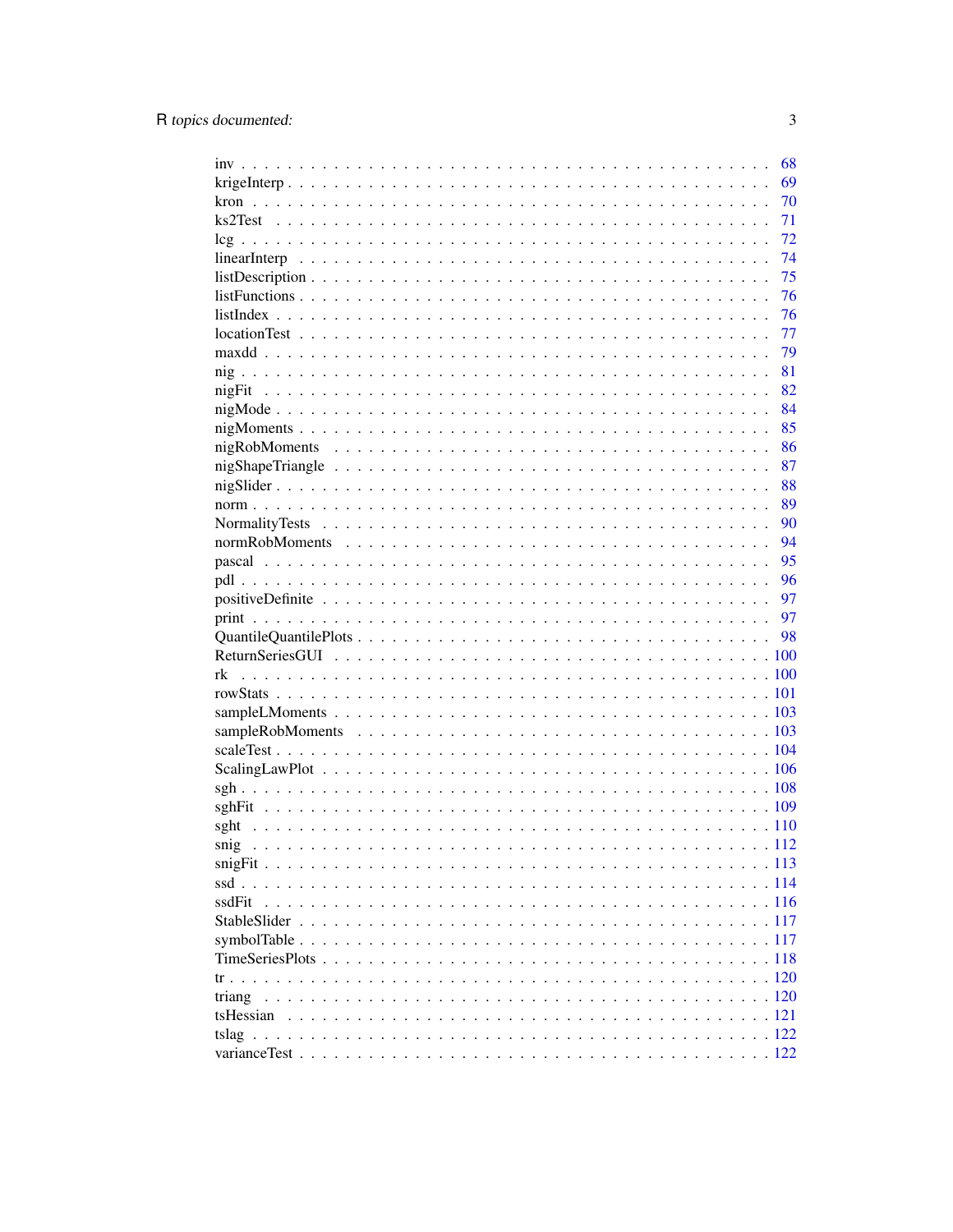| Index |  |  |  |  |  |  |  |  |  |  |  |  |  |  |  |  |  |  |  |  |  |
|-------|--|--|--|--|--|--|--|--|--|--|--|--|--|--|--|--|--|--|--|--|--|

fBasics-package *Portfolio Modelling, Optimization and Backtesting*

#### Description

The Rmetrics "fBasics" package is a collection of functions to explore and to investigate basic properties of financial returns and related quantities.

The covered fields include techniques of explorative data analysis and the investigation of distributional properties, including parameter estimation and hypothesis testing. Evenmore there are several utility functions for data handling and managemnet.

#### Details

| Package:                    | \tab fBasics\cr                                                    |
|-----------------------------|--------------------------------------------------------------------|
| Type:                       | \tab Package\cr                                                    |
| Date:                       | \tab 2014\cr                                                       |
|                             | $License:$ $\lambda$ $\lambda$ GPL Version 2 or later $\lambda$ cr |
|                             | Copyright: \tab (c) 1999-2014 Rmetrics Association\cr              |
| Repository: \tab R-FORGE\cr |                                                                    |
| URL:                        | \tab \url{https://www.rmetrics.org}                                |

#### 1 Introduction

The fBasics package contains *basics tools* often required in computational finance and financial engineering. The topics are: basic statistics functions, financial return distributions, hypothesis testing, plotting routines, matrix computations and linear algebra, and some usefule utility functions.

#### 2 Basic Statistics Functions

*Financial Return Statistics*

basicStats Returns a basic statistics summary

#### *Distribution Function of Maximum Drawdowns*

| dmaxdd     | Density function of mean Max-Drawdowns     |
|------------|--------------------------------------------|
| pmaxdd     | Probability function of mean Max-Drawdowns |
| rmaxdd     | Random Variates of mean Max-Drawdowns      |
| maxddStats | Expectation of Drawdowns for BM with drift |

*Calculation of Sample Moments*

<span id="page-3-0"></span>4 fBasics-package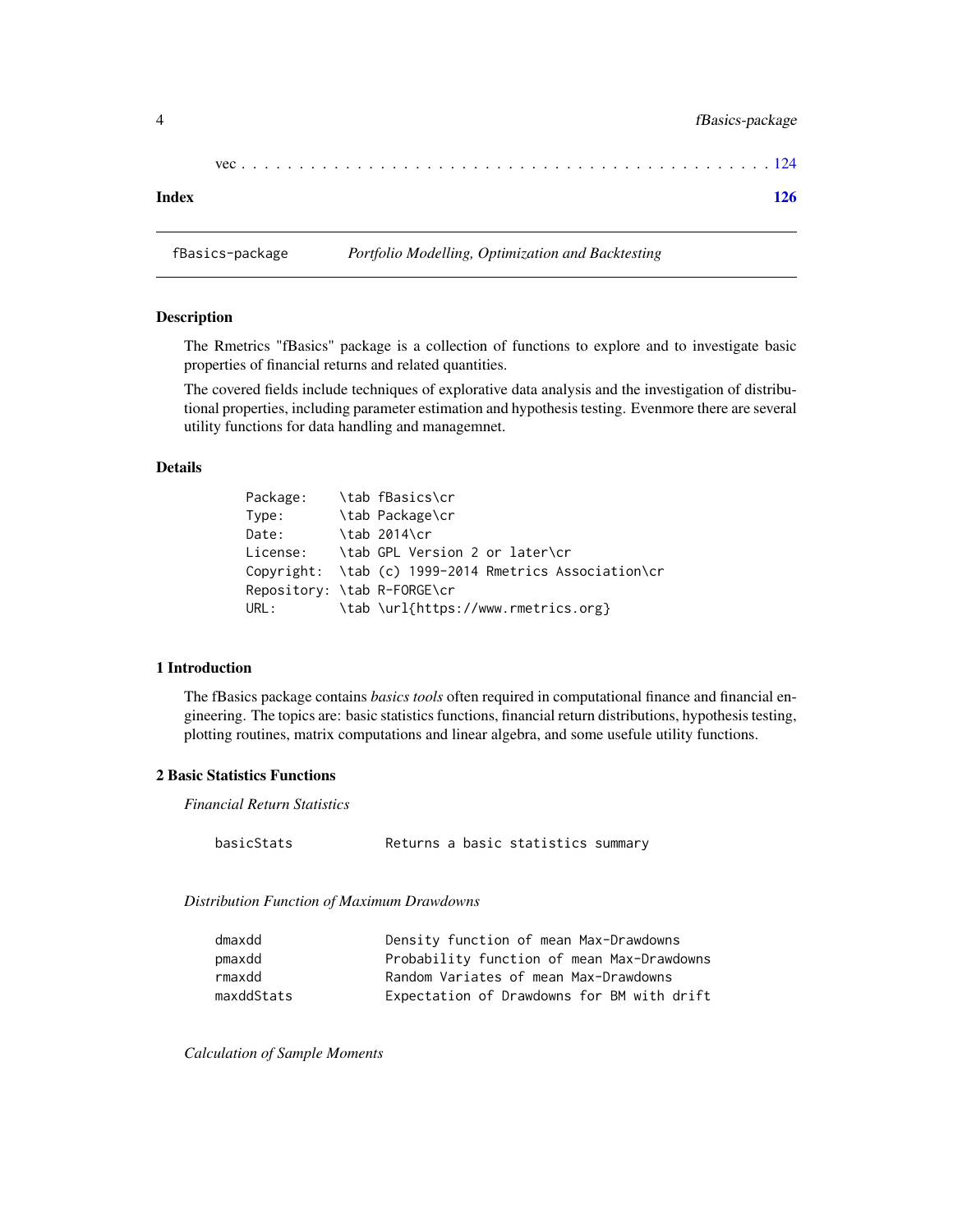### fBasics-package 5

| sampleLmoments | Computes sample L-moments          |
|----------------|------------------------------------|
| sampleMED      | Returns sample median              |
| sampleIOR      | returns sample inter quartal range |
| sampleSKEW     | returns robust sample skewness     |
| sampleKURT     | returns robust sample kurtosis     |

### *Bivariate Interpolation:*

| akimaInterp   | Interpolates irregularly spaced points |
|---------------|----------------------------------------|
| akimaInterpp  | Interpolates and smoothes pointwise    |
| krigeInterp   | Kriges irregularly spaced data points  |
| linearInterp  | Interpolates irregularly spaced points |
| linearInterpp | Interpolates linearly pointwise        |

### *Utility Statistics Functions:*

| colStats     | Computes sample statistics by col       |
|--------------|-----------------------------------------|
| colSums      | Computes sums of values in each col     |
| colMeans     | Computes means of values in each col    |
| colSds       | Computes standard deviation of each col |
| colVars      | Computes sample variance by col         |
| colSkewness  | Computes sample skewness by col         |
| colKurtosis  | Computes sample kurtosis by col         |
| colMaxs      | Computes maximum values in each col     |
| colMins      | Computes minimum values in each col     |
| colProds     | Computes product of values in each col  |
| colQuantiles | Computes product of values in each col  |
|              |                                         |

| Computes sample statistics by row       |
|-----------------------------------------|
| Computes sums of values in each row     |
| Computes means of values in each row    |
| Computes standard deviation of each row |
| Computes sample variance by row         |
| Computes sample skewness by row         |
| Computes sample kurtosis by row         |
| Computes maximum values in each row     |
| Computes minimum values in each row     |
| Computes product of values in each row  |
| Computes product of values in each row  |
|                                         |

### 3 Financial Return Distributions

*Generalized Hyperbolic Distribution:*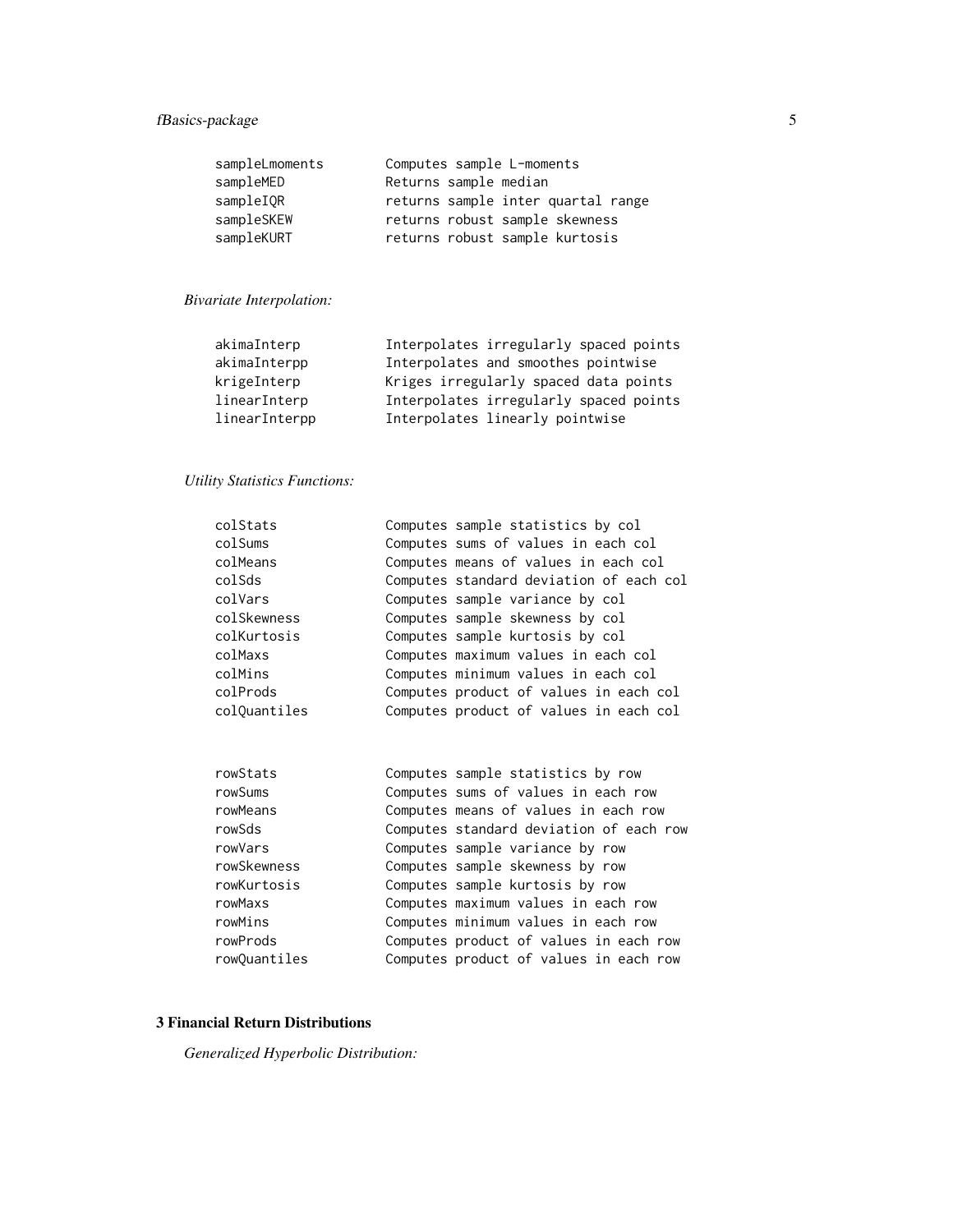| dghReturns | Density for the GH distribution                 |
|------------|-------------------------------------------------|
| pghreturns | Probability for the GH distribution             |
| gghreturns | Quantiles for the GH distribution               |
| rghreturns | Random variates for the GH distribution         |
| ghFitFits  | Fits parameters of the GH distribution          |
| ghMode     | Computes mode of the GH distribution.           |
| ghMean     | Returns true mean of the GH distribution        |
| ghVar      | Returns true variance of the GH distribution    |
| ghSkew     | Returns true skewness of the GH distribution    |
| ghKurt     | Returns true kurtosis of the GH distribution    |
| ghMoments  | Returns true n-th moment of the GH distribution |
| ghMED      | Returns true median of te GH distribution       |
| ghIOR      | Returns true inter quartal range of te GH       |
| ghSKEW     | Returns true robust skewness of te GH           |
| ghKURT     | Returns true robust kurtosis of te GH           |
|            |                                                 |

## *Hyperbolic Distribution:*

| dhyp       | Returns density for the HYP distribution         |
|------------|--------------------------------------------------|
| phyp       | Returns probability for the HYP distribution     |
| qhyp       | Returns quantiles for the HYP distribution       |
| rhyp       | Returns random variates for the HYP distribution |
| hypFit     | Fits parameters of the HYP distribution          |
| hypMode    | Computes mode of the HYP distribution            |
| hypMean    | Returns true mean of the HYP distribution        |
| hypVar R   | Returns true variance of the HYP distribution    |
| hypSkew    | Returns true skewness of the HYP distribution    |
| hypKurt    | Returns true kurtosis of the HYP distribution    |
| hypMoments | Returns true n-th moment of the HYP distribution |
| hypMED     | Returns true median of the HYP distribution      |
| hypIQR     | Returns true inter quartal range of the HYP      |
| hypSKEW    | Returns true robust skewness of the HYP          |
| hypKURT    | Returns true robust kurtosis of the HYP          |
|            |                                                  |

#### *Normal Inverse Gaussian:*

| dnig        | Returns density for the NIG distribution         |
|-------------|--------------------------------------------------|
| pnig        | Returns probability for the NIG distribution     |
| qnig        | Returns quantiles for the NIG distribution       |
| rnig        | Returns random variates for the NIG distribution |
| .pnigC      | fast C Implementation of function pnig()         |
| .qnigC      | fast CImplementation of function qnig()          |
| nigFit      | Fits parameters of a NIG distribution            |
| .nigFit.mle | Uses max Log-likelihood estimation               |
| .nigFit.gmm | Uses generalized method of moments               |
| .nigFit.mps | Maximum product spacings estimation              |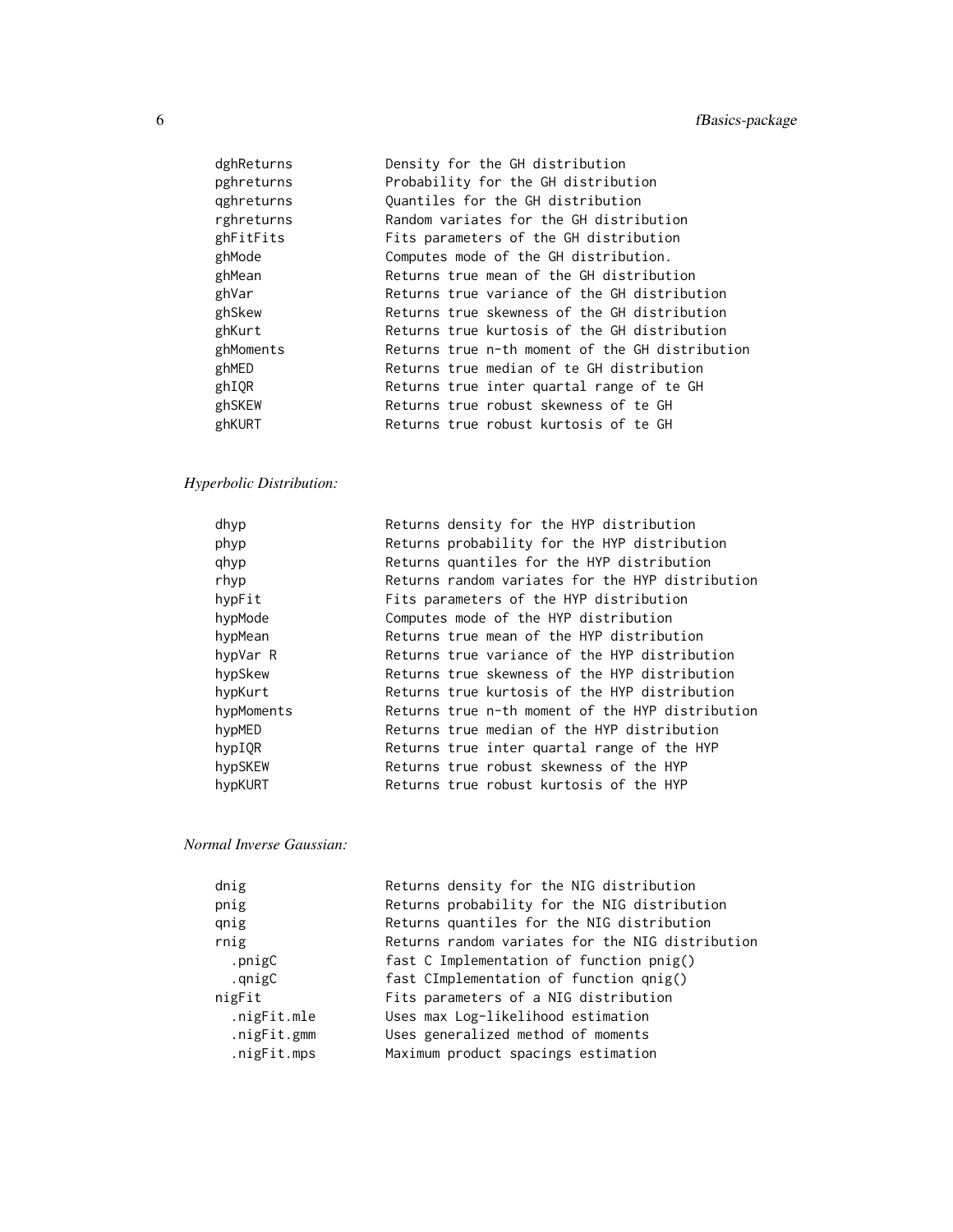### fBasics-package 7

| .nigFit.vmps | Minimum variance mps estimation                  |
|--------------|--------------------------------------------------|
| nigMode      | Computes mode of the NIG distribution            |
| nigMean      | Returns true mean of the NIG distribution        |
| nigVar       | Returns true variance of the NIG distribution    |
| nigSkew      | Returns true skewness of the NIG distribution    |
| nigKurt      | Returns true kurtosis of the NIG distribution    |
| nigMoments   | Returns true n-th moment of the NIG distribution |
| nigMED       | Returns true median of the NIG distribution      |
| nigIOR       | Returns true inter quartal range of the NIG      |
| nigSKEW      | Returns true robust skewness of the NIG          |
| nigKURT      | Returns true robust kurtosis of the NIG          |
|              |                                                  |

### *Generalized Hyperbolic Student-t Distribution:*

| dght       | Returns density for the GHT distribution         |
|------------|--------------------------------------------------|
| pght       | Returns probability for the GHT distribution     |
| qght       | Returns quantiles for the GHT distribution       |
| rght       | Returns random variates for the GHT distribution |
| ghtFit     | Fits parameters of the GHT distribution          |
| ghtMode    | Computes mode of the GHT distribution            |
| ghtMean    | Returns true mean of the NIG distribution        |
| ghtVar     | Returns true variance of the GHT distribution    |
| ghtSkew    | Returns true skewness of the GHT distribution    |
| ghtKurt    | Returns true kurtosis of the GHT distribution    |
| ghtMoments | Returns true n-th moment of the GHT distribution |
| ghtMED     | Returns true median of the GHT distribution      |
| ghtIOR     | Returns true inter quartal range of the GHT      |
| ghtSKEW    | Returns true robust skewness of the GHT          |
| ghtKURT    | Returns true robust kurtosis of the GHT          |
|            |                                                  |

#### *Stable Distribution:*

| dstable       | Returns density for the stable distribution         |
|---------------|-----------------------------------------------------|
| pstable       | Returns probability for the stable distribution     |
| gstable       | Returns quantiles for the stable distribution       |
| rstable       | Returns random variates for the dtsble distribution |
| stableFit     | Fits parameters of a the stable distribution        |
| .phiStable    | Creates contour table for McCulloch estimators      |
| .PhiStable    | Contour table created by function .phiStable()      |
| .gStableFit   | Estimates parameters by McCulloch's approach        |
| .mleStableFit | Estimates stable parameters by MLE approach         |
| .stablePlot   | Plots results of stable parameter estimates         |
| stableMode    | Computes mode of the stable distribution            |
|               |                                                     |

*Generalized Lambda Distribution:*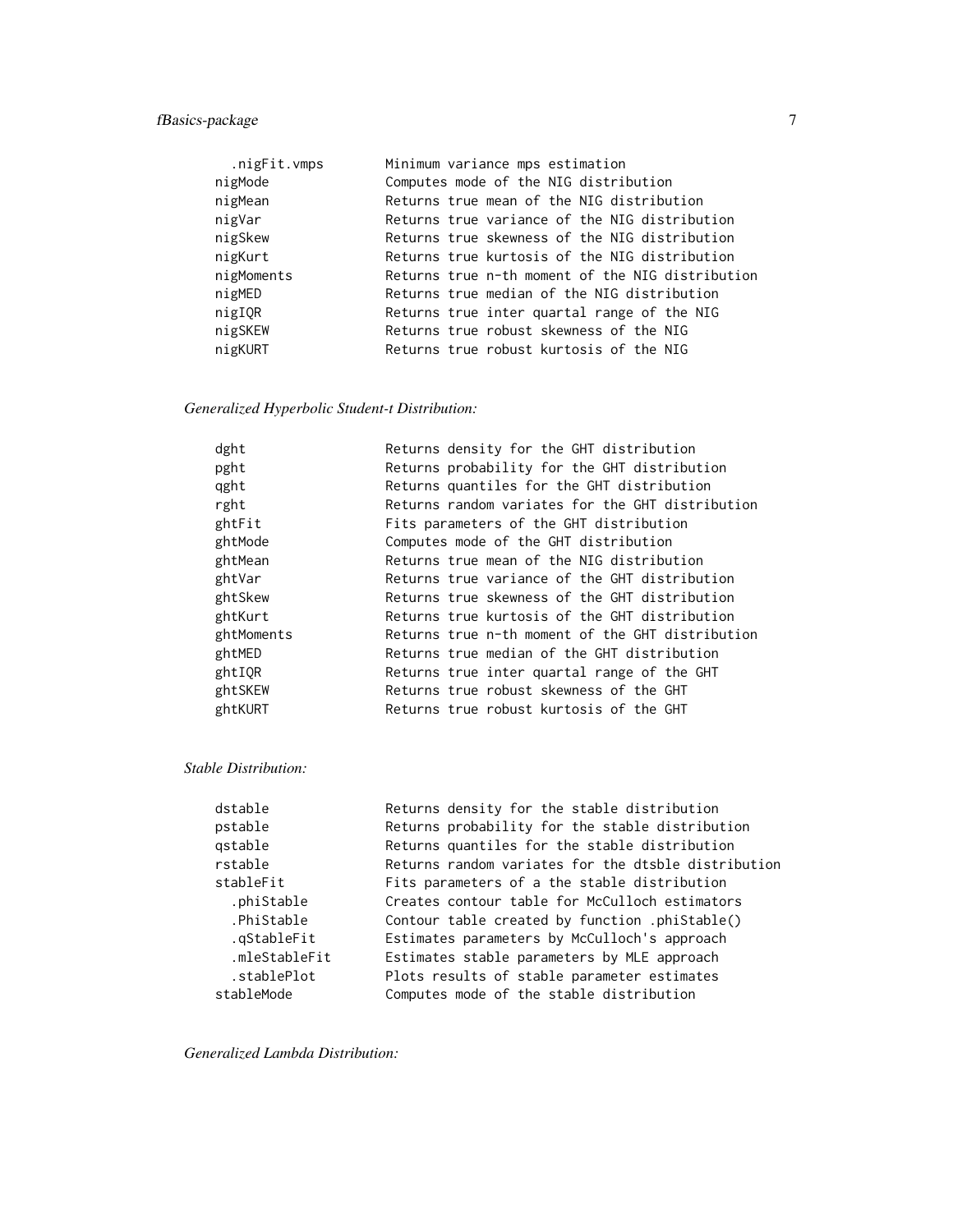| dgld        | Returns density for the GLD distribution         |
|-------------|--------------------------------------------------|
| pgld        | Returns probability for the GLD distribution     |
| qgld        | Returns quantiles for the GLD distribution       |
| rgld        | Returns random variates for the GLD distribution |
| gldFit      | Fits parameters of the GLD distribution          |
| .gldFit.mle | fits GLD using maximum log-likelihood            |
| .gldFit.mps | fits GLD using maximum product spacings          |
| .gldFit.gof | fits GLD using Goodness of Fit statistics        |
|             |                                                  |

| .gldFit.hist | fits GLD using a histogram fit              |
|--------------|---------------------------------------------|
| .gldFit.rob  | fits GLD using robust moments fit           |
| gldMode      | Computes mode of the GLD distribution.      |
| gldMED       | Returns true median of the GLD distribution |
| gldIQR       | Returns true inter quartal range of the GLD |
| gldSKEW      | Returns true robust skewness of the GLD     |
| gldKURT      | Returns true robust kurtosis of the GLD     |

### *Spline Smoothed Distribution:*

| dssd   | Returns spline smoothed density function           |
|--------|----------------------------------------------------|
| pssd   | Returns spline smoothed probability function       |
| gssd   | Returns spline smoothed quantile function          |
| rssd   | Returns spline smoothed random variates.           |
| ssdFit | Fits parameters for a spline smoothed distribution |

### 4 Hypthesis Testing

*One Sample Nornality Tests:*

| One sample Kolmogorov-Smirnov normality test |  |  |
|----------------------------------------------|--|--|
| Shapiro-Wilk normality test                  |  |  |
| Jarque-Bera normality test                   |  |  |
| Normality tests S-Plus compatible call       |  |  |
| D'Agostino normality test                    |  |  |
| Anderson-Darling normality test              |  |  |
| Cramer-von Mises normality test              |  |  |
| Lilliefors (KS) normality test               |  |  |
| Pearson chi-square normality test            |  |  |
| Shapiro-Francia normality test               |  |  |
| Finite sample adjusted JB LM and ALM test    |  |  |
|                                              |  |  |

*One Sample Location, Scale and variance Tests:*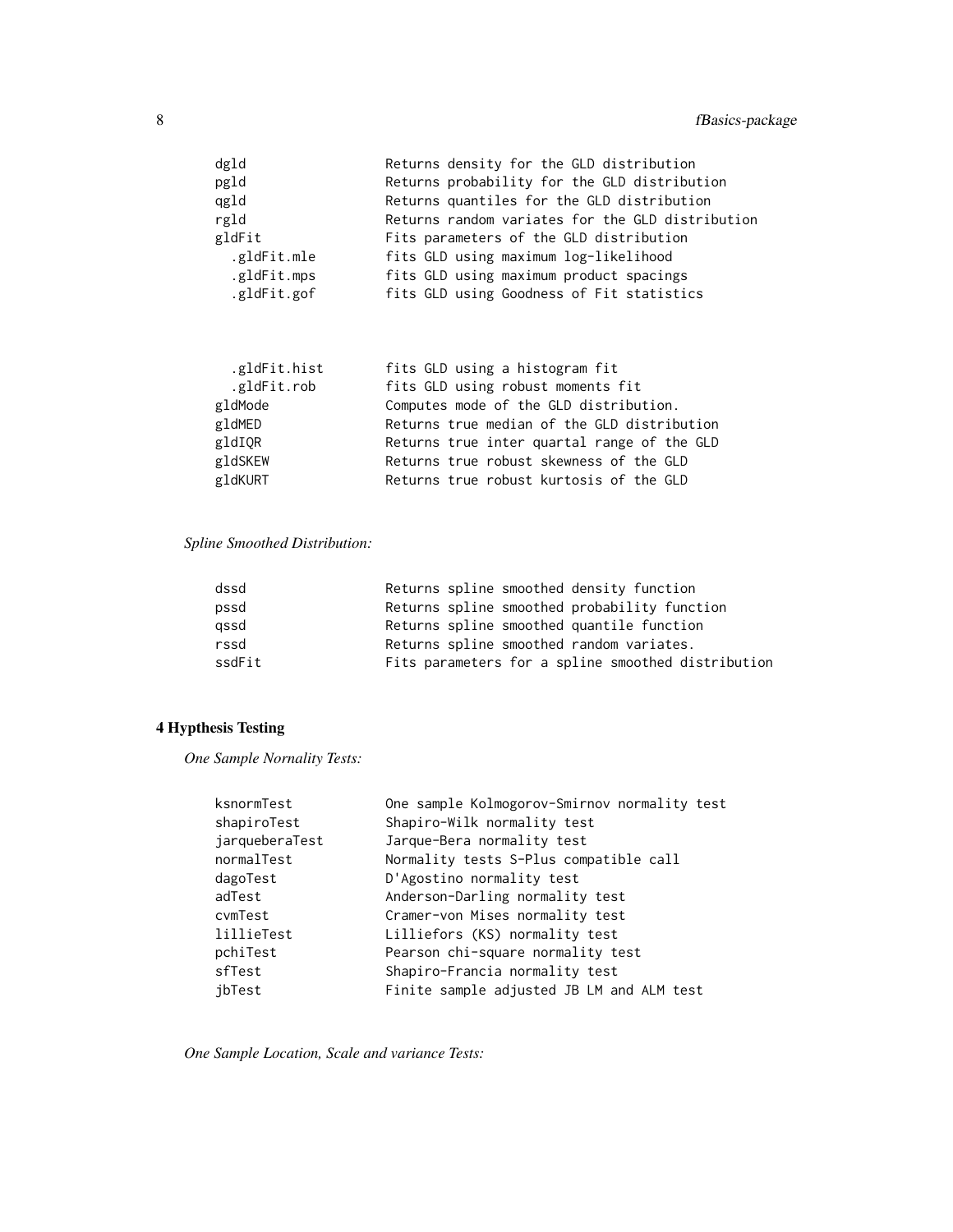### fBasics-package 9

| locationTest   | Performs locations tests on two samples           |
|----------------|---------------------------------------------------|
| tTest.         | Unpaired t test for differences in mean           |
| .kw2Test       | Kruskal-Wallis test for differences in locations  |
| scaleTest      | Performs scale tests on two samples               |
| .ansariTest    | Ansari-Bradley test for differences in scale      |
| .moodTest      | Mood test for differences in scale                |
| varianceTest   | Performs variance tests on two samples            |
| .varfTest      | F test for differences in variances               |
| .bartlett2Test | Bartlett's test for differences in variances      |
| .fligner2Test  | Fligner-Killeen test for differences in variances |
|                |                                                   |

### *Two Sample Tests:*

| ks2Test         | Performs a two sample Kolmogorov-Smirnov test  |
|-----------------|------------------------------------------------|
| correlationTest | Performs correlation tests on two samples      |
| pearsonTest     | Pearson product moment correlation coefficient |
| kendallTest     | Kendall's tau correlation test                 |
| spearmanTest    | Spearman's rho correlation test                |

#### *Test Utilities:*

| ' fHTEST'   | S4 Class Representation                         |  |  |  |
|-------------|-------------------------------------------------|--|--|--|
| show.fHTEST | S4 Print Method                                 |  |  |  |
| . ibALM     | Jarque Bera Augmented Lagrange Multiplier Data  |  |  |  |
| .jbLM       | Jarque-Bera Lagrange Multiplier Data            |  |  |  |
| .jbTable    | Finite sample p values for the Jarque Bera test |  |  |  |
| .jbPlot     | Plots probabilities                             |  |  |  |
| .pjb        | Returns probabilities for JB given quantiles    |  |  |  |
| .qjb        | Returns quantiles for JB given probabilities    |  |  |  |

### 5 Plotting Routines

*Financial Time Series Plots:*

| seriesPlot    | Dispalys a time series plot             |
|---------------|-----------------------------------------|
| cumulatedPlot | Displays cumulated series give returns  |
| returnPlot    | Displays returns given cumulated series |
| drawdownPlot  | Displays drawdown series from returns   |

### *Correlation Plots:*

| acfPlot     | Displays tailored ACF plot         |
|-------------|------------------------------------|
| pacfPlot    | Displays tailored partial ACF plot |
| teffectPlot | Displays the Taylor effect         |
| lacfPlot    | Displays lagged autocorrelations   |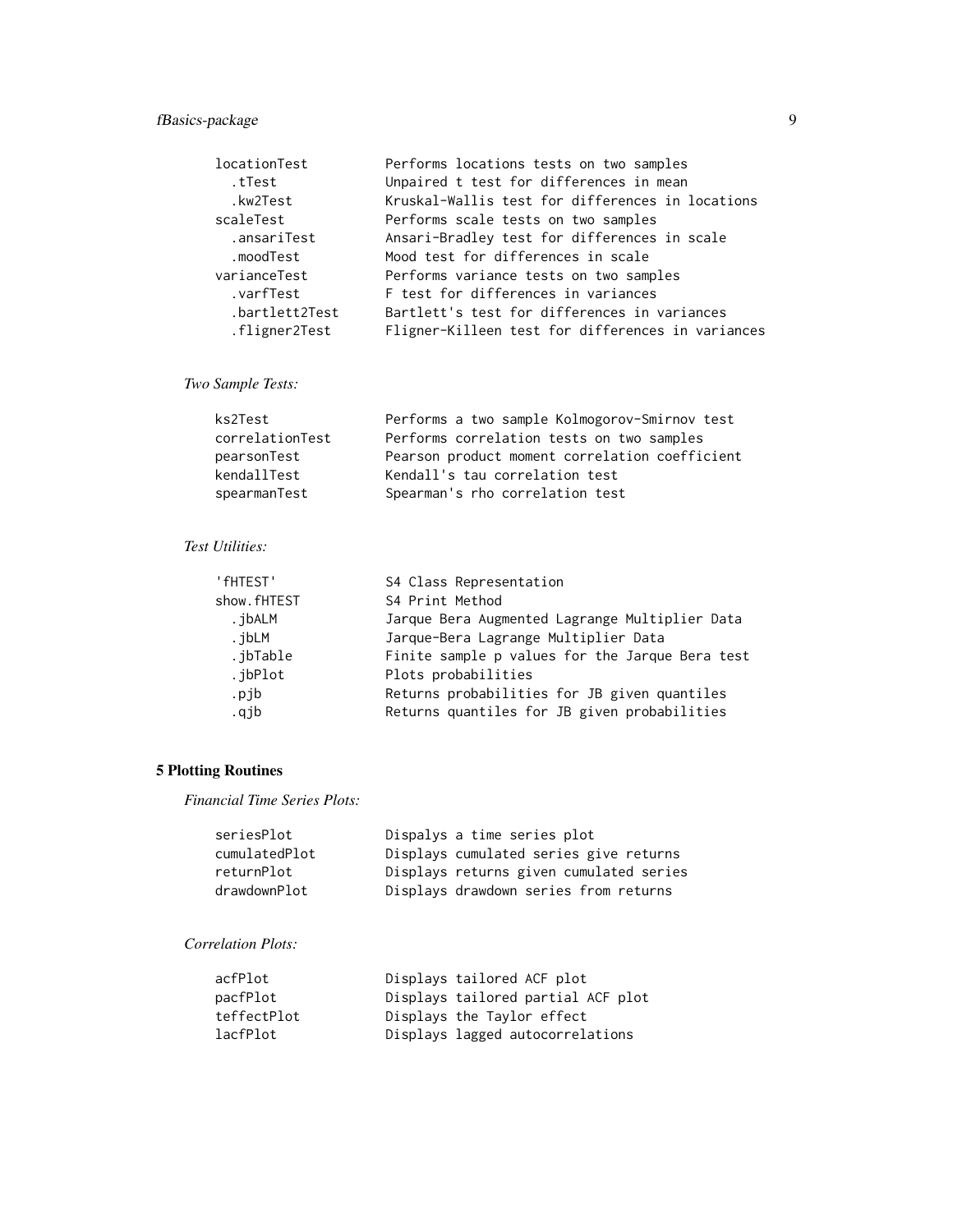*Distribution Plots:*

| Returns tailored histogram plot        |
|----------------------------------------|
| Returns tailored density plot          |
| Returns tailored log density plot      |
| Returns side-by-side standard box plot |
| Plotreturns box-percentile plot        |
| Returns normal quantile-quantile plot  |
| Returns NIG quantile-quantile plot     |
| Rreturns GHT quantile-quantile plot    |
| Returns GLD quantile-quantile plot     |
|                                        |

*Time Series Aggregation Plots:*

| scalinglawPlot | Displays scaling law behavior |  |  |  |
|----------------|-------------------------------|--|--|--|
|----------------|-------------------------------|--|--|--|

### 5. Matrix Computations and Linear Algebra

*Elementar Matrix Operation Addons:*

| kron  | Returns the Kronecker product                |
|-------|----------------------------------------------|
| vec   | Stacks a matrix as column vector             |
| vech  | Stacks a lower triangle matrix               |
| pdl   | Returns regressor matrix for polynomial lags |
| tslag | Returns Lagged/leading vector/matrix         |

*Linear Algebra Addons:*

| inv  |  | Returns the inverse of a matrix |
|------|--|---------------------------------|
| norm |  | Returns the norm of a matrix    |
| rk.  |  | Returns the rank of a matrix    |
| †r   |  | Returns the trace of a matrix   |

### *General Matrix Utility Addons:*

| Checks if a matrix is positive definite<br>isPositiveDefinite |
|---------------------------------------------------------------|
| makePositiveDefinite Forces a matrix to be positive definite  |
| Creates a column vector from a data vector                    |
| Creates a row vector from a data vector                       |
| Creates from two vectors rectangular grid                     |
| Extracs lower tridiagonal part from a matrix                  |
| Extracs upper tridiagonal part from a matrix                  |
|                                                               |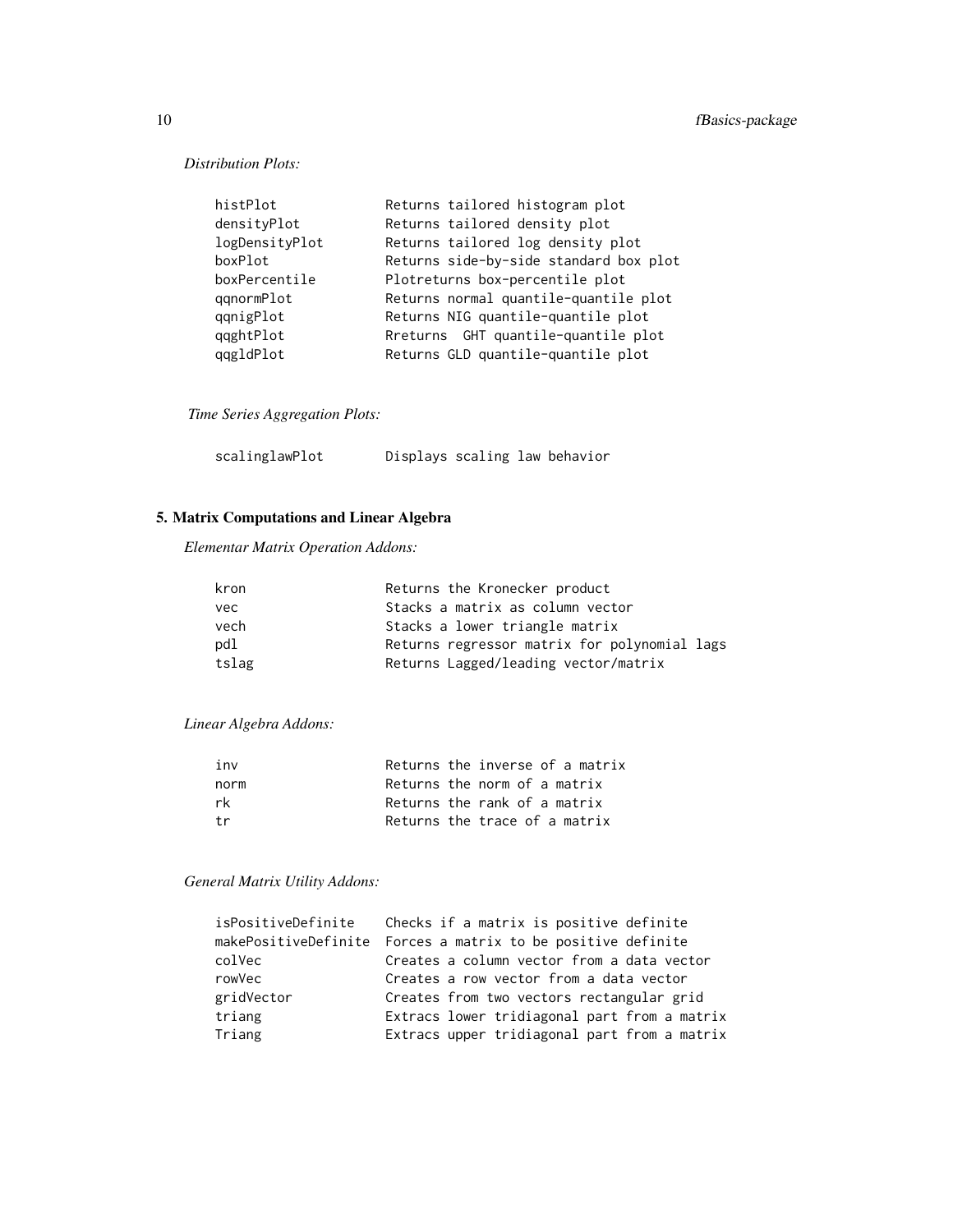*Selected Matrix Examples:*

| hilbert |  | Creates a Hilbert matrix |
|---------|--|--------------------------|
| pascal  |  | Creates a Pascal matrix  |

### 6 Utility Functions

*Color Utilities:*

| colorLocator   | Plots Rs 657 named colors for selection     |
|----------------|---------------------------------------------|
| colorMatrix    | Returns matrix of R's color names.          |
| colorTable     | Table of Color Codes and Plot Colors itself |
| rainbowPalette | Contiguous rainbow color palette            |
| heatPalette    | Contiguous heat color palette               |
| terrainPalette | Contiguous terrain color palette            |
| topoPalette    | Contiguous topo color palette               |
| cmPalette      | Contiguous cm color palette                 |
| greyPalette    | R's gamma-corrected gray palette            |
| timPalette     | Tim's Matlab like color palette             |
| rampPalette    | Color ramp palettes                         |
| seqPalette     | Sequential color brewer palettes            |
| divPalette     | Diverging color brewer palettes             |
| qualiPalette   | Qualified color brewer palettes             |
| focusPalette   | Red, green blue focus palettes              |
| monoPalette    | Red, green blue mono palettes               |

### *Graphics Utilities:*

| symbolTable     | Shows a table of plot symbols         |
|-----------------|---------------------------------------|
| characterTable  | Shows a table of character codes      |
| decor           | Adds horizontal grid and L shaped box |
| hgrid           | Adds horizontal grid lines            |
| vgrid           | Adds vertical grid lines              |
| boxL            | Adds L-shaped box                     |
| box             | Adds unterlined box                   |
| .xrug           | Adds rugs on x axis                   |
| .yrug           | Adds rugs on y axis                   |
| copyright       | Adds copyright notice                 |
| interactivePlot | Plots several graphs interactively    |

### *Special Function Utilities:*

| Heaviside | Computes Heaviside unit step function |
|-----------|---------------------------------------|
| Sign      | Another signum function               |
| Delta     | Computes delta function               |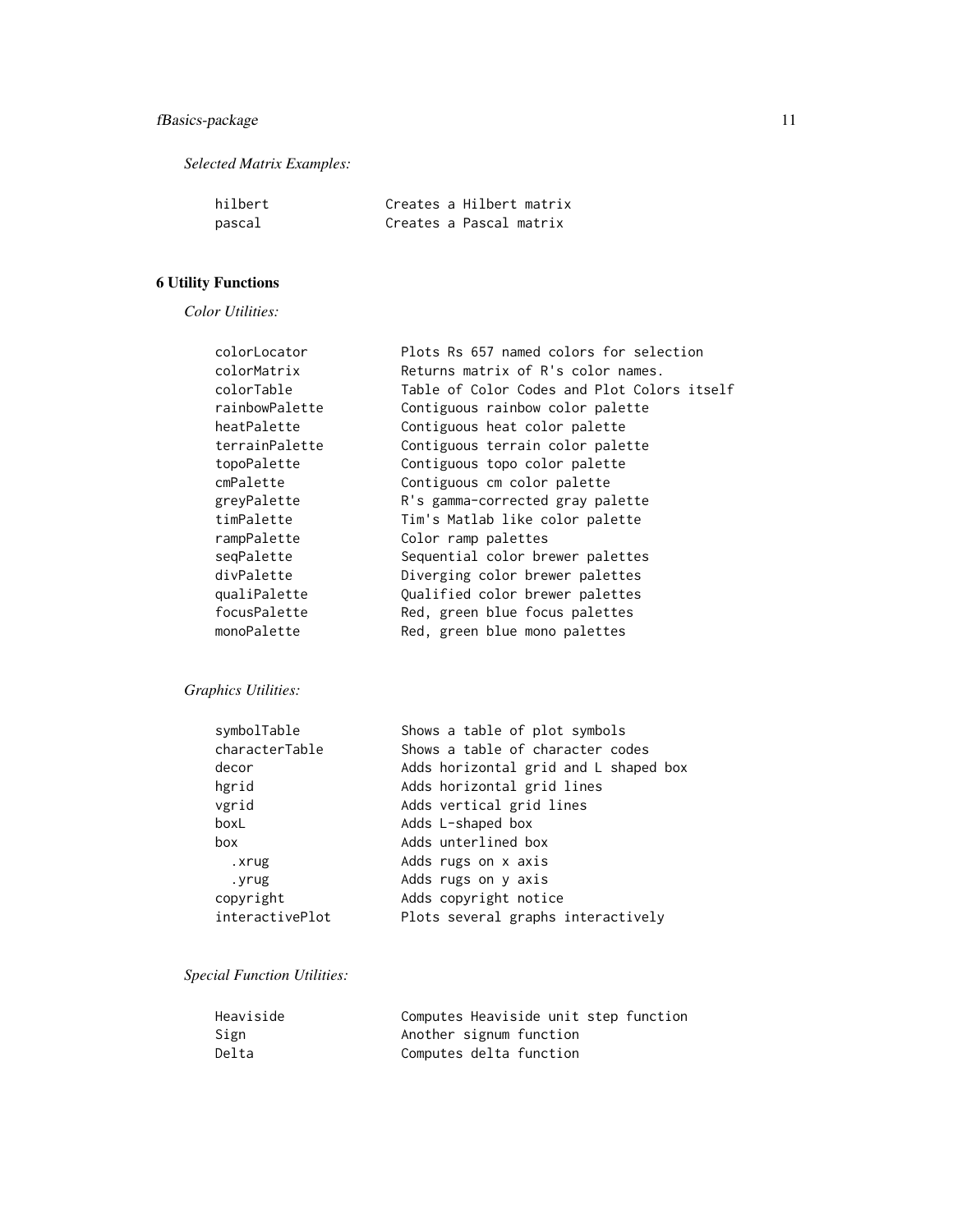#### 12 fBasics-package

| Boxcar    | Computes boxcar function          |
|-----------|-----------------------------------|
| Ramp      | Computes ramp function            |
| tsHessian | Computes Two Sided Hessian matrix |

#### *Other Utilities:*

| .unirootNA     | Computes zero of a function without error exit |
|----------------|------------------------------------------------|
| getModel       | Extracts the model slot from a S4 object       |
| getTitle       | Extracts the title slot from a S4 object       |
| getDescription | Extracts the description slot                  |
| getSlot        | Extracts a specified slot from a S4 object     |

### About Builtin Functions

Builtin functions are borrowed from contributed R packages and other sources. There are several reasons why we have modified and copied code from other sources and included in this package.

\* The builtin code is not available on Debian, so that Linux users have no easy acces to this code.

\* The original code conflicts with other code from this package or conflicts with Rmetrics design objectives.

\* We only need a very small piece of functionality from the original package which may depend on other packages which are not needed.

\* The package from which we builtin the code is under current development, so that the functions often change and thus leads to unexpectect behavior in the Rmetrics packages.

\* The package may be incompatible since it uses other time date and time series classes than the 'timDate' and 'timeSeries' objects and methods from Rmetrics.

We put the code in script files named *builtin-funPackage.R* where "fun" denotes the (optional) major function name, and "Package" the name of the contributed package from which we copied the original code.

Builtin functions include:

| gelGmm            | gll function from gmm package   |
|-------------------|---------------------------------|
| gmmGMM            | gmm function from gmm package   |
| kweightsSandwhich | kweights from sandwhich package |
| glGld             | gl functions from gld package   |
| ssdenGss          | ssden from the gss package      |
| hypHyperbolicDist | hyp from HyperbolicDist package |

#### Compiled Fortran and C Code:

| gld.c |  | source code from gld package      |
|-------|--|-----------------------------------|
| nig.c |  | source code from Kersti Aas       |
| gss.f |  | source code fromsandwhich package |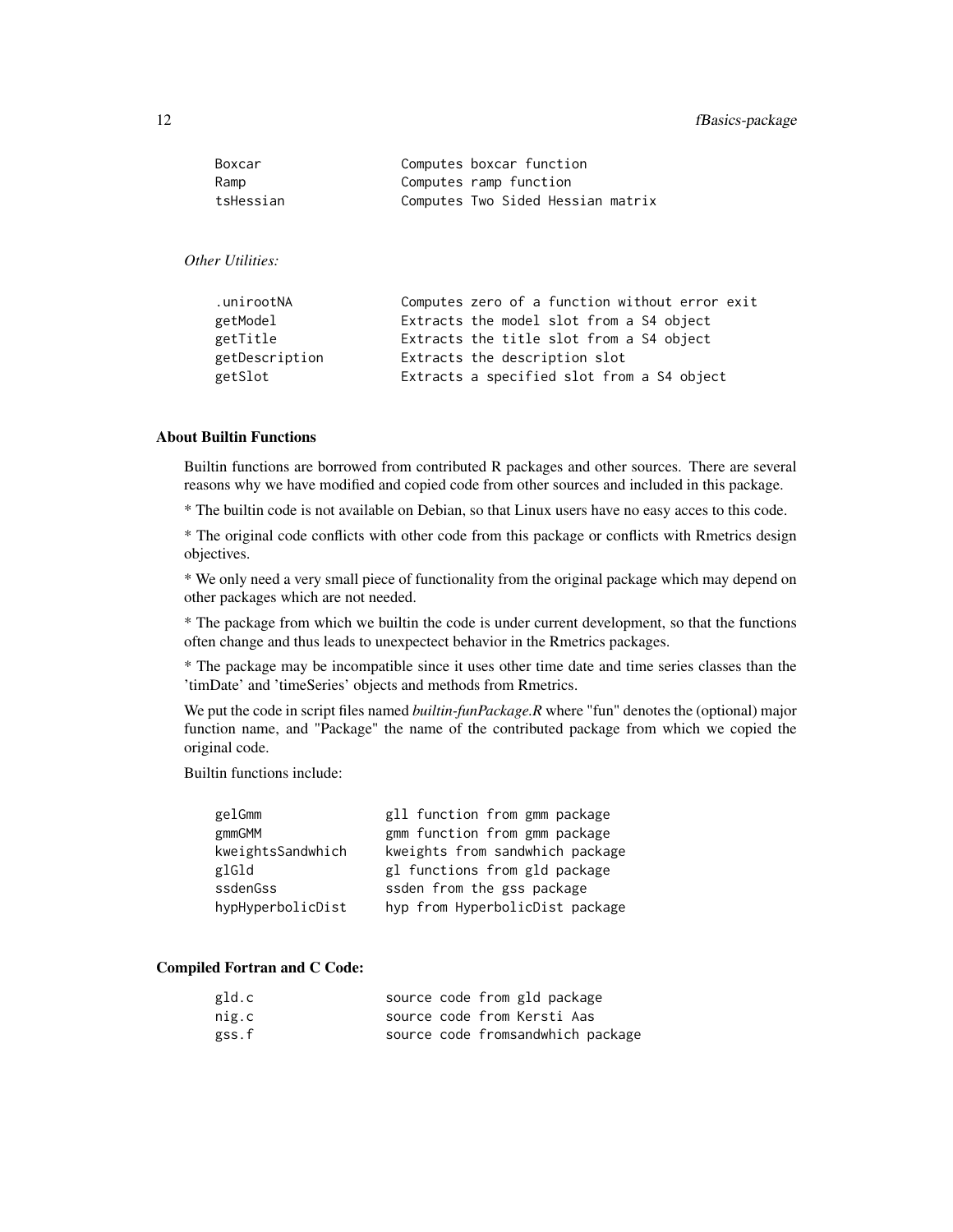#### <span id="page-12-0"></span>acfPlot 13

#### About Rmetrics:

The fBasics Rmetrics package is written for educational support in teaching "Computational Finance and Financial Engineering" and licensed under the GPL.

acfPlot *Autocorrelation Function Plots*

#### Description

Returns plots of autocorrelations including the autocorrelation function ACF, the partial ACF, the lagged ACF, and the Taylor effect plot.

The functions to display stylized facts are:

| acfPlot     | autocorrelation function plot,         |
|-------------|----------------------------------------|
| pacfPlot    | partial autocorrelation function plot, |
| lacfPlot    | lagged autocorrelation function plot,  |
| teffectPlot | Taylor effect plot.                    |

#### Usage

```
acfPlot(x, labels = TRUE, ...)\text{pacfPlot}(x, \text{ labels = TRUE}, \ldots)
```

```
lacfPlot(x, n = 12, lag.max = 20, type = c("returns", "values"),labels = TRUE, ...)
```

```
teffectPlot(x, deltas = seq(from = 0.2, to = 3, by = 0.2), lag.max = 10,
   ymax = NA, standardize = TRUE, labels = TRUE, ...)
```
#### Arguments

| deltas      | the exponents, a numeric vector, by default ranging from 0.2 to 3.0 in steps of<br>0.2.                                                                                                                                                                                                     |
|-------------|---------------------------------------------------------------------------------------------------------------------------------------------------------------------------------------------------------------------------------------------------------------------------------------------|
| labels      | a logical value. Whether or not x- and y-axes should be automatically labeled<br>and a default main title should be added to the plot. By default TRUE.                                                                                                                                     |
| lag.max     | maximum lag for which the autocorrelation should be calculated, an integer.                                                                                                                                                                                                                 |
| n           | an integer value, the number of lags.                                                                                                                                                                                                                                                       |
| standardize | a logical value. Should the vector x be standardized?                                                                                                                                                                                                                                       |
| type        | $\lceil \lceil \cdot \rceil \rceil$<br>a character string which specifies the type of the input series, either "returns" or<br>series "values". In the case of a return series as input, the required value series<br>is computed by cumulating the financial returns: $exp(colCumsums(x))$ |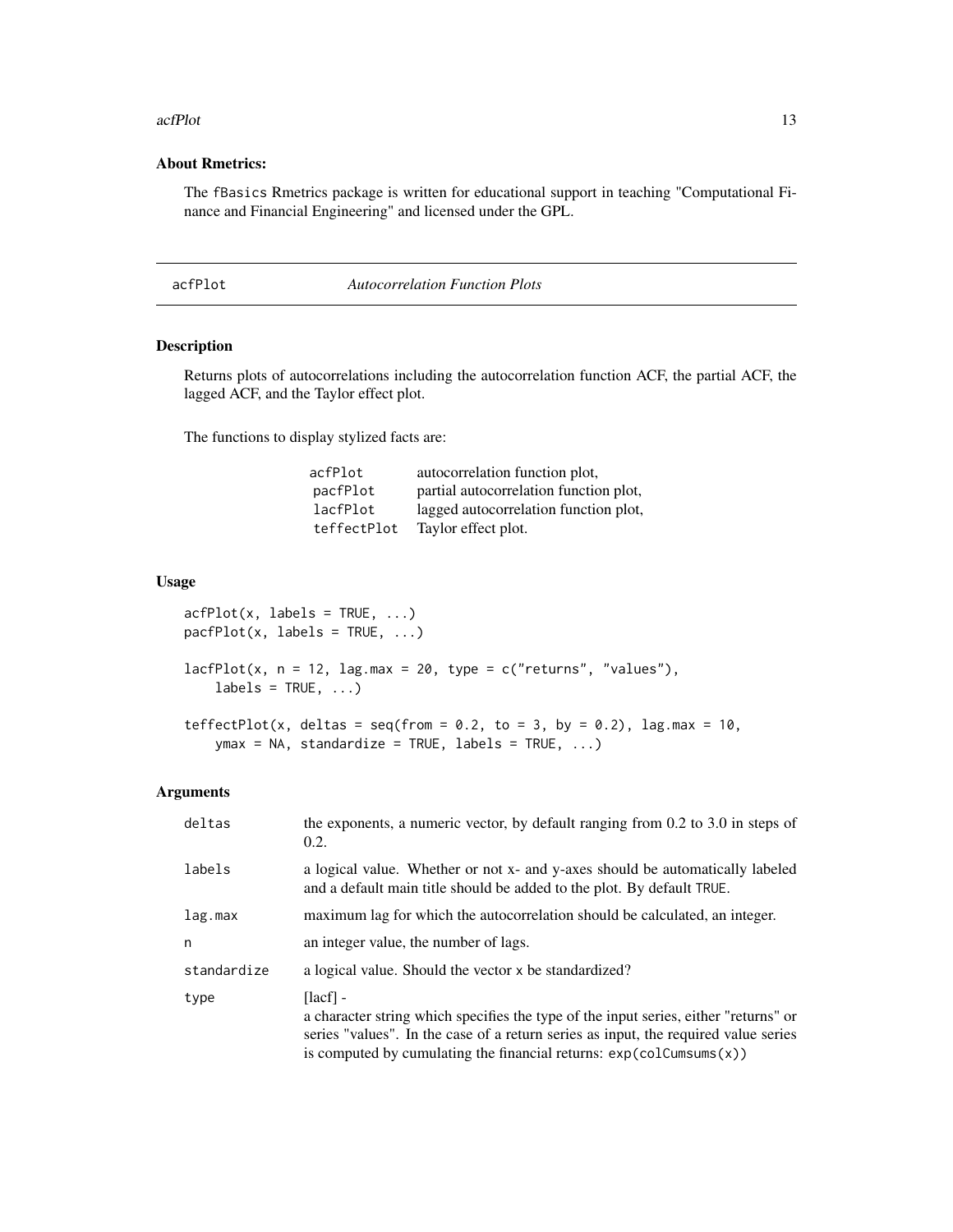| X                       | an uni- or multivariate return series of class time Series or any other object<br>which can be transformed by the function as timeseries () into an object of<br>class timeSeries. |
|-------------------------|------------------------------------------------------------------------------------------------------------------------------------------------------------------------------------|
| ymax                    | maximum y-axis value on plot, is . na (ymax) TRUE, then the value is selected<br>automatically.                                                                                    |
| $\cdot$ $\cdot$ $\cdot$ | arguments to be passed.                                                                                                                                                            |

#### Details

#### Autocorrelation Functions:

The functions acfPlot and pacfPlot, plot and estimate autocorrelation and partial autocorrelation function. The functions allow to get a first view on correlations within the time series. The functions are synonyme function calls for R's acf and pacf from the the ts package.

#### Taylor Effect:

The "Taylor Effect" describes the fact that absolute returns of speculative assets have significant serial correlation over long lags. Even more, autocorrelations of absolute returns are typically greater than those of squared returns. From these observations the Taylor effect states, that that the autocorrelations of absolute returns to the the power of delta,  $abs(x-mean(x))$ ^delta reach their maximum at delta=1. The function teffect explores this behaviour. A plot is created which shows for each lag (from 1 to max.lag) the autocorrelations as a function of the exponent delta. In the case that the above formulated hypothesis is supported, all the curves should peak at the same value around delta=1.

#### Value

acfPlot, pacfplot, return an object of class "acf", see [acf](#page-0-0).

lacfPlot returns a list with the following two elements: Rho, the autocorrelation function, lagged, the lagged correlations.

#### teffectPlot

returns a numeric matrix of order deltas by max.lag with the values of the autocorrelations.

#### References

Taylor S.J. (1986); *Modeling Financial Time Series*, John Wiley and Sons, Chichester.

Ding Z., Granger C.W.J., Engle R.F. (1993); *A long memory property of stock market returns and a new model*, Journal of Empirical Finance 1, 83.

#### Examples

```
## data -
  SPI <- LPP2005REC[, "SPI"]
```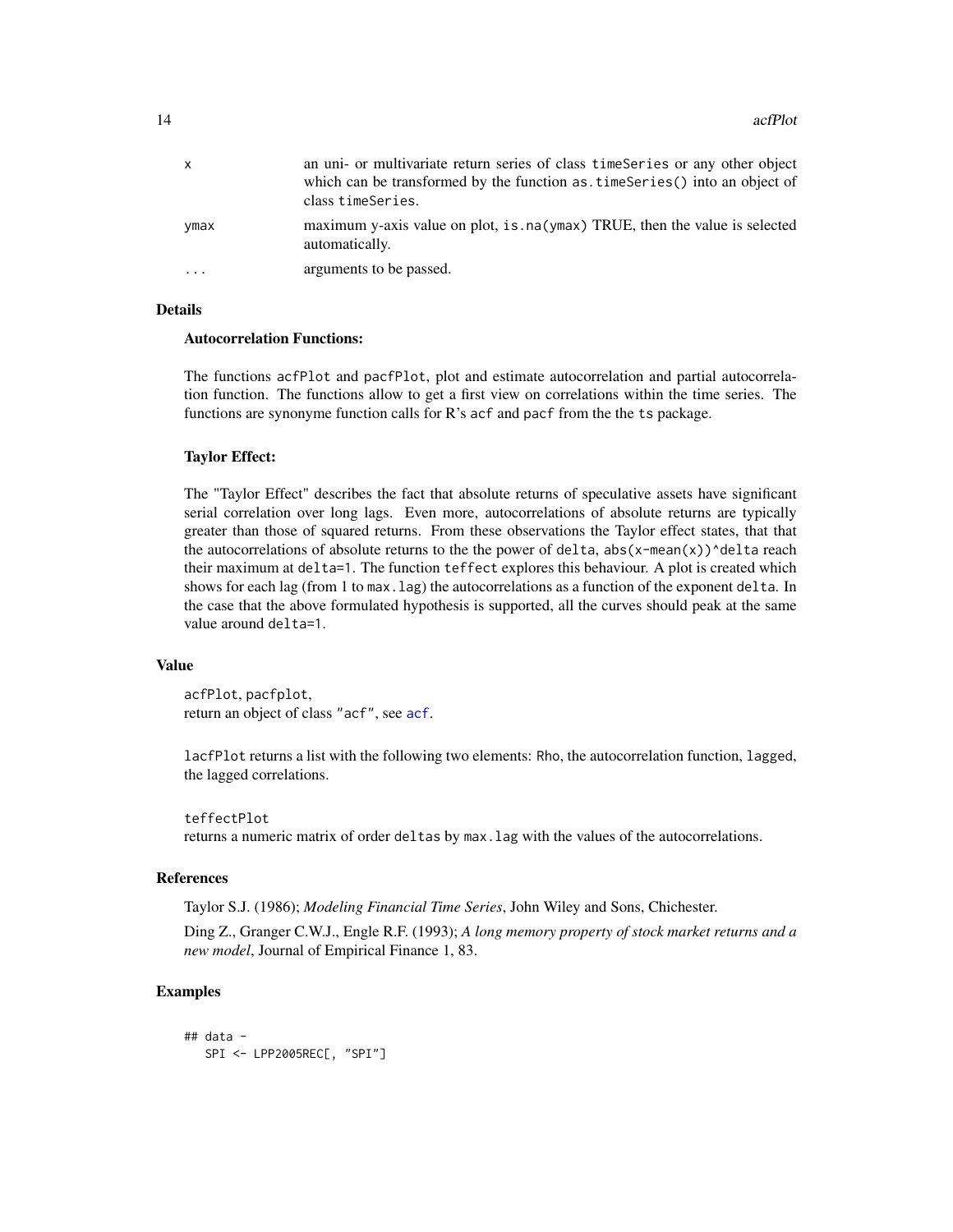#### <span id="page-14-0"></span>akimaInterp 15

```
plot(SPI, type = "l", col = "steelblue", main = "SP500")
  abline(h = 0, col = "grey")## teffectPlot -
  # Taylor Effect:
  teffectPlot(SPI)
```
akimaInterp *Bivariate Spline Interpolation*

#### Description

Interpolates bivariate data sets using Akima spline interpolation.

#### Usage

```
akimalnterp(x, y = NULL, z = NULL, gridPoints = 21,xo = seq(min(x), max(x), length = gridPoints),yo = seq(min(y), max(y), length = gridPoints), extrap = FALSE)
```
 $akimaInterpp(x, y = NULL, z = NULL, xo, yo, extrap = FALSE)$ 

#### Arguments

| x, y, z    | for akimaInterp the arguments x and y are two numeric vectors of grid pounts,<br>and z is a numeric matrix or any other rectangular object which can be trans-<br>formed by the function as matrix into a matrix object. For a kimal nterpp we<br>consider either three numeric vectors of equal length or if y and z are NULL, a<br>list with entries $x, y, z$ , or named data frame with $x$ in the first, $y$ in the second,<br>and z in the third column. |
|------------|----------------------------------------------------------------------------------------------------------------------------------------------------------------------------------------------------------------------------------------------------------------------------------------------------------------------------------------------------------------------------------------------------------------------------------------------------------------|
| gridPoints | an integer value specifying the number of grid points in x and y direction.                                                                                                                                                                                                                                                                                                                                                                                    |
| xo, yo     | for akimaInterp two numeric vectors of data points spanning the grid, and for<br>akimaInterpp two numeric vectors of data points building pairs for pointwise<br>interpolation.                                                                                                                                                                                                                                                                                |
| extrap     | a logical, if TRUE then the data points are extrapolated.                                                                                                                                                                                                                                                                                                                                                                                                      |

#### Details

Two options are available gridded and pointwise interpolation.

akimaInterp is a function wrapper to the interp function provided by the contributed R package akima. The Fortran code of the Akima spline interpolation routine was written by H. Akima.

Linear surface fitting and krige surface fitting are provided by the functions linearInterp and krigeInterp.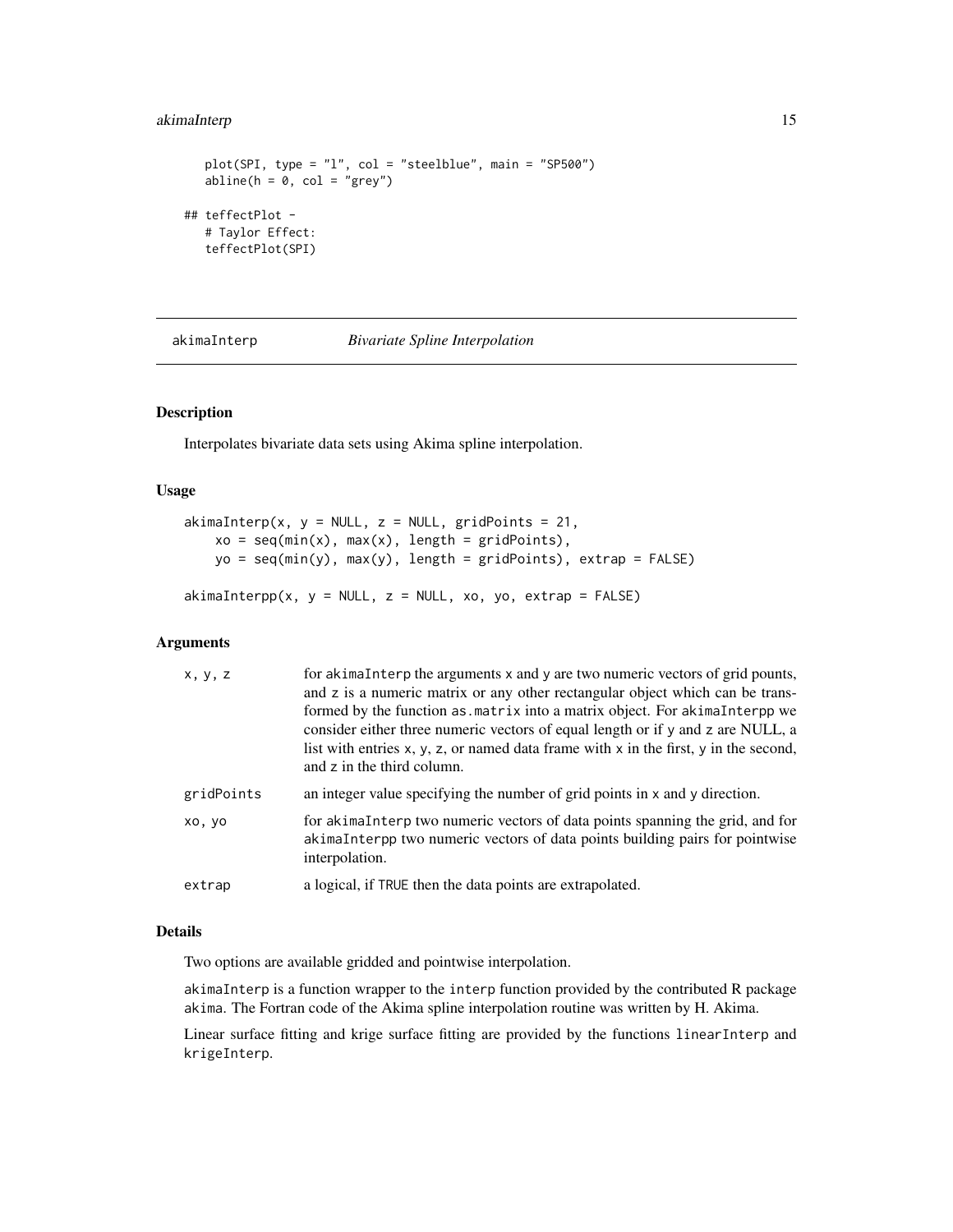#### Value

akimaInterp returns a list with at least three entries, x, y and z. Note, that the returned values, can be directly used by the persp and contour 3D plotting methods.

akimaInterpp returns a data.frame with columns "x", "y", and "z".

#### Note

IMPORTANT: The contributed package akima is not in the dependence list of the DESCRIPTION file due to license conditions. The user has to install this package from CRAN on his own responsibility, please check the license conditions.

#### References

Akima H., 1978, *A Method of Bivariate Interpolation and Smooth Surface Fitting for Irregularly Distributed Data Points*, ACM Transactions on Mathematical Software 4, 149-164.

Akima H., 1996, *Algorithm 761: Scattered-Data Surface Fitting that has the Accuracy of a Cubic Polynomial*, ACM Transactions on Mathematical Software 22, 362-371.

#### See Also

[linearInterp](#page-73-1), [krigeInterp](#page-68-1).

#### Examples

```
## Does not run for r-solaris-x86
## akimaInterp -- Akima Interpolation:
if (requireNamespace("interp")) {
 set.seed(1953)
 x \le runif(999) - 0.5
 y \le - runif(999) - 0.5
 z \le -\cos(2*pi*(x^2+y^2))ans <- akimaInterp(x, y, z, gridPoints = 41, extrap = FALSE)
 persp(ans, theta = -40, phi = 30, col = "steelblue",
       xlab = "x", ylab = "y", zlab = "z")contour(ans)
}
## Use spatial as alternative on r-solaris-x86
## spatialInterp - Generate Kriged Grid Data:
if (requireNamespace("spatial")) {
 RNGkind(kind = "Marsaglia-Multicarry", normal.kind = "Inversion")
 set.seed(4711, kind = "Marsaglia-Multicarry")
 x < - runif(999)-0.5
 y <- runif(999)-0.5
 z \leq \cos(2 \cdot \pi i)(x^2 + y^2)ans <- krigeInterp(x, y, z, extrap = FALSE)
 persp(ans)
 title(main = "Kriging")
 contour(ans)
```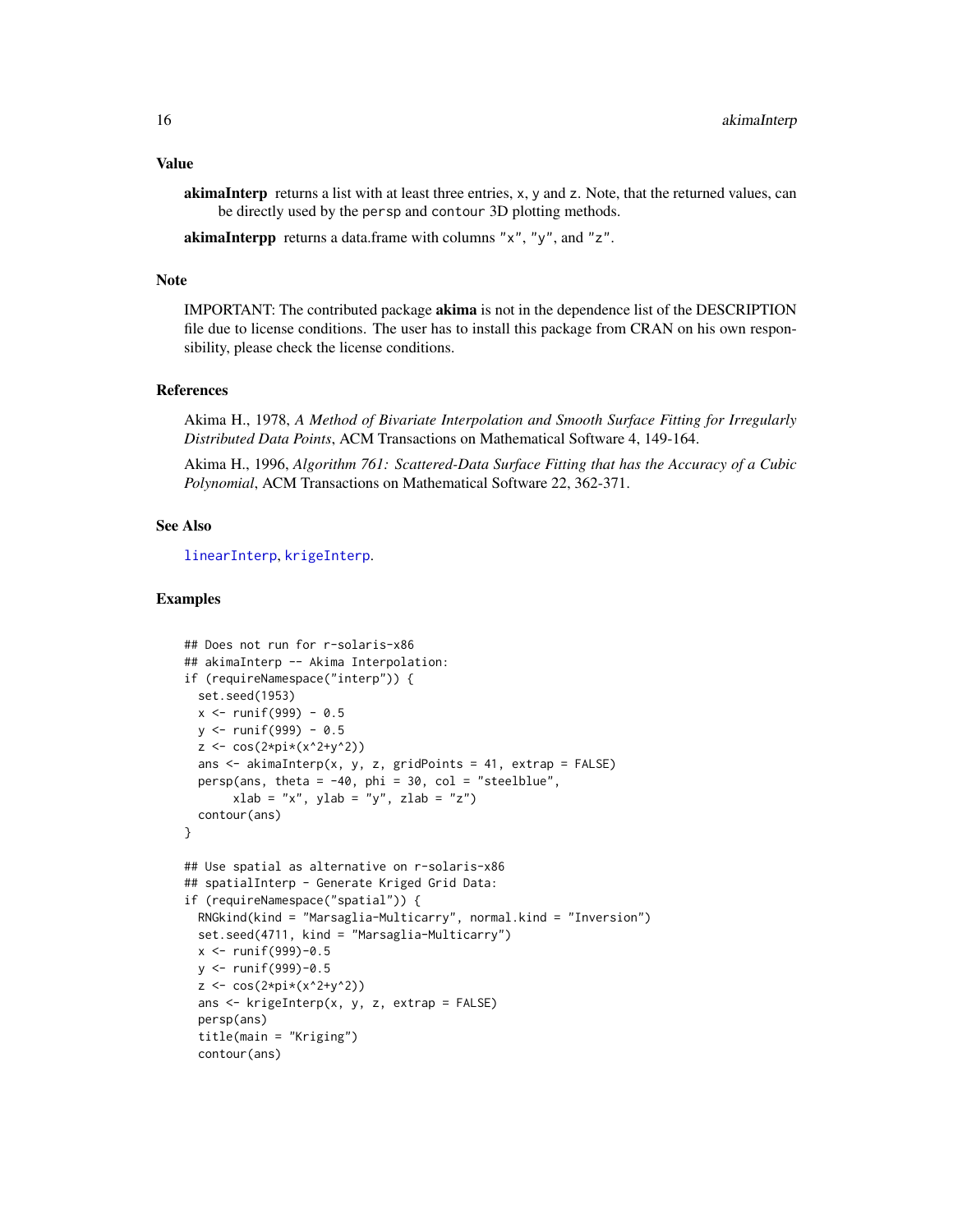### <span id="page-16-0"></span>baseMethods 17

```
title(main = "Kriging")
}
```
#### baseMethods *Generic Functions Extensions*

### Description

Basic extensions which which add and/or modify additional functionality which is not available in R's basic packages.

Added and/or modified functions:

| attach     | extends attach function,  |
|------------|---------------------------|
| rank       | extends rank function,    |
| stdev      | adds stdev function,      |
| termPlot   | adds term plot function,  |
| volatility | adds volatility function. |

### Usage

```
## Default S3 method:
stdev(x, na.rm = FALSE)
## Default S3 method:
termPlot(model, ...)
```
## Default S3 method: volatility(object, ...)

#### Arguments

| na.rm  | an logical value - should the NA values be removed.                                                                                                                                                                                                                                                                                                                                                                                                                                        |
|--------|--------------------------------------------------------------------------------------------------------------------------------------------------------------------------------------------------------------------------------------------------------------------------------------------------------------------------------------------------------------------------------------------------------------------------------------------------------------------------------------------|
| model  | a fitted model object.                                                                                                                                                                                                                                                                                                                                                                                                                                                                     |
| object | an object from which to extract the volatility.                                                                                                                                                                                                                                                                                                                                                                                                                                            |
| x      | $\lceil \text{align} \rceil$ -<br>x-coordinates of the points to be aligned.<br>$\lceil log \rceil$ sort $\lceil var \rceil$ -<br>first argument.<br>[print.control] - cr prints an unlisted object of class control.<br>[as.matrix.ts][as.matrix.mts]<br>an univariate or multivariate time series object of class "ts" or "mts" which<br>will be transformed into an one-column or multi-column rectangular object of<br>class "matrix".<br>$[as.POSIX]$ -<br>an object to be converted. |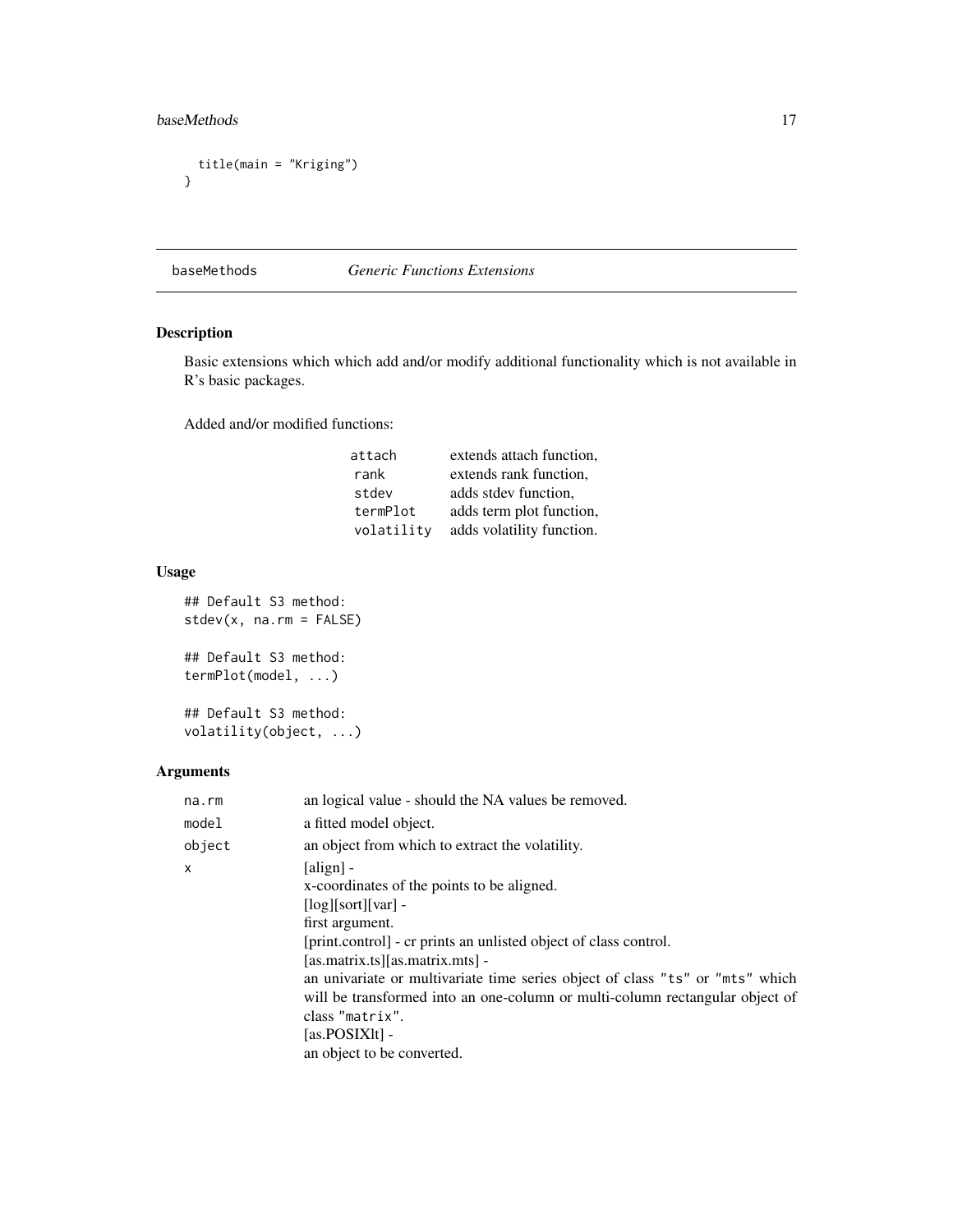<span id="page-17-0"></span>... arguments to be passed.

#### Details

For details we refer to the original help pages.

BasicStatistics *Basic Time Series Statistics*

#### Description

Computes basic financial time series statististics.

List of Functions:

basicStats Computes an overview of basic statistical values.

#### Usage

basicStats(x, ci =  $0.95$ )

#### Arguments

| сi | confidence interval, a numeric value, by default 0.95, i.e. 95 percent.                                                                                                                                                            |
|----|------------------------------------------------------------------------------------------------------------------------------------------------------------------------------------------------------------------------------------|
| x  | an object of class "time Series" or any other object which can be transformed<br>by the function as time Series into an object of class time Series. The latter<br>case, other then time Series objects, is more or less untested. |

#### Value

basicsStats

returns a data frame with the following entries and row names: nobs, NAs, Minimum, Maximum , 1. Quartile, 3. Quartile, Mean, Median, Sum, SE Mean, LCL Mean, UCL Mean, Variance, Stdev, Skewness, Kurtosis.

#### Examples

```
## basicStats -
  # Simulated Monthly Return Data:
  tS = timeSeries(matrix(rnorm(12)), timeCalendar())
  basicStats(tS)
```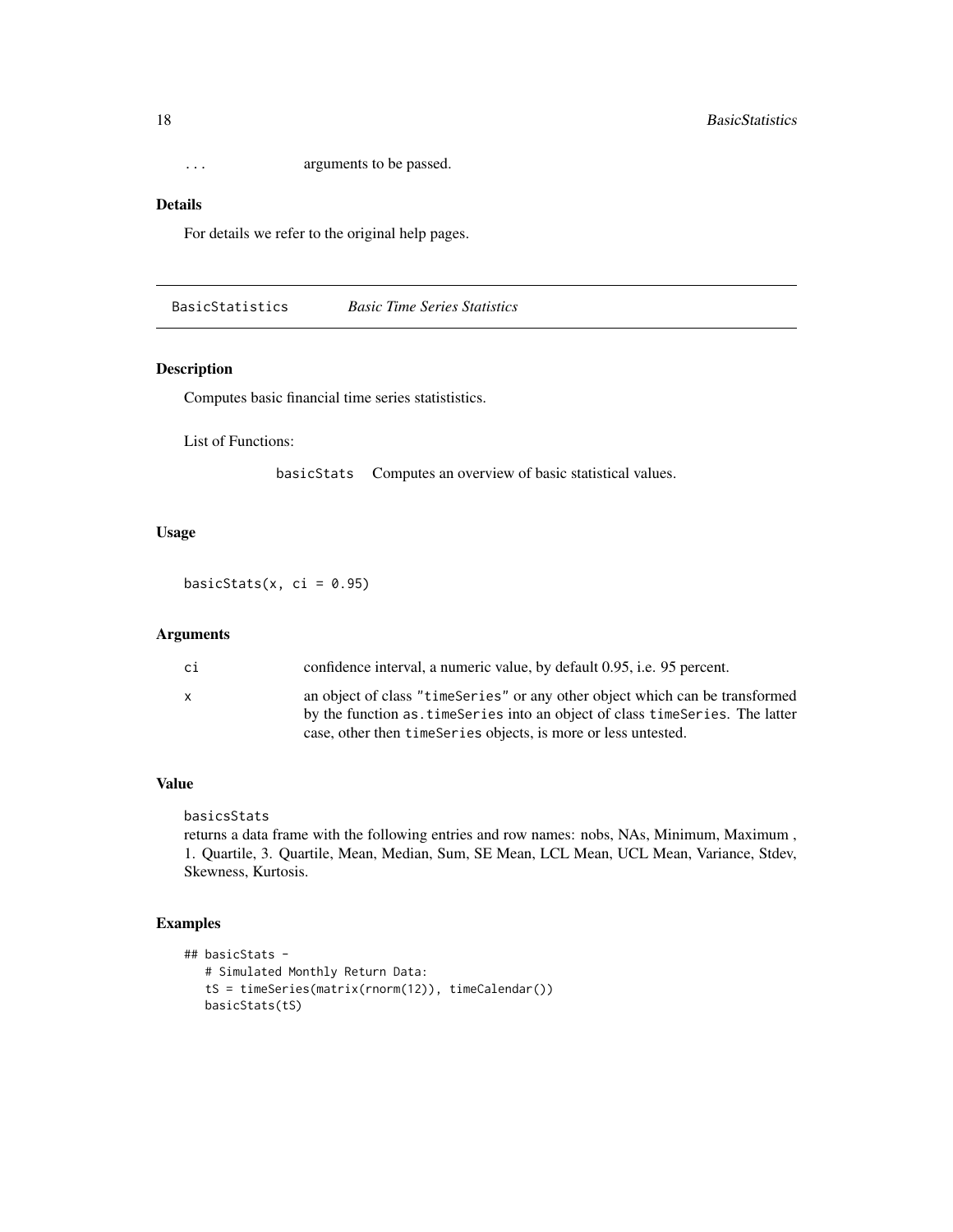<span id="page-18-0"></span>

#### Description

Returns a box or a box percentile plot.

List of Functions:

| boxPlot           | Returns a side-by-side standard box plot,   |
|-------------------|---------------------------------------------|
| boxPercentilePlot | Returns a side-by-side box-percentile plot. |

#### Usage

 $boxPlot(x, col = "steelblue", title = TRUE, ...)$ boxPercentilePlot(x, col = "steelblue", title = TRUE, ...)

#### Arguments

| col          | the color for the series. In the univariate case use just a color name like the<br>default, col="steelblue", in the multivariate case we recommend to select the<br>colors from a color palette, e.g. $col=heat.colors(ncol(x))$ . |
|--------------|------------------------------------------------------------------------------------------------------------------------------------------------------------------------------------------------------------------------------------|
| title        | a logical flag, by default TRUE. Should a default title added to the plot?                                                                                                                                                         |
| $\mathsf{x}$ | an object of class "timeSeries" or any other object which can be transformed<br>by the function as, time Series into an object of class time Series. The latter<br>case, other then time Series objects, is more or less untested. |
| $\cdot$      | optional arguments to be passed.                                                                                                                                                                                                   |

### Value

displays a time series plot.

#### Examples

```
## data -
  LPP <- LPP2005REC[, 1:6]
  plot(LPP, type = "l", col = "steelblue", main = "SP500")
  abline(h = 0, col = "grey")## boxPlot -
  boxPlot(LPP)
```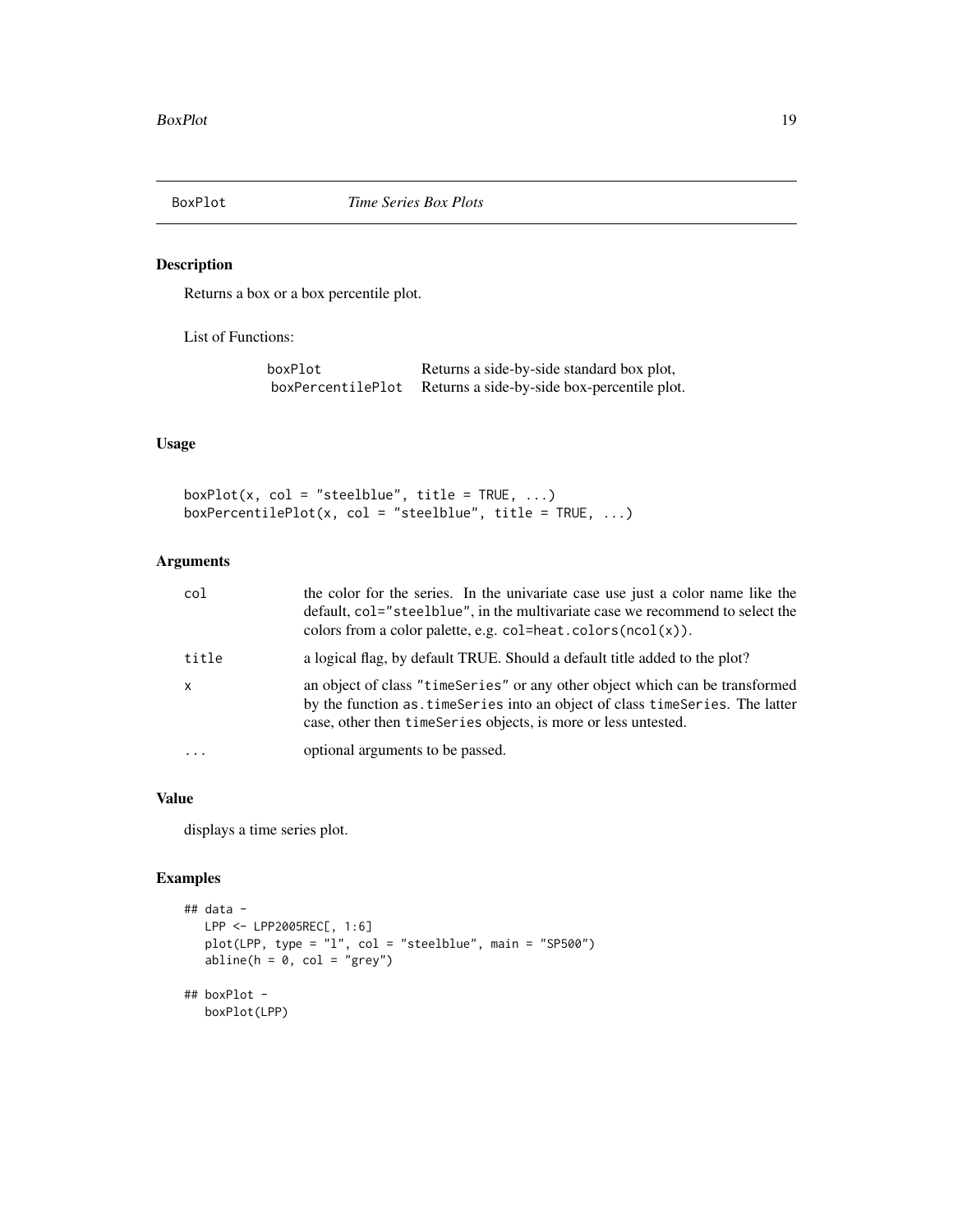<span id="page-19-0"></span>characterTable *Table of Characters*

#### Description

Displays a table of numerical equivalents to Latin characters.

#### Usage

characterTable(font =  $1$ , cex = 0.7)

#### Arguments

| cex  | a numeric value, determines the character size, the default size is 0.7. |
|------|--------------------------------------------------------------------------|
| font | an integer value, the number of the font, by default font number 1.      |

#### Value

characterTable

displays a table with the characters of the requested font. The character on line "xy" and column "z" of the table has code "\xyz", e.g cat("\126") prints: V for font number 1. These codes can be used as any other characters.

#### See Also

link{colorTable}, link{symbolTable}.

#### Examples

```
## Character Table for Font 2:
  characterTable(font = 1)
```
colorLocator *Color Selection*

### Description

Displays R's 657 named colors for selection and returns optionally R's color names.

#### Usage

```
colorLocation(location = FALSE, cex.axis = 0.7)colorMatrix()
```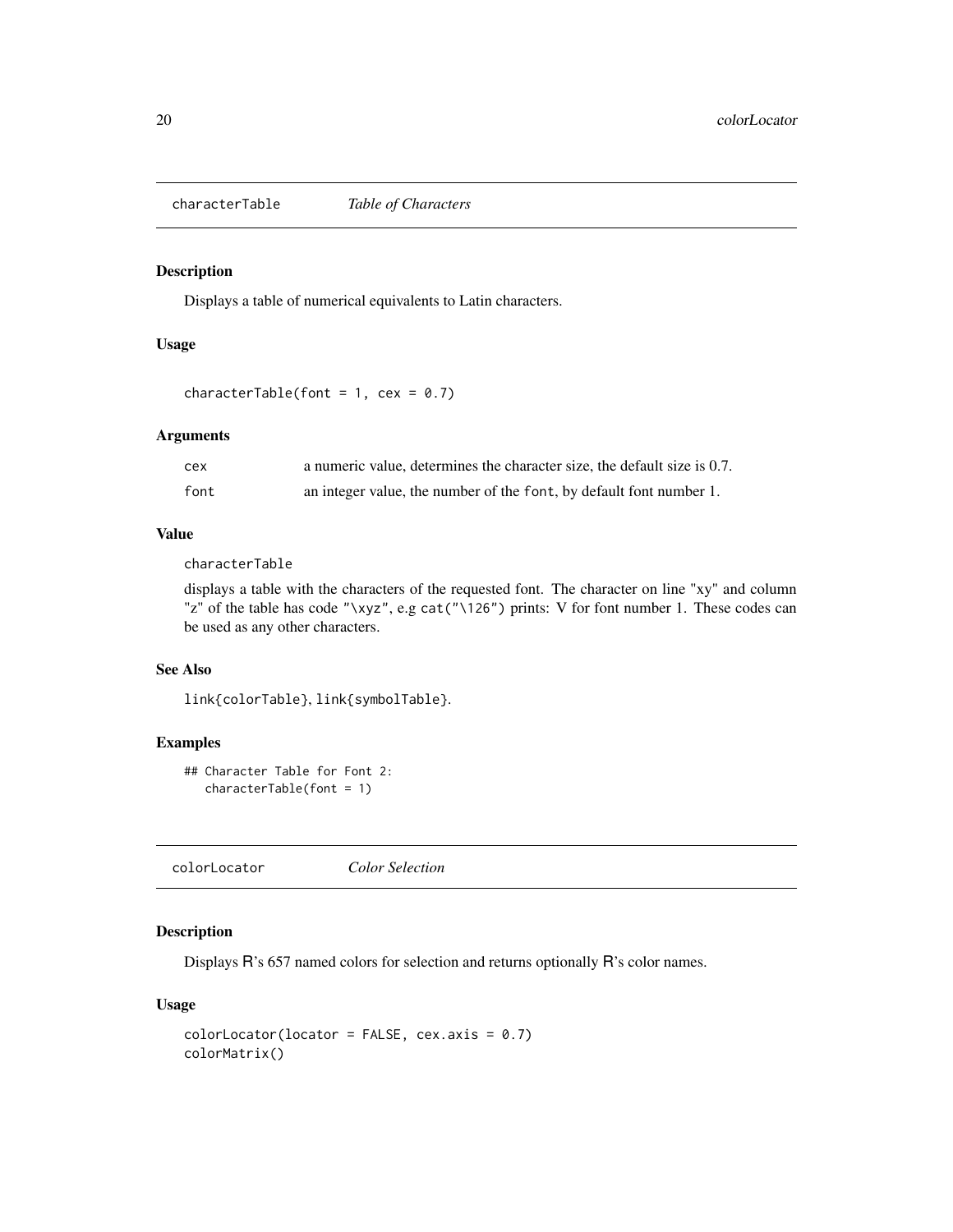#### <span id="page-20-0"></span>colorPalette 21

#### Arguments

| locator  | logical, if true, locator is used for interactive selection of color names, default<br>is FALSE. |
|----------|--------------------------------------------------------------------------------------------------|
| cex.axis | size of axis labels.                                                                             |

### Details

#### Color Locator:

The colorLocator function plots R's 657 named colors. If locator=TRUE then you can interactively point and click to select the colors for which you want names. To end selection, right click on the mouse and select 'Stop', then R returns the selected color names.

The functions used here are wrappers to the functions provided by Tomas Aragon in the contributed R package. epitools.

### Value

Color Locator:

colorsLocator() generates a plot with R colors and, when locator is true, returns matrix with graph coordinates and names of colors selected. colorsMatrix() quietly returns the matrix of names.

#### See Also

[colorPalette](#page-20-1), [colorTable](#page-24-1).

#### Examples

colorLocator()

<span id="page-20-1"></span>colorPalette *Color Palettes*

#### Description

Functions to create color palettes.

The functions are:

| rainbowPalette | Contiguous rainbow color palette, |
|----------------|-----------------------------------|
| heatPalette    | Contiguous heat color palette,    |
| terrainPalette | Contiguous terrain color palette, |
| topoPalette    | Contiguous topo color palette,    |
| cmPalette      | Contiguous cm color palette,      |
| greyPalette    | R's gamma-corrected gray palette, |
| timPalette     | Tim's Matlab like color palette,  |
| rampPalette    | Color ramp palettes,              |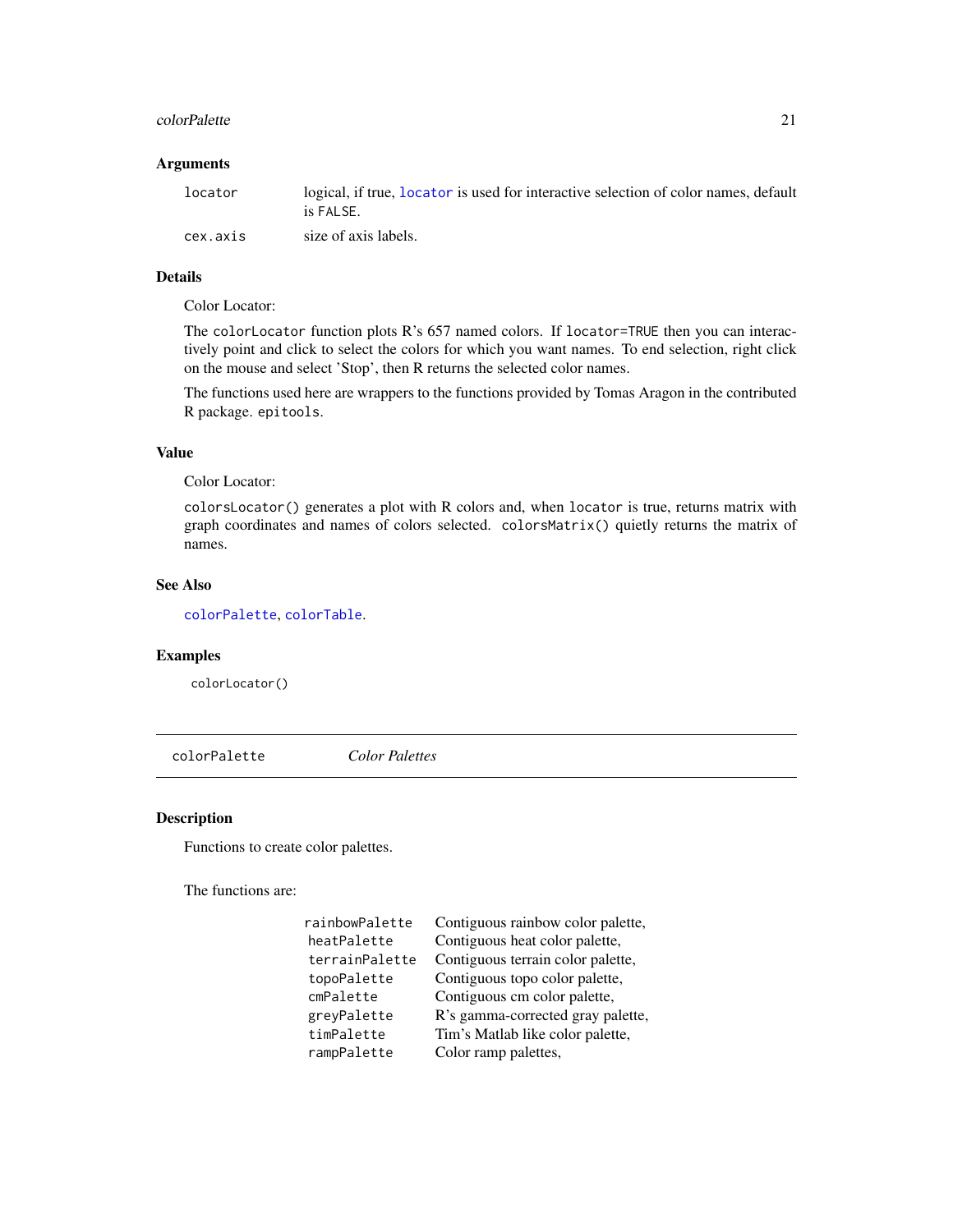| Diverging color brewer palettes, |
|----------------------------------|
| Qualified color brewer palettes, |
| Red, green blue focus palettes,  |
| Red, green blue mono palettes.   |
|                                  |

#### Usage

```
rainbowPalette(n = 64, ...)
heatPalette(n = 64, ...)
\text{terrainPalette}(n = 64, \ldots)topoPalette(n = 64, ...)cmPalette(n = 64, ...)greyPalette(n = 64, ...)timePatte(n = 64)rampPalette(n, name = c("blue2red", "green2red", "blue2green",
    "purple2green", "blue2yellow", "cyan2magenta"))
seqPalette(n, name = c(
    "Blues", "BuGn", "BuPu", "GnBu", "Greens", "Greys", "Oranges",
    "OrRd", "PuBu", "PuBuGn", "PuRd", "Purples", "RdPu", "Reds",
    "YlGn", "YlGnBu", "YlOrBr", "YlOrRd"))
divPalette(n, name = c(
    "BrBG", "PiYG", "PRGn", "PuOr", "RdBu", "RdGy", "RdYlBu", "RdYlGn",
    "Spectral"))
qualiPalette(n, name = c(
    "Accent", "Dark2", "Paired", "Pastel1", "Pastel2", "Set1", "Set2",
    "Set3"))
focusPalette(n, name = c("redfocus", "greenfocus", "bluefocus"))
```

```
monoPalette(n, name = c("redmono", "greenmono", "bluemono"))
```
#### Arguments

| n.                      | an integer, giving the number of greys or colors to be constructed. |
|-------------------------|---------------------------------------------------------------------|
| name                    | a character string, the name of the color set.                      |
| $\cdot$ $\cdot$ $\cdot$ | arguments to be passed, see the details section                     |

#### Details

All Rmetrics' color sets are named as fooPalette where the prefix foo denotes the name of the underlying color set.

#### R's Contiguous Color Palettes: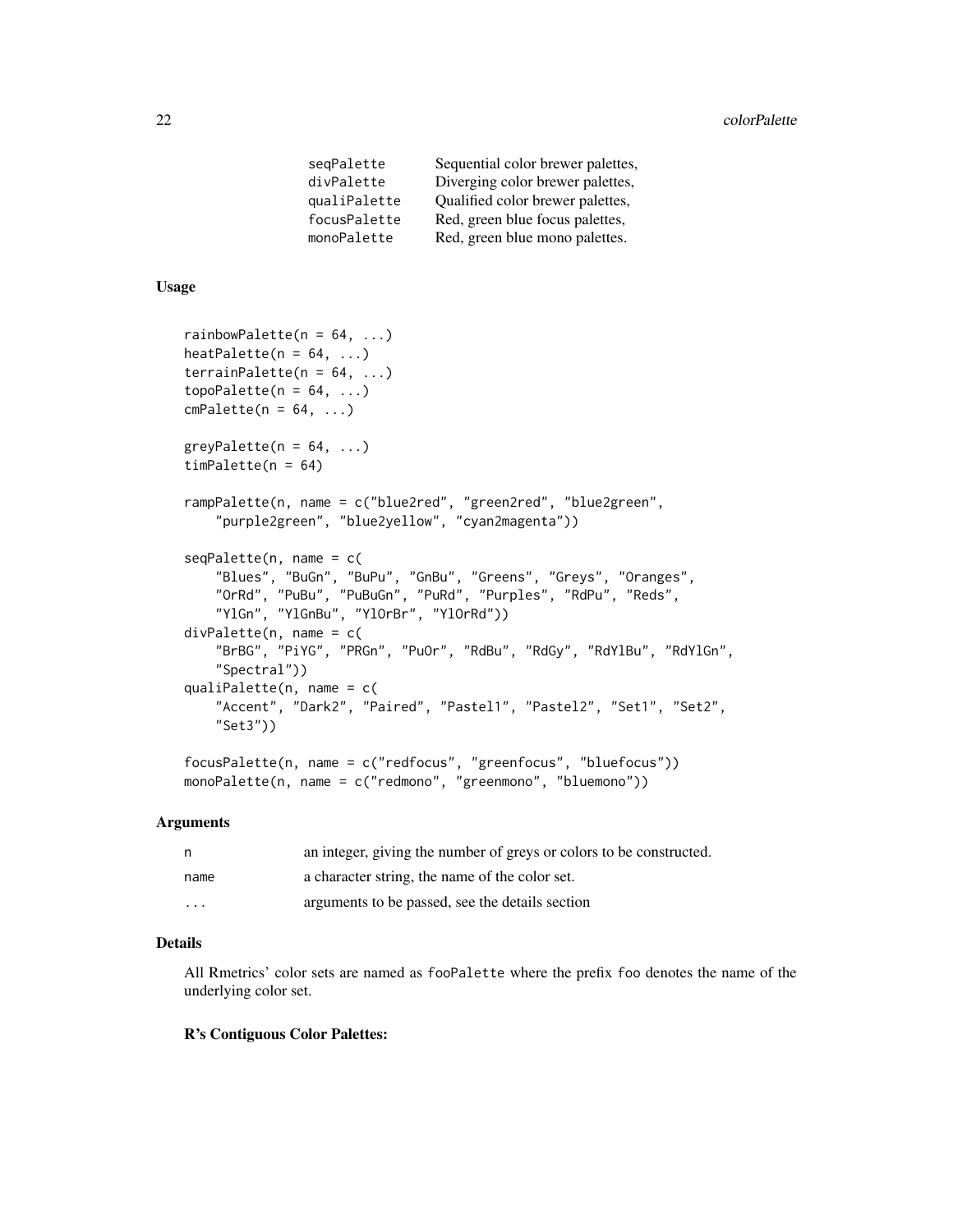#### colorPalette 23

Palettes for n contiguous colors are implemented in the grDevices package. To be conform with Rmetrics' naming convention for color palettes we have build a wrapper around the underlying functions. These are the rainbowPalette, heatPalette, terrainPalette, topoPalette, and the cmPalette. Conceptually, all of these functions actually use (parts of) a line cut out of the 3-dimensional color space, parametrized by the function  $hsv(h,s,v,gamma)$ , where gamma=1 for the fooPalette function, and hence, equispaced hues in RGB space tend to cluster at the red, green and blue primaries. Some applications such as contouring require a palette of colors which do not wrap around to give a final color close to the starting one. To pass additional arguments to the underlying functions we refer to consult help(rainbow). With rainbow, the parameters start and end can be used to specify particular subranges of hues. Synonyme function calls are rainbow, heat.colors,terrain.colors, topo.colors, and the cm.colors.

#### R's Gamma-Corrected Gray Palette:

The function grayPalette chooses a series of n gamma-corrected gray levels. The range of the gray levels can be optionally monitored through the ... arguments, for details help(gray.colors), which is a synonyme function call in the grDevices package.

#### Tim's Matlab like Color Palette:

The function timPalette creates a color set ranging from blue to red, and passes through the colors cyan, yellow, and orange. It comes from the Matlab software, originally used in fluid dynamics simulations. The function here is a copy from R's contributed package fields doing a spline interpolation on n=64 color points.

#### Color Ramp Palettes:

The function rampPalette creates several color ramps. The function is implemented from Tim Keitt's contributed R package colorRamps. Supported through the argument name are the following color ramps: "blue2red", "green2red", "blue2green", "purple2green", "blue2yellow", "cyan2magenta".

#### Color Brewer Palettes:

The functions seqPalette, divPalette, and qualiPalette create color sets according to R's contributed RColorBrewer package. The first letter in the function name denotes the type of the color set: "s" for sequential palettes, 'd" for diverging palettes, and "q" for qualitative palettes. *Sequential palettes* are suited to ordered data that progress from low to high. Lightness steps dominate the look of these schemes, with light colors for low data values to dark colors for high data values. The sequential palettes names are: Blues, BuGn, BuPu, GnBu, Greens, Greys, Oranges, OrRd, PuBu, PuBuGn, PuRd, Purples, RdPu, Reds, YlGn, YlGnBu, YlOrBr, YlOrRd. *Diverging palettes* put equal emphasis on mid-range critical values and extremes at both ends of the data range. The critical class or break in the middle of the legend is emphasized with light colors and low and high extremes are emphasized with dark colors that have contrasting hues. The diverging palettes names are: BrBG, PiYG, PRGn, PuOr, RdBu, RdGy, RdYlBu, RdYlGn, Spectral. *Qualitative palettes* do not imply magnitude differences between legend classes, and hues are used to create the primary visual differences between classes. Qualitative schemes are best suited to rep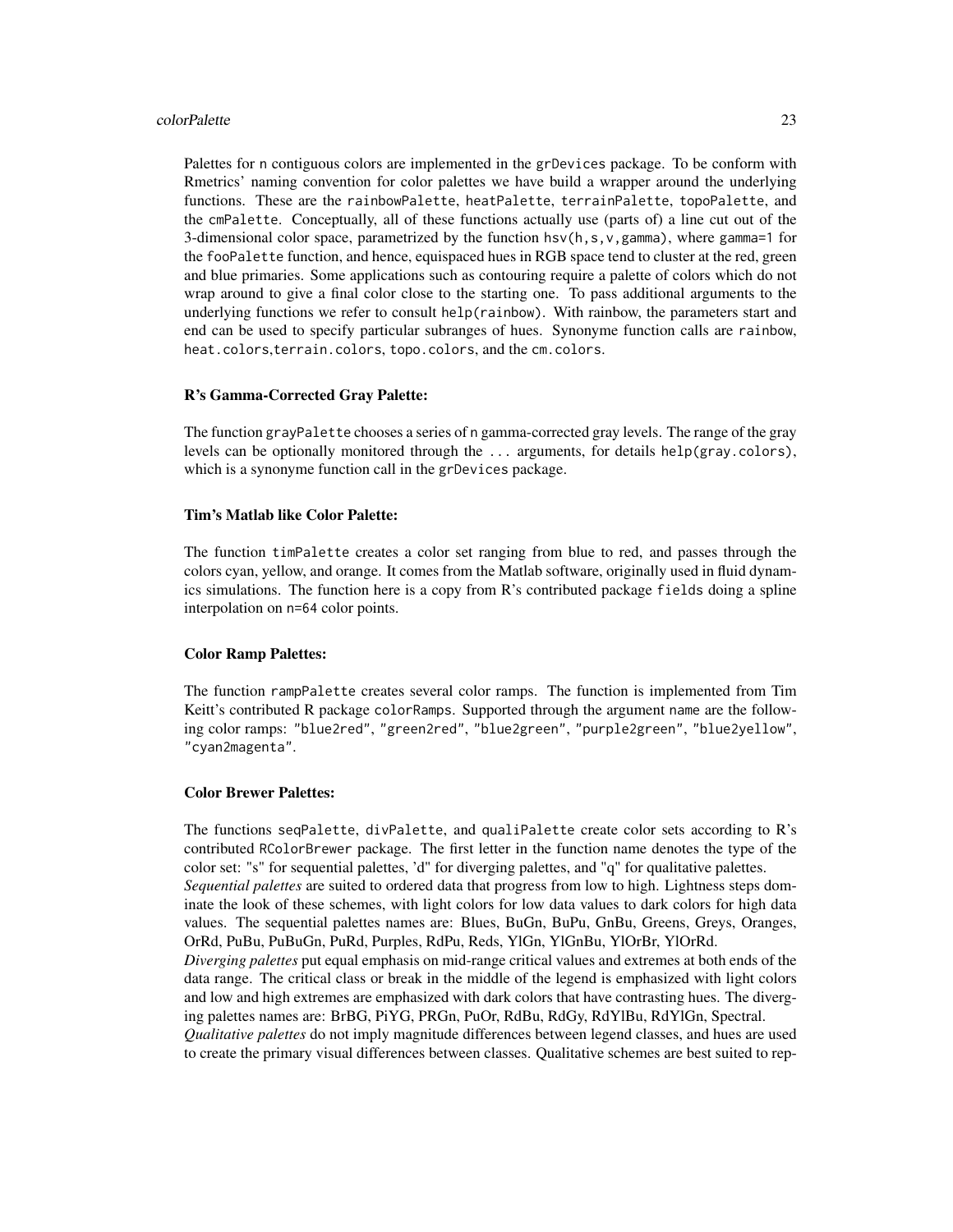resenting nominal or categorical data. The qualitative palettes names are: Accent, Dark2, Paired, Pastel1, Pastel2, Set1, Set2, Set3.

In contrast to the original color brewer palettes, the palettes here are created by spline interpolation from the color variation with the most different values, i.e for the sequential palettes these are 9 values, for the diverging palettes these are 11 values, and for the qualitative palettes these are between 8 and 12 values dependeing on the color set.

#### Graph Color Palettes:

The function perfanPalette creates color sets inspired by R's cotributed package Performance Analytics. These color palettes have been designed to create readable, comparable line and bar graphs with specific objectives.

*Focused Color Palettes:* Color sets designed to provide focus to the data graphed as the first element. This palette is best used when there is clearly an important data set for the viewer to focus on, with the remaining data being secondary, tertiary, etc. Later elements graphed in diminishing values of gray.

*Monchrome Color Palettes:* These include color sets for monochrome color displays.

#### Value

returns a character string of color strings.

#### Note

The palettes are wrapper functions provided in several contributed R packages. These include:

Cynthia Brewer and Mark Harrower for the brewer palettes,

Peter Carl and Brian G. Peterson for the "PerformanceAnalytics" package,

Tim Keitt for the "colorRamps" package,

Ross Ihaka for the "colorspace" package,

Tomas Aragon for the "epitools" package,

Doug Nychka for the "fields" package,

Erich Neuwirth for the "RColorBrewer" package.

Additional undocumented hidden functions:

| .asRGB   | Converts any R color to RGB (red/green/blue),                |
|----------|--------------------------------------------------------------|
| . chcode | Changes from one to another number system,                   |
|          | . hex. to. dec  Converts heximal numbers do decimal numbers, |
|          | . dec. to. hex Converts decimal numbers do heximal numbers.  |

#### Examples

```
## GreyPalette:
   greyPalette()
```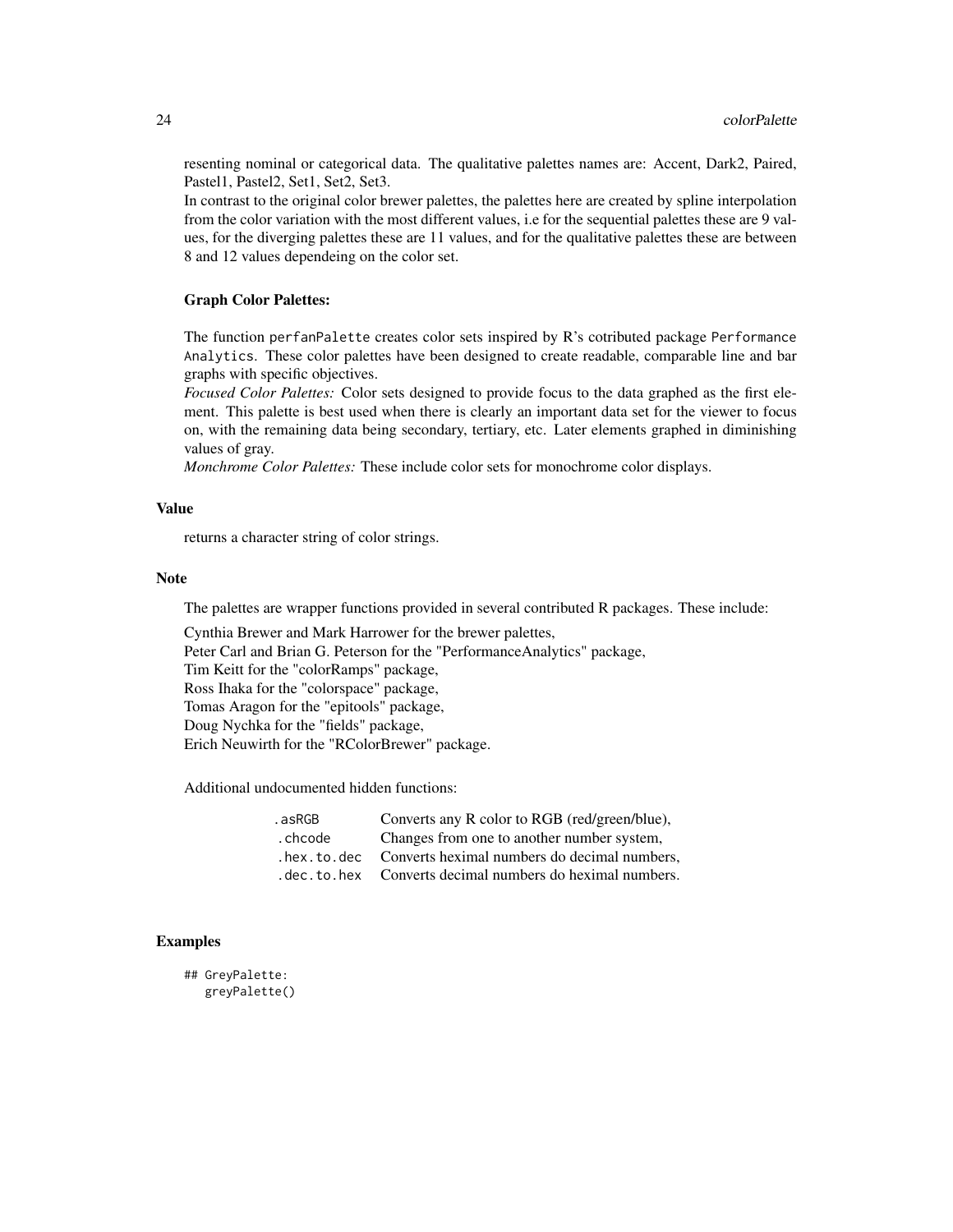<span id="page-24-1"></span><span id="page-24-0"></span>

#### Description

Displays a Table of color codes and plots the colors themselves.

#### Usage

 $colorTable(cex = 0.7)$ 

#### Arguments

cex a numeric value, determines the character size in the color plot, the default size is 0.7.

#### Value

colorTable

returns a table of plot plot colors with the associated color numbers.

#### See Also

link{characterTable}, link{symbolTable}.

### Examples

## Color Table: colorTable()

colVec *Column and Row Vectors*

#### Description

Creates a column or row vector from a numeric vector.

#### Usage

```
colVec(x)
rowVec(x)
```
#### Arguments

x a numeric vector.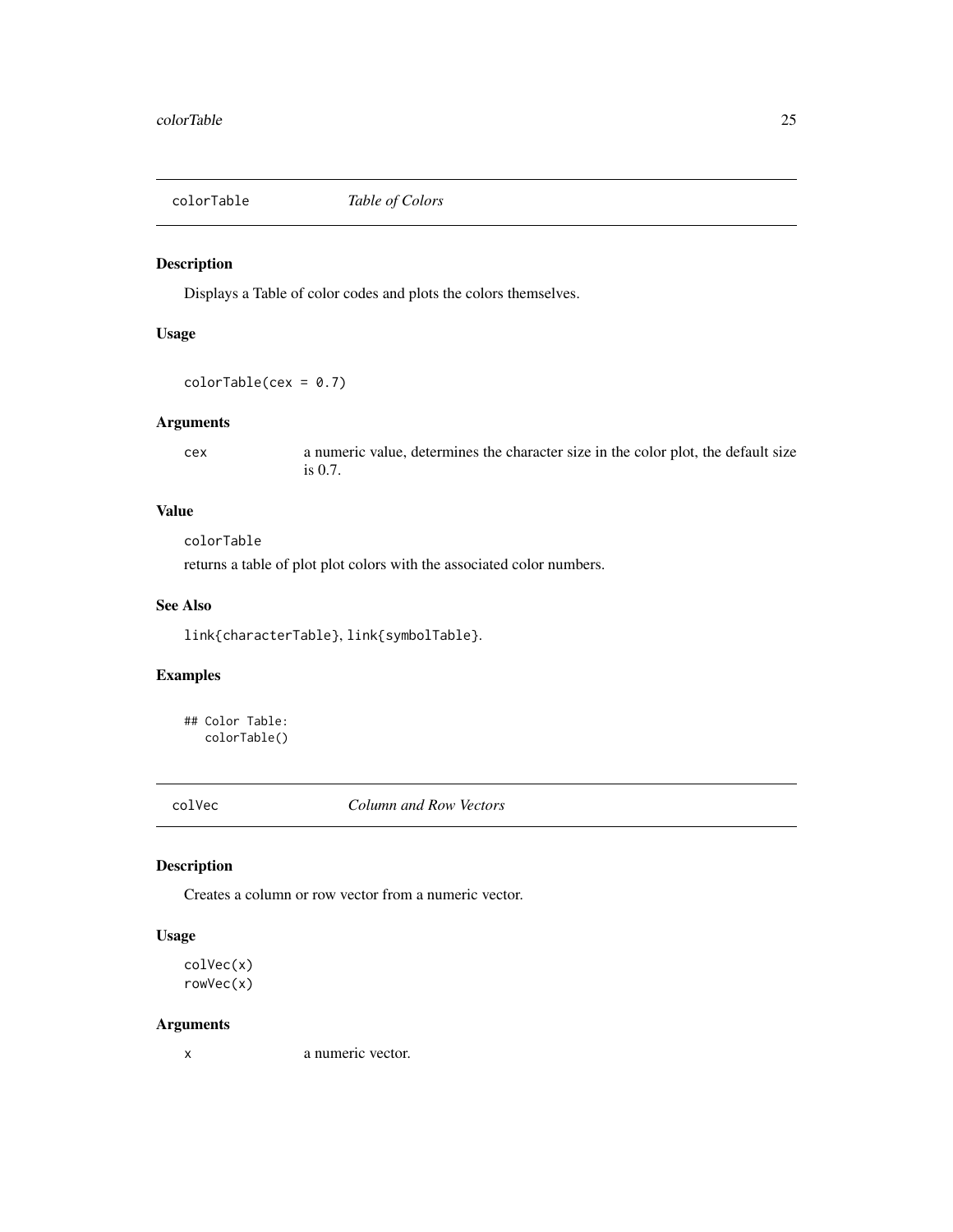### <span id="page-25-0"></span>Details

The functions colVec and rowVec transform a vector into a column and row vector, respectively. A column vector is a matrix object with one column, and a row vector is a matrix object with one row.

#### Examples

```
## Create a numeric Vector:
   x = rnorm(5)## Column and Row Vectors:
  colVec(x)
   rowVec(x)
```
correlationTest *Correlation Tests*

#### Description

Tests if two series are correlated.

#### Usage

```
correlationTest(x, y, method = c("pearson", "kendall", "spearman"),
   title = NULL, description = NULL)
```
 $pearsonTest(x, y, title = NULL, description = NULL)$  $kendallTest(x, y, title = NULL, description = NULL)$  $spearmanTest(x, y, title = NULL, description = NULL)$ 

#### Arguments

| x, y        | numeric vectors of data values.                                              |
|-------------|------------------------------------------------------------------------------|
| method      | a character string naming which test should be applied.                      |
| title       | an optional title string, if not specified the inputs data name is deparsed. |
| description | optional description string, or a vector of character strings.               |

#### Details

The function correlationTest tests for association between paired samples allowing to compute Pearson's product moment correlation coefficient, Kendall's tau, or Spearman's rho.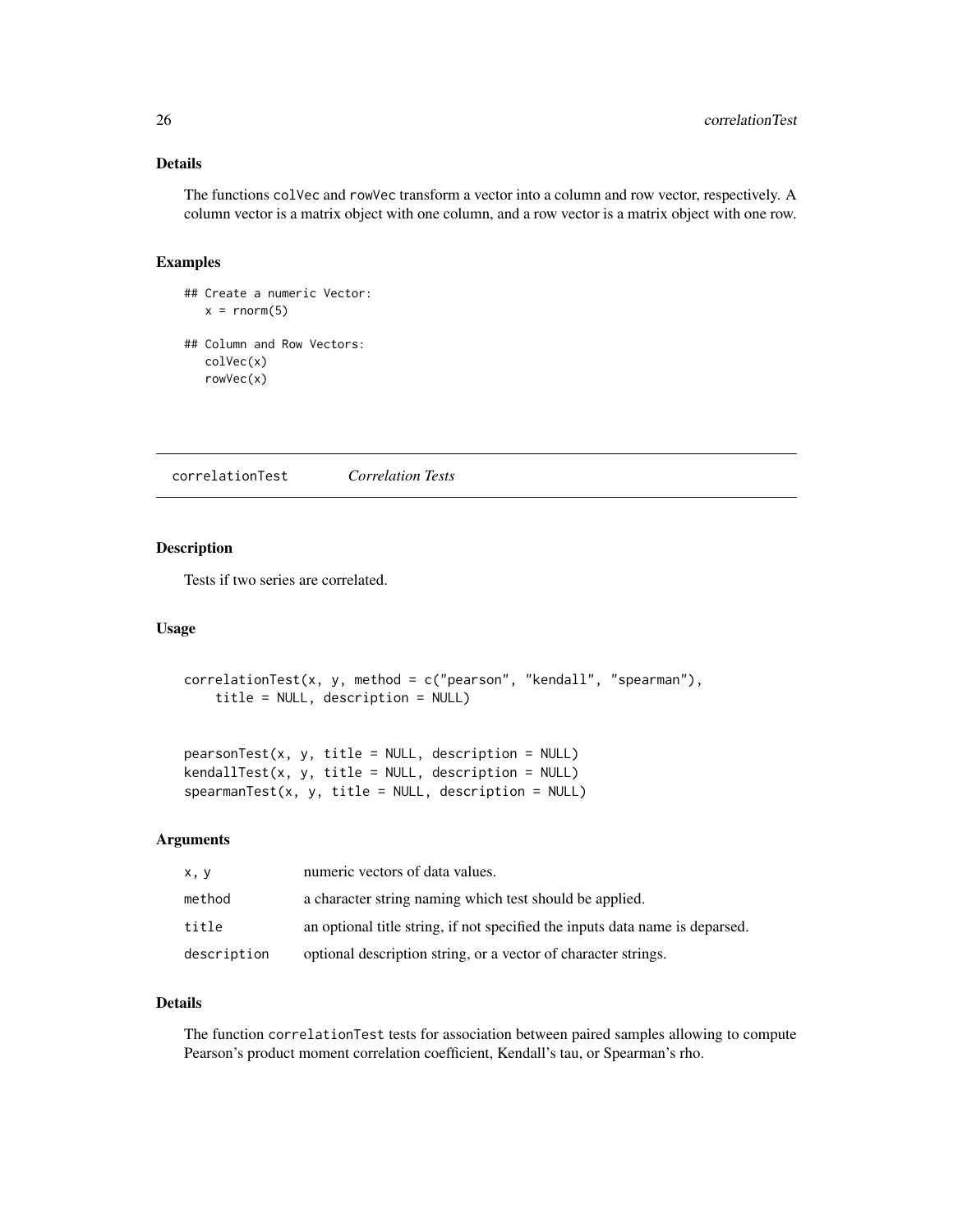#### correlationTest 27

#### Value

In contrast to R's output report from S3 objects of class "htest" a different output report is produced. The classical tests presented here return an S4 object of class "fHTEST". The object contains the following slots:

| @call                                                                                          | the function call.                                                                                                                             |  |
|------------------------------------------------------------------------------------------------|------------------------------------------------------------------------------------------------------------------------------------------------|--|
| <b>@data</b>                                                                                   | the data as specified by the input argument(s).                                                                                                |  |
| @test                                                                                          | a list whose elements contain the results from the statistical test. The information<br>provided is similar to a list object of class "htest". |  |
| @title                                                                                         | a character string with the name of the test. This can be overwritten specifying<br>a user defined input argument.                             |  |
| <b>@description</b>                                                                            | a character string with an optional user defined description. By default just the<br>current date when the test was applied will be returned.  |  |
| The slot @test returns an object of class "list" containing (at least) the following elements: |                                                                                                                                                |  |
| statistic                                                                                      | the value( $s$ ) of the test statistic.                                                                                                        |  |

|            | $1.10$ . We would get the source of $1.00$                     |
|------------|----------------------------------------------------------------|
| p.value    | the $p$ -value $(s)$ of the test.                              |
| parameters | a numeric value or vector of parameters.                       |
| estimate   | a numeric value or vector of sample estimates.                 |
| conf.int   | a numeric two row vector or matrix of 95                       |
| method     | a character string indicating what type of test was performed. |
| data.name  | a character string giving the name(s) of the data.             |

#### Note

Some of the test implementations are selected from R's ctest package.

#### Author(s)

R-core team for hypothesis tests implemented from R's package ctest.

#### References

Conover, W. J. (1971); *Practical nonparametric statistics*, New York: John Wiley & Sons. Lehmann E.L. (1986); *Testing Statistical Hypotheses*, John Wiley and Sons, New York.

### See Also

[locationTest](#page-76-1), [scaleTest](#page-103-1), [varianceTest](#page-121-1).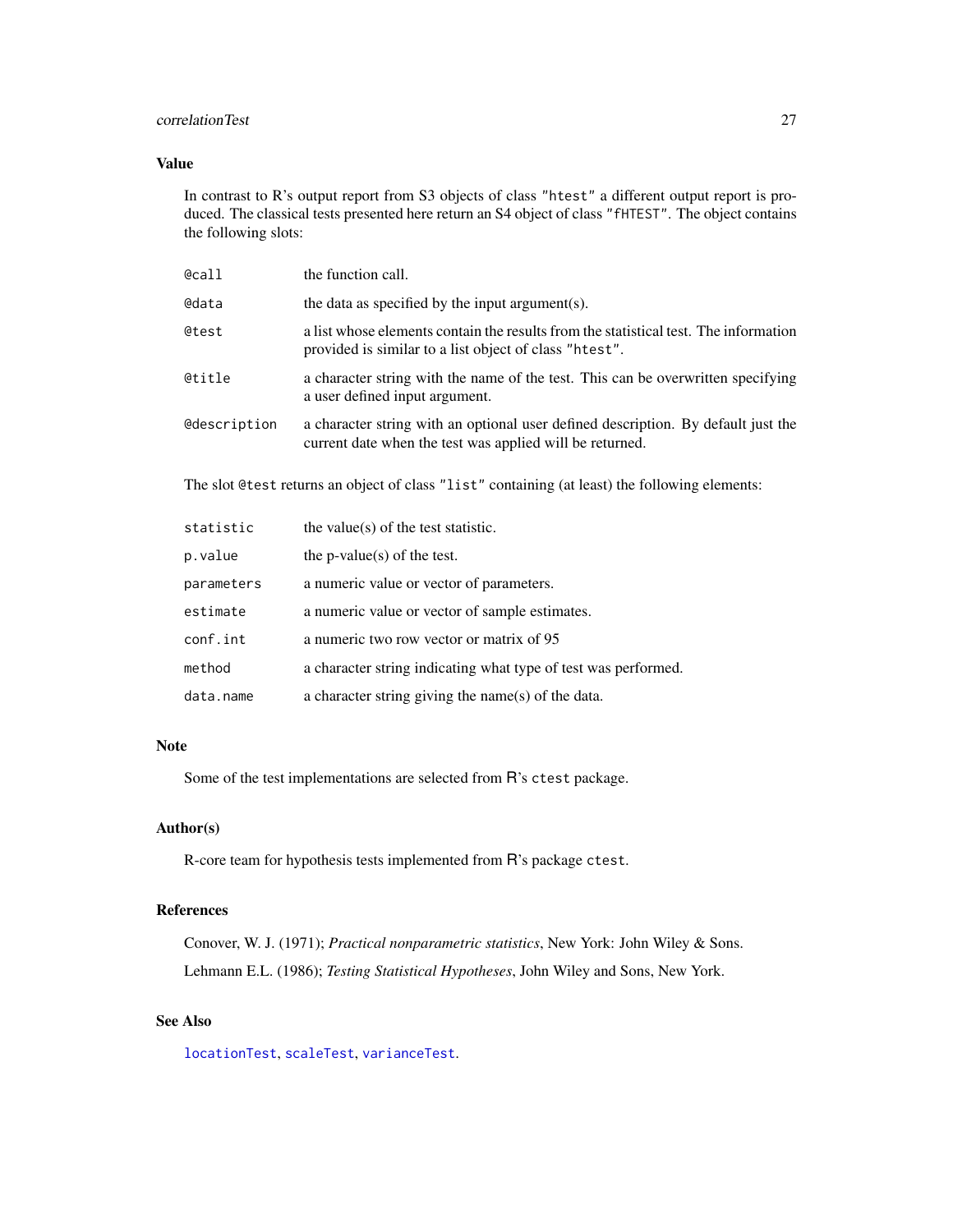28 decords and the set of the set of the set of the set of the set of the set of the set of the set of the set of the set of the set of the set of the set of the set of the set of the set of the set of the set of the set o

### Examples

```
## x, y -
  x = \text{norm}(50)y = rnorm(50)## correlationTest -
  correlationTest(x, y, "pearson")
  correlationTest(x, y, "kendall")
  spearmanTest(x, y)
```
decor *Decor Functions*

### Description

Functions for decorating plots.

The plot utility functions are:

| decor     | simple decoration function,        |
|-----------|------------------------------------|
| hgrid     | creates horizontal grid lines,     |
| vgrid     | creates vertical grid lines,       |
| boxL      | creates a L-shaped box,            |
| box       | creates a bogttom line box,        |
| copyright | adds Rmetrics copyright to a plot. |

### Usage

```
decor()
```

```
hgrid(ny = NULL, ...)vgrid(nx = NULL, ...)boxL(col = "white")box_(col = c("white", "black"))
copyright()
```
#### Arguments

| col      | the color of the background, "black" and foreground "white" lines of the box.                                                                                                                              |
|----------|------------------------------------------------------------------------------------------------------------------------------------------------------------------------------------------------------------|
| nx, ny   | number of cells of the grid in x or y direction. When NULL, as per default, the<br>grid aligns with the tick marks on the corresponding default axis ( <i>i.e.</i> , tickmarks<br>as computed by axTicks). |
| $\cdots$ | additional arguments passed to the grid() function.                                                                                                                                                        |

<span id="page-27-0"></span>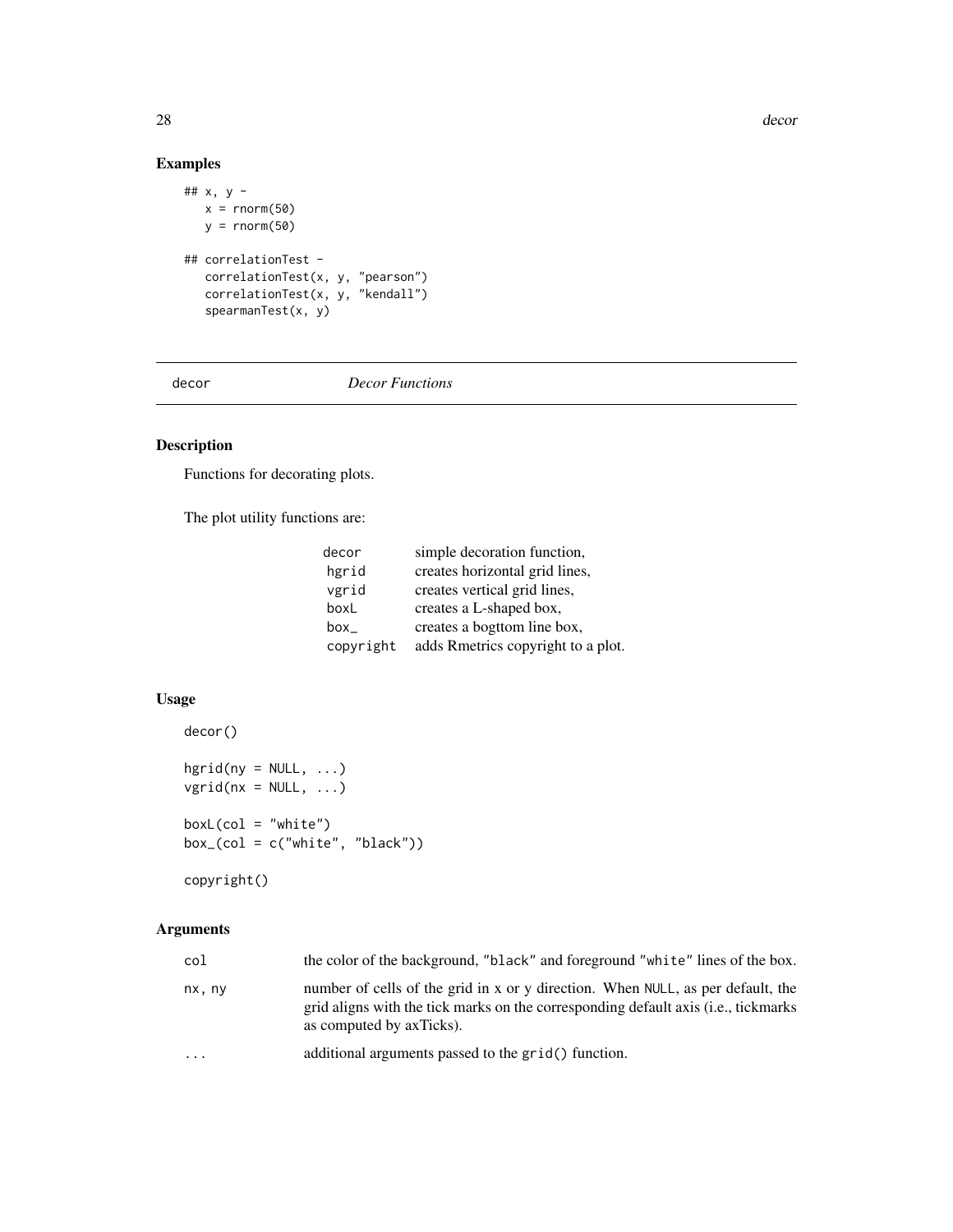#### <span id="page-28-0"></span>distCheck 29

#### Examples

```
## Test Plot Function:
  plot(x = rnorm(100), type = "1", col = "red",xlab = "", ylab = "Variables", las = 1)title("Normal Deviates", adj = 0)
  hgrid()
  boxL()
  copyright()
```
distCheck *Distribution Check*

### Description

Tests properties of an R implementation of a distribution, i.e. of all four of its "dpqr" functions.

#### Usage

distCheck(fun = "norm",  $n = 1000$ , robust = TRUE, subdivisions = 100, ...)

#### Arguments

| fun          | a character string denoting the name of the distribution.            |
|--------------|----------------------------------------------------------------------|
| n            | an integer specifying the number of random variates to be generated. |
| robust       | logical flag, should robust estimates be used? By default TRUE.      |
| subdivisions | integer specifying the numbers of subdivisions in integration.       |
| $\ddotsc$    | the distributional parameters.                                       |

#### Examples

```
distCheck("norm", mean = 1, sd = 1)
distCheck("lnorm", meanlog = 0.5, sdlog = 2, robust=FALSE)
## here, true E(X) = exp(mu + 1/2) sigma^2) = exp(.5 + 2) = exp(2.5) = 12.182
## and Var(X) = exp(2*mu + sigma^2)*(exp(sign^2) - 1) = 7954.67
```
DistributionFits *Parameter Fit of a Distribution*

#### Description

A collection and description of moment and maximum likelihood estimators to fit the parameters of a distribution.

The functions are: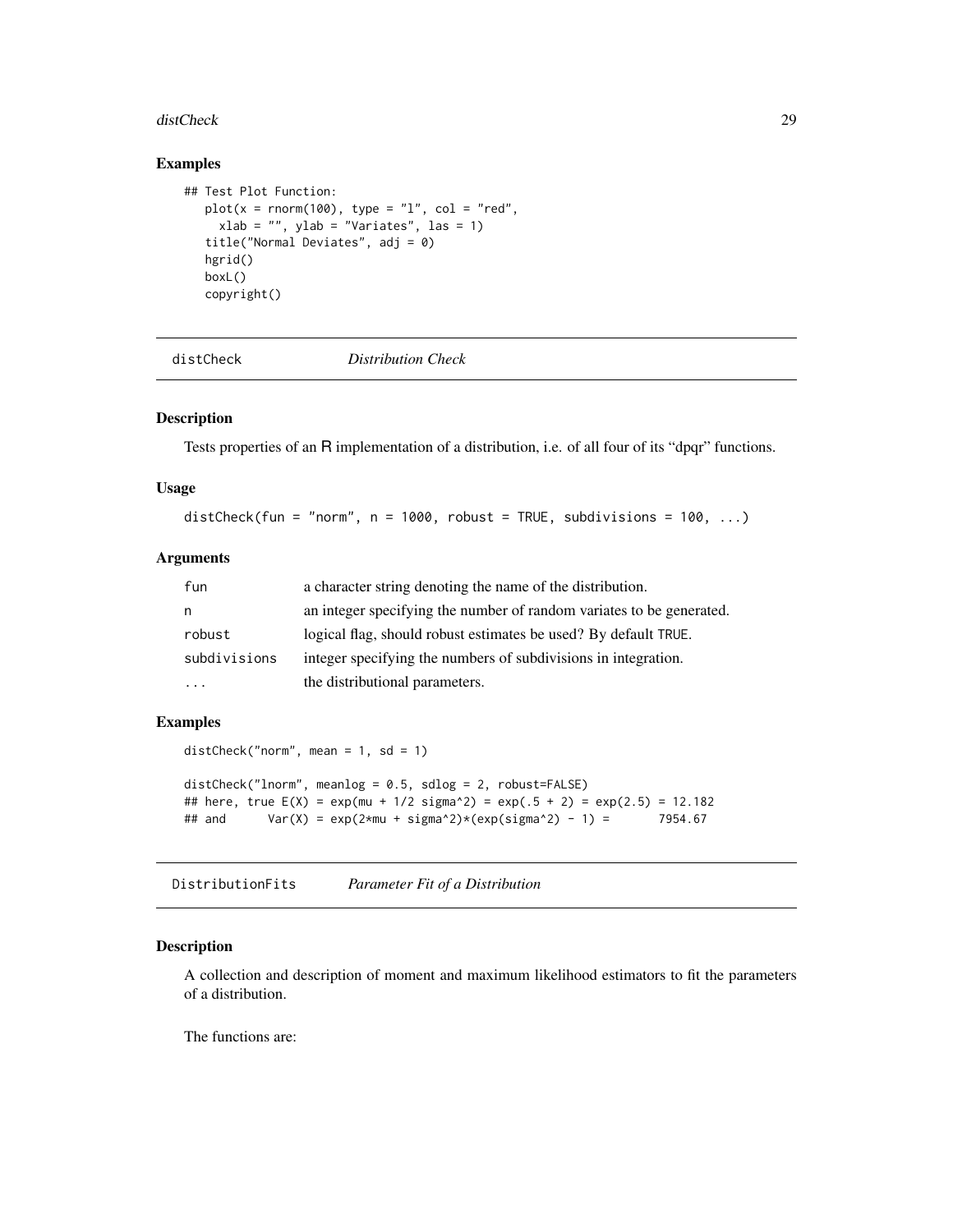nFit MLE parameter fit for a normal distribution, tFit MLE parameter fit for a Student t-distribution, stableFit MLE and Quantile Method stable parameter fit.

### Usage

```
nFit(x, doplot = TRUE, span = "auto", title = NULL, description = NULL, ...)tFit(x, df = 4, doplot = TRUE, span = "auto", trace = FALSE, title = NULL,description = NULL, ...)stableFit(x, alpha = 1.75, beta = 0, gamma = 1, delta = 0,
    type = c("q", "mle"), doplot = TRUE, control = list(),
    trace = FALSE, title = NULL, description = NULL)
## S4 method for signature 'fDISTFIT'
show(object)
```
#### Arguments

| control                   | [stableFit] -                                                                                                                                                                                                                                                                                                                                                    |
|---------------------------|------------------------------------------------------------------------------------------------------------------------------------------------------------------------------------------------------------------------------------------------------------------------------------------------------------------------------------------------------------------|
|                           | a list of control parameters, see function nlminb.                                                                                                                                                                                                                                                                                                               |
| alpha, beta, gamma, delta |                                                                                                                                                                                                                                                                                                                                                                  |
|                           | [stable] -                                                                                                                                                                                                                                                                                                                                                       |
|                           | The parameters are alpha, beta, gamma, and delta:                                                                                                                                                                                                                                                                                                                |
|                           | value of the index parameter alpha with alpha = $(0, 2]$ ; skewness parameter                                                                                                                                                                                                                                                                                    |
|                           | beta, in the range [-1, 1]; scale parameter gamma; and shift parameter delta.                                                                                                                                                                                                                                                                                    |
| description               | a character string which allows for a brief description.                                                                                                                                                                                                                                                                                                         |
| df                        | the number of degrees of freedom for the Student distribution, $df > 2$ , maybe<br>non-integer. By default a value of 4 is assumed.                                                                                                                                                                                                                              |
| object                    | $[show]$ -                                                                                                                                                                                                                                                                                                                                                       |
|                           | an S4 class object as returned from the fitting functions.                                                                                                                                                                                                                                                                                                       |
| doplot                    | a logical flag. Should a plot be displayed?                                                                                                                                                                                                                                                                                                                      |
| span                      | x-coordinates for the plot, by default 100 values automatically selected and rang-<br>ing between the 0.001, and 0.999 quantiles. Alternatively, you can specify the<br>range by an expression like span=seq(min, max, times = $n$ ), where, min and<br>max are the left and right endpoints of the range, and n gives the number of the<br>intermediate points. |
| title                     | a character string which allows for a project title.                                                                                                                                                                                                                                                                                                             |
| trace                     | a logical flag. Should the parameter estimation process be traced?                                                                                                                                                                                                                                                                                               |
| type                      | a character string which allows to select the method for parameter estimation:<br>"mle", the maximum log likelihood approach, or "qm", McCulloch's quantile<br>method.                                                                                                                                                                                           |
| X                         | a numeric vector.                                                                                                                                                                                                                                                                                                                                                |
| .                         | parameters to be parsed.                                                                                                                                                                                                                                                                                                                                         |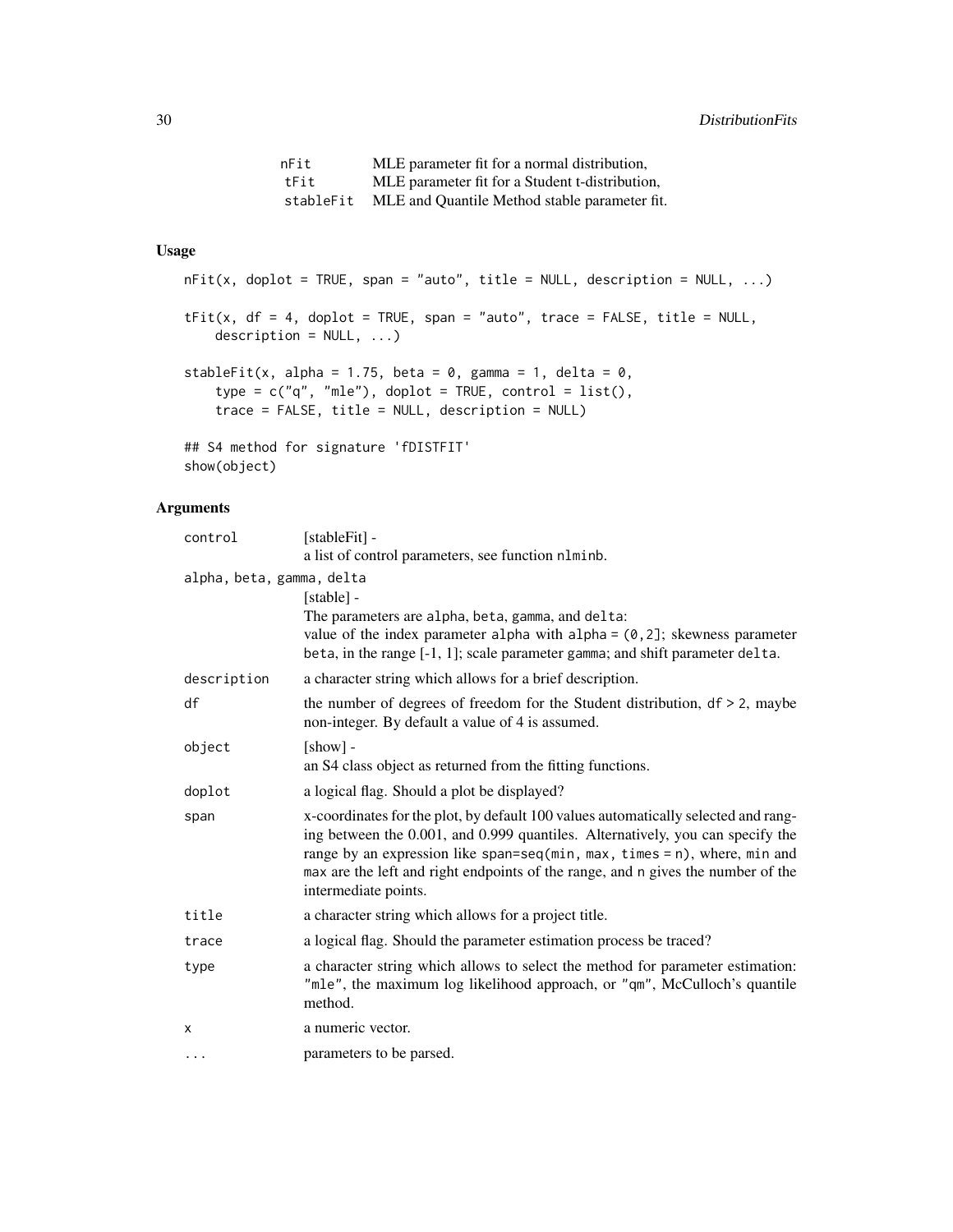#### <span id="page-30-0"></span>Details

#### Stable Parameter Estimation:

Estimation techniques based on the quantiles of an empirical sample were first suggested by Fama and Roll [1971]. However their technique was limited to symmetric distributions and suffered from a small asymptotic bias. McCulloch [1986] developed a technique that uses five quantiles from a sample to estimate alpha and beta without asymptotic bias. Unfortunately, the estimators provided by McCulloch have restriction alpha>0.6.

#### Value

The functions tFit, hypFit and nigFit return a list with the following components:

| estimate | the point at which the maximum value of the log liklihood function is obtained.   |
|----------|-----------------------------------------------------------------------------------|
| minimum  | the value of the estimated maximum, i.e. the value of the log liklihood function. |
| code     | an integer indicating why the optimization process terminated.                    |
| gradient | the gradient at the estimated maximum.                                            |

Remark: The parameter estimation for the stable distribution via the maximum Log-Likelihood approach may take a quite long time.

### Examples

```
## nFit -
  # Simulate random normal variates N(0.5, 2.0):
  set.seed(1953)
  s = rnorm(n = 1000, 0.5, 2)## nigFit -
  # Fit Parameters:
  nFit(s, doplot = TRUE)
```
fBasics-deprecated *Deprecated Functions in Package fBasics*

#### Description

These functions are provided for compatibility with older versions of the package only, and may be defunct as soon as of the next release.

There are none currently. [dstable](#page-0-0) etc now are defunct, as they have been available from **stabledist** since early 2011.

#### See Also

[Deprecated](#page-0-0), [Defunct](#page-0-0)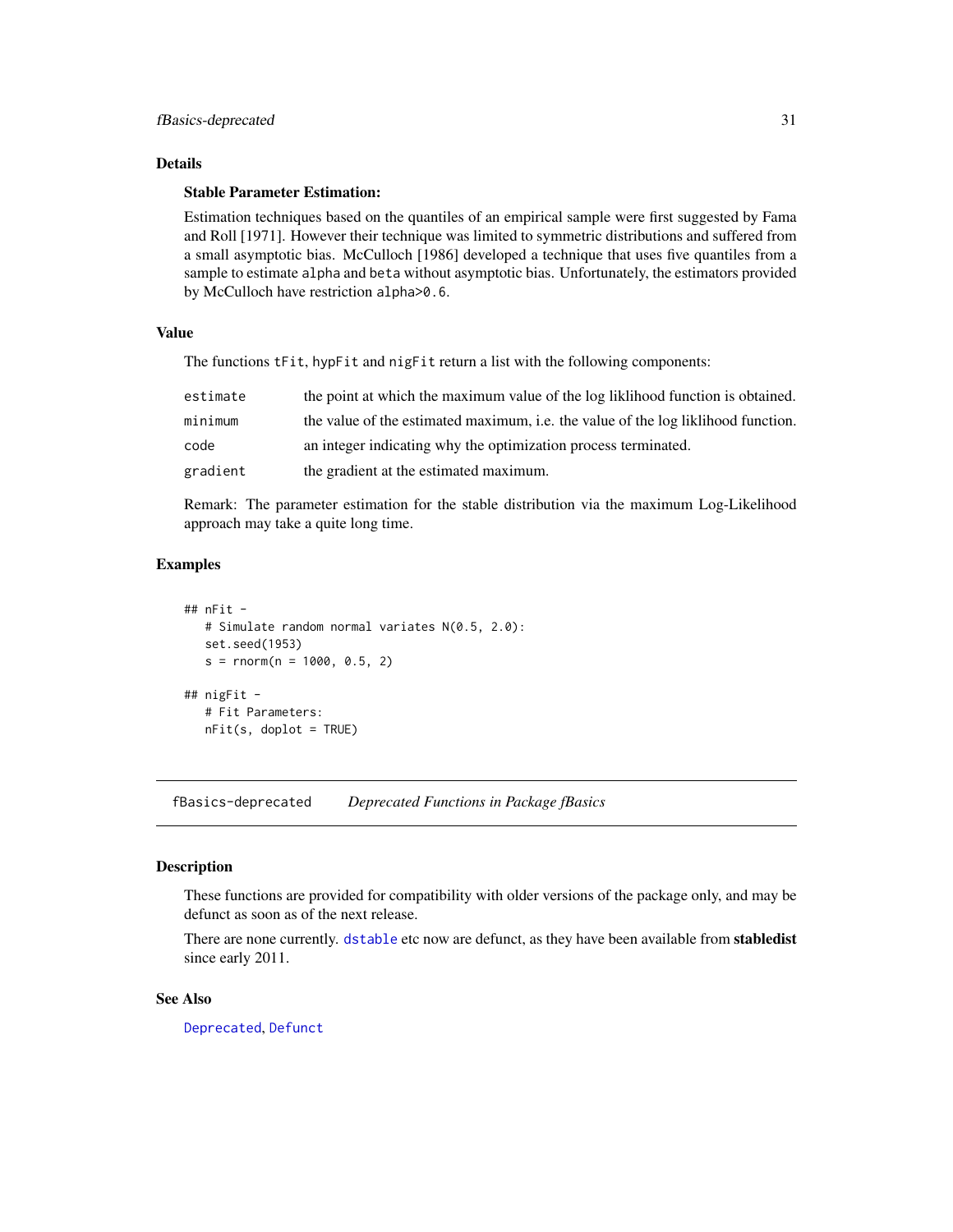<span id="page-31-0"></span>

#### Description

The following data sets are part of this package:

| Capitalization | Market capitalization of domestic companies, |
|----------------|----------------------------------------------|
| cars2          | Data for various car models,                 |
| DowJones30     | Down Jones 30 stocks,                        |
| HedgeFund      | Hennessee Hedge Fund Indices,                |
| msft.dat       | Daily Microsoft OHLC prices and volume,      |
| nyse           | NYSE composite Index,                        |
| PensionFund    | Swiss Pension Fund LPP-2005,                 |
| swissEconomy   | Swiss Economic Data,                         |
| <b>SWXLP</b>   | Swiss Pension Fund LPP-2000,                 |
| usdthb         | Tick data of USD to THB.                     |

#### **Details**

#### Capitalization:

Capitalization contains market capitalization of domestic companies from 2003 - 2008 in USD millions.

#### cars2:

cars2 contains the price, country, reliability, mileage, type, weight, engine displacement and net horsepower of various car models.

#### DowJones30:

DowJones30 contains daily observations from the Dow Jones 30 Index series. Each of the thirty columns represents the closing price of a stock in the Index.

#### HedgeFund:

HedgeFund contains monthly percentual returns of various hedge fund strategies from Hennessee Group LLC.

#### msft.dat:

msft.dat contains daily prices (open, high, low and close) and volumes for the Microsoft stocks.

#### nyse:

nyse contains daily records of the NYSE Composite Index.

#### PensionFund:

PensionFund is a daily data set of the Swiss pension fund benchmark LPP-2005. The data set ranges from 2005-11-01 to 2007-04-11. The columns are named: SBI, SPI, SII, LMI, MPI, ALT, LPP25, LPP40, LPP60

#### swissEconomy:

swissEconomy contains the GDP per capita, exports, imports, interest rates, inflation, unemployment and population for the years 1964 - 1999 for Switzerland.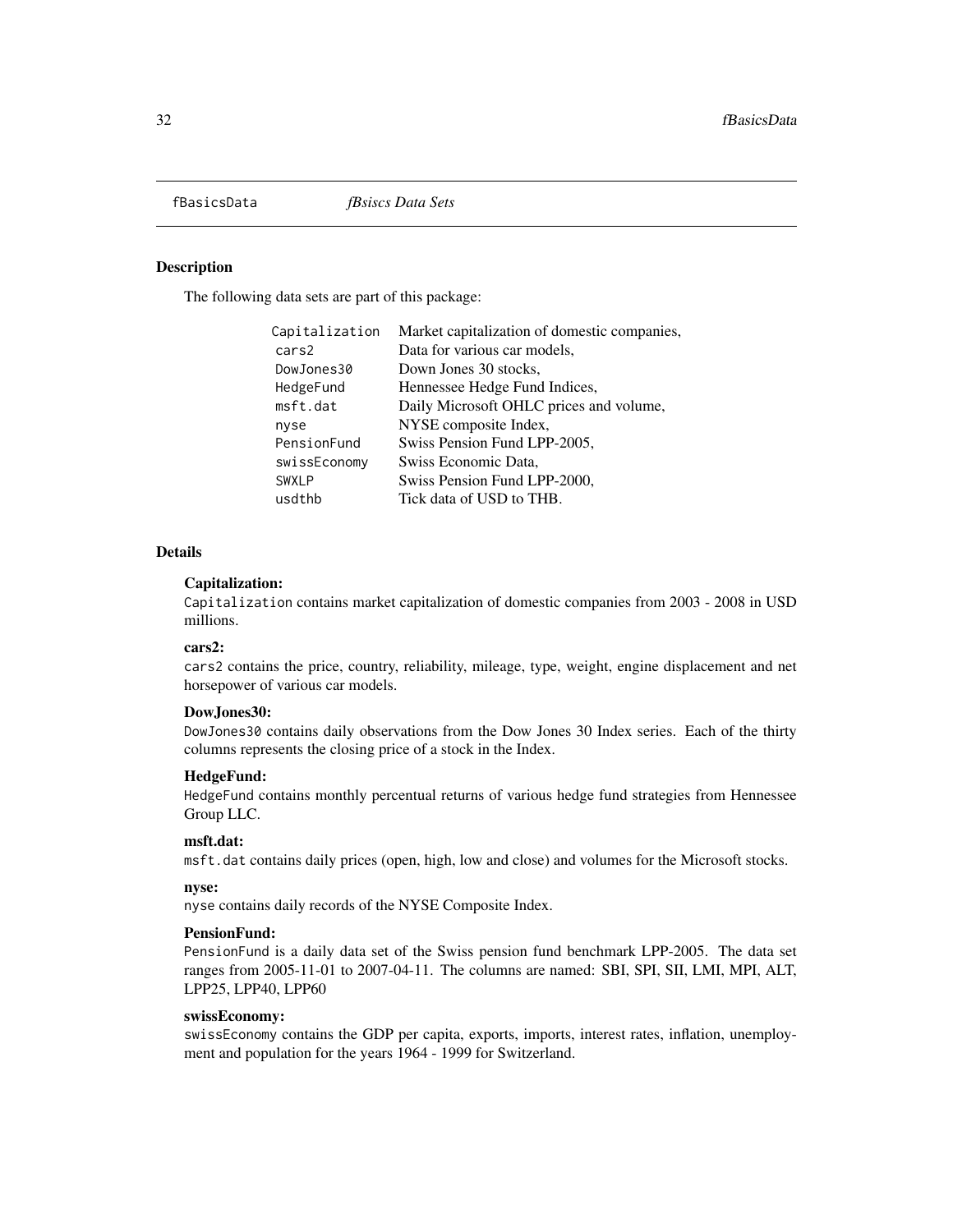#### fBasicsData 33

#### SWXLP:

SWXLP is a daily data set of the Swiss pension fund benchmark LPP-2000. The data set ranges from 2000-01-03 to 2007-05-08. The columns are named: SBI, SPI, SII, LP25, LP40, LP60.

#### usdthb:

usdthb Tick data of US Dollar (USD) in Thailand Bhat (THB) colleted from Reuters. Format: YYYYMMDDhhmm. Column variables: delay time, contributer, bid and ask prices, and quality flag. It covers the Asia FX crisis in June 1997.

#### References

#### Capitalization:

*World Federation of Stock Exchanges*, http://www.world-exchanges.org/statistics.

#### cars2:

Derived from the car90 dataset within the rpart package. The car90 dataset is based on the car.all dataset in S-PLUS. Original data comes from: April 1990, *Consumer Reports Magazine*, pages 235-255, 281-285 and 287-288.

#### DowJones30

http://www.yahoo.com.

#### HedgeFund:

http://www.hennesseegroup.com/indices/returns/year/2005.html.

#### msft.dat:

http://www.yahoo.com.

#### nyse:

http://www.nyse.com.

#### PensionFund:

SBI, SPI, SII: SIX (Swiss Exchange Zurich); LPP25, LPP40, LPP60: Banque Pictet Geneva; LMI, MPI, ALT: Recalculated from the indices and benchmarks

#### swissEconomy:

http://www.oecd.org/ and http://www.imf.org/.

#### SWXLP:

SBI, SPI, SII: SIX (Swiss Exchange Zurich); LPP25, LPP40, LPP60: Banque Pictet Geneva

#### usdthb:

Reuters Select Feed Terminal (1997).

#### Examples

```
## Plot DowJones30 Example Data Set
  series <- as.timeSeries(DowJones30)
  head(series)
  plot(series[, 1:6], type = "1")
```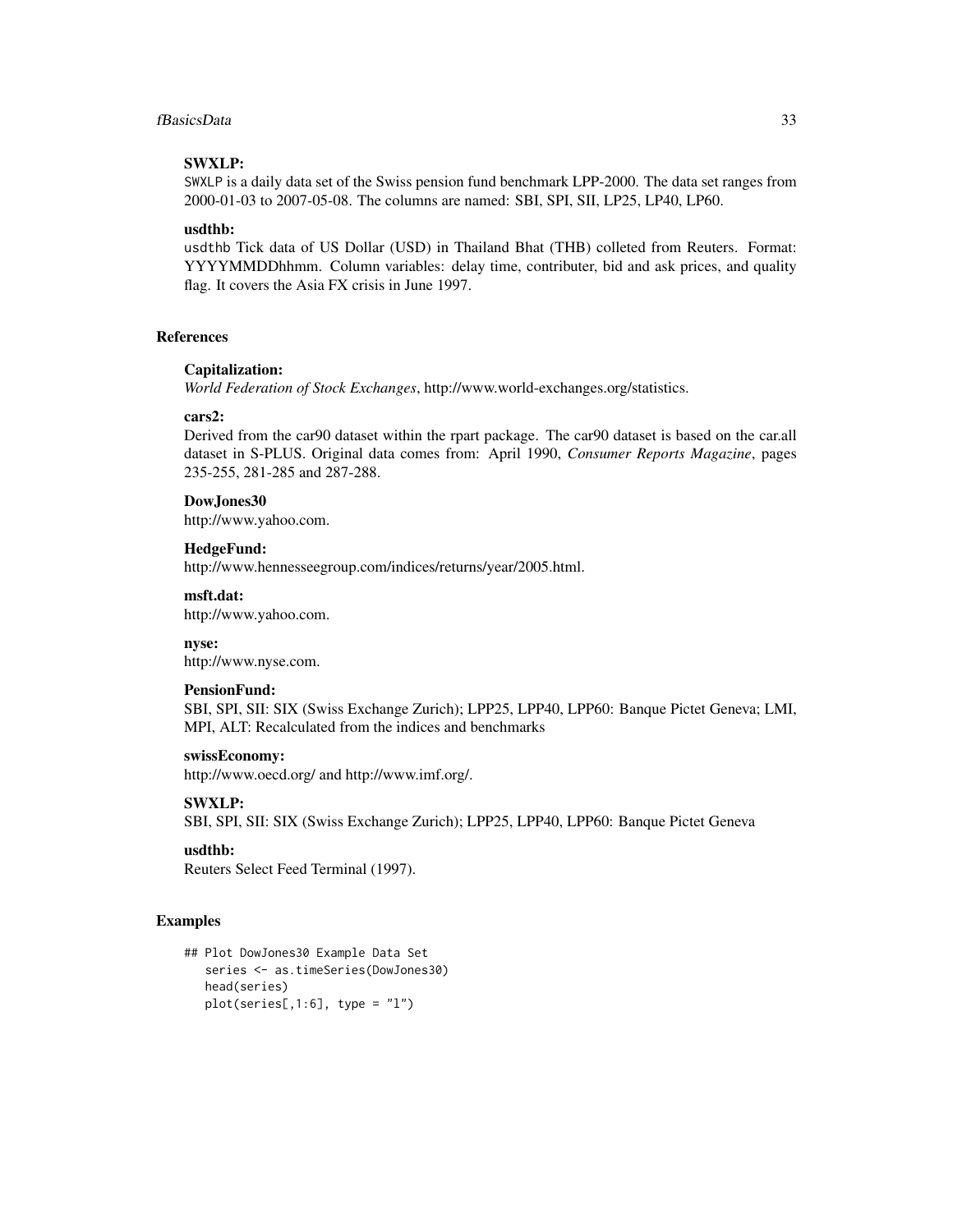#### <span id="page-33-0"></span>Description

Class representation, methods and utility functions for objects of class 'fHTEST'.

The class representation and methods are:

fHTEST Representation for an S4 object of class "fHTEST", show S4 print method.

### Usage

```
## S4 method for signature 'fHTEST'
show(object)
```
#### Arguments

| object | $[show] -$                      |
|--------|---------------------------------|
|        | an S4 object of class "fHTEST". |

#### Value

In contrast to R's output report from S3 objects of class "htest" a different output report is produced. The tests return an S4 object of class "fHTEST". The object contains the following slots:

| @call               | the function call.                                                                                                                             |
|---------------------|------------------------------------------------------------------------------------------------------------------------------------------------|
| <b>@data</b>        | the data as specified by the input argument(s).                                                                                                |
| @test               | a list whose elements contain the results from the statistical test. The information<br>provided is similar to a list object of class "htest". |
| @title              | a character string with the name of the test. This can be overwritten specifying<br>a user defined input argument.                             |
| <b>@description</b> | a character string with an optional user defined description. By default just the<br>current date when the test was applied will be returned.  |
|                     | The slot @test returns an object of class "list" containing the following elements:                                                            |
| statistic           | the value(s) of the test statistic.                                                                                                            |
| p.value             | the $p$ -value $(s)$ of the test.                                                                                                              |
| parameters          | a numeric value or vector of parameters.                                                                                                       |
| estimate            | a numeric value or vector of sample estimates.                                                                                                 |
| conf.int            | a numeric two row vector or matrix of 95                                                                                                       |
| method              | a character string indicating what type of test was performed.                                                                                 |
| data.name           | a character string giving the name(s) of the data.                                                                                             |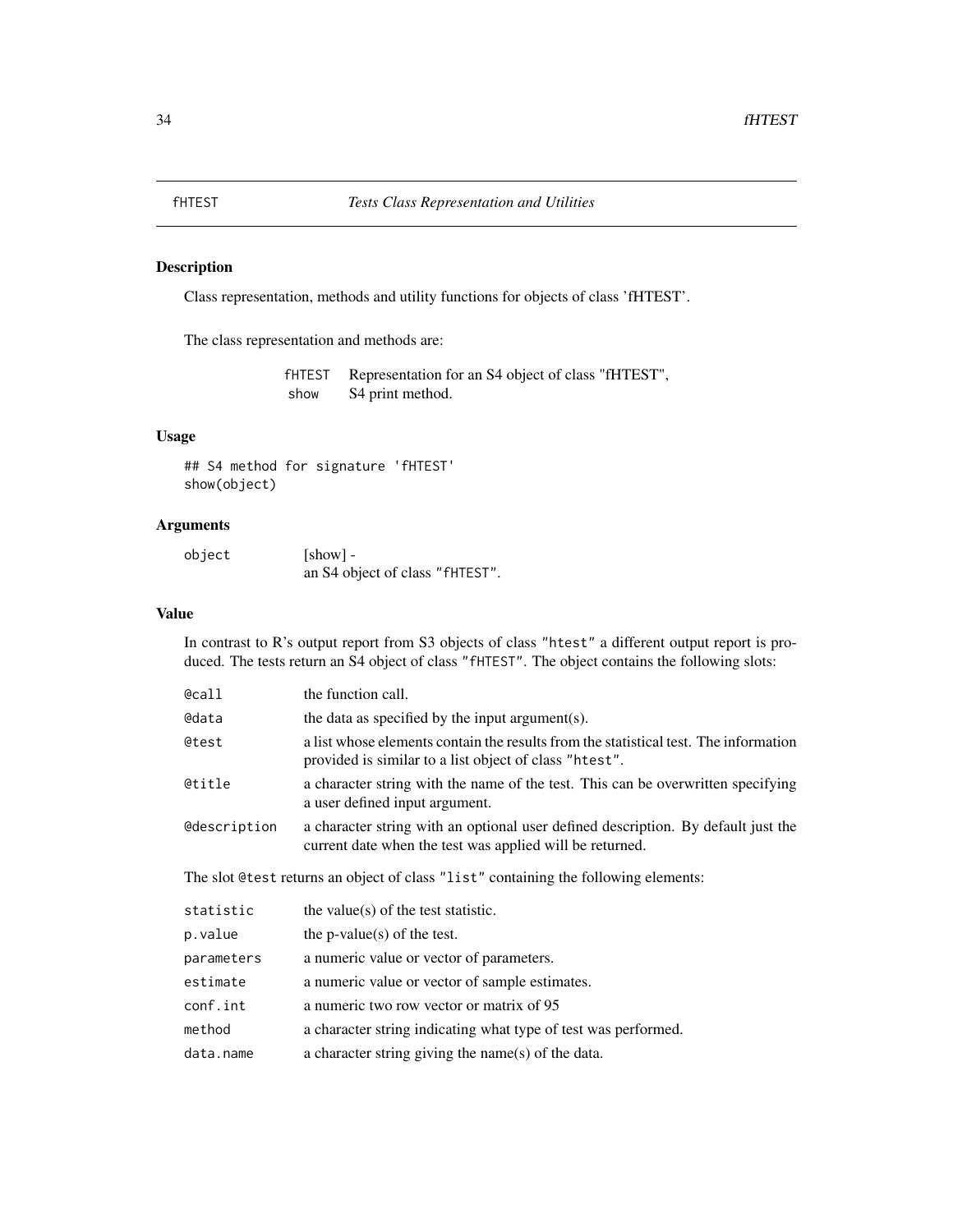#### <span id="page-34-0"></span> $gets4$  35

### Examples

```
## fHTEST -
  getClass("fHTEST")
  getSlots("fHTEST")
```
#### getS4 *General S4 Class Extractor Functions*

### Description

A collection and description of functions to extract slots from S4 class objects.

The extractor functions are:

| getModel       | Extracts the model slot from a S4 object,       |
|----------------|-------------------------------------------------|
| getTitle       | Extracts the title slot from a S4 object,       |
| getDescription | Extracts the description slot from a S4 object, |
| getSlot        | Extracts a specified slot from a S4 object,     |
| getArgs        | Shows the arguments of a S4 function.           |

Since R version 2.14.0, a generic getCall() is part of R; for earlier versions, we had provided a simple version for S4 objects.

#### Usage

```
getModel(object)
getTitle(object)
getDescription(object)
getSlot(object, slotName)
```
getArgs(f, signature)

### Arguments

|           | a generic function or the character-string name of one.                      |
|-----------|------------------------------------------------------------------------------|
| object    | an object of class S4.                                                       |
| signature | the signature of classes to match to the arguments of f                      |
| slotName  | a character string, the name of the slot to be extracted from the S4 object. |

#### Value

getModel getTitle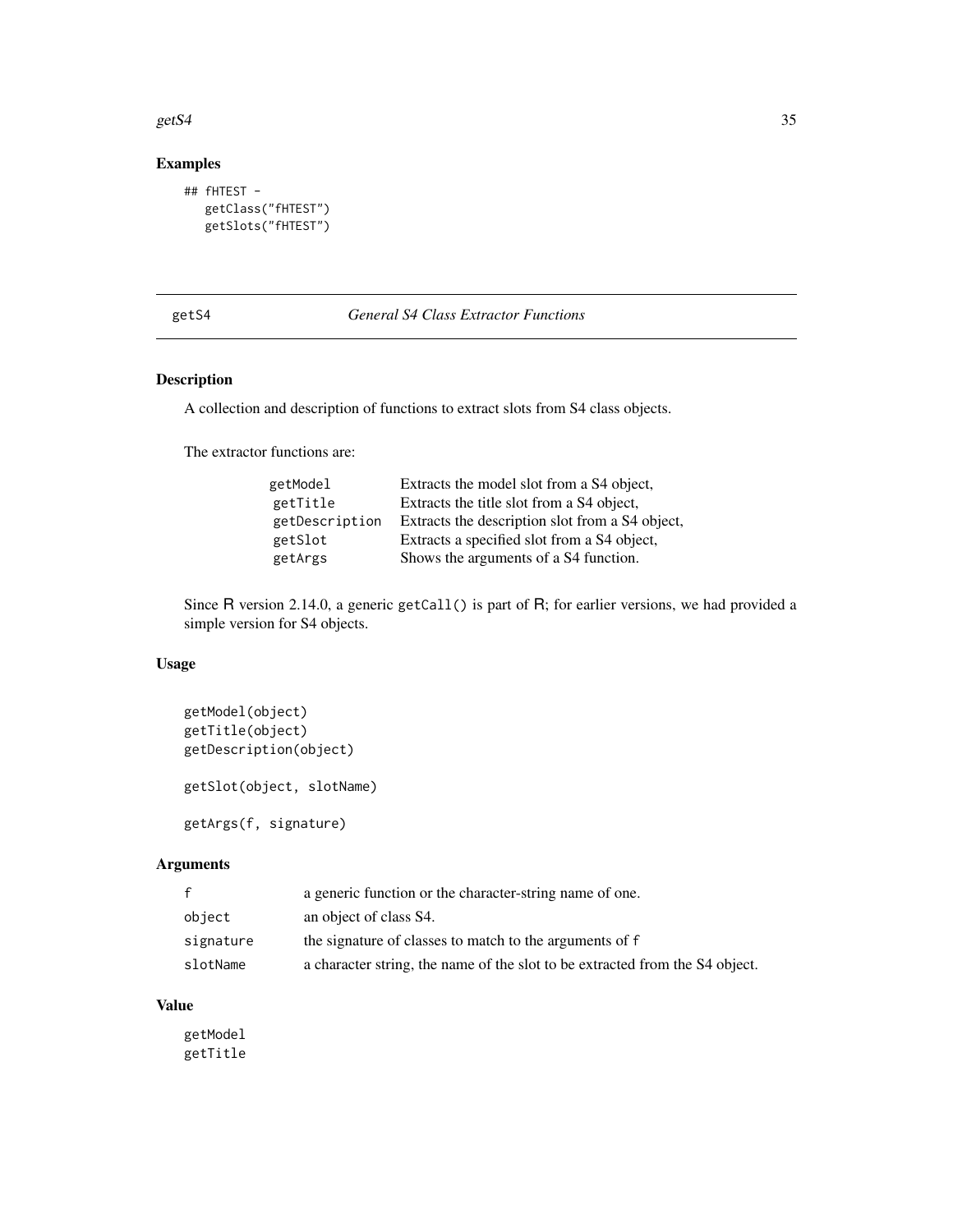<span id="page-35-0"></span>getDescription getSlot return the content of the slot. getArgs returns the names of the arguments.

#### Examples

```
## Example S4 Representation:
   # Hyothesis Testing with Control Settings
   setClass("hypTest",
     representation(
      call = "call"data = "numeric",
       test = "list",
       description = "character")
   )
## Shapiro Wilk Normaility Test
   swTest = function(x, description = "") {
    ans = shapiro.test(x)class(ans) = "list"
    new("hypTest",
      call = match.call(),data = x,
      test = ans,
      description = description)
   }
   test = swTest(x = norm(500), description = "500 RVs")## Extractor Functions:
  isS4(test)
   getCall(test)
  getDescription(test)
## get arguments
args(returns)
getArgs(returns)
getArgs("returns")
getArgs(returns, "timeSeries")
getArgs("returns", "timeSeries")
```
gh *Generalized Hyperbolic Distribution*

#### Description

Calculates moments of the generalized hyperbbolic distribution function.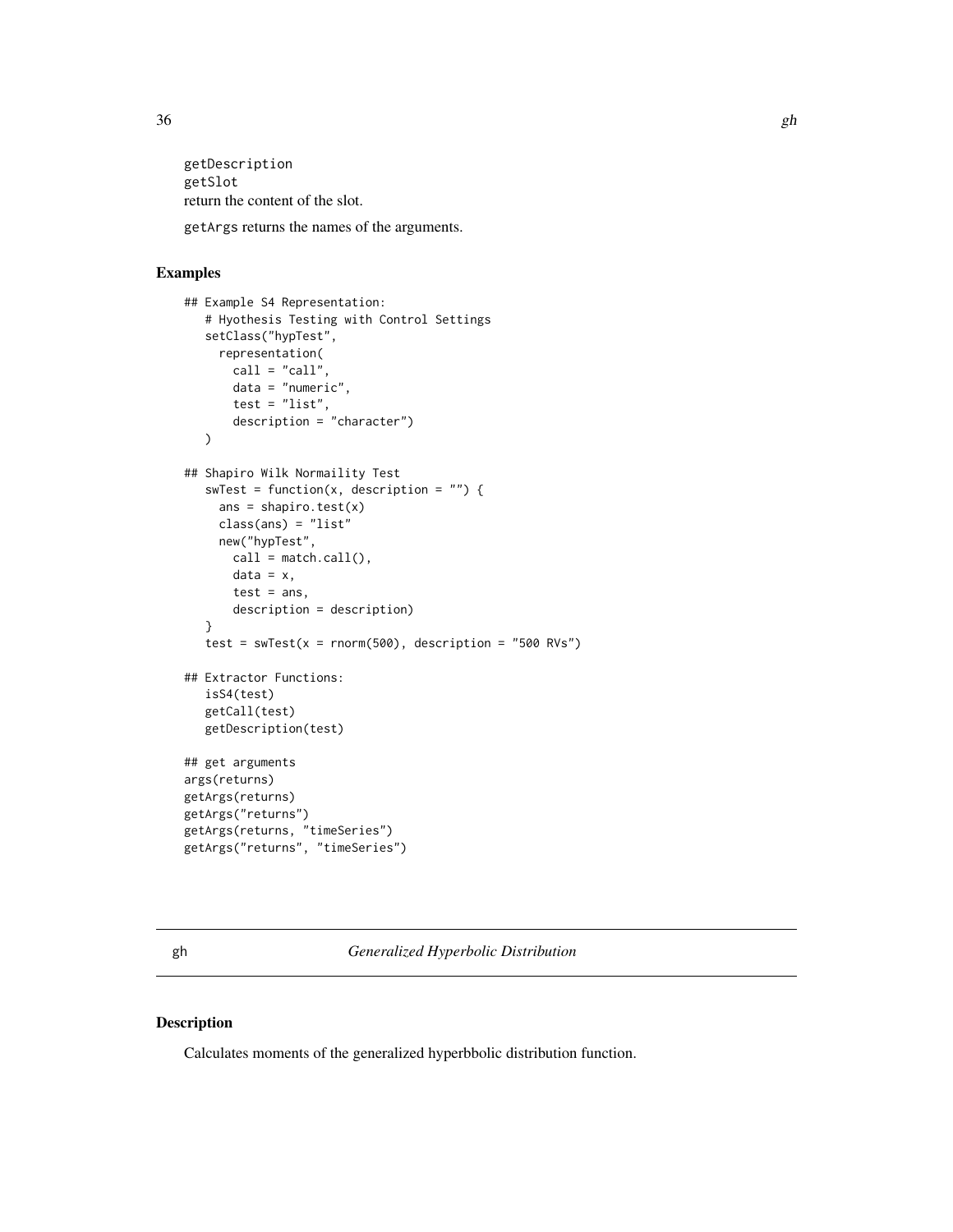# Usage

```
dgh(x, alpha = 1, beta = 0, delta = 1, mu = 0, lambda = -1/2, log = FALSE)
pgh(q, alpha = 1, beta = 0, delta = 1, mu = 0, lambda = -1/2)
qgh(p, alpha = 1, beta = 0, delta = 1, mu = 0, lambda = -1/2)
rgh(n, alpha = 1, beta = 0, delta = 1, mu = 0, lambda = -1/2)
```
# Arguments

alpha, beta, delta, mu, lambda

|      | numeric values. alpha is the first shape parameter; beta is the second shape                   |
|------|------------------------------------------------------------------------------------------------|
|      | parameter in the range $(0, \text{alpha})$ ; delta is the scale parameter, must be zero        |
|      | or positive; mu is the location parameter, by default 0; and lambda defines the                |
|      | subliculary sublished subsetsually -1/2. These are the meanings of the parameters in the first |
|      | parameterization pm=1 which is the default parameterization. In the second pa-                 |
|      | rameterization, pm=2 alpha and beta take the meaning of the shape parameters                   |
|      | (usually named) zeta and rho. In the third parameterization, pm=3 alpha and                    |
|      | beta take the meaning of the shape parameters (usually named) xi and chi. In                   |
|      | the fourth parameterization, pm=4 alpha and beta take the meaning of the shape                 |
|      | parameters (usually named) a bar and b bar.                                                    |
| log  | a logical flag by default FALSE. Should labels and a main title drawn to the plot?             |
| n    | number of observations.                                                                        |
| p    | a numeric vector of probabilities.                                                             |
| x, q | a numeric vector of quantiles.                                                                 |

## Details

The generator rgh is based on the GH algorithm given by Scott (2004).

# Value

All values for the  $\star$ gh functions are numeric vectors:  $d\star$  returns the density,  $p\star$  returns the distribution function,  $q*$  returns the quantile function, and  $r*$  generates random deviates.

All values have attributes named "param" listing the values of the distributional parameters.

# Author(s)

David Scott for code implemented from R's contributed package HyperbolicDist.

#### References

Atkinson, A.C. (1982); *The simulation of generalized inverse Gaussian and hyperbolic random variables*, SIAM J. Sci. Stat. Comput. 3, 502–515.

Barndorff-Nielsen O. (1977); *Exponentially decreasing distributions for the logarithm of particle size*, Proc. Roy. Soc. Lond., A353, 401–419.

Barndorff-Nielsen O., Blaesild, P. (1983); *Hyperbolic distributions. In Encyclopedia of Statistical Sciences*, Eds., Johnson N.L., Kotz S. and Read C.B., Vol. 3, pp. 700–707. New York: Wiley.

Raible S. (2000); *Levy Processes in Finance: Theory, Numerics and Empirical Facts*, PhD Thesis, University of Freiburg, Germany, 161 pages.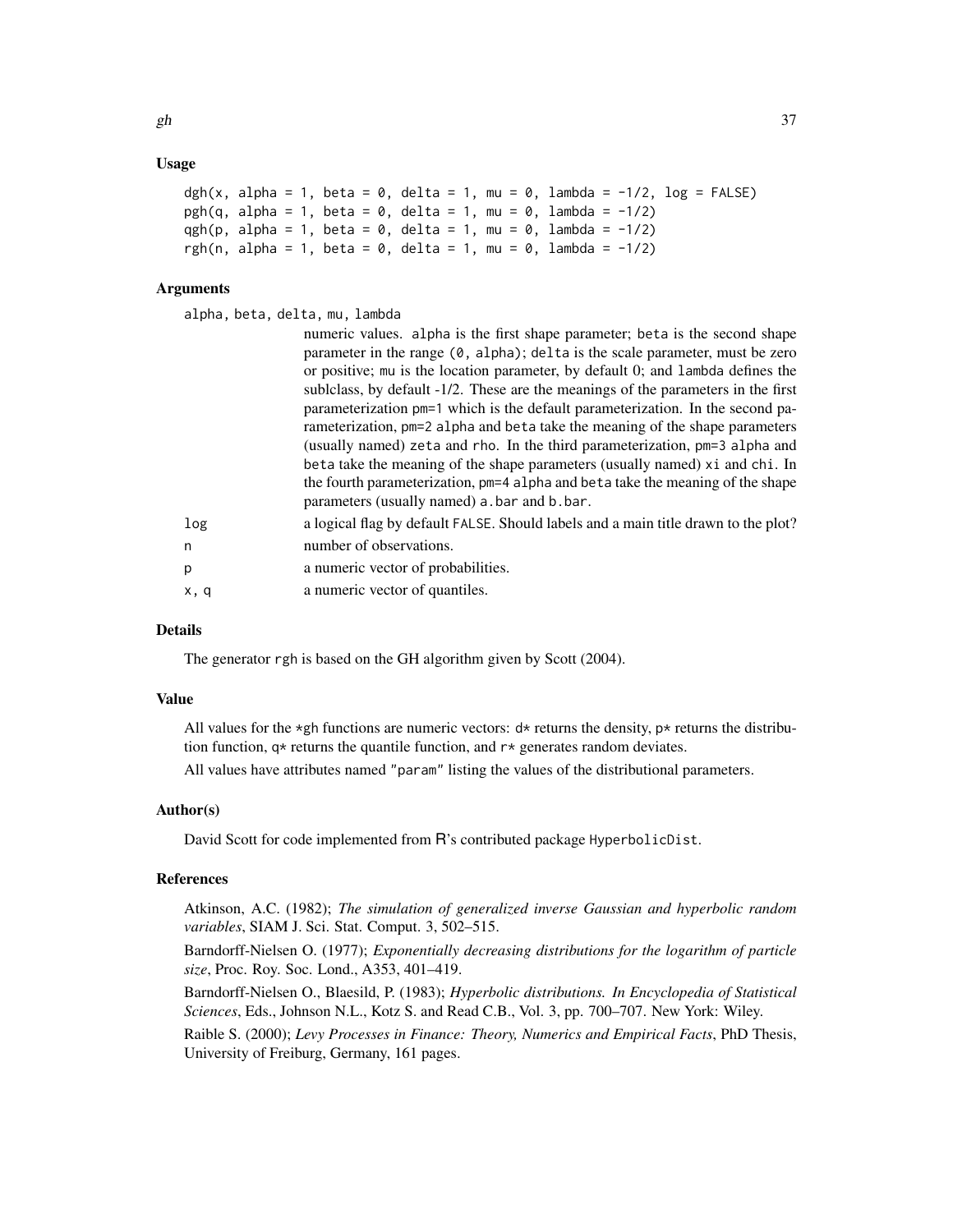# Examples

```
## rgh -
  set.seed(1953)
  r = rgh(5000, alpha = 1, beta = 0.3, delta = 1)plot(r, type = "l", col = "steelblue",main = "gh: alpha=1 beta=0.3 delta=1")
## dgh -
  # Plot empirical density and compare with true density:
  hist(r, n = 25, probability = TRUE, border = "white", col = "steelblue")
  x = seq(-5, 5, 0.25)lines(x, dgh(x, alpha = 1, beta = 0.3, delta = 1))
## pgh -# Plot df and compare with true df:
  plot(sort(r), (1:5000/5000), main = "Probability", col = "steelblue")lines(x, pgh(x, alpha = 1, beta = 0.3, delta = 1))
## qgh -
  # Compute Quantiles:
  qgh(pgh(seq(-5, 5, 1), alpha = 1, beta = 0.3, delta = 1),
     alpha = 1, beta = 0.3, delta = 1)
```
ghFit *GH Distribution Fit*

## Description

Estimates the distrinbutional parameters for a generalized hyperbolic distribution.

#### Usage

```
ghFit(x, alpha = 1, beta = 0, delta = 1, mu = 0, lambda = -1/2,scale = TRUE, doplot = TRUE, span = "auto", trace = TRUE,
    title = NULL, description = NULL, ...)
```

| $\mathsf{x}$                   | a numeric vector.                                                                                                                                        |  |
|--------------------------------|----------------------------------------------------------------------------------------------------------------------------------------------------------|--|
| alpha, beta, delta, mu, lambda |                                                                                                                                                          |  |
|                                | The parameters are alpha, beta, delta, mu, and and lambda:                                                                                               |  |
|                                | shape parameter alpha; skewness parameter beta, abs (beta) is in the range                                                                               |  |
|                                | (0, alpha); scale parameter delta, delta must be zero or positive; location<br>parameter mu, by default 0; and lambda parameter lambda, by default -1/2. |  |
| scale                          | a logical flag, by default TRUE. Should the time series be scaled by its standard<br>deviation to achieve a more stable optimization?                    |  |
| doplot                         | a logical flag. Should a plot be displayed?                                                                                                              |  |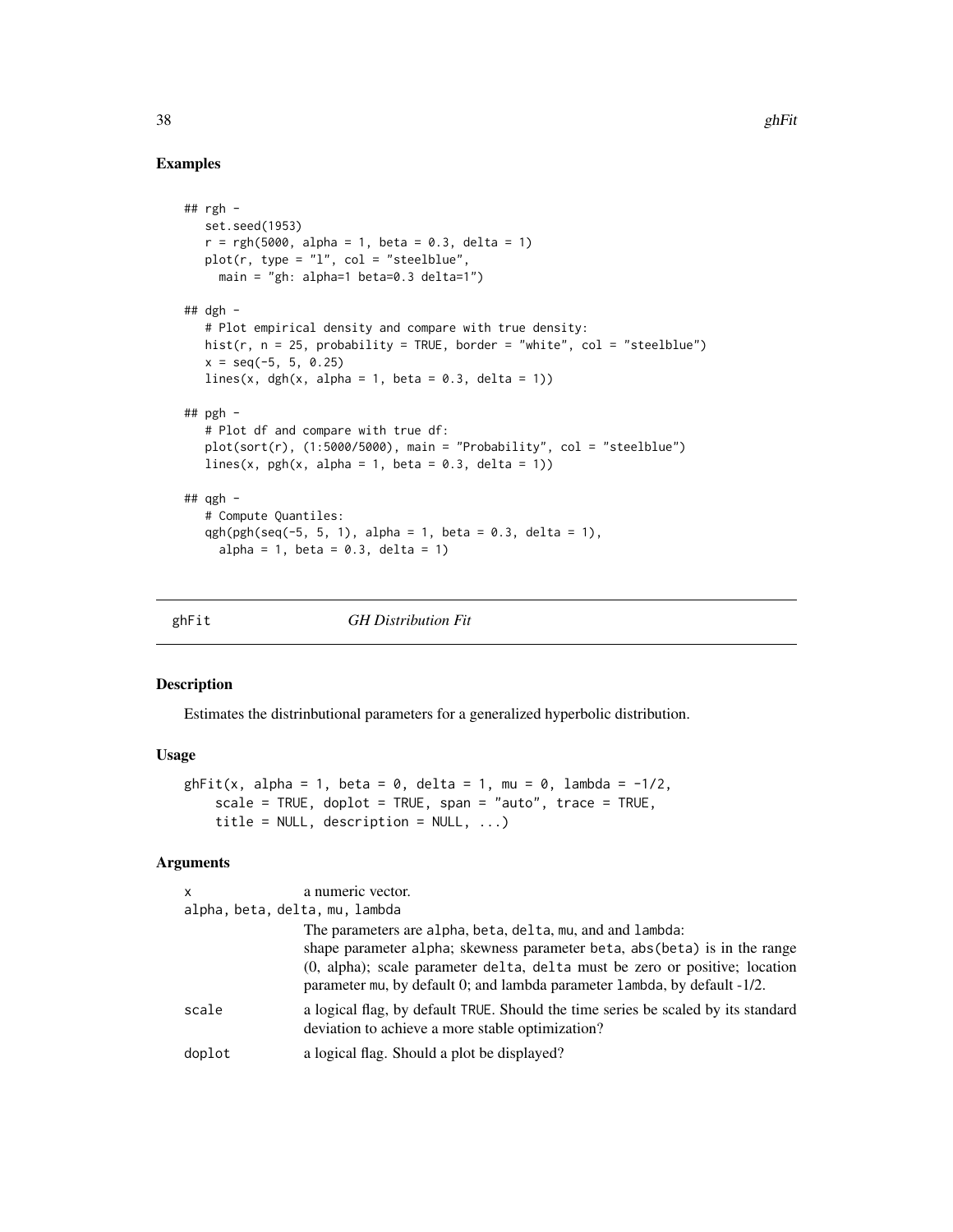#### ghFit  $\sim$  39

| span        | x-coordinates for the plot, by default 100 values automatically selected and rang-<br>ing between the 0.001, and 0.999 quantiles. Alternatively, you can specify the<br>range by an expression like span=seq(min, max, times = n), where, min and<br>max are the left and right endpoints of the range, and n gives the number of the<br>intermediate points. |
|-------------|---------------------------------------------------------------------------------------------------------------------------------------------------------------------------------------------------------------------------------------------------------------------------------------------------------------------------------------------------------------|
| trace       | a logical flag. Should the parameter estimation process be traced?                                                                                                                                                                                                                                                                                            |
| title       | a character string which allows for a project title.                                                                                                                                                                                                                                                                                                          |
| description | a character string which allows for a brief description.                                                                                                                                                                                                                                                                                                      |
| $\cdots$    | parameters to be parsed.                                                                                                                                                                                                                                                                                                                                      |

# Details

The function [nlm](#page-0-0) is used to minimize the "negative" maximum log-likelihood function. nlm carries out a minimization using a Newton-type algorithm.

## Value

returns a list with the following components:

| estimate | the point at which the maximum value of the log likelihood function is obtained.                                                                                                                                                                                                                                                                                                                                                                                                                                                                                                                                                            |
|----------|---------------------------------------------------------------------------------------------------------------------------------------------------------------------------------------------------------------------------------------------------------------------------------------------------------------------------------------------------------------------------------------------------------------------------------------------------------------------------------------------------------------------------------------------------------------------------------------------------------------------------------------------|
| minimum  | the value of the estimated maximum, i.e. the value of the log liklihood function.                                                                                                                                                                                                                                                                                                                                                                                                                                                                                                                                                           |
| code     | an integer indicating why the optimization process terminated.<br>1: relative gradient is close to zero, current iterate is probably solution;<br>2: successive iterates within tolerance, current iterate is probably solution;<br>3: last global step failed to locate a point lower than estimate. Either estimate<br>is an approximate local minimum of the function or steptol is too small;<br>4: iteration limit exceeded;<br>5: maximum step size stepmax exceeded five consecutive times. Either the<br>function is unbounded below, becomes asymptotic to a finite value from above<br>in some direction or stepmax is too small. |
| gradient | the gradient at the estimated maximum.                                                                                                                                                                                                                                                                                                                                                                                                                                                                                                                                                                                                      |
| steps    | number of function calls.                                                                                                                                                                                                                                                                                                                                                                                                                                                                                                                                                                                                                   |

```
## ghFit -
  # Simulate Random Variates:
  set.seed(1953)
  s = rgh(n = 1000, alpha = 1.5, beta = 0.3, delta = 0.5, mu = -1.0)## ghFit -
  # Fit Parameters:
  ghFit(s, alpha = 1, beta = 0, delta = 1, mu = mean(s), doplot = TRUE)
```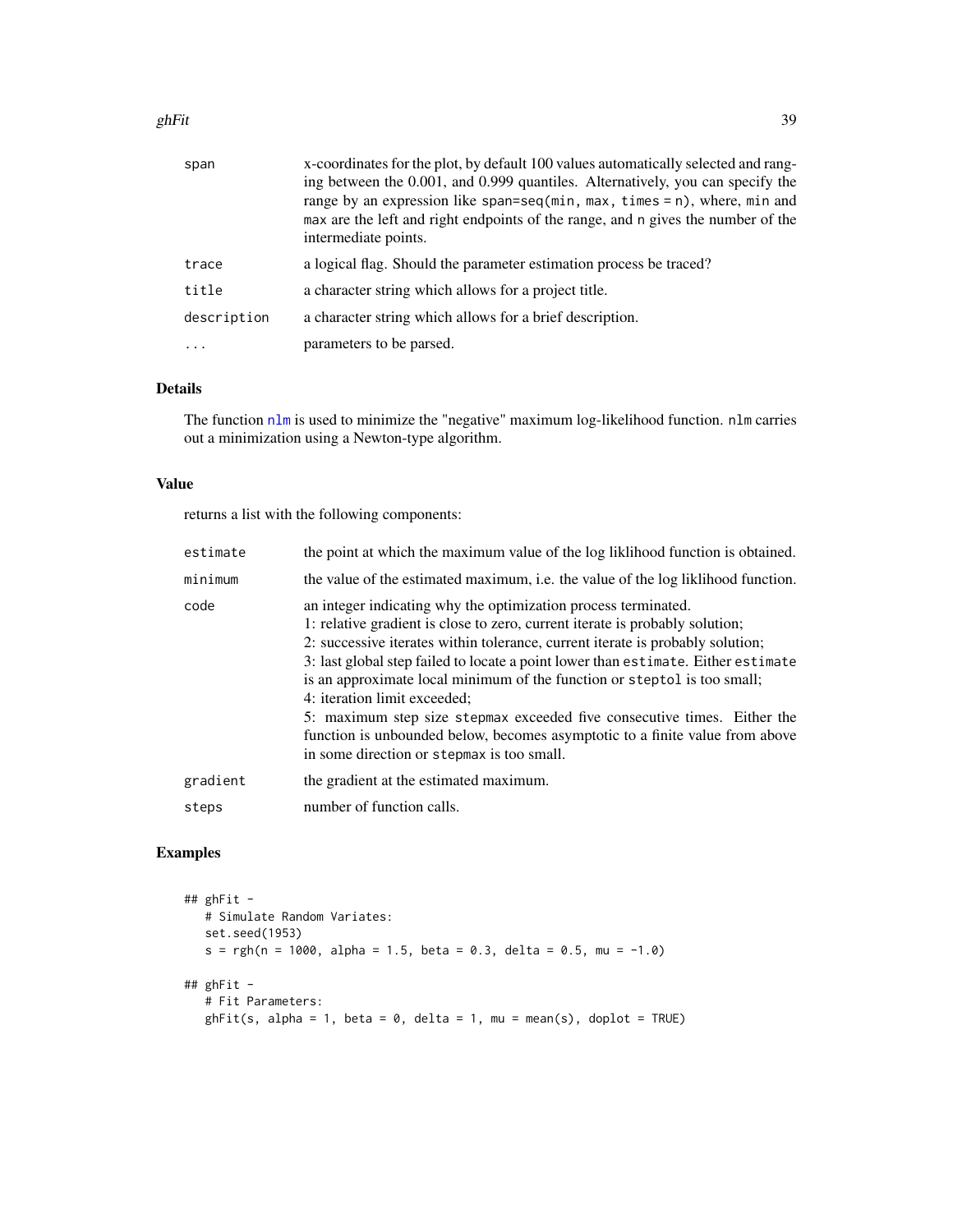Computes the mode of the generalized hyperbolic function.

## Usage

```
ghMode(alpha = 1, beta = 0, delta = 1, mu = 0, lambda = -1/2)
```
#### Arguments

alpha, beta, delta, mu, lambda

shape parameter alpha; skewness parameter beta, abs(beta) is in the range (0, alpha); scale parameter delta, delta must be zero or positive; location parameter mu, by default 0. These is the meaning of the parameters in the first parameterization pm=1 which is the default parameterization selection. In the second parameterization, pm=2 alpha and beta take the meaning of the shape parameters (usually named) zeta and rho. In the third parameterization, pm=3 alpha and beta take the meaning of the shape parameters (usually named) xi and chi. In the fourth parameterization, pm=4 alpha and beta take the meaning of the shape parameters (usually named) a.bar and b.bar.

# Value

returns the mode for the generalized hyperbolic distribution. A numeric value.

#### References

Atkinson, A.C. (1982); *The simulation of generalized inverse Gaussian and hyperbolic random variables*, SIAM J. Sci. Stat. Comput. 3, 502–515.

Barndorff-Nielsen O. (1977); *Exponentially decreasing distributions for the logarithm of particle size*, Proc. Roy. Soc. Lond., A353, 401–419.

Barndorff-Nielsen O., Blaesild, P. (1983); *Hyperbolic distributions. In Encyclopedia of Statistical Sciences*, Eds., Johnson N.L., Kotz S. and Read C.B., Vol. 3, pp. 700–707. New York: Wiley.

Raible S. (2000); *Levy Processes in Finance: Theory, Numerics and Empirical Facts*, PhD Thesis, University of Freiburg, Germany, 161 pages.

#### Examples

## ghMode ghMode()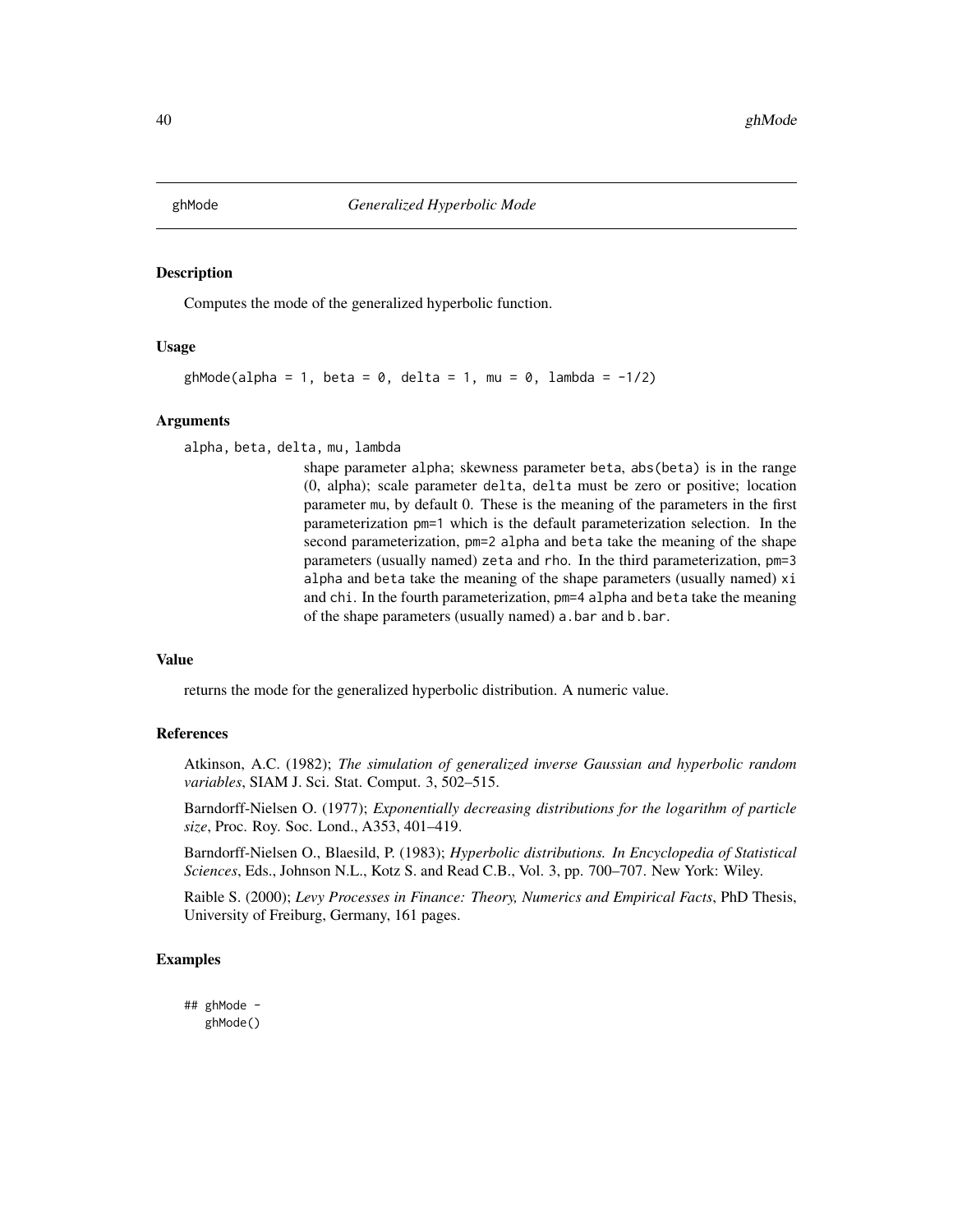Calculates moments of the generalized hyperbbolic distribution function

## Usage

```
ghMean(alpha=1, beta=0, delta=1, mu=0, lambda=-1/2)
ghVar(alpha=1, beta=0, delta=1, mu=0, lambda=-1/2)
ghSkew(alpha=1, beta=0, delta=1, mu=0, lambda=-1/2)
ghKurt(alpha=1, beta=0, delta=1, mu=0, lambda=-1/2)
gh</u>Moments(order, type = <math>c("raw", "central", "mu"),
    alpha = 1, beta = 0, delta = 1, mu = 0, lambda = -1/2
```
# Arguments

alpha, beta, delta, mu, lambda

numeric values. alpha is the first shape parameter; beta is the second shape parameter in the range (0, alpha); delta is the scale parameter, must be zero or positive; mu is the location parameter, by default 0; and lambda defines the sublclass, by default -1/2.

- order an integer value, the order of the moment.
- type a character value, "raw" returns the moments about zero, "central" returns the central moments about the mean, and "mu" returns the moments about the location parameter mu.

## Value

a numerical value.

## Author(s)

Diethelm Wuertz.

## References

Scott, D. J., Wuertz, D. and Tran, T. T. (2008) *Moments of the Generalized Hyperbolic Distribution*. Preprint.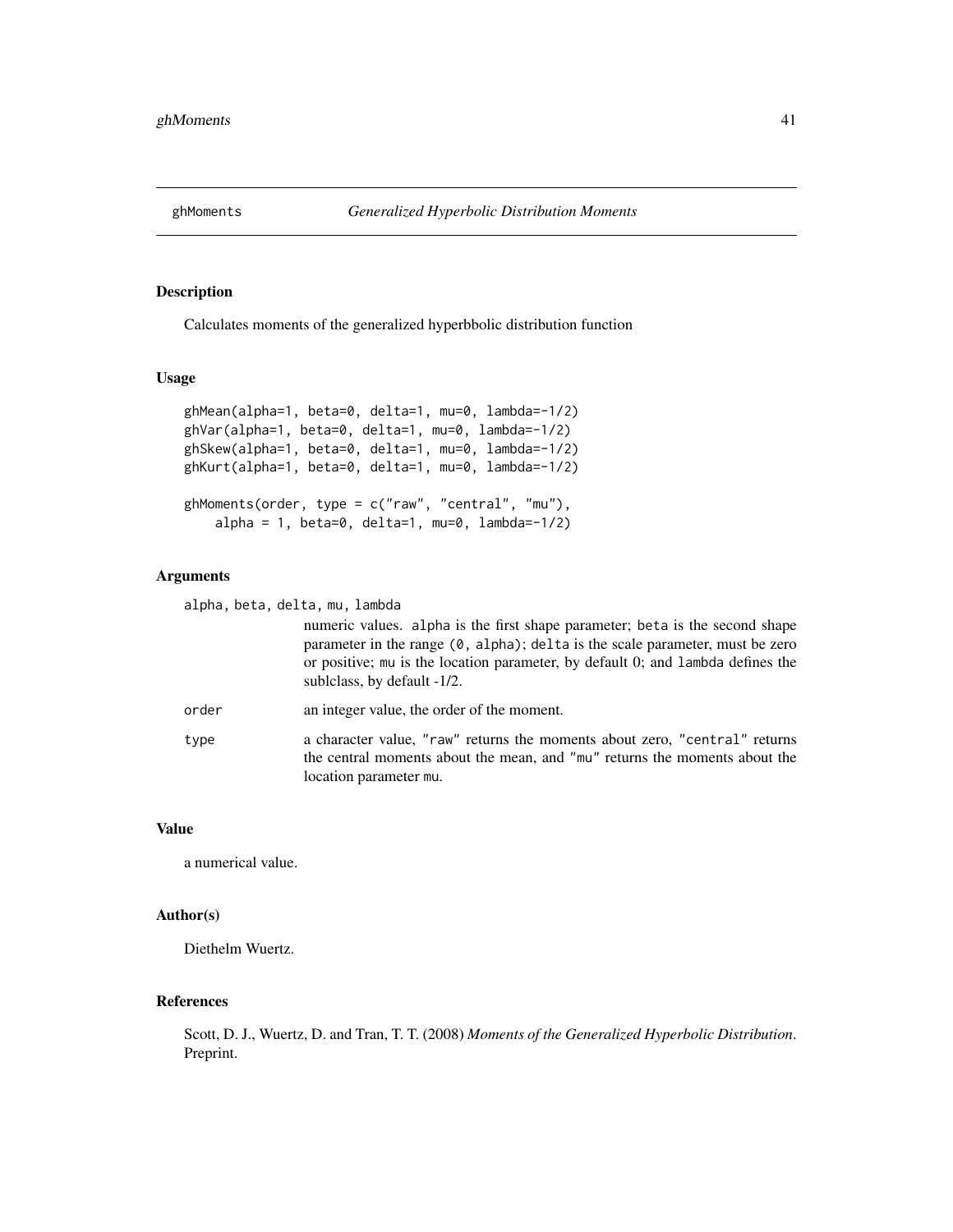# Examples

```
## ghMean -
  ghMean(alpha=1.1, beta=0.1, delta=0.8, mu=-0.3, lambda=1)
## ghKurt -
  ghKurt(alpha=1.1, beta=0.1, delta=0.8, mu=-0.3, lambda=1)
## ghMoments -
  ghMoments(4,
    alpha=1.1, beta=0.1, delta=0.8, mu=-0.3, lambda=1)
  ghMoments(4, "central",
    alpha=1.1, beta=0.1, delta=0.8, mu=-0.3, lambda=1)
```
ghRobMoments *Robust Moments for the GH*

## **Description**

Computes the first four robust moments for the generalized hyperbolic distribution..

#### Usage

```
ghMED(alpha = 1, beta = 0, delta = 1, mu = 0, lambda = -1/2)ghIQR(alpha= 1, beta = 0, delta = 1, mu = 0, lambda = -1/2)
ghSKEW(alpha = 1, beta = 0, delta = 1, mu = 0, lambda = -1/2)
ghKURT(alpha = 1, beta = 0, delta = 1, mu = 0, lambda = -1/2)
```
#### Arguments

alpha, beta, delta, mu, lambda

numeric values. alpha is the first shape parameter; beta is the second shape parameter in the range (0, alpha); delta is the scale parameter, must be zero or positive; mu is the location parameter, by default 0; and lambda defines the sublclass, by default -1/2. These are the meanings of the parameters in the first parameterization pm=1 which is the default parameterization. In the second parameterization, pm=2 alpha and beta take the meaning of the shape parameters (usually named) zeta and rho. In the third parameterization, pm=3 alpha and beta take the meaning of the shape parameters (usually named) xi and chi. In the fourth parameterization, pm=4 alpha and beta take the meaning of the shape parameters (usually named) a.bar and b.bar.

## Value

All values for the \*gh functions are numeric vectors:  $d*$  returns the density,  $p*$  returns the distribution function,  $q*$  returns the quantile function, and  $r*$  generates random deviates.

All values have attributes named "param" listing the values of the distributional parameters.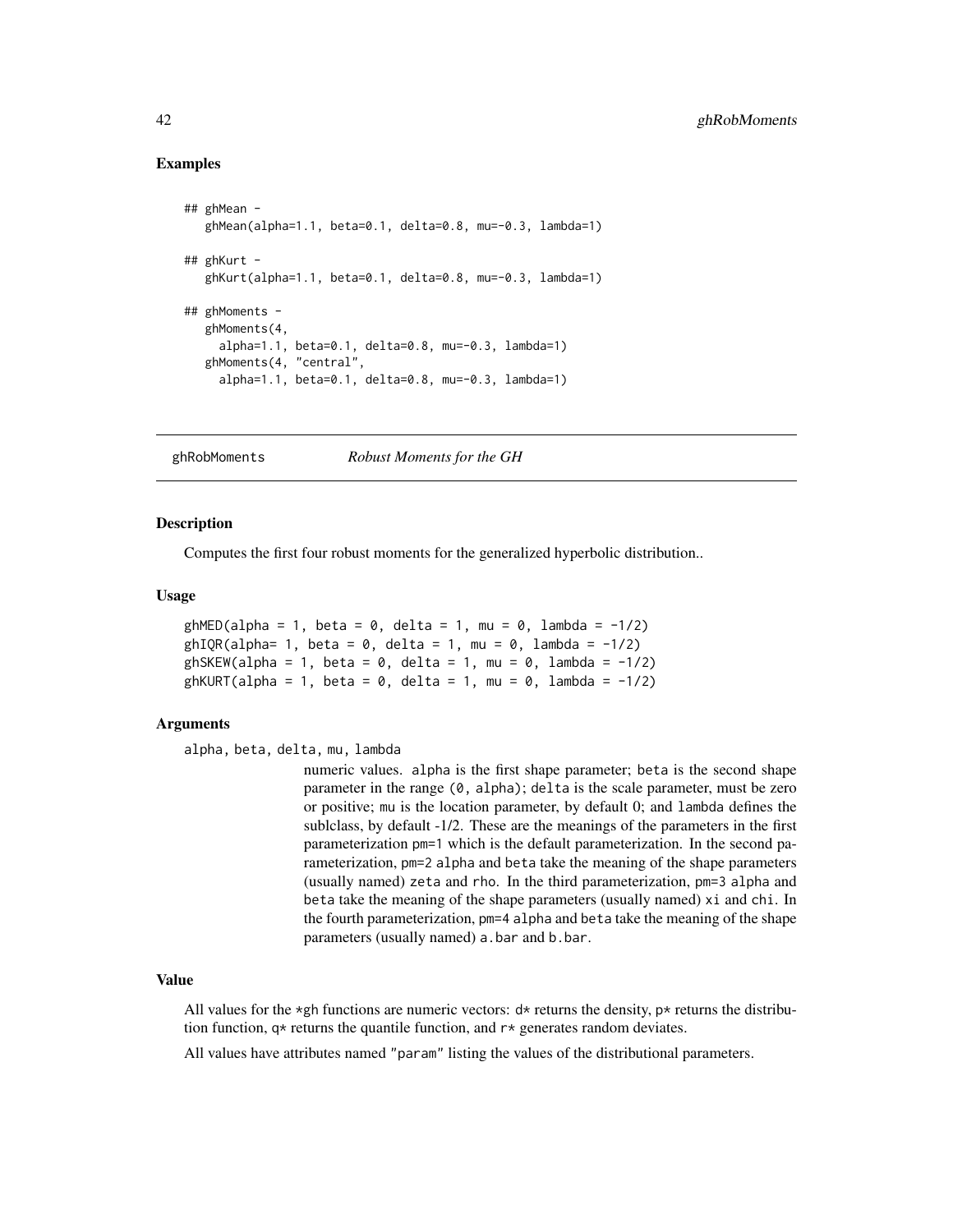#### ghSlider **43**

# Author(s)

Diethelm Wuertz.

# Examples

```
## ghMED -
  # Median:
  ghMED(alpha = 1, beta = 0, delta = 1, mu = 0, lambda = -1/2)
## ghIQR -
   # Inter-quartile Range:
  ghIQR(alpha = 1, beta = 0, delta = 1, mu = 0, lambda = -1/2)
## ghSKEW -
  # Robust Skewness:
  ghSKEW(alpha = 1, beta = 0, delta = 1, mu = 0, lambda = -1/2)
## ghKURT -
  # Robust Kurtosis:
  ghKURT(alpha = 1, beta = 0, delta = 1, mu = 0, lambda = -1/2)
```
ghSlider *Generalized Hyperbolic Distribution Slider*

#### Description

Displays interactively the dependence of the generalized hyperbolic distribution on its parameters.

## Usage

ghSlider()

# Value

a tcl/tk based graphical user interface.

This is a nice display for educational purposes to investigate the densities and probabilities of the generalized hyperbolic distribution.

```
## ghSlider -
  # ghSlider()
```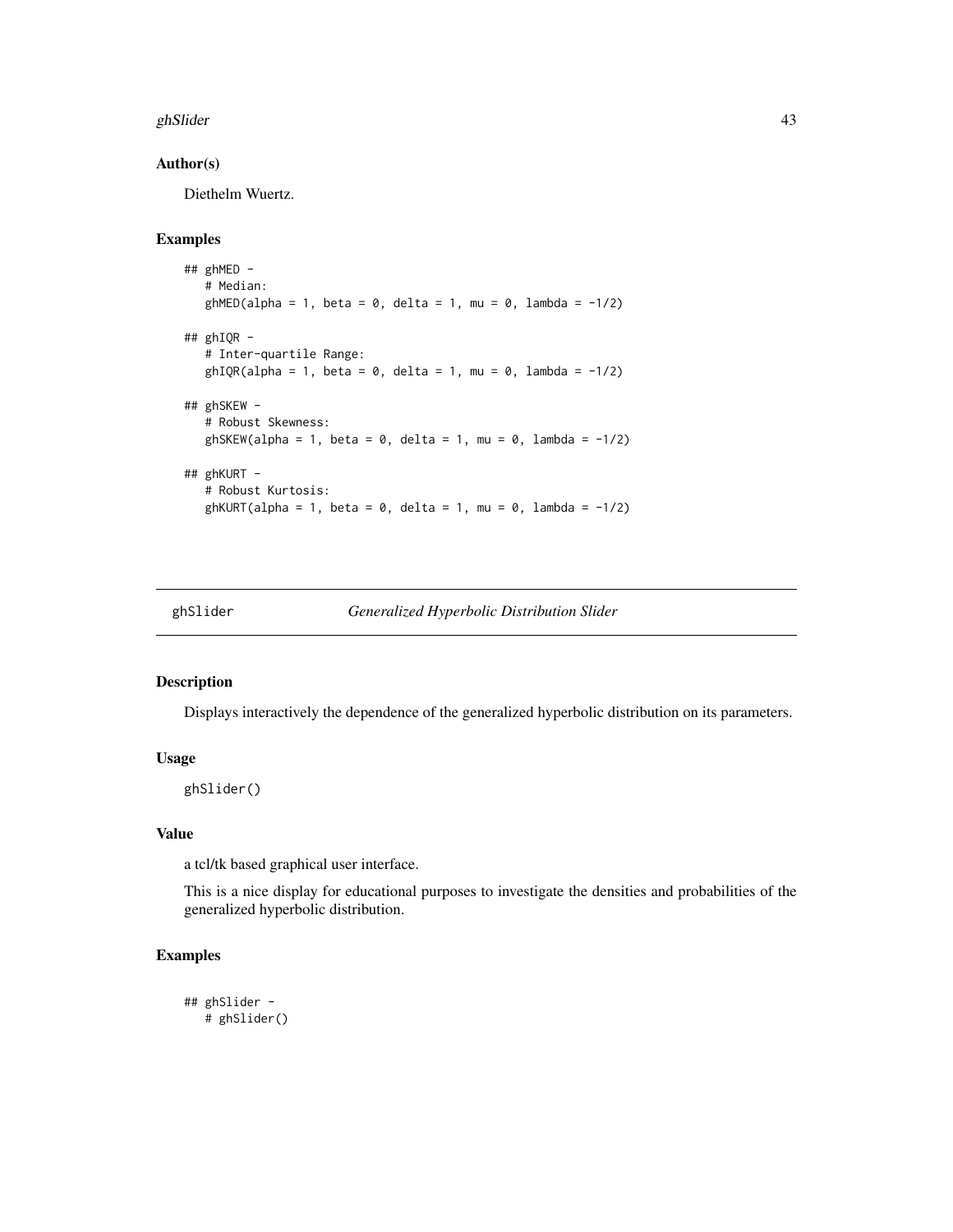Density, distribution function, quantile function and random generation for the hyperbolic distribution.

### Usage

```
dght(x, beta = 0.1, delta = 1, mu = 0, nu = 10, log = FALSE)
pght(q, beta = 0.1, delta = 1, mu = 0, nu = 10)
qght(p, beta = 0.1, delta = 1, mu = 0, nu = 10)
rght(n, beta = 0.1, delta = 1, mu = 0, nu = 10)
```
## Arguments

|      | beta, delta, mu numeric values. beta is the skewness parameter in the range $(0, \text{ alpha})$ ; delta<br>is the scale parameter, must be zero or positive; mu is the location parameter, by<br>default 0. These are the parameters in the first parameterization. |
|------|----------------------------------------------------------------------------------------------------------------------------------------------------------------------------------------------------------------------------------------------------------------------|
| nu   | a numeric value, the number of degrees of freedom. Note, alpha takes the limit<br>of $abs(beta)$ , and $lambda=-nu/2$ .                                                                                                                                              |
| x, q | a numeric vector of quantiles.                                                                                                                                                                                                                                       |
| p    | a numeric vector of probabilities.                                                                                                                                                                                                                                   |
| n    | number of observations.                                                                                                                                                                                                                                              |
| log  | a logical, if TRUE, probabilities $p$ are given as $log(p)$ .                                                                                                                                                                                                        |

# Value

All values for the \*ght functions are numeric vectors:  $d*$  returns the density,  $p*$  returns the distribution function,  $q*$  returns the quantile function, and  $r*$  generates random deviates.

All values have attributes named "param" listing the values of the distributional parameters.

# References

Atkinson, A.C. (1982); *The simulation of generalized inverse Gaussian and hyperbolic random variables*, SIAM J. Sci. Stat. Comput. 3, 502–515.

Barndorff-Nielsen O. (1977); *Exponentially decreasing distributions for the logarithm of particle size*, Proc. Roy. Soc. Lond., A353, 401–419.

Barndorff-Nielsen O., Blaesild, P. (1983); *Hyperbolic distributions. In Encyclopedia of Statistical Sciences*, Eds., Johnson N.L., Kotz S. and Read C.B., Vol. 3, pp. 700–707. New York: Wiley.

Raible S. (2000); *Levy Processes in Finance: Theory, Numerics and Empirical Facts*, PhD Thesis, University of Freiburg, Germany, 161 pages.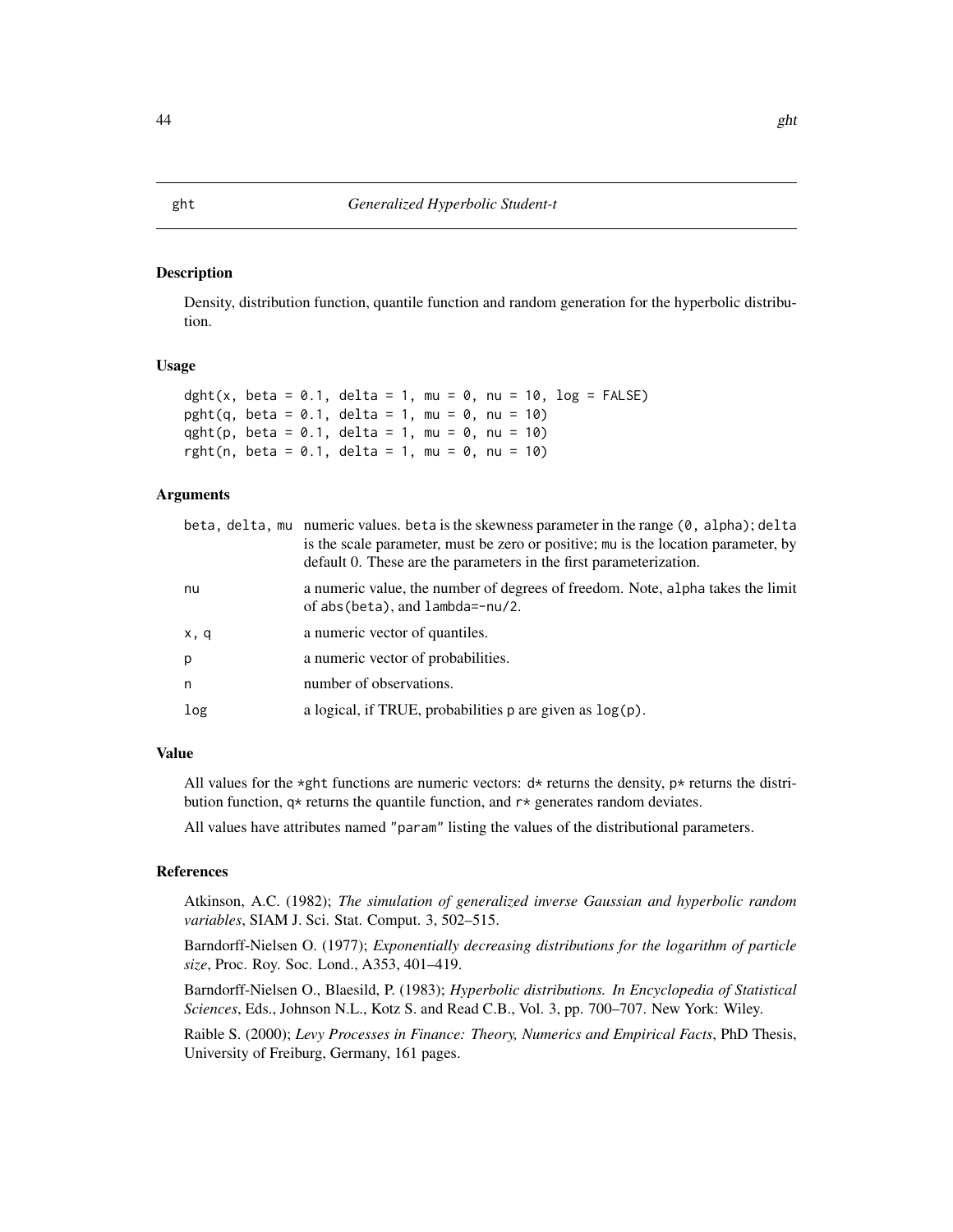#### ghtFit 45

# Examples

## ght - #

ghtFit *GHT Distribution Fit*

# Description

Estimates the distributional parameters for a generalized hyperbolic Student-t distribution.

# Usage

```
ghtFit(x, beta = 0.1, delta = 1, mu = 0, nu = 10,
   scale = TRUE, doplot = TRUE, span = "auto", trace = TRUE,
   title = NULL, description = NULL, ...)
```
# Arguments

|             | beta, delta, mu numeric values. beta is the skewness parameter in the range (0, alpha); delta<br>is the scale parameter, must be zero or positive; mu is the location parameter, by<br>default 0. These are the parameters in the first parameterization.                                                                                                     |
|-------------|---------------------------------------------------------------------------------------------------------------------------------------------------------------------------------------------------------------------------------------------------------------------------------------------------------------------------------------------------------------|
| nu          | defines the number of degrees of freedom. Note, alpha takes the limit of<br>$abs(beta), and lambda=nu/2.$                                                                                                                                                                                                                                                     |
| X           | a numeric vector.                                                                                                                                                                                                                                                                                                                                             |
| scale       | a logical flag, by default TRUE. Should the time series be scaled by its standard<br>deviation to achieve a more stable optimization?                                                                                                                                                                                                                         |
| doplot      | a logical flag. Should a plot be displayed?                                                                                                                                                                                                                                                                                                                   |
| span        | x-coordinates for the plot, by default 100 values automatically selected and rang-<br>ing between the 0.001, and 0.999 quantiles. Alternatively, you can specify the<br>range by an expression like span=seq(min, max, times = n), where, min and<br>max are the left and right endpoints of the range, and n gives the number of the<br>intermediate points. |
| trace       | a logical flag. Should the parameter estimation process be traced?                                                                                                                                                                                                                                                                                            |
| title       | a character string which allows for a project title.                                                                                                                                                                                                                                                                                                          |
| description | a character string which allows for a brief description.                                                                                                                                                                                                                                                                                                      |
| .           | parameters to be parsed.                                                                                                                                                                                                                                                                                                                                      |
|             |                                                                                                                                                                                                                                                                                                                                                               |

# Details

The function [nlm](#page-0-0) is used to minimize the "negative" maximum log-likelihood function. nlm carries out a minimization using a Newton-type algorithm.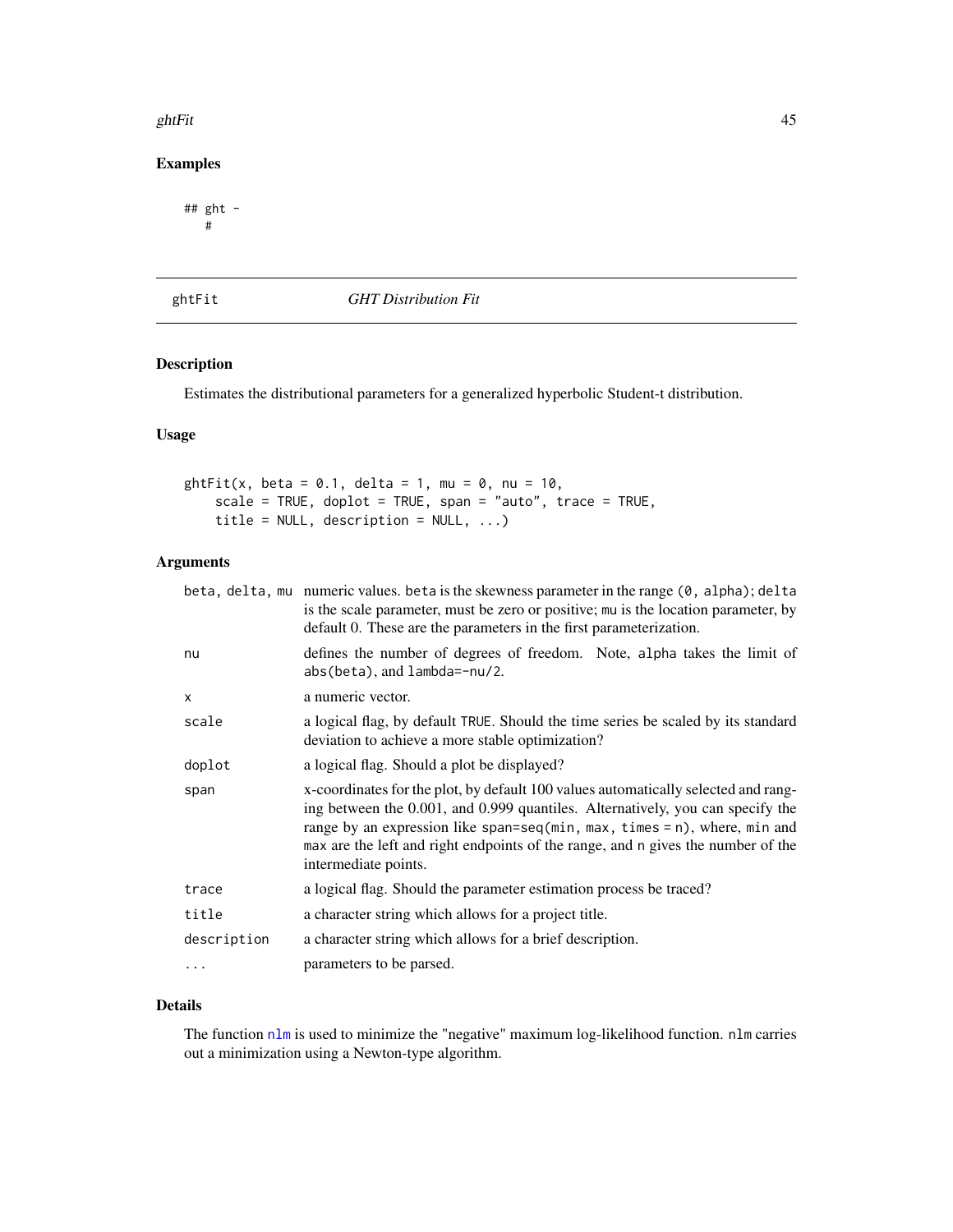# Value

returns a list with the following components:

| estimate | the point at which the maximum value of the log liklihood function is obtained.                                                                                                                                                                                                                                                                                                                                                                                                                                                                                                                                                             |
|----------|---------------------------------------------------------------------------------------------------------------------------------------------------------------------------------------------------------------------------------------------------------------------------------------------------------------------------------------------------------------------------------------------------------------------------------------------------------------------------------------------------------------------------------------------------------------------------------------------------------------------------------------------|
| minimum  | the value of the estimated maximum, i.e. the value of the log liklihood function.                                                                                                                                                                                                                                                                                                                                                                                                                                                                                                                                                           |
| code     | an integer indicating why the optimization process terminated.<br>1: relative gradient is close to zero, current iterate is probably solution;<br>2: successive iterates within tolerance, current iterate is probably solution;<br>3: last global step failed to locate a point lower than estimate. Either estimate<br>is an approximate local minimum of the function or steptol is too small;<br>4: iteration limit exceeded;<br>5: maximum step size stepmax exceeded five consecutive times. Either the<br>function is unbounded below, becomes asymptotic to a finite value from above<br>in some direction or stepmax is too small. |
| gradient | the gradient at the estimated maximum.                                                                                                                                                                                                                                                                                                                                                                                                                                                                                                                                                                                                      |
| steps    | number of function calls.                                                                                                                                                                                                                                                                                                                                                                                                                                                                                                                                                                                                                   |

# Examples

```
## ghtFit -
  # Simulate Random Variates:
  set.seed(1953)
## ghtFit -
  # Fit Parameters:
```
ghtMode *Generalized Hyperbolic Student-t Mode*

# Description

Computes the mode of the generalized hyperbolic Student-t distribution.

# Usage

ghtMode(beta =  $0.1$ , delta =  $1$ , mu =  $0$ , nu =  $10$ )

|    | beta, delta, mu numeric values. beta is the skewness parameter in the range (0, alpha); delta |
|----|-----------------------------------------------------------------------------------------------|
|    | is the scale parameter, must be zero or positive; mu is the location parameter, by            |
|    | default 0. These are the parameters in the first parameterization.                            |
| nu | a numeric value, the number of degrees of freedom. Note, alpha takes the limit                |
|    | of $abs(beta)$ , and $lambda=-nu/2$ .                                                         |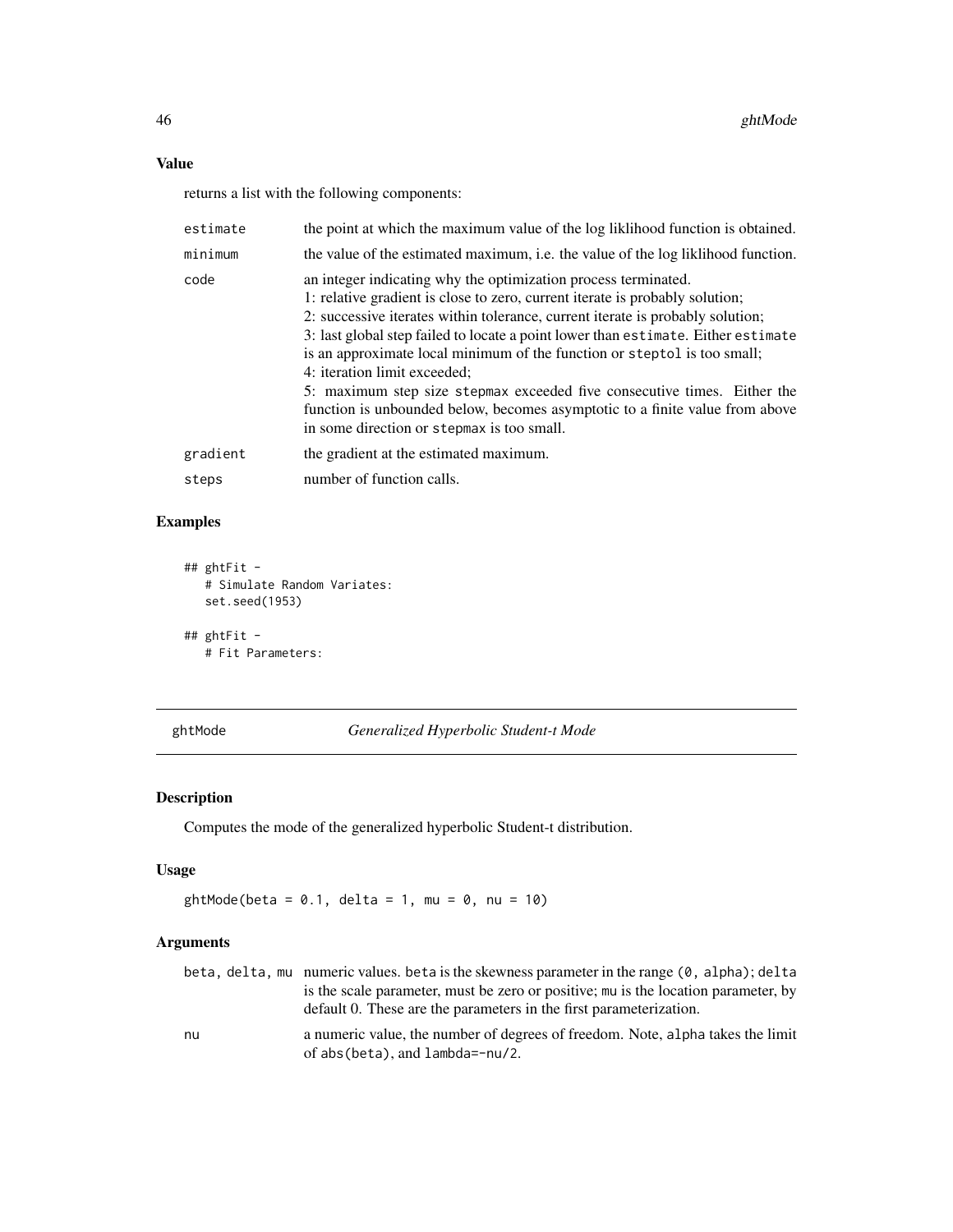# ghtMoments 47

## Value

returns the mode for the generalized hyperbolic Student-t distribution. A numeric value.

#### References

Atkinson, A.C. (1982); *The simulation of generalized inverse Gaussian and hyperbolic random variables*, SIAM J. Sci. Stat. Comput. 3, 502–515.

Barndorff-Nielsen O. (1977); *Exponentially decreasing distributions for the logarithm of particle size*, Proc. Roy. Soc. Lond., A353, 401–419.

Barndorff-Nielsen O., Blaesild, P. (1983); *Hyperbolic distributions. In Encyclopedia of Statistical Sciences*, Eds., Johnson N.L., Kotz S. and Read C.B., Vol. 3, pp. 700–707. New York: Wiley.

Raible S. (2000); *Levy Processes in Finance: Theory, Numerics and Empirical Facts*, PhD Thesis, University of Freiburg, Germany, 161 pages.

# Examples

## ghtMode ghtMode()

ghtMoments *Generalized Hyperbolic Student-t Moments*

# Description

Calculates moments of the generalized hyperbbolic Student-t distribution function.

## Usage

```
ghtMean(beta=0.1, delta=1, mu=0, nu=10)
ghtVar(beta=0.1, delta=1, mu=0, nu=10)
ghtSkew(beta=0.1, delta=1, mu=0, nu=10)
ghtKurt(beta=0.1, delta=1, mu=0, nu=10)
ghtMoments(order, type = c("raw", "central", "mu"),
   beta=0.1, delta=1, mu=0, nu=10)
```

|       | beta, delta, mu numeric values. beta is the skewness parameter in the range (0, alpha); delta |
|-------|-----------------------------------------------------------------------------------------------|
|       | is the scale parameter, must be zero or positive; mu is the location parameter, by            |
|       | default 0. These are the parameters in the first parameterization.                            |
| nu    | a numeric value, the number of degrees of freedom. Note, alpha takes the limit                |
|       | of abs(beta), and lambda=-nu/2.                                                               |
| order | an integer value, the order of the moment.                                                    |
| type  | a character value, "raw" returns the moments about zero, "central" returns                    |
|       | the central moments about the mean, and "mu" returns the moments about the                    |
|       | location parameter mu.                                                                        |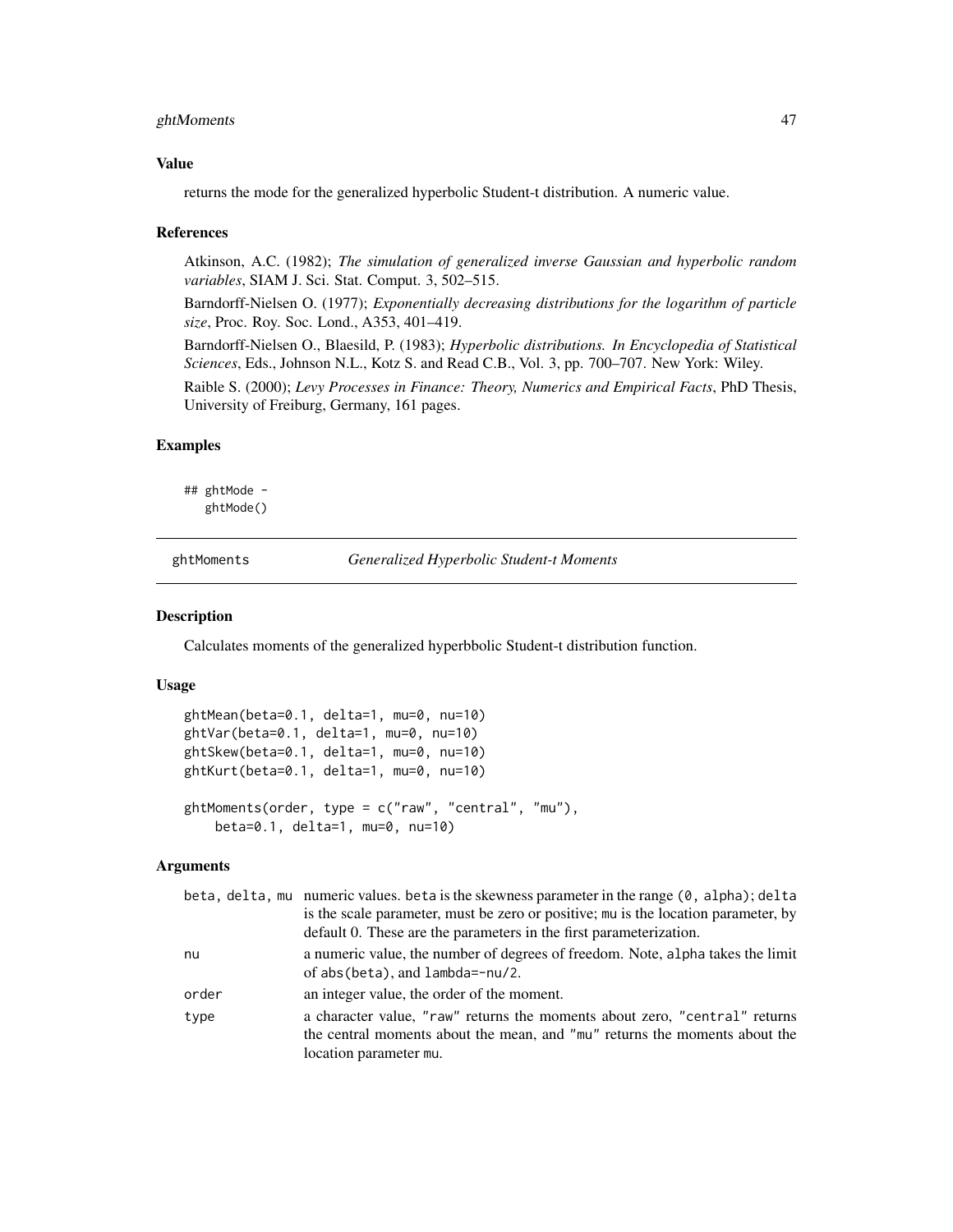# Value

a numerical value.

## Author(s)

Diethelm Wuertz.

# References

Scott, D.J., Wuertz, D. and Tran, T.T. (2008) *Moments of the Generalized Hyperbolic Distribution*. Preprint.

# Examples

```
## ghtMean -
  ghtMean(beta=0.2, delta=1.2, mu=-0.5, nu=4)
## ghtKurt -
  ghtKurt(beta=0.2, delta=1.2, mu=-0.5, nu=4)
## ghtMoments -
  ghtMoments(4,
    beta=0.2, delta=1.2, mu=-0.5, nu=4)
  ghtMoments(4, "central",
    beta=0.2, delta=1.2, mu=-0.5, nu=4)
```
ghtRobMoments *Robust Moments for the GHT*

## Description

Computes the first four robust moments for the generalized hyperbolic Student-t.

## Usage

```
ghtMED(beta = 0.1, delta = 1, mu = 0, nu = 10)
ghtIQR(beta = 0.1, delta = 1, mu = 0, nu = 10)ghtSKEW(beta = 0.1, delta = 1, mu = 0, nu = 10)
ghtKURT(beta = 0.1, delta = 1, mu = 0, nu = 10)
```

| beta, delta, mu numeric values. beta is the skewness parameter in the range (0, alpha); delta                           |
|-------------------------------------------------------------------------------------------------------------------------|
| is the scale parameter, must be zero or positive; mu is the location parameter, by                                      |
| default 0. These are the parameters in the first parameterization.                                                      |
| a numeric value, the number of degrees of freedom. Note, alpha takes the limit<br>of $abs(beta)$ , and $lambda=-nu/2$ . |
|                                                                                                                         |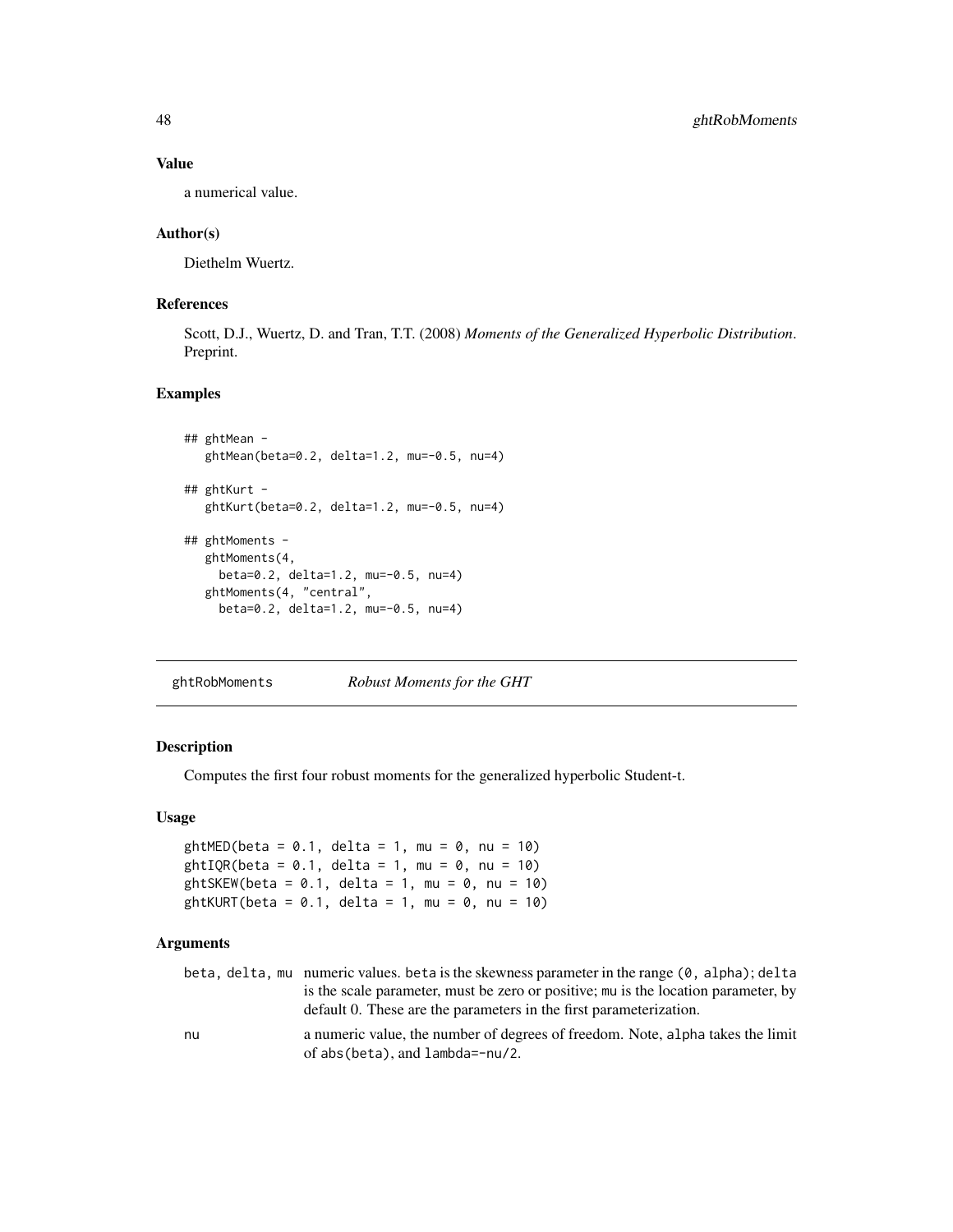# Value

All values for the \*ght functions are numeric vectors:  $d*$  returns the density,  $p*$  returns the distribution function,  $q*$  returns the quantile function, and  $r*$  generates random deviates.

All values have attributes named "param" listing the values of the distributional parameters.

## Author(s)

Diethelm Wuertz.

## Examples

```
## ghtMED -
  # Median:
  ghtMED(beta = 0.1, delta = 1, mu = 0, nu = 10)
## ghtIQR -
  # Inter-quartile Range:
  ghtIQR(beta = 0.1, delta = 1, mu = 0, nu = 10)## ghtSKEW -
   # Robust Skewness:
  ghtSKEW(beta = 0.1, delta = 1, mu = 0, nu = 10)
## ghtKURT -
   # Robust Kurtosis:
  ghtKURT(beta = 0.1, delta = 1, mu = 0, nu = 10)
```
# gld *Generalized Lambda Distribution*

#### Description

Density, distribution function, quantile function and random generation for the generalized lambda distribution.

## Usage

```
dgld(x, lambda1 = 0, lambda2 = -1, lambda3 = -1/8, lambda4 = -1/8, log = FALSE)
pgld(q, lambda1 = 0, lambda2 = -1, lambda3 = -1/8, lambda4 = -1/8)
qgld(p, lambda1 = 0, lambda2 = -1, lambda3 = -1/8, lambda4 = -1/8)
rgld(n, lambda1 = 0, lambda2 = -1, lambda3 = -1/8, lambda4 = -1/8)
```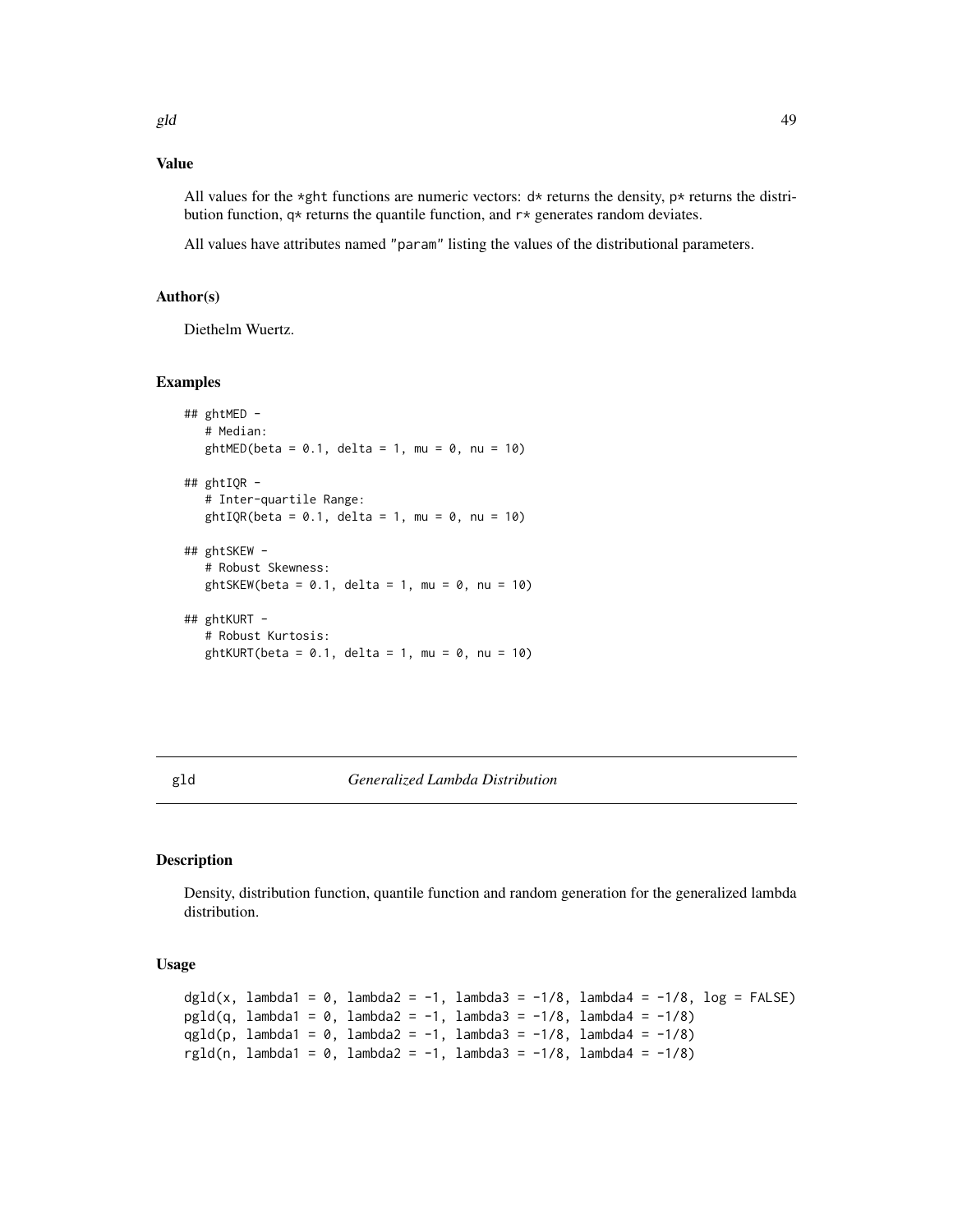# Arguments

| lambda1, lambda2, lambda3, lambda4 |                                                                              |
|------------------------------------|------------------------------------------------------------------------------|
|                                    | are numeric values where lambda1 is the location parameter, lambda2 is the   |
|                                    | location parameter, lambda3 is the first shape parameter, and lambda4 is the |
|                                    | second shape parameter.                                                      |
| n.                                 | number of observations.                                                      |
| p                                  | a numeric vector of probabilities.                                           |
| x, q                               | a numeric vector of quantiles.                                               |
| log                                | a logical, if TRUE, probabilities $p$ are given as $log(p)$ .                |

#### Value

All values for the \*g1d functions are numeric vectors:  $d*$  returns the density, p\* returns the distribution function,  $q*$  returns the quantile function, and  $r*$  generates random deviates.

All values have attributes named "param" listing the values of the distributional parameters.

## Author(s)

Chong Gu for code implemented from R's contributed package gld.

```
## rgld -
  set.seed(1953)
  r = \text{rgld}(500,lambda1=0, lambda2=-1, lambda3=-1/8, lambda4=-1/8)
  plot(r, type = "l", col = "steelblue",
    main = "gld: lambda1=0 lambda2=-1 lambda3/4=-1/8")
## dgld -
  # Plot empirical density and compare with true density:
  hist(r, n = 25, probability = TRUE, border = "white",
    col = "steelblue")
  x = seq(-5, 5, 0.25)lines(x, dgld(x,
     lambda1=0, lambda2=-1, lambda3=-1/8, lambda4=-1/8))
## pgld -
   # Plot df and compare with true df:
  plot(sort(r), ((1:500)-0.5)/500, main = "Probability",
     col = "steelblue")
   lines(x, pgld(x,
    lambda1=0, lambda2=-1, lambda3=-1/8, lambda4=-1/8))
## qgld -
   # Compute Quantiles:
  qgld(pgld(seq(-5, 5, 1),
     lambda1=0, lambda2=-1, lambda3=-1/8, lambda4=-1/8),
     lambda1=0, lambda2=-1, lambda3=-1/8, lambda4=-1/8)
```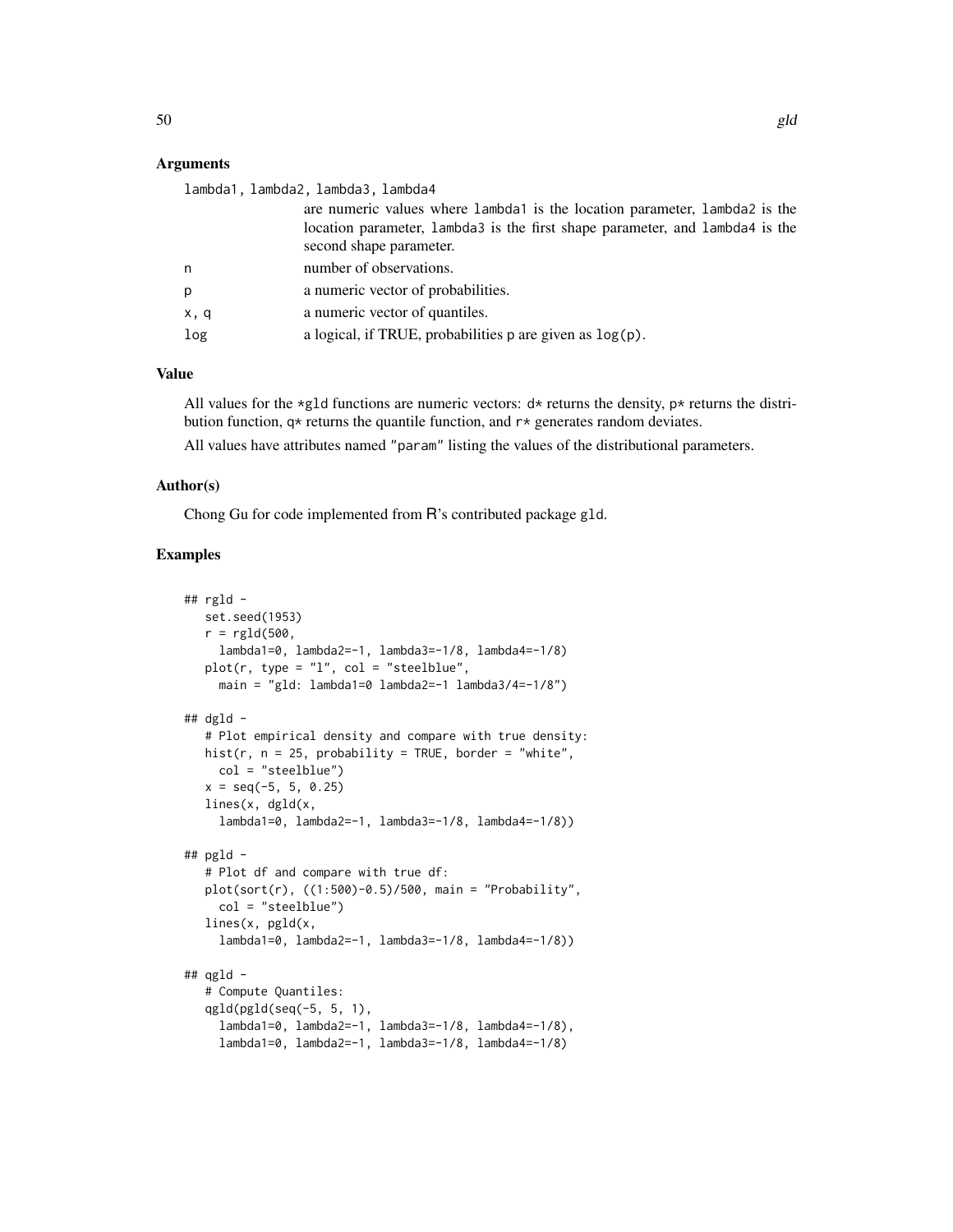Estimates the distrinbutional parameters for a generalized lambda distribution.

# Usage

```
g1dFit(x, lambda1 = 0, lambda2 = -1, lambda3 = -1/8, lambda4 = -1/8,method = c("mle", "mps", "gof", "hist", "rob"),
    scale = NA, doplot = TRUE, add = FALSE, span = "auto", trace = TRUE,
    title = NULL, description = NULL, ...)
```
## Arguments

| x           | a numeric vector.<br>lambda1, lambda2, lambda3, lambda4                                                                                                                                                                                                                                                                                                           |
|-------------|-------------------------------------------------------------------------------------------------------------------------------------------------------------------------------------------------------------------------------------------------------------------------------------------------------------------------------------------------------------------|
|             | are numeric values where lambda1 is the location parameter, lambda2 is the<br>location parameter, lambda3 is the first shape parameter, and lambda4 is the<br>second shape parameter.                                                                                                                                                                             |
| method      | a character string, the estimation approach to fit the distributional parameters,<br>see details.                                                                                                                                                                                                                                                                 |
| scale       | not used.                                                                                                                                                                                                                                                                                                                                                         |
| doplot      | a logical flag. Should a plot be displayed?                                                                                                                                                                                                                                                                                                                       |
| add         | a logical flag. Should a new fit added to an existing plot?                                                                                                                                                                                                                                                                                                       |
| span        | x-coordinates for the plot, by default 100 values automatically selected and rang-<br>ing between the 0.001, and 0.999 quantiles. Alternatively, you can specify the<br>range by an expression like span=seq(min, max, times = $n$ ), where, min and<br>max are the left and rigldt endpoints of the range, and n gives the number of the<br>intermediate points. |
| trace       | a logical flag. Should the parameter estimation process be traced?                                                                                                                                                                                                                                                                                                |
| title       | a character string which allows for a project title.                                                                                                                                                                                                                                                                                                              |
| description | a character string which allows for a brief description.                                                                                                                                                                                                                                                                                                          |
| $\cdots$    | parameters to be parsed.                                                                                                                                                                                                                                                                                                                                          |
|             |                                                                                                                                                                                                                                                                                                                                                                   |

# Details

The function [nlminb](#page-0-0) is used to minimize the objective function. The following approaches have been implemented:

"mle", maximimum log likelihoo estimation.

"mps", maximum product spacing estimation.

"gof", goodness of fit approaches, type="ad" Anderson-Darling, type="cvm" Cramer-vonMise, type="ks" Kolmogorov-Smirnov.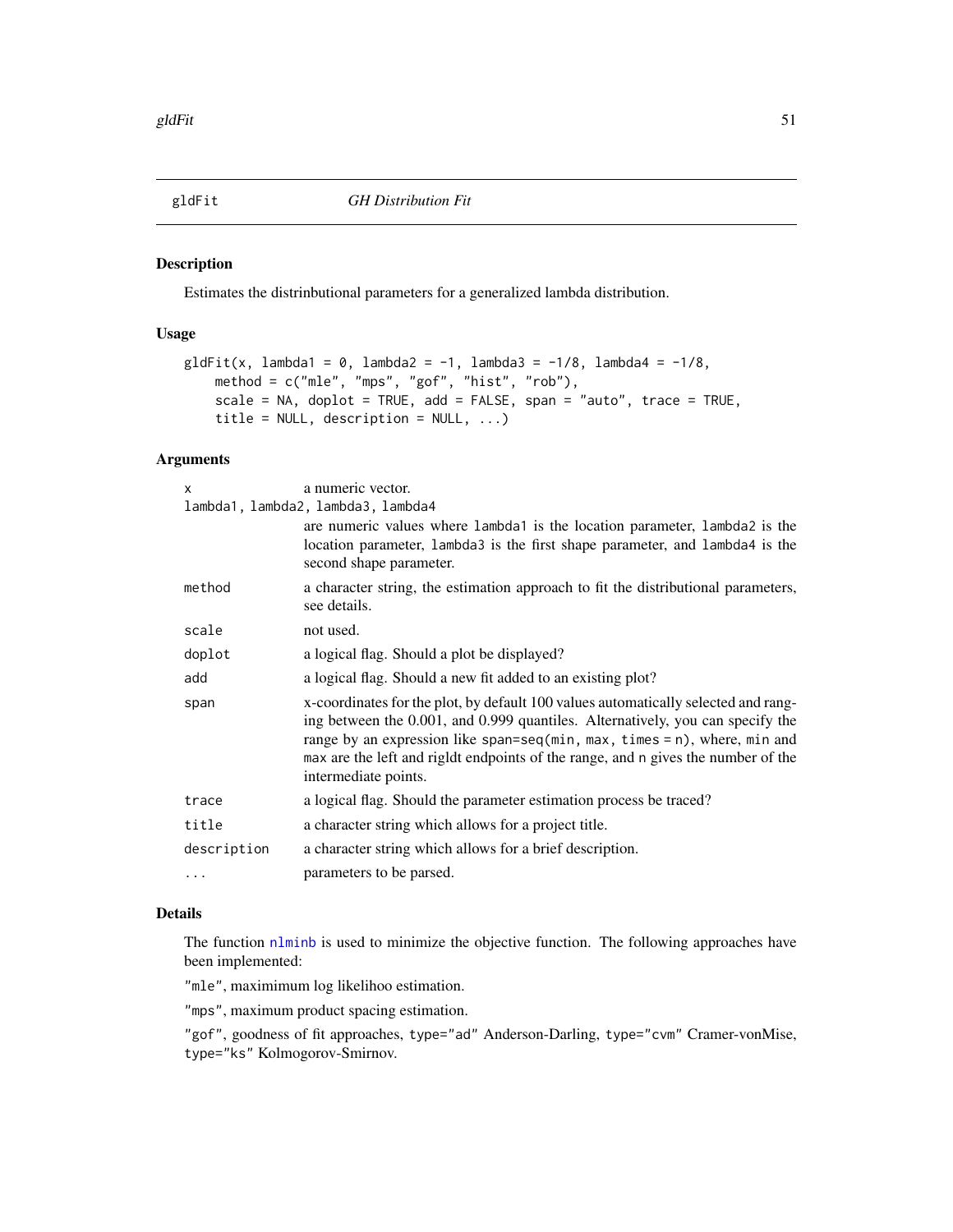"hist", histogram binning approaches, "fd" Freedman-Diaconis binning, "scott", Scott histogram binning, "sturges", Sturges histogram binning.

"rob", robust moment matching.

## Value

returns a list with the following components:

| estimate | the point at which the maximum value of the log likelihood function is obtained.                                                                                                                                                                                                                                                                                                                                                                                                                                                                                                                                                            |  |
|----------|---------------------------------------------------------------------------------------------------------------------------------------------------------------------------------------------------------------------------------------------------------------------------------------------------------------------------------------------------------------------------------------------------------------------------------------------------------------------------------------------------------------------------------------------------------------------------------------------------------------------------------------------|--|
| minimum  | the value of the estimated maximum, i.e. the value of the log liklihood function.                                                                                                                                                                                                                                                                                                                                                                                                                                                                                                                                                           |  |
| code     | an integer indicating why the optimization process terminated.<br>1: relative gradient is close to zero, current iterate is probably solution;<br>2: successive iterates within tolerance, current iterate is probably solution;<br>3: last global step failed to locate a point lower than estimate. Either estimate<br>is an approximate local minimum of the function or steptol is too small;<br>4: iteration limit exceeded;<br>5: maximum step size stepmax exceeded five consecutive times. Either the<br>function is unbounded below, becomes asymptotic to a finite value from above<br>in some direction or stepmax is too small. |  |
| gradient | the gradient at the estimated maximum.                                                                                                                                                                                                                                                                                                                                                                                                                                                                                                                                                                                                      |  |
| steps    | number of function calls.                                                                                                                                                                                                                                                                                                                                                                                                                                                                                                                                                                                                                   |  |

# Examples

```
## gldFit -
  # Simulate Random Variates:
  set.seed(1953)
  s = rgld(n = 1000, lambda1=0, lambda2=-1, lambda3=-1/8, lambda4=-1/8)## gldFit -
  # Fit Parameters:
  gldFit(s, lambda1=0, lambda2=-1, lambda3=-1/8, lambda4=-1/8,
    doplot = TRUE, trace = TRUE)
```

| gldMode |  |
|---------|--|
|---------|--|

Generalized Lambda Distribution Mode

# Description

Computes the mode of the generalized lambda distribution.

#### Usage

```
g1dMode(lambda1 = 0, lambda2 = -1, lambda3 = -1/8, lambda4 = -1/8)
```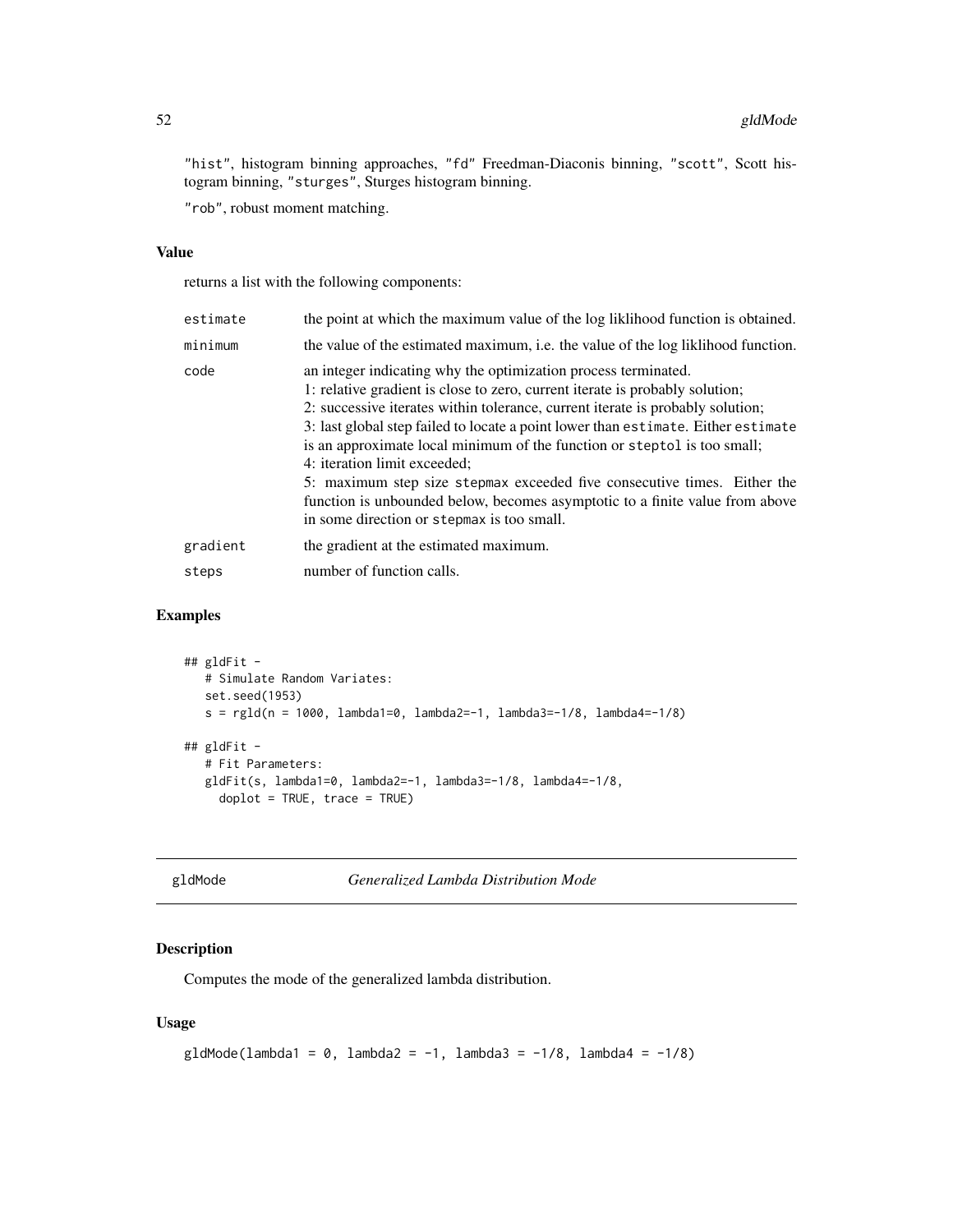#### Arguments

lambda1, lambda2, lambda3, lambda4

are numeric values where lambda1 is the location parameter, lambda2 is the location parameter, lambda3 is the first shape parameter, and lambda4 is the second shape parameter.

# Author(s)

Implemented by Diethelm Wuertz

gldRobMoments *Robust Moments for the GLD*

## Description

Computes the first four robust moments for the Generalized Lambda Distribution.

#### Usage

```
gldMED(lambda1 = 0, lambda2 = -1, lambda3 = -1/8, lambda4 = -1/8)
g1dIQR(lambda1 = 0, lambda2 = -1, lambda3 = -1/8, lambda4 = -1/8)gldSKEW(lambda1 = 0, lambda2 = -1, lambda3 = -1/8, lambda4 = -1/8)
gldKURT(lambda1 = 0, lambda2 = -1, lambda3 = -1/8, lambda4 = -1/8)
```
#### Arguments

lambda1, lambda2, lambda3, lambda4

are numeric values where lambda1 is the location parameter, lambda2 is the location parameter, lambda3 is the first shape parameter, and lambda4 is the second shape parameter.

# Value

All values for the \*g1d functions are numeric vectors:  $d*$  returns the density,  $p*$  returns the distribution function,  $q*$  returns the quantile function, and  $r*$  generates random deviates.

All values have attributes named "param" listing the values of the distributional parameters.

### Author(s)

Diethelm Wuertz.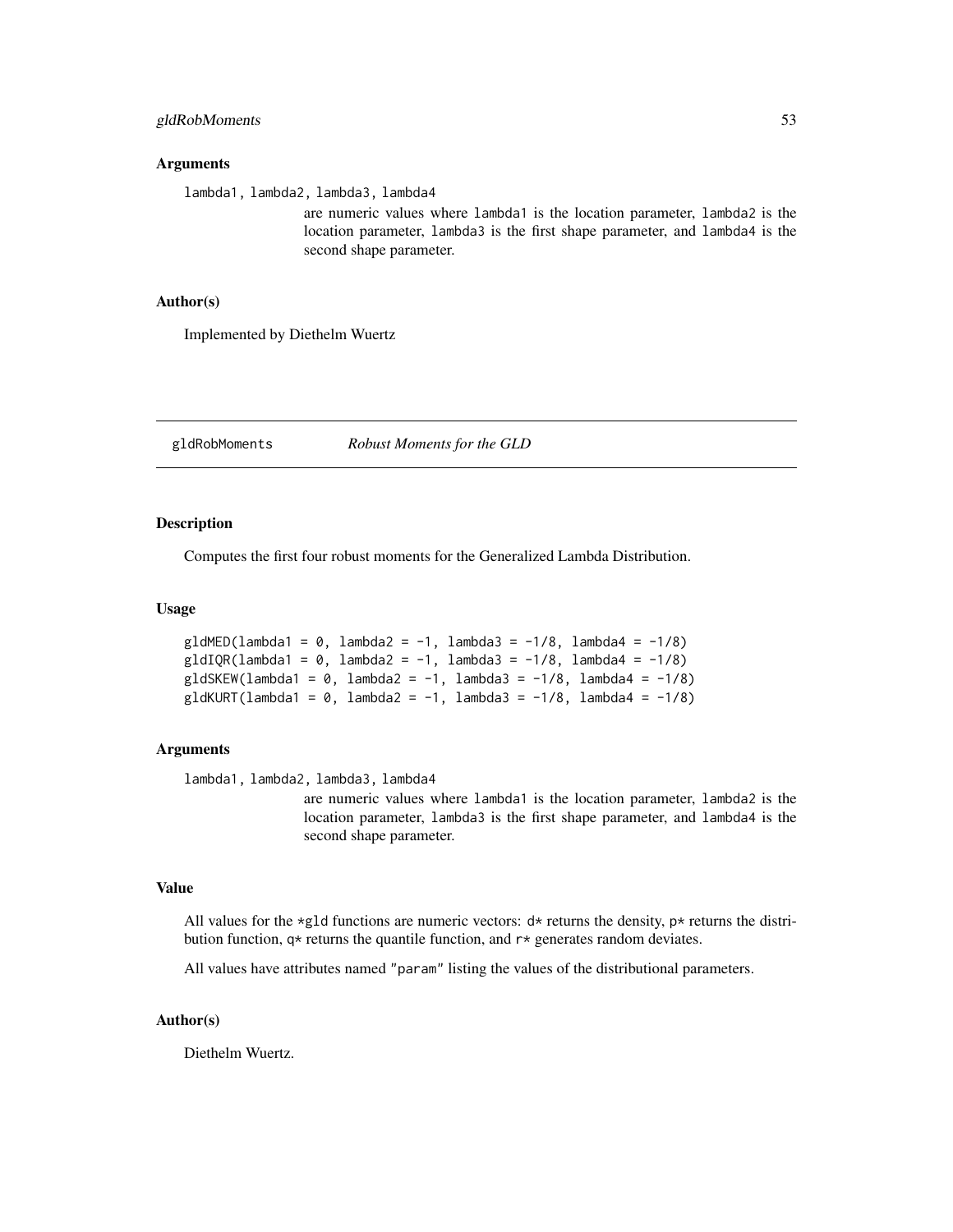# Examples

```
## gldMED -
  # Median:
  gldMED(lambda1 = 0, lambda2 = -1, lambda3 = -1/8, lambda4 = -1/8)
## gldIQR -
  # Inter-quartile Range:
  g1dIQR(lambda1 = 0, lambda2 = -1, lambda3 = -1/8, lambda4 = -1/8)## gldSKEW -
   # Robust Skewness:
  gldSKEW(lambda1 = 0, lambda2 = -1, lambda3 = -1/8, lambda4 = -1/8)
## gldKURT -
  # Robust Kurtosis:
  gldKURT(lambda1 = 0, lambda2 = -1, lambda3 = -1/8, lambda4 = -1/8)
```
gridVector *Grid Vector Coordinates*

# Description

Creates from two vectors rectangular grid coordinates..

## Usage

 $gridVector(x, y = NULL)$ 

# Arguments

x, y two numeric vectors of length m and n which span the rectangular grid of size m times n. If y takes the default value, NULL, then y=x.

# Value

returns a list with two entries named \$X and \$Y, giving the coordinates which span the bivariate grid.

# See Also

[expand.grid](#page-0-0).

```
## gridVector -
  gridVector((0:10)/10)
  gridVector((0:10)/10, (0:10)/10)
```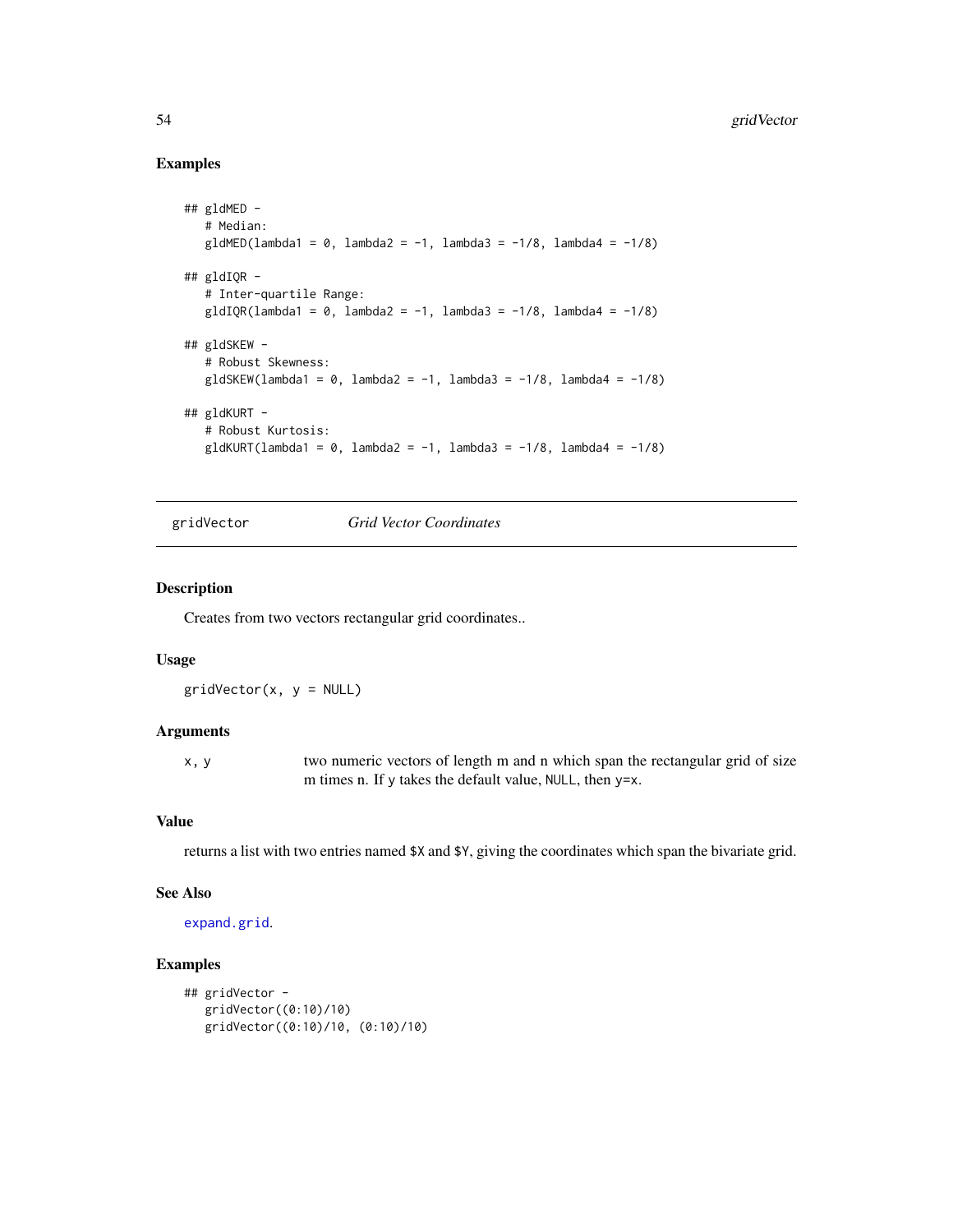Functions which compute the Heaviside and related functions. These include the sign function, the delta function, the boxcar function, and the ramp function.

The functions are:

| Heaviside | Computes Heaviside unit step function, |
|-----------|----------------------------------------|
| Sign      | Just another signum function,          |
| Delta     | Computes delta function,               |
| Boxcar    | Computes boxcar function,              |
| Ramp      | Computes ramp function.                |

# Usage

```
Heaviside(x, a = 0)
Sign(x, a = 0)Delta(x, a = 0)Boxcar(x, a = 0.5)
Ramp(x, a = 0)
```
# Arguments

| a | a numeric value, the location of the break. |
|---|---------------------------------------------|
|   | a numeric vector.                           |

## Details

The Heaviside step function Heaviside is 1 for  $x>a$ , 1/2 for  $x=a$ , and 0 for  $x.$ 

The Sign function Sign is 1 for  $x>a$ ,  $\theta$  for  $x=a$ , and  $-1$  for  $x.$ 

The delta function Delta is defined as:  $Delta(x) = d/dx H(x-a)$ .

The boxcar function Boxcar is defined as:  $Boxar(x) = H(x+a) - H(x-a)$ .

The ramp function is defined as:  $Ramp(x)= (x-a)*H(x-a)$ .

# Value

returns the function values of the selected function.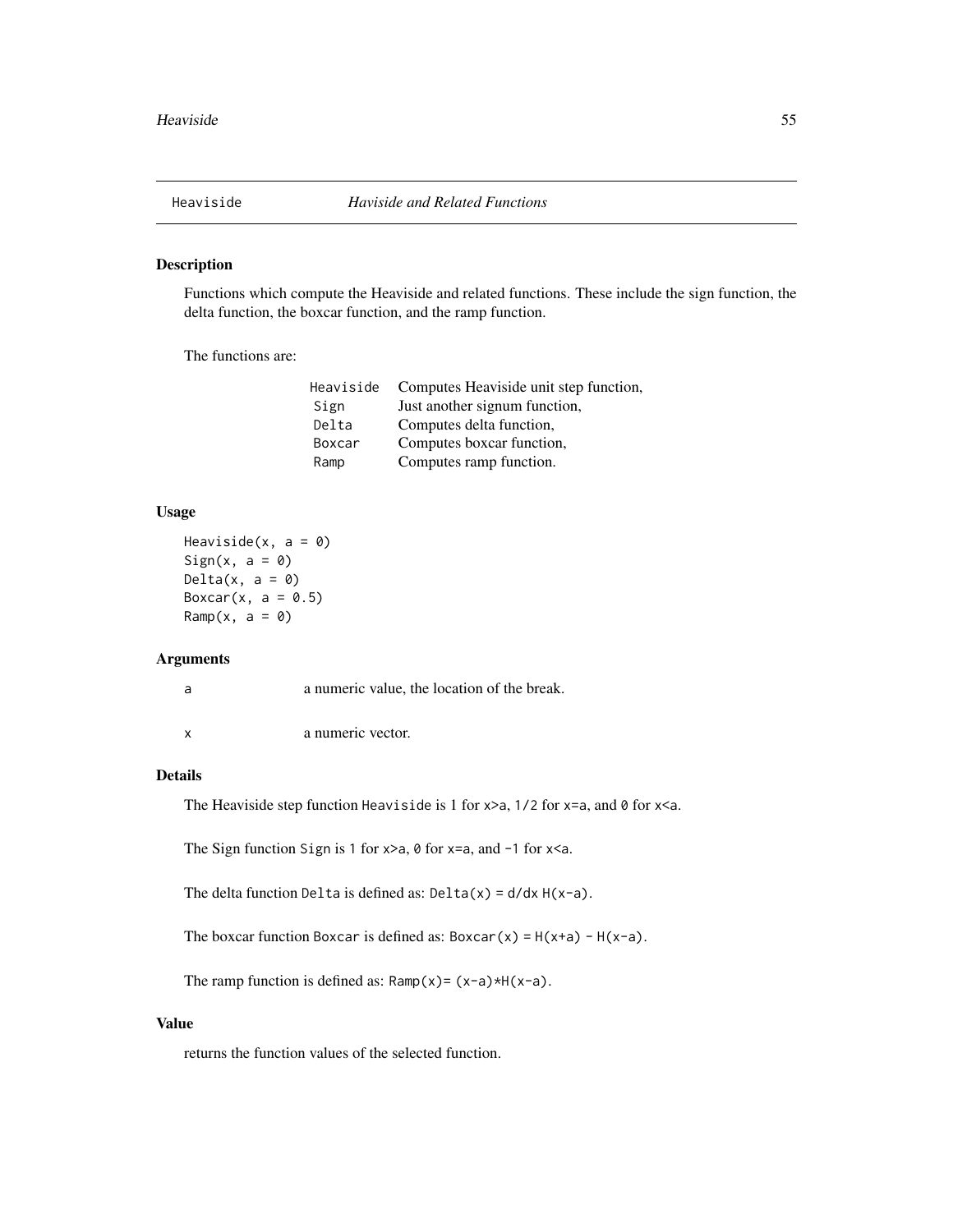## Note

The Heaviside function is used in the implementation of the skew Normal, Student-t, and Generalized Error distributions, distributions functions which play an important role in modelling GARCH processes.

# References

Weisstein W. (2004); *http://mathworld.wolfram.com/HeavisideStepFunction.html*, Mathworld.

## See Also

GarchDistribution, GarchDistributionFits.

#### Examples

```
## Heaviside -
  x = sort(round(c(-1, -0.5, 0, 0.5, 1, 5*rnorm(5)), 2))h = Heaviside(x)## Sign -
  s = Sign(x)## Delta -
  d = \Delta(x)## Boxcar -
  Pi = Boxcar(x)
## Ramp -
  r = \text{Ramp}(x)cbind(x = x, Step = h, Sigma = s, Delta = d, Pi = Pi, R = r)
```
hilbert *Hilbert Matrix*

## Description

Creates a Hilbert matrix.

## Usage

hilbert(n)

#### Arguments

n an integer value, the dimension of the square matrix.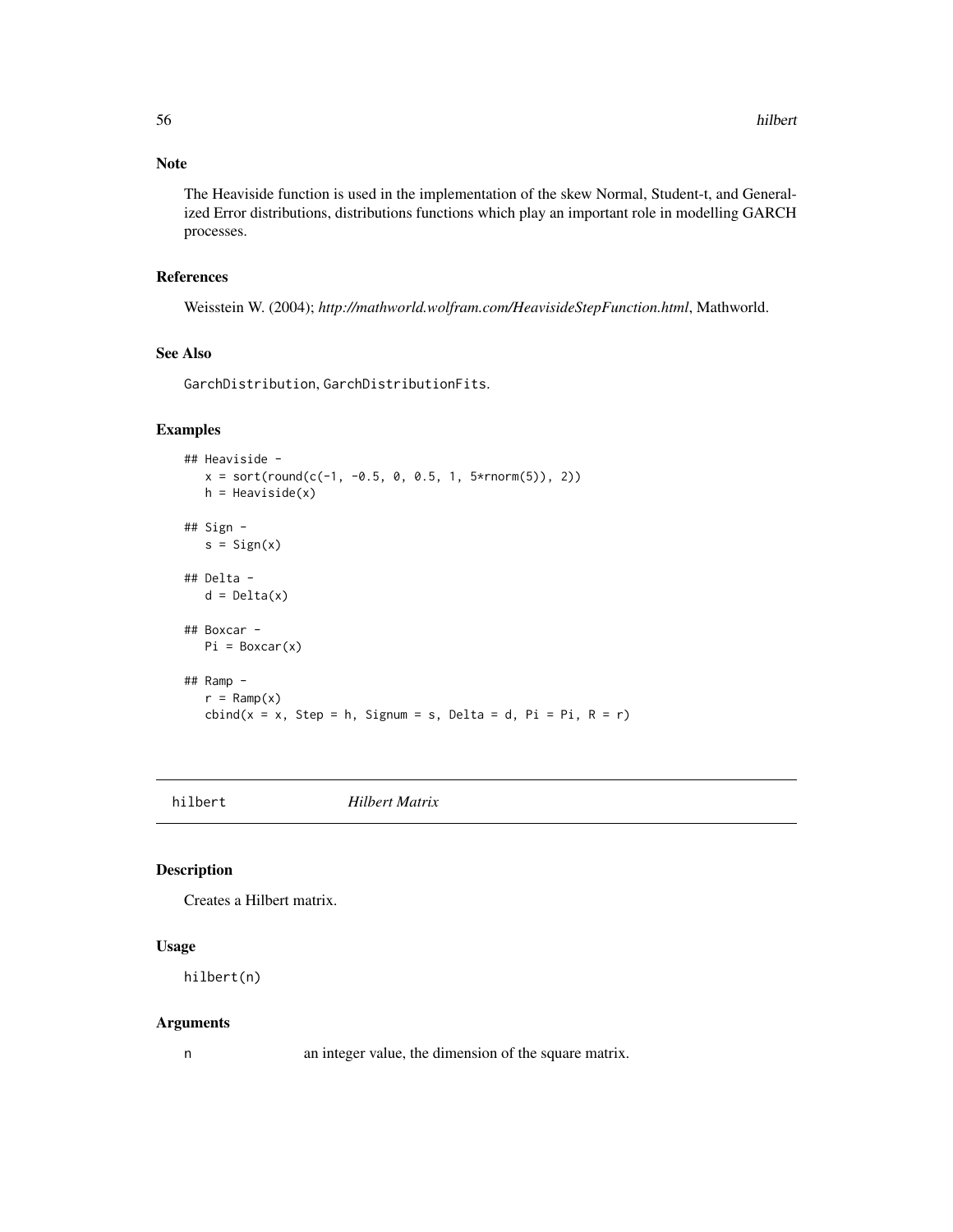# HistogramPlot 57

# Details

In linear algebra, a Hilbert matrix is a matrix with the unit fraction elements.

The Hilbert matrices are canonical examples of ill-conditioned matrices, making them notoriously difficult to use in numerical computation. For example, the 2-norm condition number of a 5x5 Hilbert matrix above is about 4.8e5.

The Hilbert matrix is symmetric and positive definite.

#### Value

hilbert generates a Hilbert matrix of order n.

#### References

Hilbert D., *Collected papers*, vol. II, article 21.

Beckermann B, (2000); *The condition number of real Vandermonde, Krylov and positive definite Hankel matrices*, Numerische Mathematik 85, 553–577, 2000.

Choi, M.D., (1983); *Tricks or Treats with the Hilbert Matrix*, American Mathematical Monthly 90, 301–312, 1983.

Todd, J., (1954); *The Condition Number of the Finite Segment of the Hilbert Matrix*, National Bureau of Standards, Applied Mathematics Series 39, 109–116.

Wilf, H.S., (1970); *Finite Sections of Some Classical Inequalities*, Heidelberg, Springer.

# Examples

```
## Create a Hilbert Matrix:
  H = hilbert(5)H
```
HistogramPlot *Histogram and Density Plots*

#### Description

Returns a histogram, a density, or a logarithmic density plot.

List of Functions:

| histPlot       | Returns a tailored histogram plot,                   |
|----------------|------------------------------------------------------|
| densitvPlot    | Returns a tailored kernel density estimate plot,     |
| logDensityPlot | Returns a tailored log kernel density estimate plot. |

#### Usage

```
histPlot(x, labels = TRUE, col = "steelblue", fit = TRUE,
```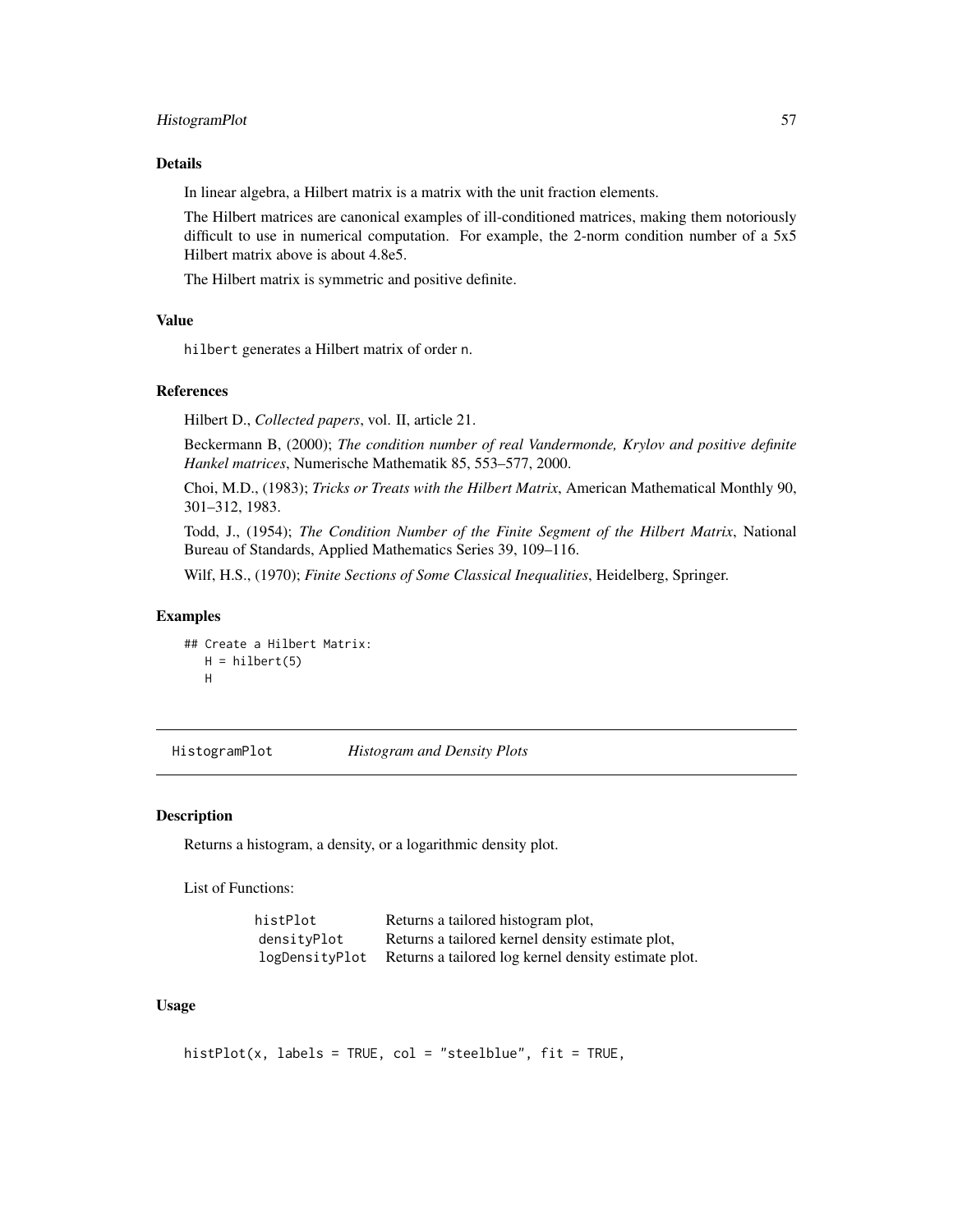```
title = TRUE, grid = TRUE, rug = TRUE, skip = FALSE, ...)
densityPlot(x, labels = TRUE, col = "steelblue", fit = TRUE, hist = TRUE,
   title = TRUE, grid = TRUE, rug = TRUE, skip = FALSE, ...)
logDensityPlot(x, labels = TRUE, col = "steelblue", robust = TRUE,
    title = TRUE, grid = TRUE, rug = TRUE, skip = FALSE, ...)
```
# Arguments

| col      | the color for the series. In the univariate case use just a color name like the<br>default, col="steelblue", in the multivariate case we recommend to select the<br>colors from a color palette, e.g. col=heat.colors(ncol(x)). |
|----------|---------------------------------------------------------------------------------------------------------------------------------------------------------------------------------------------------------------------------------|
| fit      | a logical flag, should a fit added to the Plot?                                                                                                                                                                                 |
| grid     | a logical flag, should a grid be added to the plot? By default TRUE. To plot a<br>horizontal lines only use grid="h" and for vertical lines use grid="h", respec-<br>tively.                                                    |
| hist     | a logical flag, by default TRUE. Should a histogram to be underlaid to the plot?                                                                                                                                                |
| labels   | a logical flag, should the plot be returned with default labels and decorated in an<br>automated way? By default TRUE.                                                                                                          |
| rug      | a logical flag, by default TRUE. Should a rug representation of the data added<br>to the plot?                                                                                                                                  |
| skip     | a logical flag, should zeros be skipped in the return Series?                                                                                                                                                                   |
| robust   | a logical flag, by default TRUE. Should a robust fit added to the plot?                                                                                                                                                         |
| title    | a logical flag, by default TRUE. Should a default title added to the plot?                                                                                                                                                      |
| x        | an object of class "timeSeries" or any other object which can be transformed<br>by the function as. timeSeries into an object of class timeSeries. The latter<br>case, other then timeSeries objects, is more or less untested. |
| $\cdots$ | optional arguments to be passed.                                                                                                                                                                                                |

# Value

displays a time series plot.

```
## data -
  SPI <- LPP2005REC[, "SPI"]
  plot(SPI, type = i'1", col = "steelblue", main = "SP500")
   abline(h = 0, col = "grey")## histPlot -
  histPlot(SPI)
## densityPlot -
  densityPlot(SPI)
```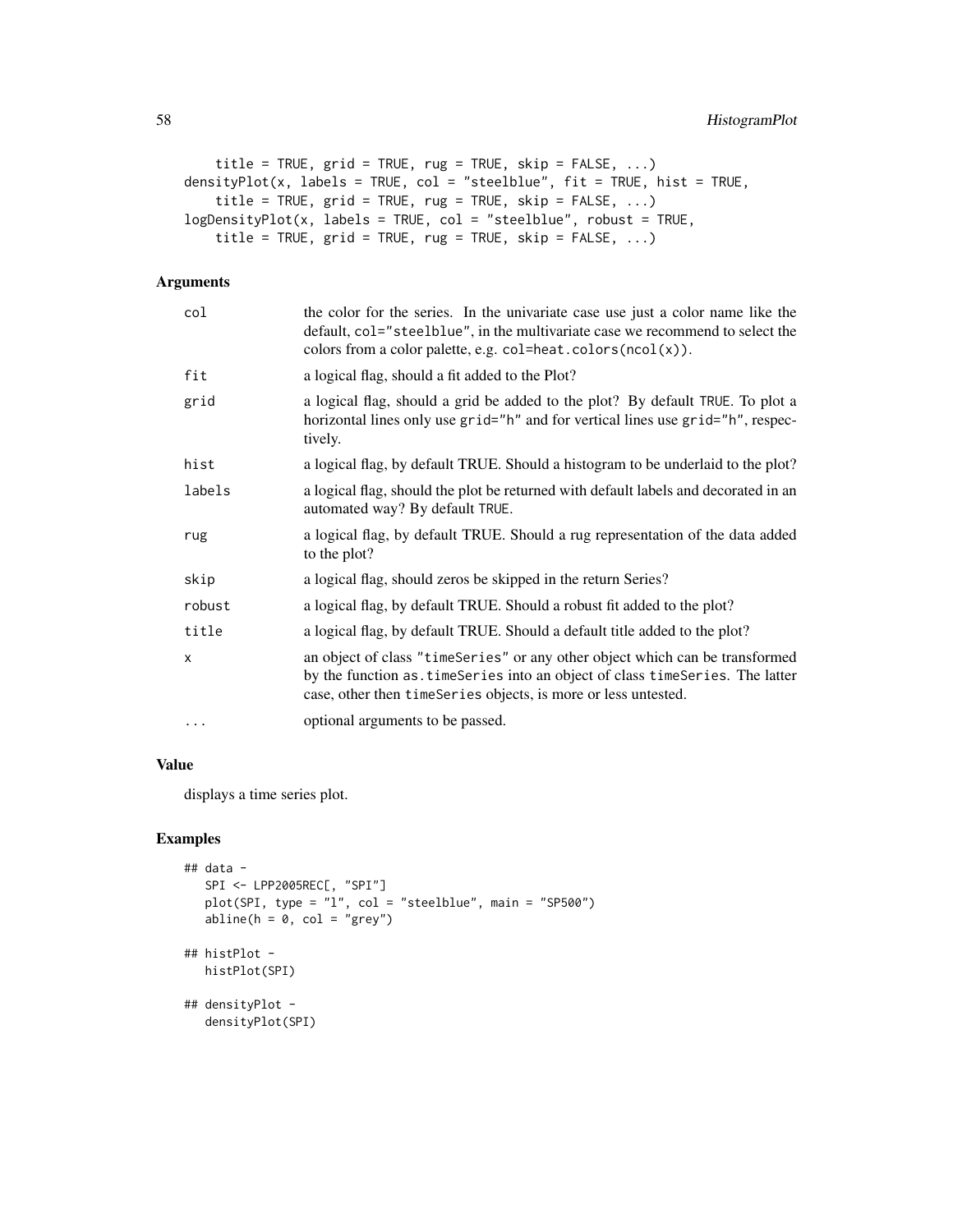Density, distribution function, quantile function and random generation for the hyperbolic distribution.

#### Usage

```
dhyp(x, alpha = 1, beta = 0, delta = 1, mu = 0,
   pm = c("1", "2", "3", "4"), log = FALSE)
phyp(q, alpha = 1, beta = 0, delta = 1, mu = 0,
   pm = c("1", "2", "3", "4"), ...qhyp(p, alpha = 1, beta = 0, delta = 1, mu = 0,
   pm = c("1", "2", "3", "4"), ...rhyp(n, alpha = 1, beta = 0, delta = 1, mu = 0,
   pm = c("1", "2", "3", "4")
```
# Arguments

alpha, beta, delta, mu

|      | shape parameter alpha; skewness parameter beta, abs (beta) is in the range<br>(0, alpha); scale parameter delta, delta must be zero or positive; location<br>parameter mu, by default 0. These is the meaning of the parameters in the first<br>parameterization pm=1 which is the default parameterization selection. In the<br>second parameterization, pm=2 alpha and beta take the meaning of the shape<br>parameters (usually named) zeta and rho. In the third parameterization, pm=3<br>alpha and beta take the meaning of the shape parameters (usually named) xi<br>and chi. In the fourth parameterization, pm=4 alpha and beta take the meaning<br>of the shape parameters (usually named) a bar and b bar. |
|------|------------------------------------------------------------------------------------------------------------------------------------------------------------------------------------------------------------------------------------------------------------------------------------------------------------------------------------------------------------------------------------------------------------------------------------------------------------------------------------------------------------------------------------------------------------------------------------------------------------------------------------------------------------------------------------------------------------------------|
| n    | number of observations.                                                                                                                                                                                                                                                                                                                                                                                                                                                                                                                                                                                                                                                                                                |
| p    | a numeric vector of probabilities.                                                                                                                                                                                                                                                                                                                                                                                                                                                                                                                                                                                                                                                                                     |
| рm   | an integer value between 1 and 4 for the selection of the parameterization. The<br>default takes the first parameterization.                                                                                                                                                                                                                                                                                                                                                                                                                                                                                                                                                                                           |
| x, q | a numeric vector of quantiles.                                                                                                                                                                                                                                                                                                                                                                                                                                                                                                                                                                                                                                                                                         |

- log a logical, if TRUE, probabilities p are given as  $log(p)$ .
- ... arguments to be passed to the function integrate.

## Details

The generator rhyp is based on the HYP algorithm given by Atkinson (1982).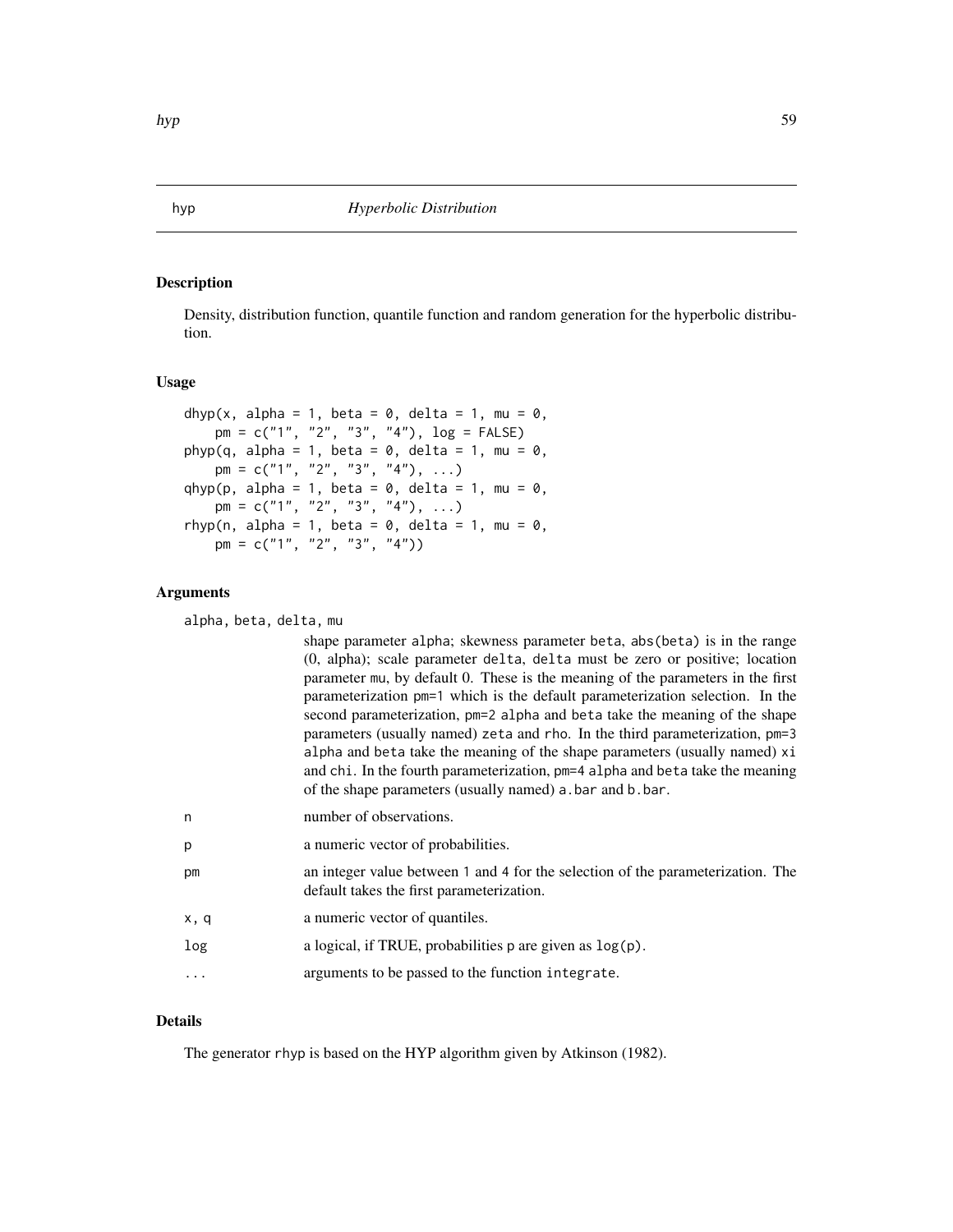# Value

All values for the \*hyp functions are numeric vectors:  $d*$  returns the density,  $p*$  returns the distribution function,  $q*$  returns the quantile function, and  $r*$  generates random deviates.

All values have attributes named "param" listing the values of the distributional parameters.

### Author(s)

David Scott for code implemented from R's contributed package HyperbolicDist.

# References

Atkinson, A.C. (1982); *The simulation of generalized inverse Gaussian and hyperbolic random variables*, SIAM J. Sci. Stat. Comput. 3, 502–515.

Barndorff-Nielsen O. (1977); *Exponentially decreasing distributions for the logarithm of particle size*, Proc. Roy. Soc. Lond., A353, 401–419.

Barndorff-Nielsen O., Blaesild, P. (1983); *Hyperbolic distributions. In Encyclopedia of Statistical Sciences*, Eds., Johnson N.L., Kotz S. and Read C.B., Vol. 3, pp. 700–707. New York: Wiley.

Raible S. (2000); *Levy Processes in Finance: Theory, Numerics and Empirical Facts*, PhD Thesis, University of Freiburg, Germany, 161 pages.

```
## hyp -
  set.seed(1953)
  r = rhyp(5000, alpha = 1, beta = 0.3, delta = 1)plot(r, type = "l", col = "steelblue",main = "hyp: alpha=1 beta=0.3 delta=1")
## hyp -# Plot empirical density and compare with true density:
  hist(r, n = 25, probability = TRUE, border = "white", col = "steelblue")
  x = seq(-5, 5, 0.25)lines(x, dhyp(x, alpha = 1, beta = 0.3, delta = 1))
## hyp -
   # Plot df and compare with true df:
  plot(sort(r), (1:5000/5000), main = "Probability", col = "steelblue")
  lines(x, phyp(x, alpha = 1, beta = 0.3, delta = 1))
## hyp -
   # Compute Quantiles:
  qhyp(phyp(seq(-5, 5, 1), alpha = 1, beta = 0.3, delta = 1),alpha = 1, beta = 0.3, delta = 1)
```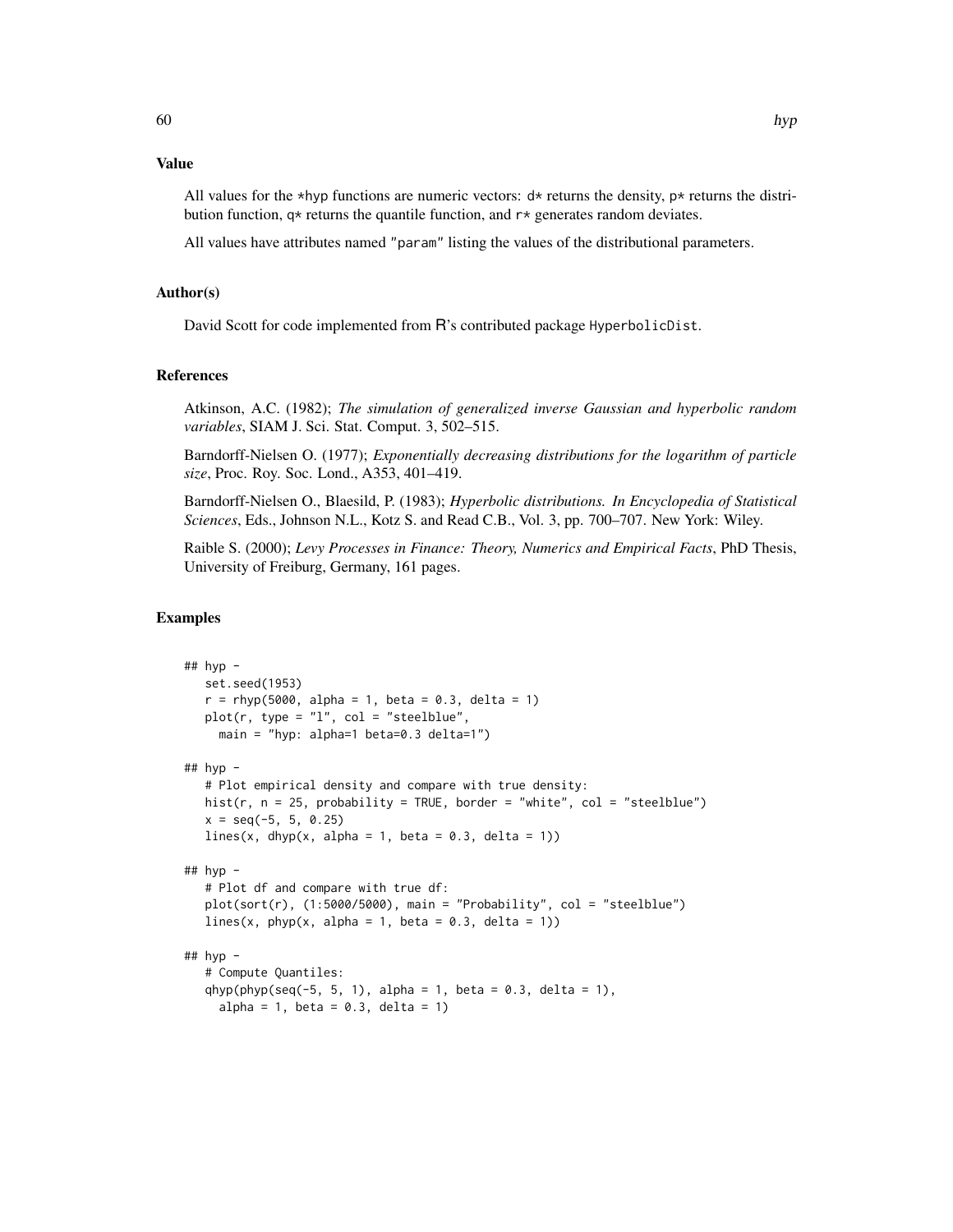Estimates the parameters of a hyperbolic distribution.

# Usage

```
hypFit(x, alpha = 1, beta = 0, delta = 1, mu = 0,
    scale = TRUE, doplot = TRUE, span = "auto", trace = TRUE,
    title = NULL, description = NULL, ...)
```
# Arguments

alpha, beta, delta, mu

|             | alpha is a shape parameter by default 1, beta is a skewness parameter by de-<br>fault 0, note abs (beta) is in the range $(0, \text{alpha})$ , delta is a scale parameter by<br>default 1, note, delta must be zero or positive, and mu is a location parameter,<br>by default 0. These is the meaning of the parameters in the first parameterization<br>pm=1 which is the default parameterization selection. In the second parameteri-<br>zation, pm=2 alpha and beta take the meaning of the shape parameters (usually<br>named) zeta and rho. In the third parameterization, pm=3 alpha and beta take<br>the meaning of the shape parameters (usually named) xi and chi. In the fourth<br>parameterization, pm=4 alpha and beta take the meaning of the shape parame-<br>ters (usually named) a bar and b bar. |  |
|-------------|---------------------------------------------------------------------------------------------------------------------------------------------------------------------------------------------------------------------------------------------------------------------------------------------------------------------------------------------------------------------------------------------------------------------------------------------------------------------------------------------------------------------------------------------------------------------------------------------------------------------------------------------------------------------------------------------------------------------------------------------------------------------------------------------------------------------|--|
| description | a character string which allows for a brief description.                                                                                                                                                                                                                                                                                                                                                                                                                                                                                                                                                                                                                                                                                                                                                            |  |
| doplot      | a logical flag. Should a plot be displayed?                                                                                                                                                                                                                                                                                                                                                                                                                                                                                                                                                                                                                                                                                                                                                                         |  |
| scale       | a logical flag, by default TRUE. Should the time series be scaled by its standard<br>deviation to achieve a more stable optimization?                                                                                                                                                                                                                                                                                                                                                                                                                                                                                                                                                                                                                                                                               |  |
| span        | x-coordinates for the plot, by default 100 values automatically selected and rang-<br>ing between the 0.001, and 0.999 quantiles. Alternatively, you can specify the<br>range by an expression like span=seq( $min$ , $max$ , $times$ = n), where, $min$ and<br>max are the left and right endpoints of the range, and n gives the number of the<br>intermediate points.                                                                                                                                                                                                                                                                                                                                                                                                                                            |  |
| title       | a character string which allows for a project title.                                                                                                                                                                                                                                                                                                                                                                                                                                                                                                                                                                                                                                                                                                                                                                |  |
| trace       | a logical flag. Should the parameter estimation process be traced?                                                                                                                                                                                                                                                                                                                                                                                                                                                                                                                                                                                                                                                                                                                                                  |  |
| X           | a numeric vector.                                                                                                                                                                                                                                                                                                                                                                                                                                                                                                                                                                                                                                                                                                                                                                                                   |  |
| .           | parameters to be parsed.                                                                                                                                                                                                                                                                                                                                                                                                                                                                                                                                                                                                                                                                                                                                                                                            |  |

# Details

The function [nlm](#page-0-0) is used to minimize the "negative" maximum log-likelihood function. nlm carries out a minimization using a Newton-type algorithm.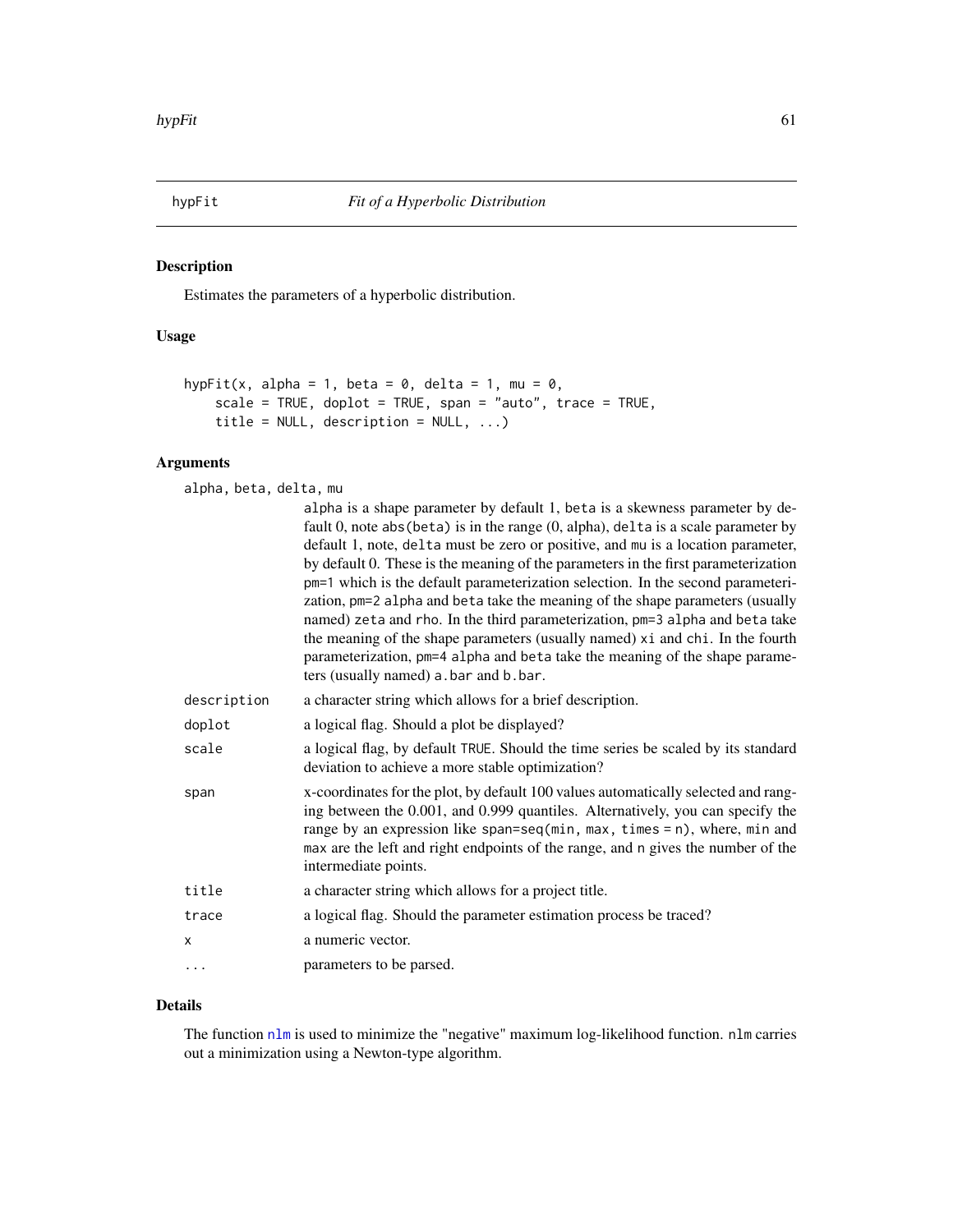## Value

The functions tFit, hypFit and nigFit return a list with the following components:

| estimate | the point at which the maximum value of the log liklihood function is obtained.                                                                                                                                                                                                                                                                                                                                                                                                                                                                                                                                                             |  |
|----------|---------------------------------------------------------------------------------------------------------------------------------------------------------------------------------------------------------------------------------------------------------------------------------------------------------------------------------------------------------------------------------------------------------------------------------------------------------------------------------------------------------------------------------------------------------------------------------------------------------------------------------------------|--|
| minimum  | the value of the estimated maximum, i.e. the value of the log liklihood function.                                                                                                                                                                                                                                                                                                                                                                                                                                                                                                                                                           |  |
| code     | an integer indicating why the optimization process terminated.<br>1: relative gradient is close to zero, current iterate is probably solution;<br>2: successive iterates within tolerance, current iterate is probably solution;<br>3: last global step failed to locate a point lower than estimate. Either estimate<br>is an approximate local minimum of the function or steptol is too small;<br>4: iteration limit exceeded;<br>5: maximum step size stepmax exceeded five consecutive times. Either the<br>function is unbounded below, becomes asymptotic to a finite value from above<br>in some direction or stepmax is too small. |  |
| gradient | the gradient at the estimated maximum.                                                                                                                                                                                                                                                                                                                                                                                                                                                                                                                                                                                                      |  |
| steps    | number of function calls.                                                                                                                                                                                                                                                                                                                                                                                                                                                                                                                                                                                                                   |  |

# Examples

```
## rhyp -
   # Simulate Random Variates:
   set.seed(1953)
   s = rhyp(n = 1000, alpha = 1.5, beta = 0.3, delta = 0.5, mu = -1.0)
## hypFit -
   # Fit Parameters:
   hypFit(s, alpha = 1, beta = 0, delta = 1, mu = mean(s), doplot = TRUE)
```
hypMode *Hyperbolic Mode*

# Description

Computes the mode of the hyperbolic function.

#### Usage

```
hypMode(alpha = 1, beta = 0, delta = 1, mu = 0, pm = c(1, 2, 3, 4))
```
# Arguments

alpha, beta, delta, mu

shape parameter alpha; skewness parameter beta, abs(beta) is in the range (0, alpha); scale parameter delta, delta must be zero or positive; location parameter mu, by default 0. These is the meaning of the parameters in the first parameterization pm=1 which is the default parameterization selection. In the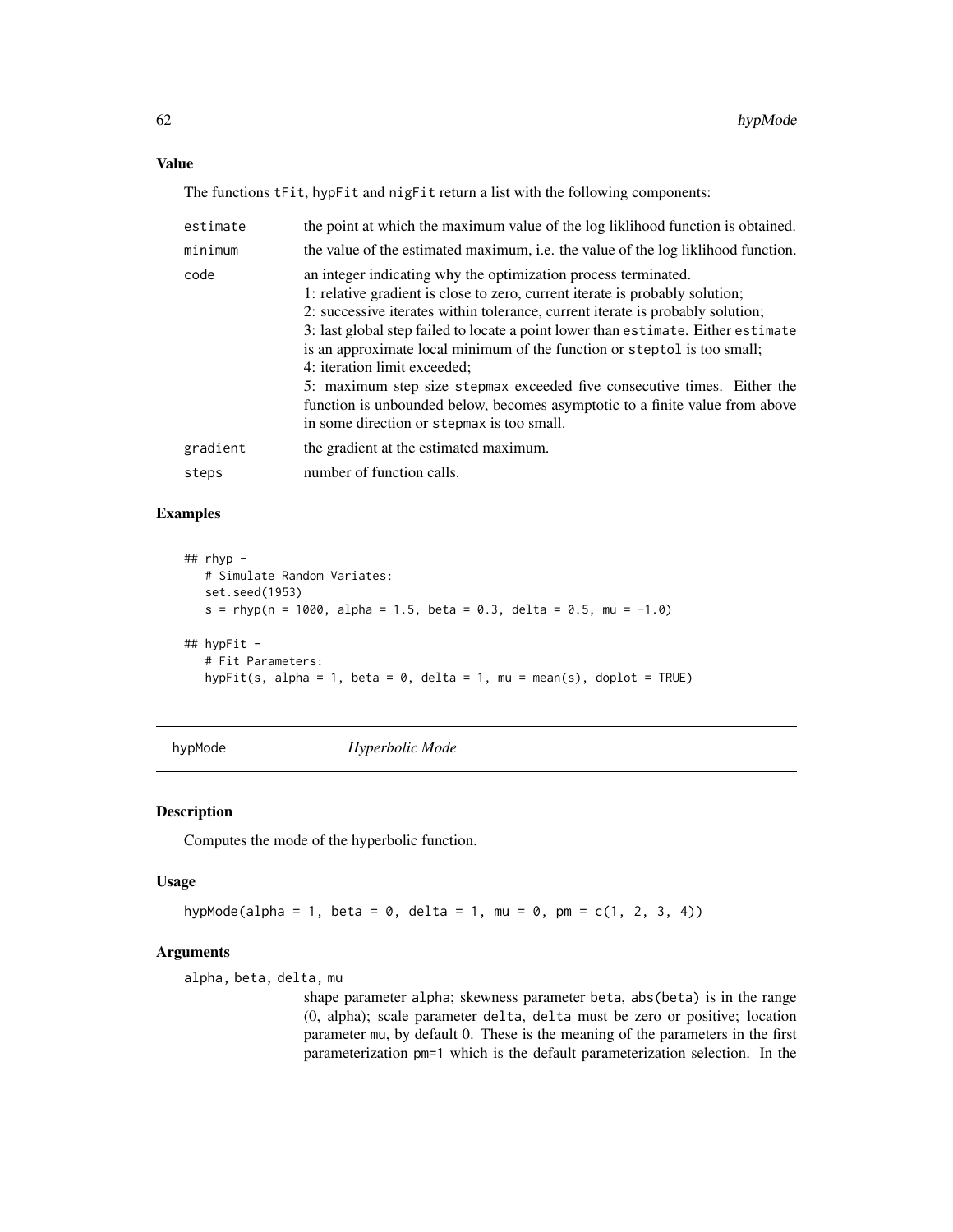# hypMoments 63

|    | second parameterization, pm=2 alpha and beta take the meaning of the shape<br>parameters (usually named) zeta and rho. In the third parameterization, pm=3<br>alpha and beta take the meaning of the shape parameters (usually named) xi |
|----|------------------------------------------------------------------------------------------------------------------------------------------------------------------------------------------------------------------------------------------|
|    | and chi. In the fourth parameterization, pm=4 alpha and beta take the meaning<br>of the shape parameters (usually named) a bar and b bar.                                                                                                |
| рm | an integer value between 1 and 4 for the selection of the parameterization. The<br>default takes the first parameterization.                                                                                                             |

#### Value

returns the mode in the appropriate parameterization for the hyperbolic distribution. A numeric value.

#### Author(s)

David Scott for code implemented from R's contributed package HyperbolicDist.

#### References

Atkinson, A.C. (1982); *The simulation of generalized inverse Gaussian and hyperbolic random variables*, SIAM J. Sci. Stat. Comput. 3, 502–515.

Barndorff-Nielsen O. (1977); *Exponentially decreasing distributions for the logarithm of particle size*, Proc. Roy. Soc. Lond., A353, 401–419.

Barndorff-Nielsen O., Blaesild, P. (1983); *Hyperbolic distributions. In Encyclopedia of Statistical Sciences*, Eds., Johnson N.L., Kotz S. and Read C.B., Vol. 3, pp. 700–707. New York: Wiley.

Raible S. (2000); *Levy Processes in Finance: Theory, Numerics and Empirical Facts*, PhD Thesis, University of Freiburg, Germany, 161 pages.

# Examples

## hypMode hypMode()

hypMoments *Hyperbolic Distribution Moments*

# Description

Calculates moments of the hyperbbolic distribution function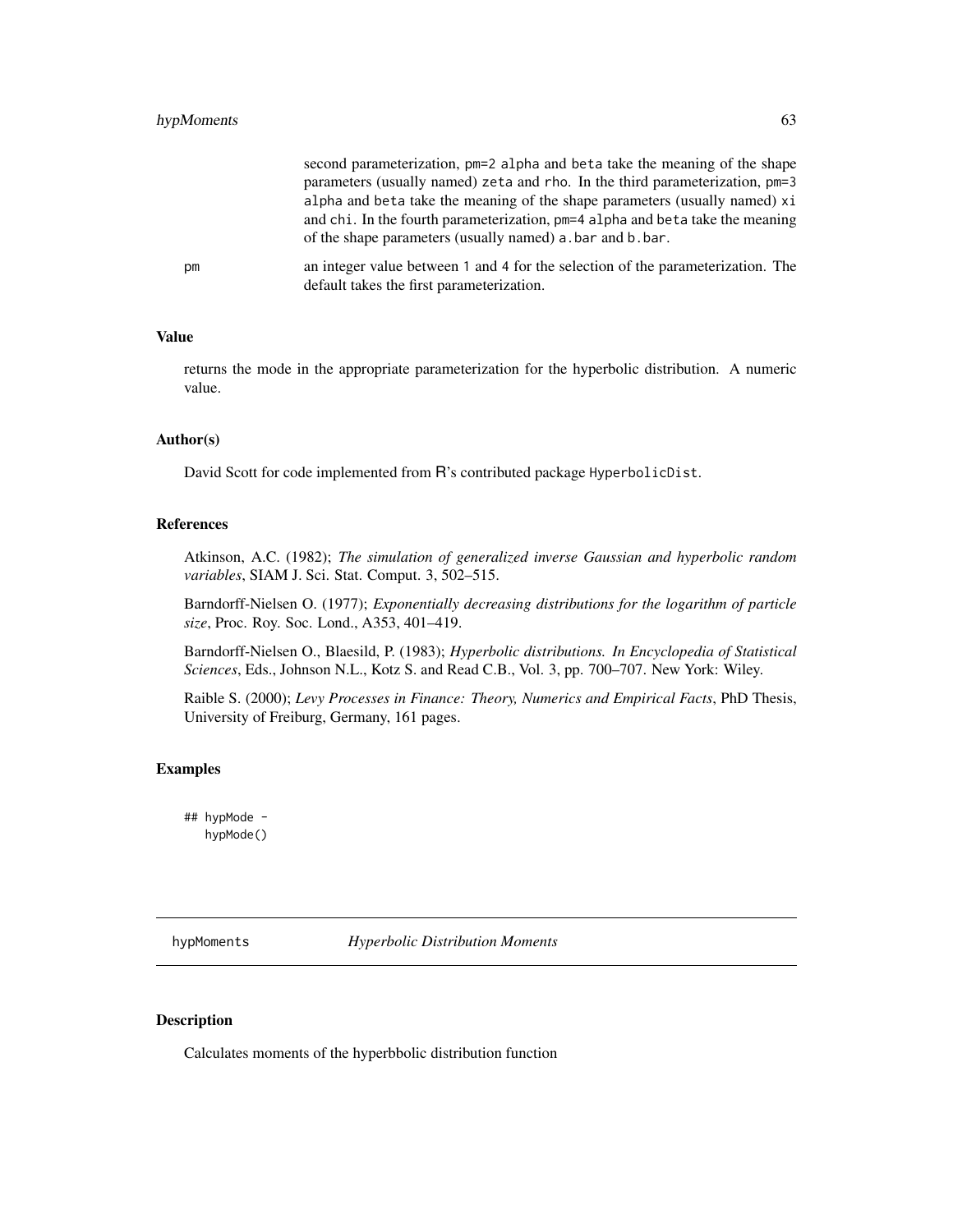# Usage

```
hypMean(alpha=1, beta=0, delta=1, mu=0)
hypVar(alpha=1, beta=0, delta=1, mu=0)
hypSkew(alpha=1, beta=0, delta=1, mu=0)
hypKurt(alpha=1, beta=0, delta=1, mu=0)
hypMoments(order, type = c("raw", "central", "mu"),
   alpha=1, beta=0, delta=1, mu=0)
```
## Arguments

| alpha, beta, delta, mu |                                                                                                                                                                                                                                     |  |
|------------------------|-------------------------------------------------------------------------------------------------------------------------------------------------------------------------------------------------------------------------------------|--|
|                        | numeric values. alpha is the first shape parameter; beta is the second shape<br>parameter in the range $(0, \text{alpha})$ ; delta is the scale parameter, must be zero<br>or positive; mu is the location parameter, by default 0. |  |
| order                  | an integer value, the order of the moment.                                                                                                                                                                                          |  |
| type                   | a character value, "raw" returns the moments about zero, "central" returns<br>the central moments about the mean, and "mu" returns the moments about the<br>location parameter mu.                                                  |  |

# Value

a numerical value.

# Author(s)

Diethelm Wuertz.

# References

Scott, D. J., Wuertz, D. and Tran, T. T. (2008) *Moments of the Generalized Hyperbolic Distribution*. Preprint.

```
## hypMean -
  hypMean(alpha=1.1, beta=0.1, delta=0.8, mu=-0.3)
## ghKurt -
  hypKurt(alpha=1.1, beta=0.1, delta=0.8, mu=-0.3)
## hypMoments -
  hypMoments(4, alpha=1.1, beta=0.1, delta=0.8, mu=-0.3)
  hypMoments(4, "central", alpha=1.1, beta=0.1, delta=0.8, mu=-0.3)
```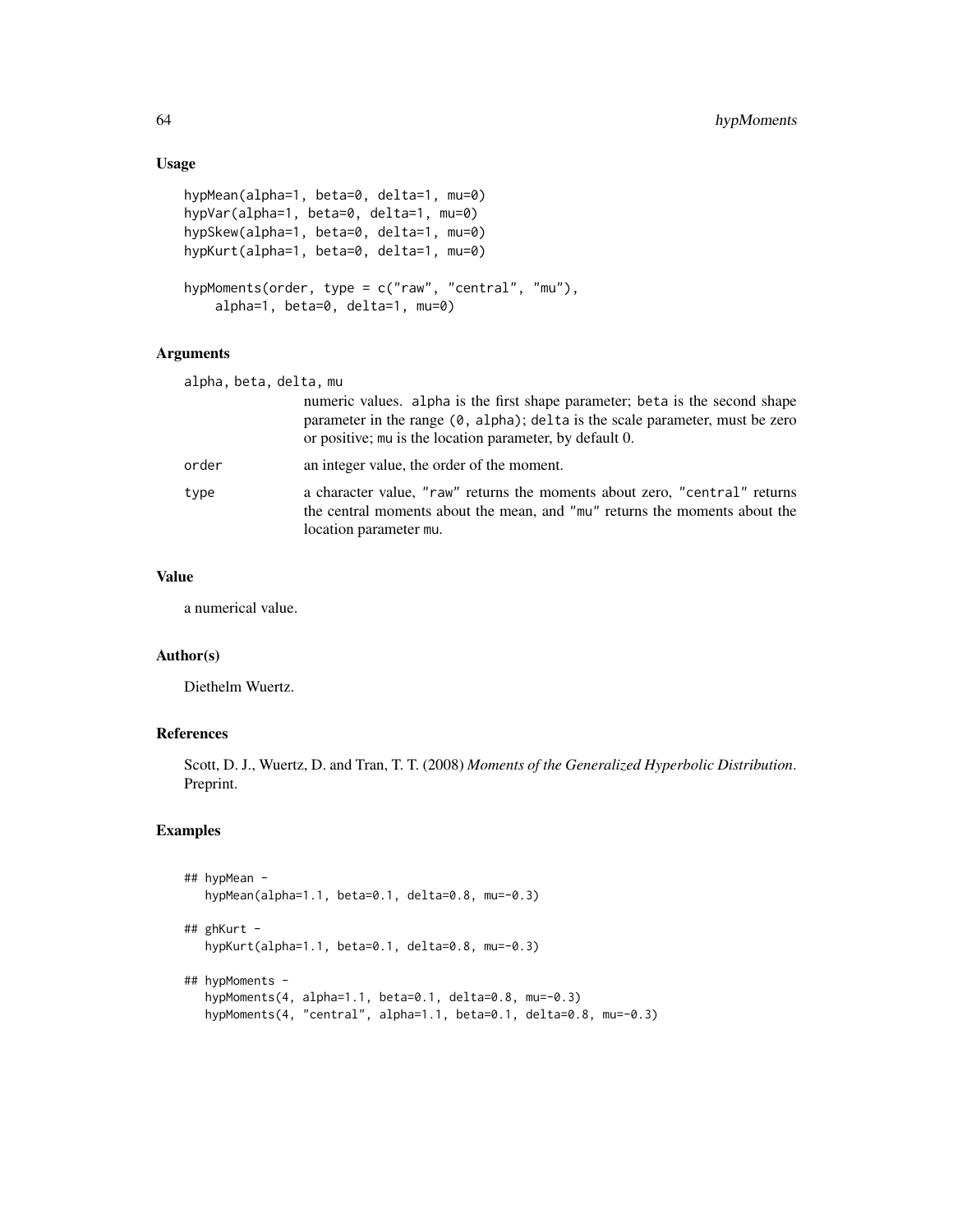Computes the first four robust moments for the hyperbolic distribution.

## Usage

```
hypMED(alpha = 1, beta = 0, delta = 1, mu = 0)
hypIQR(alpha = 1, beta = 0, delta = 1, mu = 0)
hypSKEW(alpha = 1, beta = 0, delta = 1, mu = 0)
hypKURT(alpha = 1, beta = 0, delta = 1, mu = 0)
```
#### Arguments

alpha, beta, delta, mu

shape parameter alpha; skewness parameter beta, abs(beta) is in the range (0, alpha); scale parameter delta, delta must be zero or positive; location parameter mu, by default 0. These is the meaning of the parameters in the first parameterization pm=1 which is the default parameterization selection. In the second parameterization, pm=2 alpha and beta take the meaning of the shape parameters (usually named) zeta and rho. In the third parameterization, pm=3 alpha and beta take the meaning of the shape parameters (usually named) xi and chi. In the fourth parameterization, pm=4 alpha and beta take the meaning of the shape parameters (usually named) a.bar and b.bar.

# Value

All values for the \*hyp functions are numeric vectors:  $d*$  returns the density,  $p*$  returns the distribution function,  $q*$  returns the quantile function, and  $r*$  generates random deviates.

All values have attributes named "param" listing the values of the distributional parameters.

## Author(s)

Diethelm Wuertz.

```
## hypMED -
  # Median:
  hypMED(alpha = 1, beta = 0, delta = 1, mu = 0)
## hypIQR -
  # Inter-quartile Range:
  hypIQR(alpha = 1, beta = 0, delta = 1, mu = 0)
## hypSKEW -
```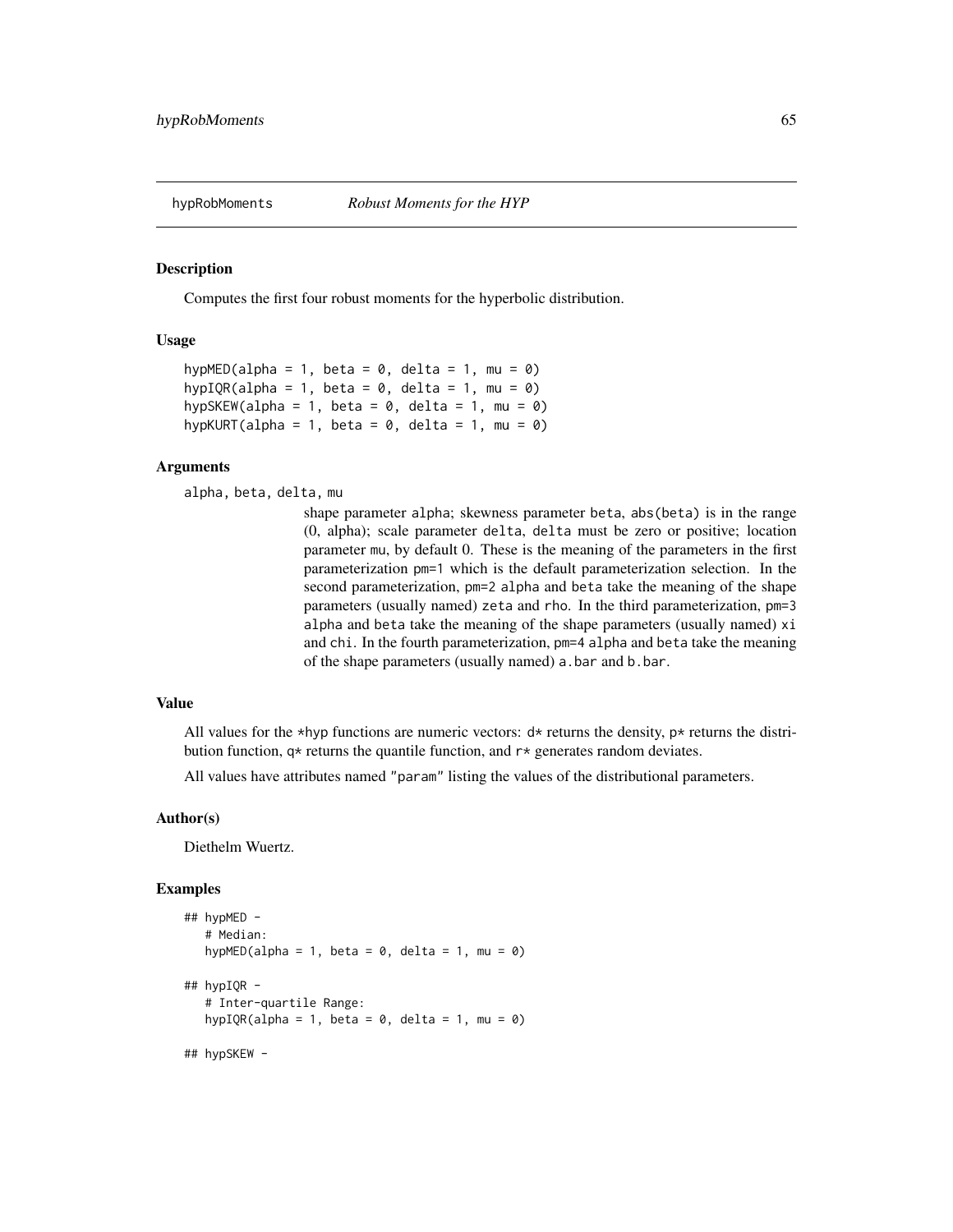```
# Robust Skewness:
  hypSKEW(alpha = 1, beta = 0, delta = 1, mu = 0)
## hypKURT -
  # Robust Kurtosis:
  hypKURT(alpha = 1, beta = 0, delta = 1, mu = 0)
```
hypSlider *Hyperbolic Distribution Slider*

## Description

Displays interactively the dependence of the hyperbolic distribution on its parameters.

#### Usage

hypSlider()

# Value

a tcl/tk based graphical user interface.

This is a nice display for educational purposes to investigate the densities and probabilities of the hyperbolic distribution.

# Examples

## hypSlider - #

Ids *Set and Retrieve Column/Row Names*

#### Description

Sets and retrieves column and row names. The functions are for compatibility with SPlus.

#### Usage

 $collids(x, \ldots)$  $rowIds(x, \ldots)$ 

|   | a numeric matrix.       |
|---|-------------------------|
| . | arguments to be passed. |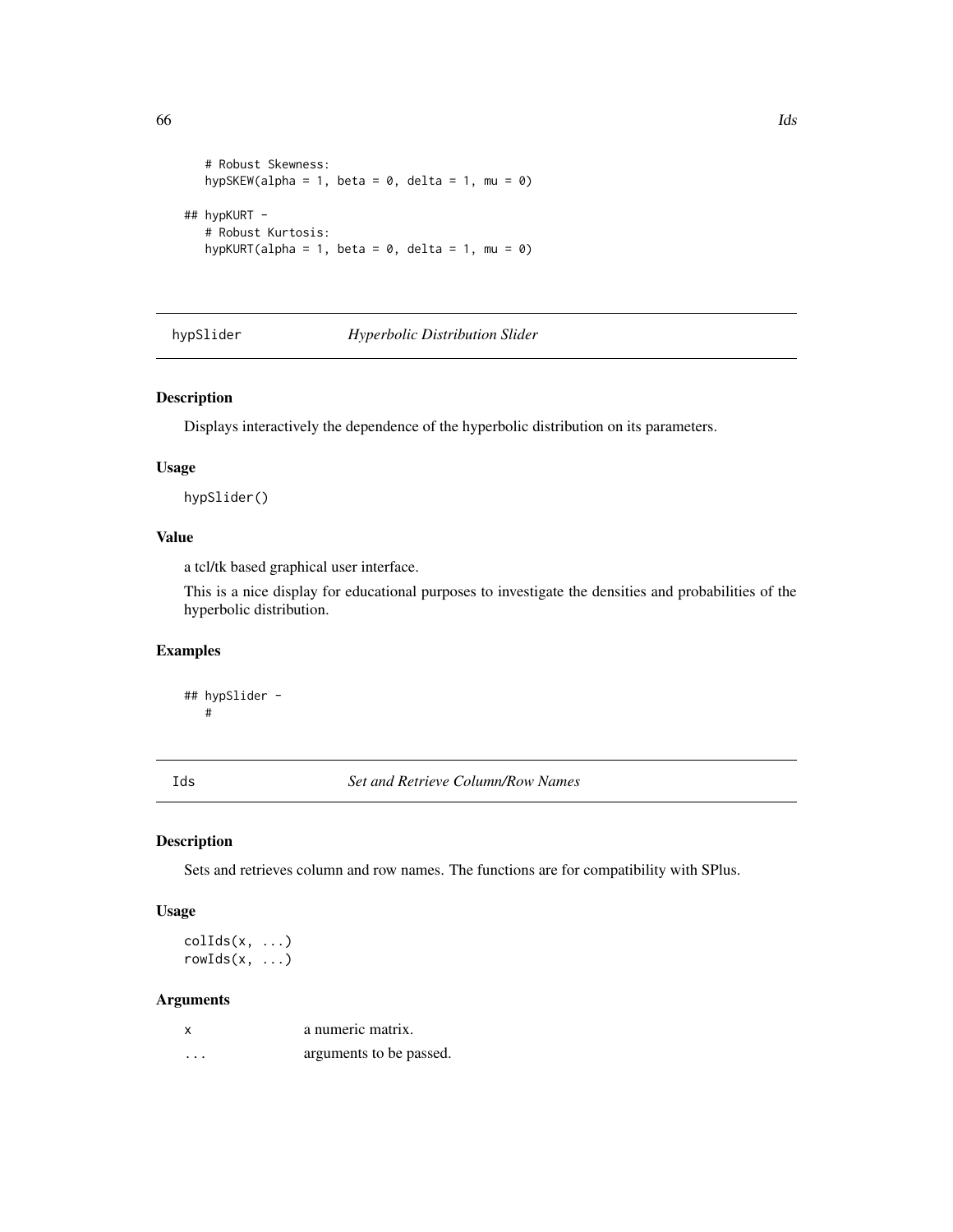# interactivePlot 67

# Details

Usualli in R the functions colnames, and rownames are used to retrieve and set the names of matrices. The functions rowIds and colIds, are S-Plus like synonyms.

# Examples

```
## pascal -
  # Create Pascal Matrix:
  P = pascal(3)P
## rownames -
  rownames(P) <- letters[1:3]
  P
## colIds<- -
  colIds(P) <- as.character(1:3)
  P
```
interactivePlot *Interactive Plot Utility*

# Description

Plots with emphasis on interactive plots.

# Usage

```
interactivePlot(x, choices = paste("Plot", 1:9),
   plotFUN = paste("plot.", 1:9, sep = ""), which = "all", ...)
```

| choices      | a vector of character strings for the choice menu. By Default "Plot 1"  "Plot<br>9" allowing for 9 plots at maximum.                                                                                                                                                                            |  |
|--------------|-------------------------------------------------------------------------------------------------------------------------------------------------------------------------------------------------------------------------------------------------------------------------------------------------|--|
| plotFUN      | a vector of character strings naming the plot functions. By Default "plot.1"<br>"plot.9" allowing for 9 plots at maximum.                                                                                                                                                                       |  |
| which        | plot selection, which graph should be displayed? If "which" is a character string<br>named "ask" the user is interactively asked which to plot, if a logical vector of<br>length N, those plots which are set TRUE are displayed, if a character string named<br>"all" all plots are displayed. |  |
| $\mathsf{x}$ | an object to be plotted.                                                                                                                                                                                                                                                                        |  |
| $\ddots$     | additional arguments passed to the FUN or plot function.                                                                                                                                                                                                                                        |  |
|              |                                                                                                                                                                                                                                                                                                 |  |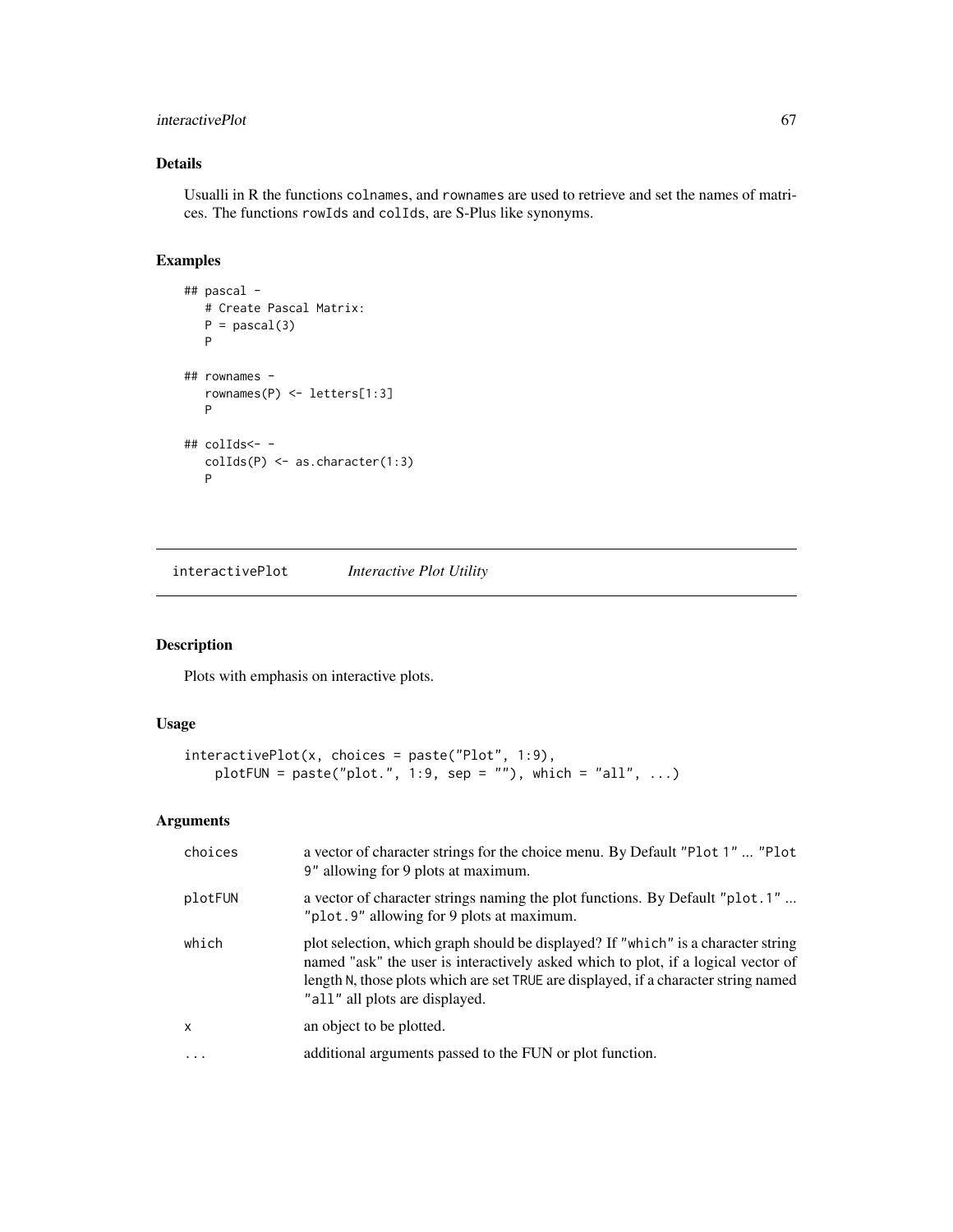## Examples

```
## Test Plot Function:
  testPlot = function(x, which = "all", ...) {
     # Plot Function and Addons:
    plot.1 <<- function(x, \ldots) plot(x, \ldots)plot.2 \ll- function(x, \ldots) acf(x, \ldots)plot.3 \ll- function(x, ...) hist(x, ...)
    plot.4 <<- function(x, ...) qqnorm(x, ...)
     # Plot:
     interactivePlot(x,
       choices = c("Series Plot", "ACF", "Histogram", "QQ Plot"),
       plotFUN = c("plot.1", "plot.2", "plot.3", "plot.4"),
      which = which, \ldots)
     # Return Value:
     invisible()
   }
  # Plot:
  par(mfrow = c(2, 2), cex = 0.7)testPlot(rnorm(500))
  # Try:
  # par(mfrow = c(1,1))# testPlot(rnorm(500), which = "ask")
```
#### inv *The Inverse of a Matrix*

# Description

Returns the inverse of a matrix.

## Usage

 $inv(x)$ 

## Arguments

x a numeric matrix.

#### Value

returns the inverse matrix.

# Note

The function inv is a synonyme to the function solve.

# References

Golub, van Loan, (1996); *Matrix Computations*, 3rd edition. Johns Hopkins University Press.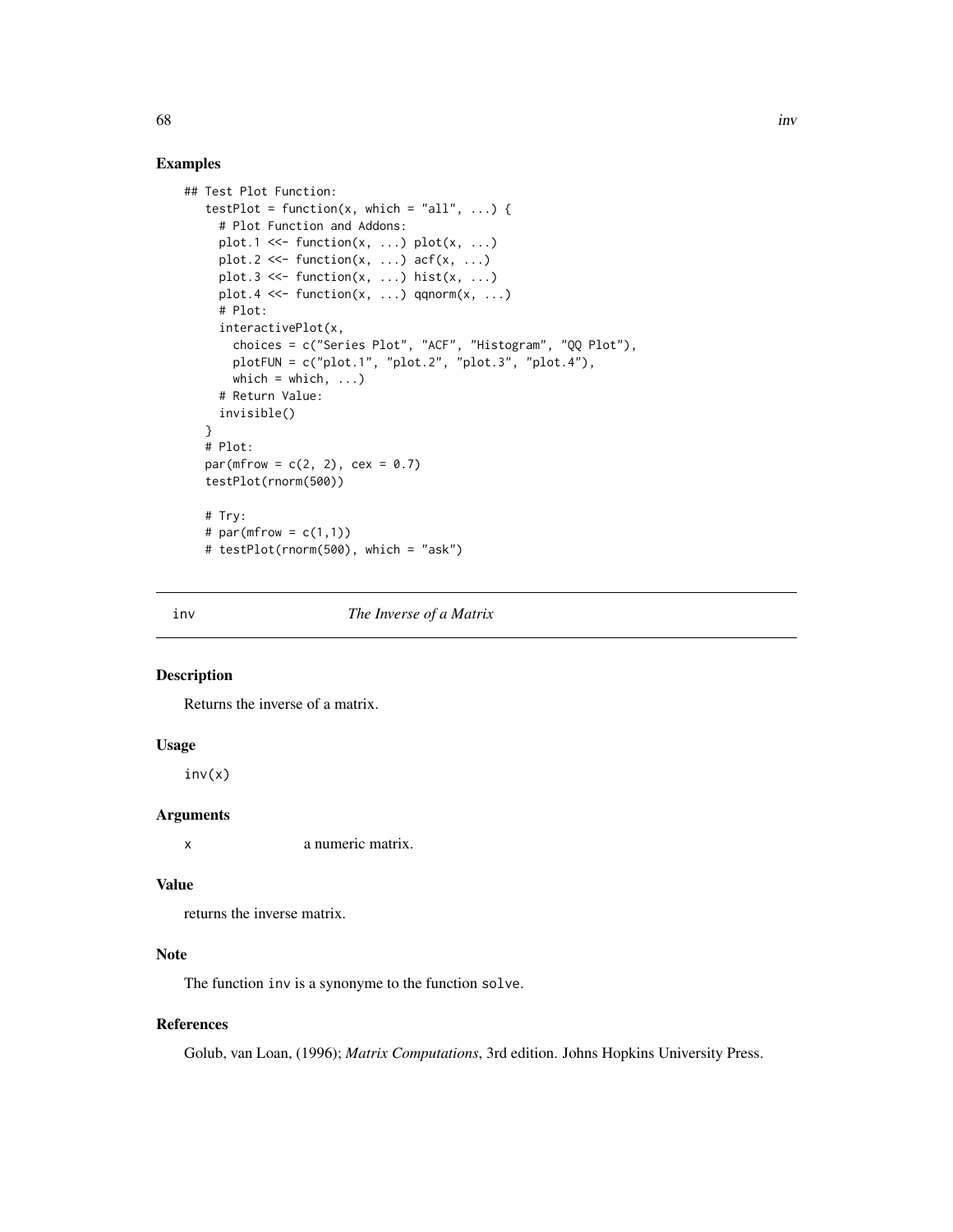# krigeInterp 69

# Examples

```
## Create Pascal Matrix:
  P = pascal(5)P
## Compute the Inverse Matrix:
  inv(P)
## Check:
  inv(P)
## Alternatives:
  chol2inv(chol(P))
  solve(P)
```
krigeInterp *Bivariate Krige Interpolation*

# Description

Bivariate Krige Interpolation.

# Usage

```
krigeInterp(x, y = NULL, z = NULL, gridPoints = 21,
   xo = seq(min(x), max(x), length = gridPoints),yo = seq(min(y), max(y), length = gridPoints),extrap = FALSE, polDegree = 6)
```
# Arguments

| x, y, z    | the arguments x and y are two numeric vectors of grid pounts, and z is a numeric<br>matrix or any other rectangular object which can be transformed by the function<br>as . matrix into a matrix object. |
|------------|----------------------------------------------------------------------------------------------------------------------------------------------------------------------------------------------------------|
| gridPoints | an integer value specifying the number of grid points in x and y direction.                                                                                                                              |
| xo, yo     | two numeric vectors of data points spanning the grid.                                                                                                                                                    |
| extrap     | a logical, if TRUE then the data points are extrapolated.                                                                                                                                                |
| polDegree  | the polynomial krige degree, an integer ranging between 1 and 6.                                                                                                                                         |

# Value

krigeInterp returns a list with at least three entries, x, y and z. Note, that the returned values, can be directly used by the [persp](#page-0-0) and [contour](#page-0-0) 3D plotting methods.

# Note

The function krigeInterp() requires the R package spatial.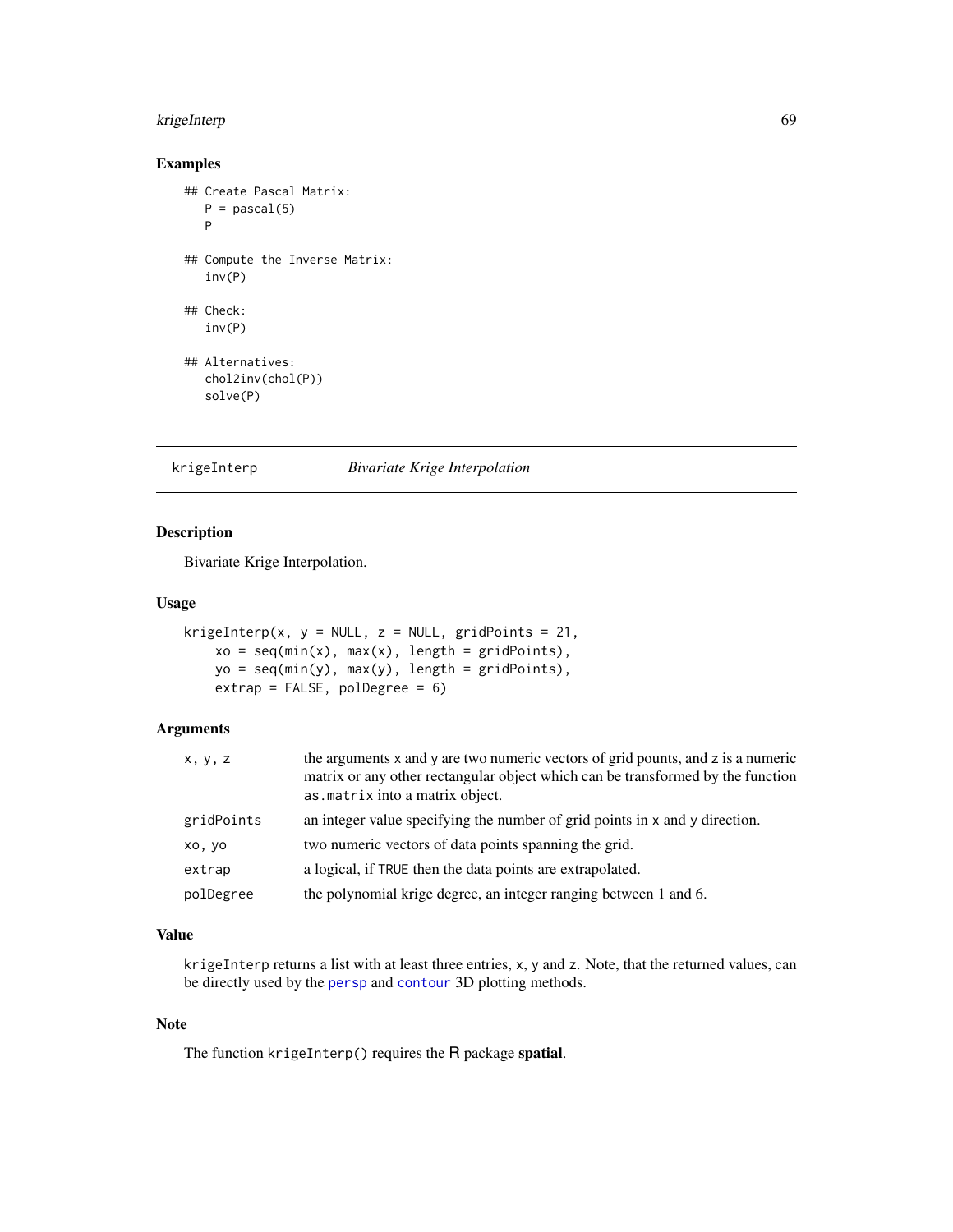# See Also

[akimaInterp](#page-14-0), [linearInterp](#page-73-0).

# Examples

```
## The akima library is not auto-installed because of a different licence.
## krigeInterp - Kriging:
set.seed(1953)
x = runif(999) - 0.5y = runif(999) - 0.5z = cos(2*pi*(x^2+y^2))ans = krigelnterp(x, y, z, extrap = FALSE)persp(ans, theta = -40, phi = 30, col = "steelblue",
   xlab = "x", ylab = "y", zlab = "z")contour(ans)
```
kron *Kronecker Product*

# Description

Returns the Kronecker product.

# Usage

kron(x, y)

## Arguments

x, y two numeric matrixes.

## Details

The *Kronecker product* can be computed using the operator %x% or alternatively using the function kron for SPlus compatibility.

## **Note**

kron is a synonyme to %x%.

## References

Golub, van Loan, (1996); *Matrix Computations*, 3rd edition. Johns Hopkins University Press.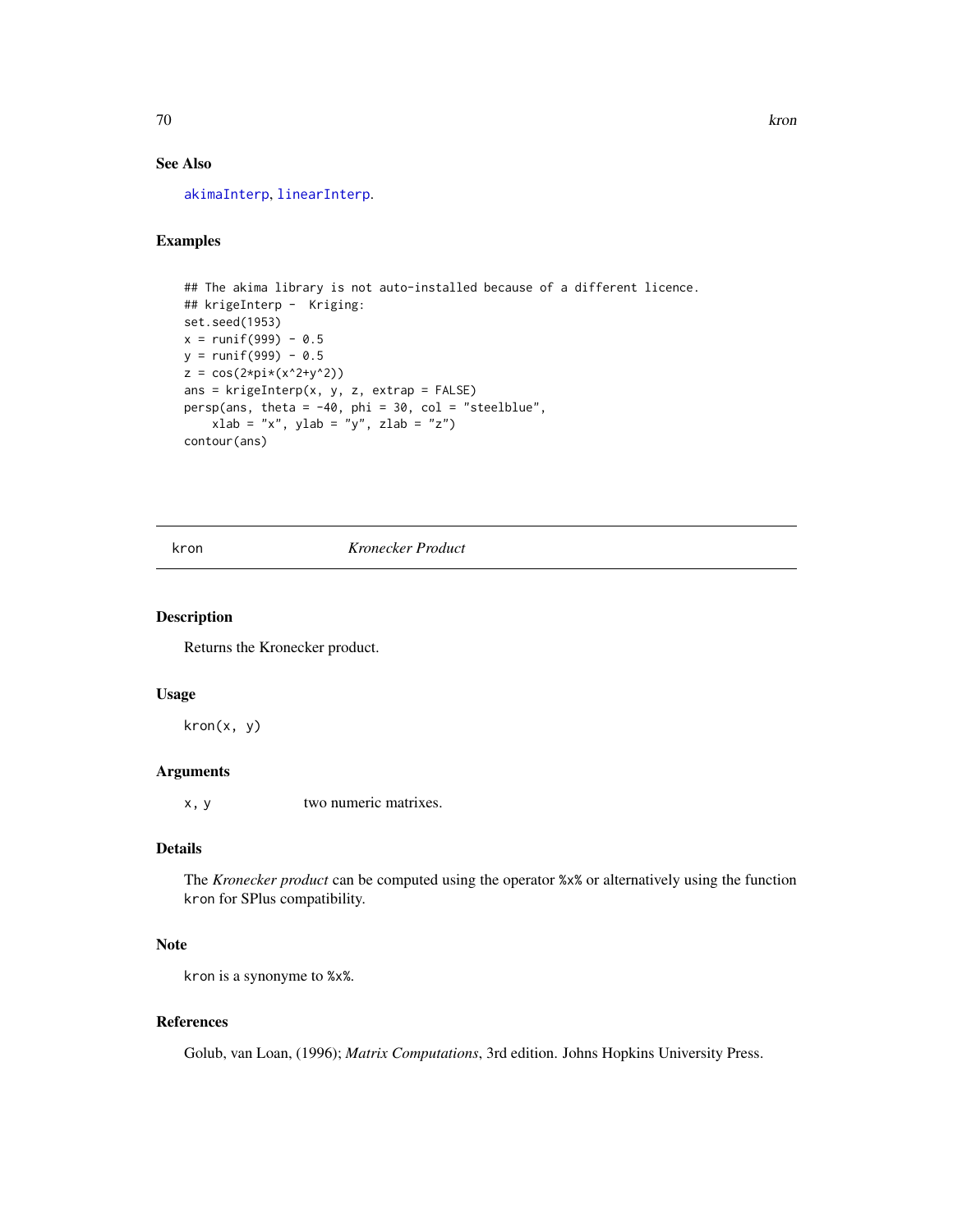#### $ks2Test$  71

# Examples

```
## Create Pascal Matrix:
  P = pascal(3)P
## Return the Kronecker Product
  kron(P, diag(3))
  P
```
# ks2Test *Two Sample Kolmogorov–Smirnov Test*

# Description

Tests if two series are distributional equivalent.

# Usage

ks2Test(x, y, title = NULL, description = NULL)

## Arguments

| x.v         | numeric vectors of data values.                                              |
|-------------|------------------------------------------------------------------------------|
| title       | an optional title string, if not specified the inputs data name is deparsed. |
| description | optional description string, or a vector of character strings.               |

# Details

The test ks2Test performs a Kolmogorov–Smirnov two sample test that the two data samples x and y come from the same distribution, not necessarily a normal distribution. That means that it is not specified what that common distribution is.

# Value

In contrast to R's output report from S3 objects of class "htest" a different output report is produced. The classical tests presented here return an S4 object of class "fHTEST". The object contains the following slots:

| @call  | the function call.                                                                                                                             |
|--------|------------------------------------------------------------------------------------------------------------------------------------------------|
| @data  | the data as specified by the input argument(s).                                                                                                |
| @test  | a list whose elements contain the results from the statistical test. The information<br>provided is similar to a list object of class "htest". |
| @title | a character string with the name of the test. This can be overwritten specifying<br>a user defined input argument.                             |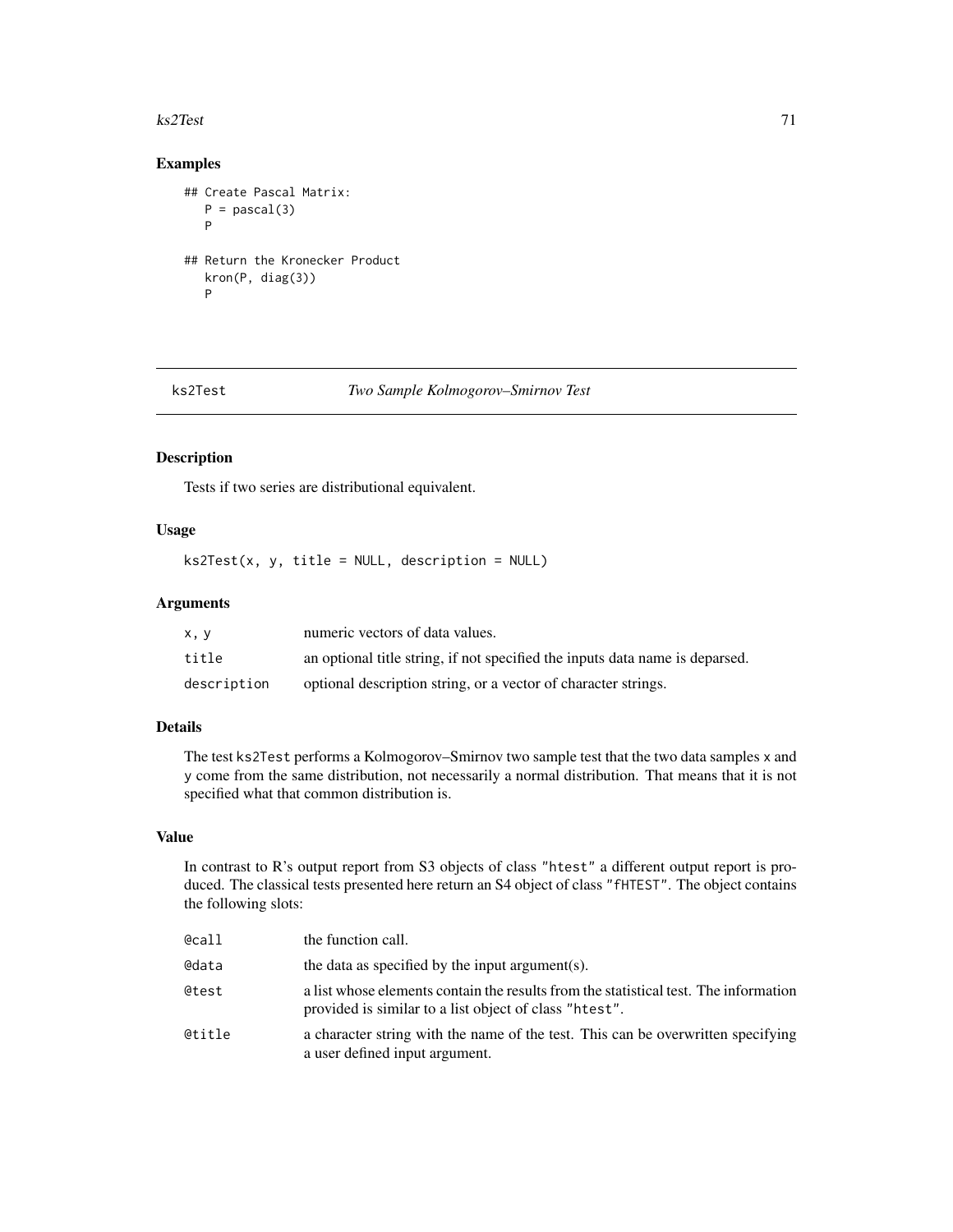| <b>@description</b>                                                                            | a character string with an optional user defined description. By default just the<br>current date when the test was applied will be returned. |  |
|------------------------------------------------------------------------------------------------|-----------------------------------------------------------------------------------------------------------------------------------------------|--|
| The slot @test returns an object of class "list" containing (at least) the following elements: |                                                                                                                                               |  |
| statistic                                                                                      | the value $(s)$ of the test statistic.                                                                                                        |  |
| p.value                                                                                        | the p-value(s) of the test.                                                                                                                   |  |
| parameters                                                                                     | a numeric value or vector of parameters.                                                                                                      |  |
| estimate                                                                                       | a numeric value or vector of sample estimates.                                                                                                |  |
| conf.int                                                                                       | a numeric two row vector or matrix of 95                                                                                                      |  |
| method                                                                                         | a character string indicating what type of test was performed.                                                                                |  |
| data.name                                                                                      | a character string giving the name(s) of the data.                                                                                            |  |

# Author(s)

R-core team for hypothesis tests implemented from R's package ctest.

# References

Conover, W. J. (1971); *Practical nonparametric statistics*, New York: John Wiley & Sons. Lehmann E.L. (1986); *Testing Statistical Hypotheses*, John Wiley and Sons, New York.

## Examples

```
## rnorm -
  # Generate Series:
  x = \text{norm}(50)y = rnorm(50)## ks2Test -
   ks2Test(x, y)
```
lcg *Generator for Portable Random Innovations*

# Description

Functions to generate portable random innovations. The functions run under R and S-Plus and generate the same sequence of random numbers. Supported are uniform, normal and Student-t distributed random numbers.

The functions are:

| set.lcgseed | Set initial random seed,                  |
|-------------|-------------------------------------------|
| get.lcgseed | Get the current valus of the random seed, |
| runif.lcg   | Uniform linear congruational generator,   |
| rnorm.lcg   | Normal linear congruational generator,    |
| rt.lcg      | Student-t linear congruential generator.  |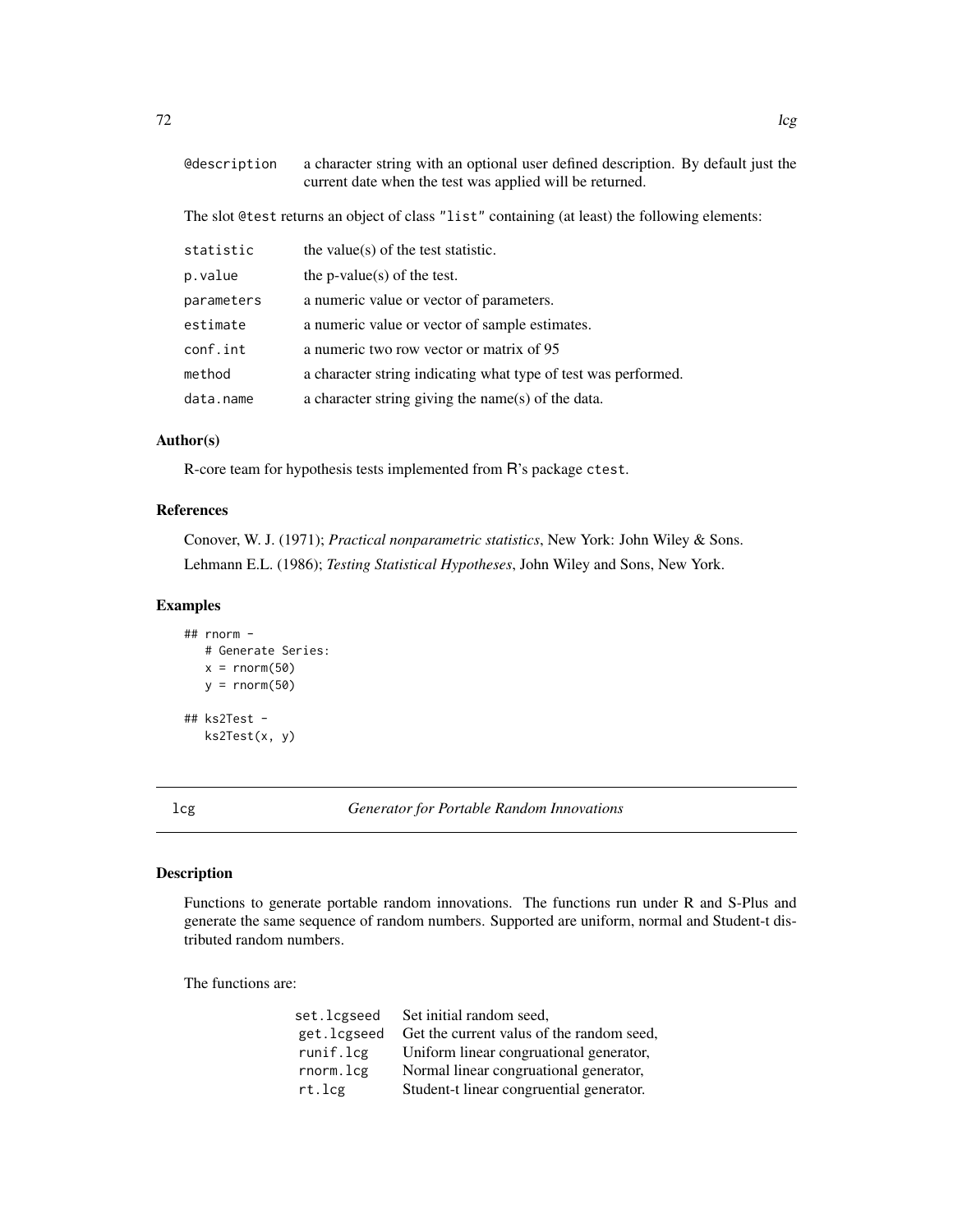## Usage

```
set.lcgseed(seed = 4711)
get.lcgseed()
runif.lcg(n, min = 0, max = 1)
rnorm.lcg(n, mean = 0, sd = 1)
rt.lcg(n, df)
```
# Arguments

| df       | number of degrees of freedom, a positive integer, maybe non-integer. |
|----------|----------------------------------------------------------------------|
| mean, sd | means and standard deviation of the normal distributed innovations.  |
| min, max | lower and upper limits of the uniform distributed innovations.       |
| seed     | an integer value, the random number seed.                            |
| n.       | an integer, the number of random innovations to be generated.        |

## Details

A simple portable random number generator for use in R and SPlus. We recommend to use this generator only for comparisons of calculations in R and Splus.

The generator is a linear congruential generator with parameters  $LCG(a=13445, c=0, m=2^31-1,$ X=0). It is a simple random number generator which passes the bitwise randomness test.

# Value

A vector of generated random innovations. The value of the current seed is stored in the variable lcg.seed.

## References

Altman, N.S. (1988); *Bitwise Behavior of Random Number Generators*, SIAM J. Sci. Stat. Comput., 9(5), September, 941–949.

# Examples

```
## set.lcgseed -
  set.lcgseed(seed = 65890)
## runif.lcg - rnorm.lcg - rt.lcg -
  cbind(runif.lcg(10), rnorm.lcg(10), rt.lcg(10, df = 4))## get.lcgseed -
  get.lcgseed()
## Note, to overwrite rnorm, use
  # rnorm = rnorm.lcg
  # Going back to rnorm
  # rm(rnorm)
```
 $\log$  73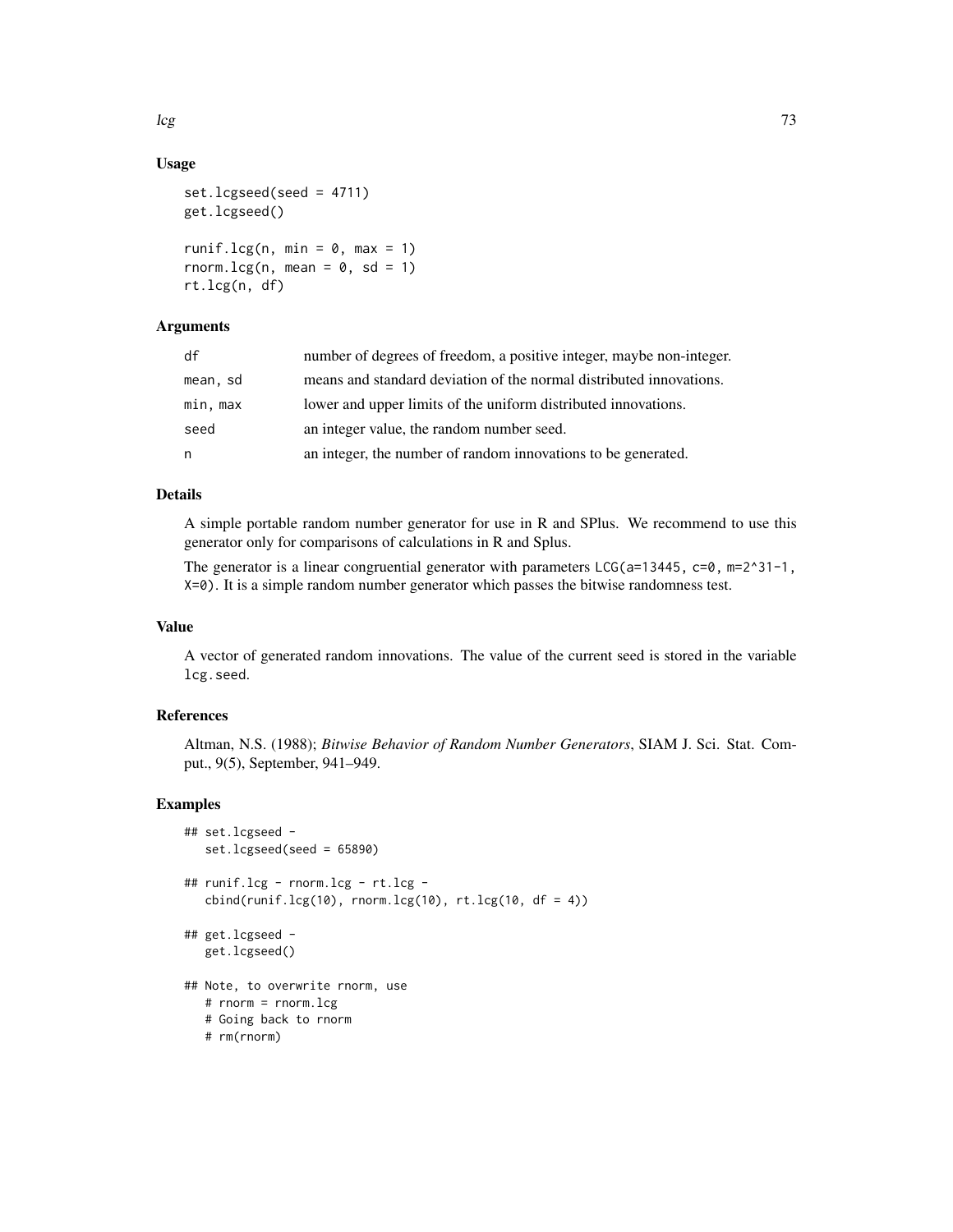# Description

Bivariate Linear Interpolation. Two options are available gridded and pointwise interpolation.

# Usage

```
linearInterp(x, y = NULL, z = NULL, gridPoints = 21,xo = seq(min(x), max(x), length = gridPoints),yo = seq(min(y), max(y), length = gridPoints))
```

```
linearInterpp(x, y = NULL, z = NULL, xo, yo)
```
# Arguments

| x, y, z    | for linear Interp the arguments x and y are two numeric vectors of grid pounts,<br>and z is a numeric matrix or any other rectangular object which can be trans-<br>formed by the function as . matrix into a matrix object. For linear Interpp we<br>consider either three numeric vectors of equal length or if y and z are NULL, a<br>list with entries $x, y, z$ , or named data frame with $x$ in the first, $y$ in the second,<br>and z in the third column. |
|------------|--------------------------------------------------------------------------------------------------------------------------------------------------------------------------------------------------------------------------------------------------------------------------------------------------------------------------------------------------------------------------------------------------------------------------------------------------------------------|
| gridPoints | an integer value specifying the number of grid points in x and y direction.                                                                                                                                                                                                                                                                                                                                                                                        |
| xo, vo     | for linear Interp two numeric vectors of data points spanning the grid, and for<br>linear Interpp two numeric vectors of data points building pairs for pointwise<br>interpolation.                                                                                                                                                                                                                                                                                |

## Value

linearInterp

returns a list with at least three entries, x, y and z. Note, that the returned values, can be directly used by the persp and contour 3D plotting methods.

linearInterpp

returns a data.frame with columns "x", "y", and "z".

# See Also

[akimaInterp](#page-14-0), and [krigeInterp](#page-68-0).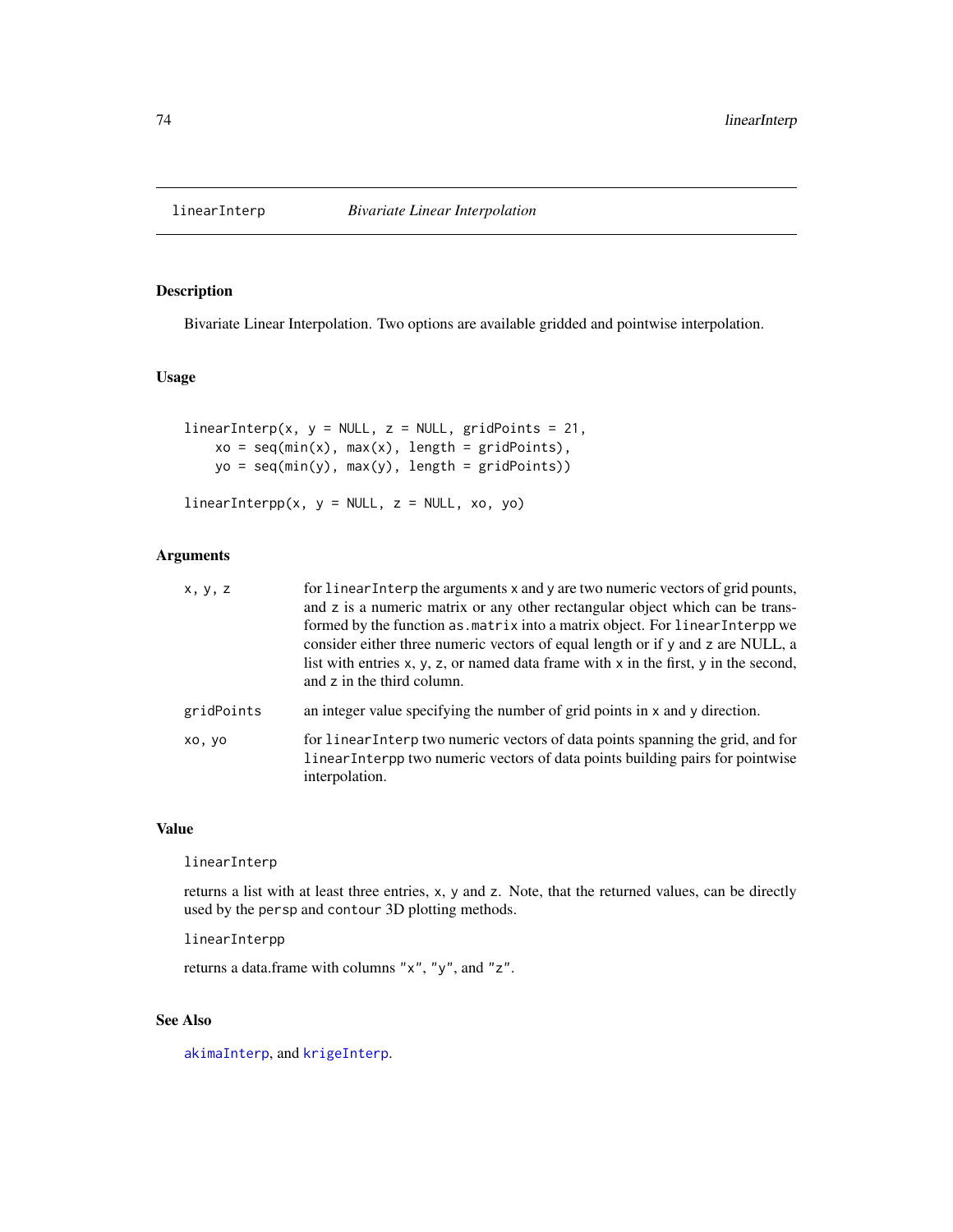# listDescription 75

# Examples

```
## linearInterp -
  # Linear Interpolation:
  if (requireNamespace("interp")) {
    set.seed(1953)
    x = runif(999) - 0.5y = runif(999) - 0.5z = cos(2*pi*(x^2+y^2))ans = linearInterp(x, y, z, gridPoints = 41)
    persp(ans, theta = -40, phi = 30, col = "steelblue",
       xlab = "x", ylab = "y", zlab = "z")contour(ans)
  }
```
<span id="page-74-0"></span>listDescription *Description File Listing*

# Description

Lists the content of a description file.

#### Usage

```
listDescription(package, character.only = FALSE)
```
## Arguments

package a literal character or character string denoting the name of the package to be listed.

character.only a logical indicating whether 'package' can be assumed to be character strings.

# Value

prints the description file.

# See Also

[listFunctions](#page-75-0), [listIndex](#page-75-1).

# Examples

```
## listDescription -
  listDescription("fBasics")
```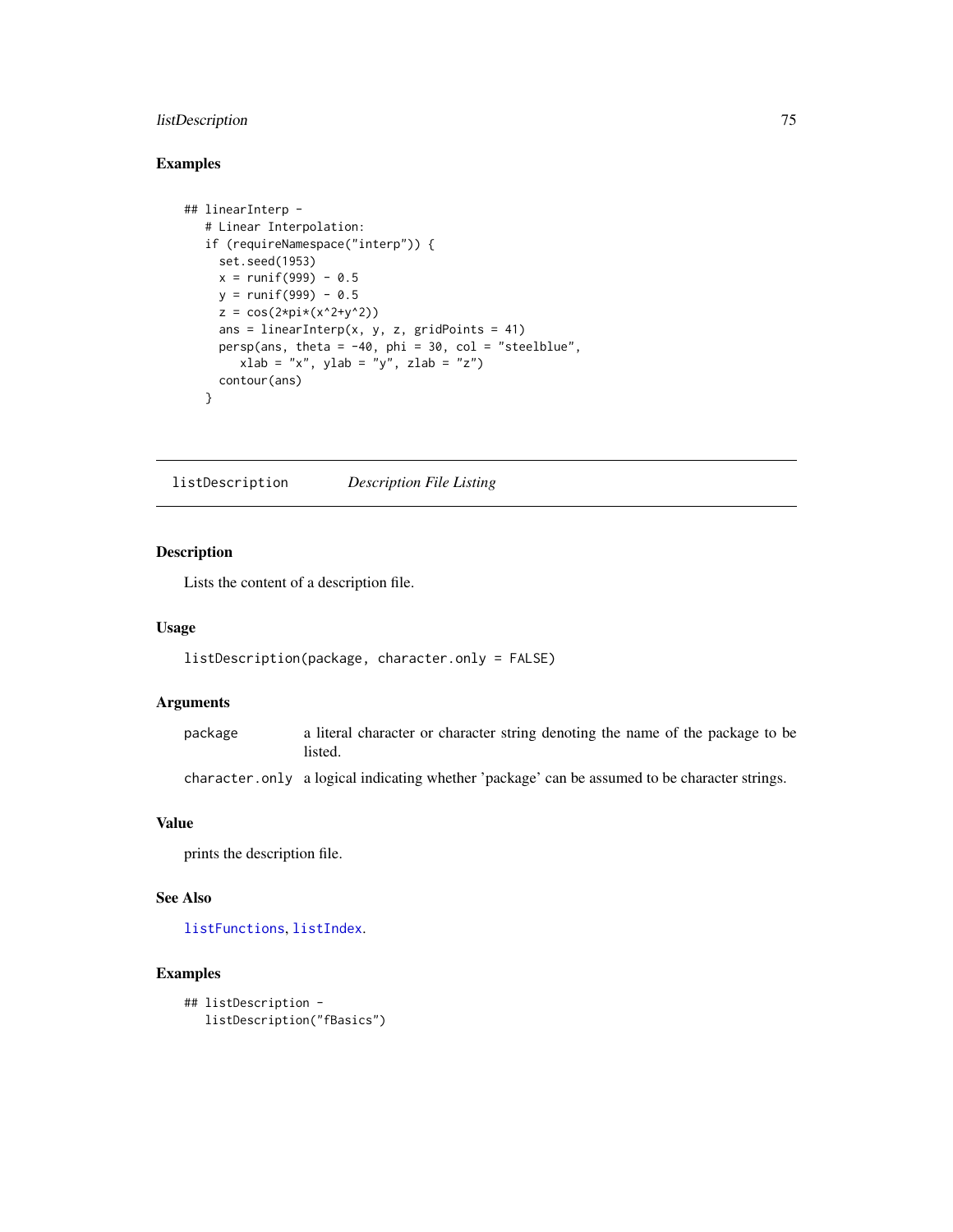<span id="page-75-0"></span>listFunctions *Functions Listing*

# Description

Lists and counts functions from packages.

## Usage

```
listFunctions(package, character.only = FALSE)
countFunctions(package, character.only = FALSE)
```
## Arguments

package a literal character or a character string denoting the name of the package to be listed.

character.only a logical indicating whether 'package' can be assumed to be character strings.

# Value

prints a list and counts of functions.

# See Also

[listFunctions](#page-75-0), [listIndex](#page-75-1).

# Examples

```
## listFunctions -
  listFunctions("fBasics")
```

```
## countFunctions -
  countFunctions("fBasics")
```
<span id="page-75-1"></span>listIndex *Index File Listing*

# Description

Lists the content of an index file.

## Usage

listIndex(package, character.only = FALSE)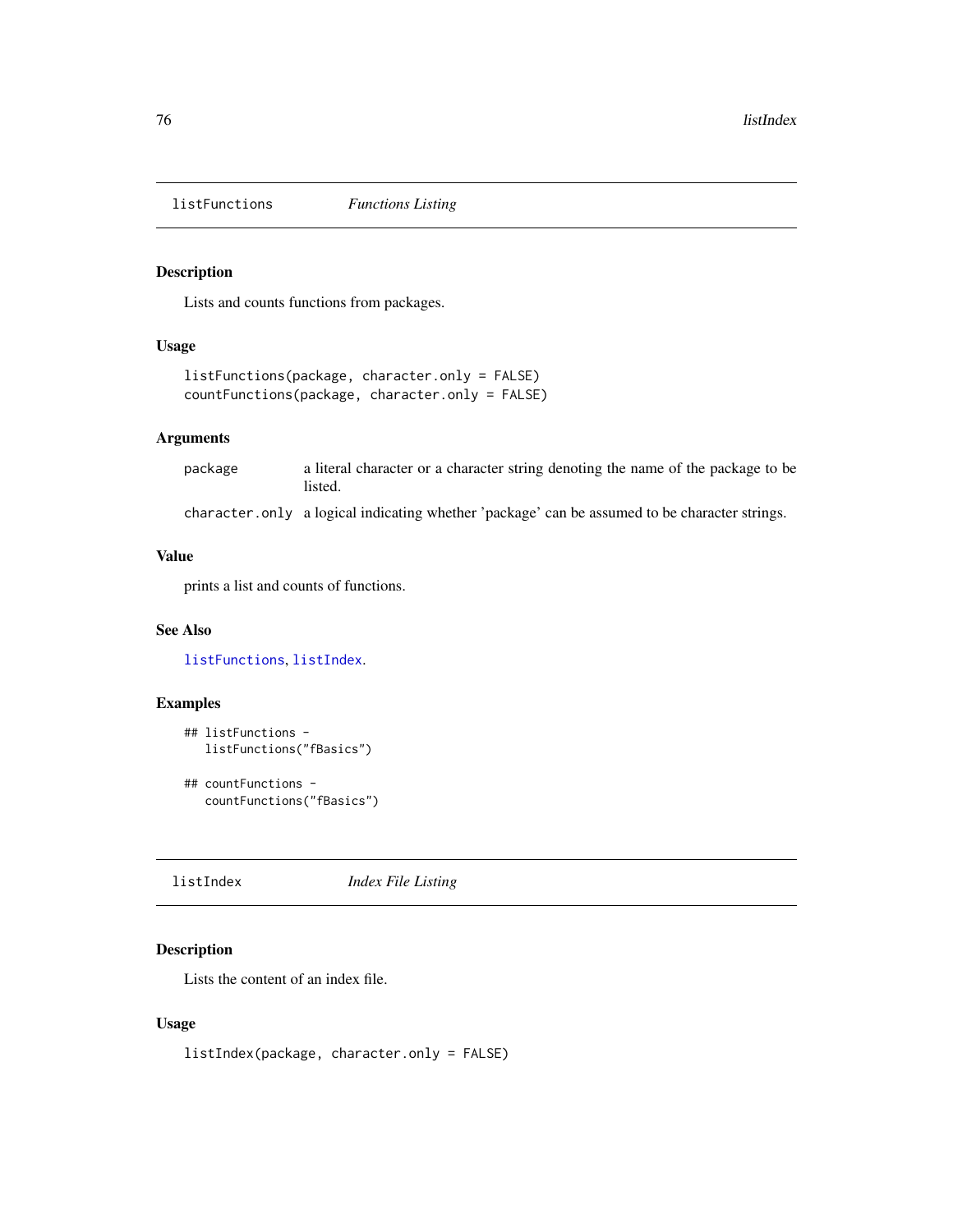#### locationTest 77

## Arguments

| package | a literal character string or a character string denoting the name of the package<br>to be listed. |
|---------|----------------------------------------------------------------------------------------------------|
|         | character only a logical indicating whether 'package' can be assumed to be character strings.      |

#### Value

prints the index file.

# See Also

[listDescription](#page-74-0), [listIndex](#page-75-1).

#### Examples

```
## listIndex -
  listIndex("fBasics")
```
locationTest *Two Sample Location Tests*

#### Description

Tests if two series differ in their distributional location parameter.

## Usage

```
locationTest(x, y, method = c("t", "kw2"),title = NULL, description = NULL)
```
## Arguments

| x, y        | numeric vectors of data values.                                              |
|-------------|------------------------------------------------------------------------------|
| method      | a character string naming which test should be applied.                      |
| title       | an optional title string, if not specified the inputs data name is deparsed. |
| description | optional description string, or a vector of character strings.               |

# Details

The method="t" can be used to determine if the two sample means are equal for unpaired data sets. Two variants are used, assuming equal or unequal variances.

The method="kw2" performs a Kruskal-Wallis rank sum test of the null hypothesis that the central tendencies or medians of two samples are the same. The alternative is that they differ. Note, that it is not assumed that the two samples are drawn from the same distribution. It is also worth to know that the test assumes that the variables under consideration have underlying continuous distributions.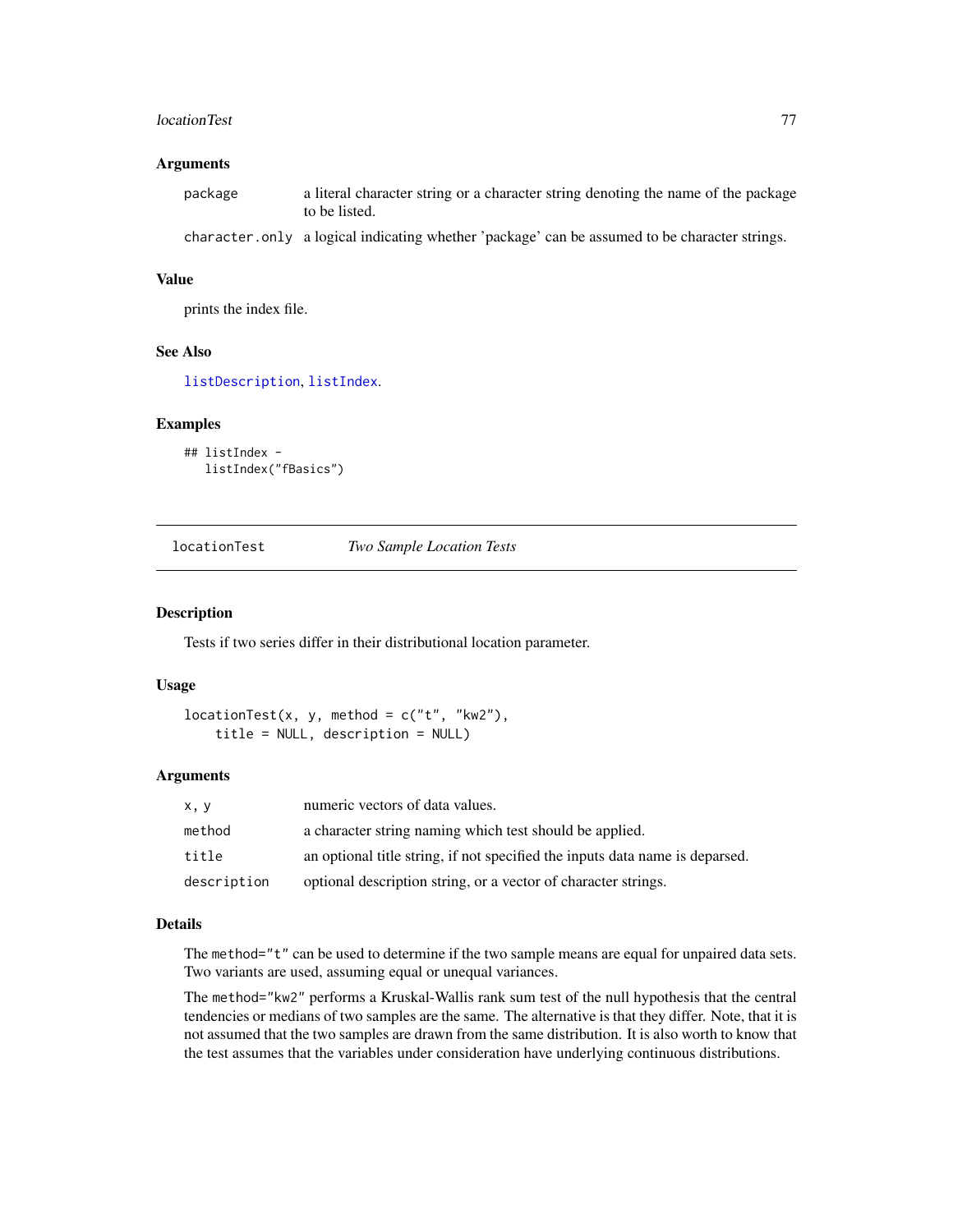## Value

In contrast to R's output report from S3 objects of class "htest" a different output report is produced. The classical tests presented here return an S4 object of class "fHTEST". The object contains the following slots:

| @call               | the function call.                                                                                                                             |
|---------------------|------------------------------------------------------------------------------------------------------------------------------------------------|
| @data               | the data as specified by the input argument(s).                                                                                                |
| @test               | a list whose elements contain the results from the statistical test. The information<br>provided is similar to a list object of class "htest". |
| @title              | a character string with the name of the test. This can be overwritten specifying<br>a user defined input argument.                             |
| <b>@description</b> | a character string with an optional user defined description. By default just the<br>current date when the test was applied will be returned.  |
|                     | The slot @test returns an object of class "list" containing (at least) the following elements:                                                 |
| statistic           | the value(s) of the test statistic.                                                                                                            |
| p.value             | the p-value(s) of the test.                                                                                                                    |
| parameters          | a numeric value or vector of parameters.                                                                                                       |
| estimate            | a numeric value or vector of sample estimates.                                                                                                 |
| conf.int            | a numeric two row vector or matrix of 95                                                                                                       |
| method              | a character string indicating what type of test was performed.                                                                                 |

#### Note

Some of the test implementations are selected from R's ctest package.

data.name a character string giving the name(s) of the data.

## Author(s)

R-core team for hypothesis tests implemented from R's package ctest.

# References

Conover, W. J. (1971); *Practical nonparametric statistics*, New York: John Wiley & Sons. Lehmann E.L. (1986); *Testing Statistical Hypotheses*, John Wiley and Sons, New York.

## Examples

```
## rnorm -
   # Generate Series:
   x = \text{rnorm}(50)y = rnorm(50)## locationTest -
   locationTest(x, y, "t")
   locationTest(x, y, "kw2")
```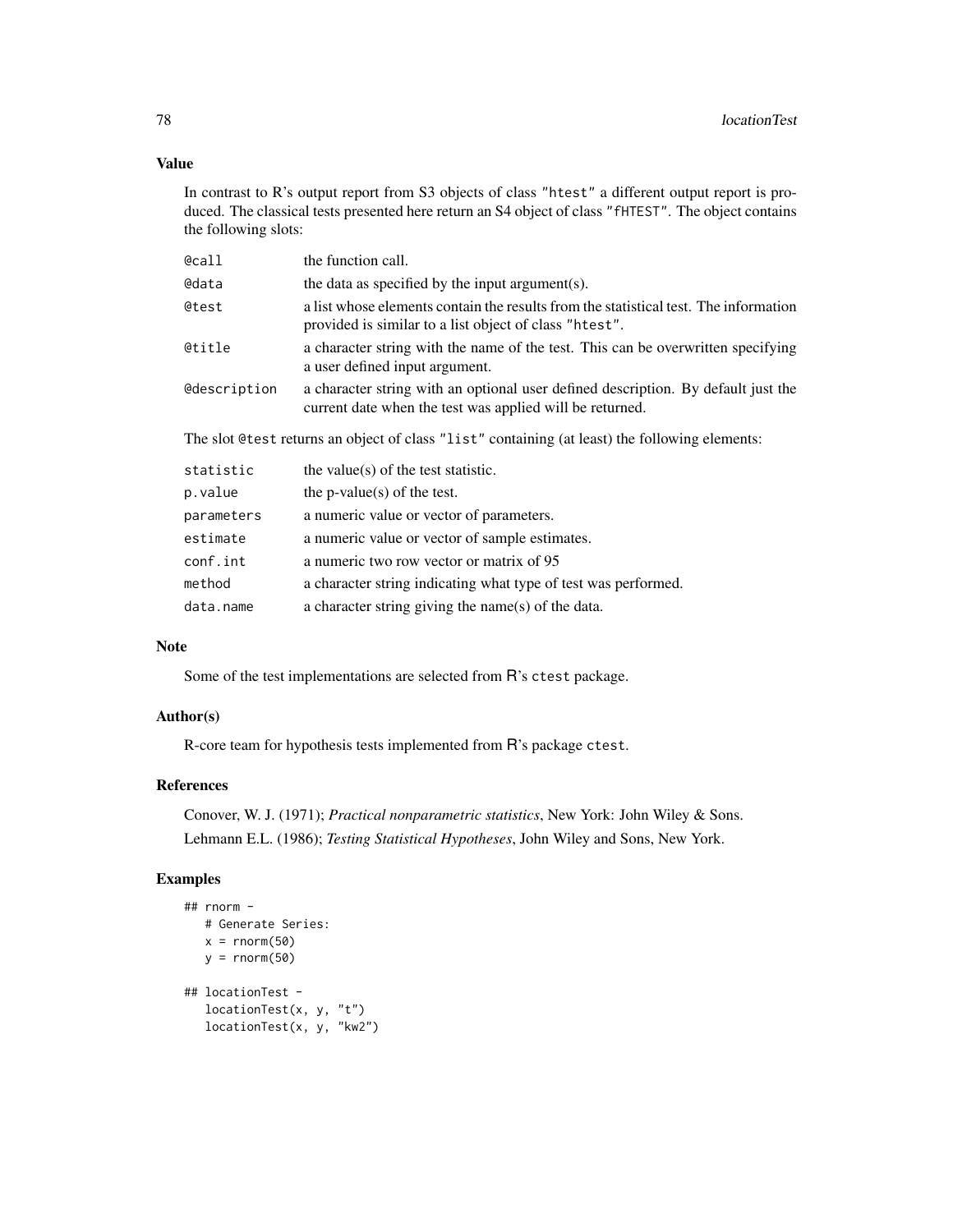# Description

This is a collection and description of functions which compute drawdown statistics. Included are density, distribution function, and random generation for the maximum drawdown distribution. In addition the expectation of drawdowns for Brownian motion can be computed.

The functions are:

| dmaxdd     | the Density function,         |
|------------|-------------------------------|
| pmaxdd     | the Distribution function,    |
| rmaxdd     | the random number generator,  |
| maxddStats | the expectation of drawdowns. |

### Usage

```
dmaxdd(x, sd = 1, horizon = 100, N = 1000)
pmaxdd(q, sd = 1, horizon = 100, N = 1000)rmaxdd(n, mean = 0, sd = 1, horizon = 100)
```
 $maxddStats(mean = 0, sd = 1, horizon = 1000)$ 

## Arguments

| x, q     | a numeric vector of quantiles.                                                                                                      |
|----------|-------------------------------------------------------------------------------------------------------------------------------------|
| n        | an integer value, the number of observations.                                                                                       |
| mean, sd | two numeric values, the mean and standard deviation.                                                                                |
| horizon  | an integer value, the (run time) horizon of the investor.                                                                           |
| N        | an integer value, the precession index for summations. Before you change this<br>value please inspect Magdon-Ismail et. al. (2003). |

#### Value

#### dmaxdd

returns for a trendless Brownian process mean=0 and standard deviation "sd" the density from the probability that the maximum drawdown "D" is larger or equal to "h" in the interval [0,T], where "T" denotes the time horizon of the investor.

# pmaxdd

returns for a trendless Brownian process mean=0 and standard deviation "sd" the the probability that the maximum drawdown "D" is larger or equal to "h" in the interval [0,T], where "T" denotes the time horizon of the investor.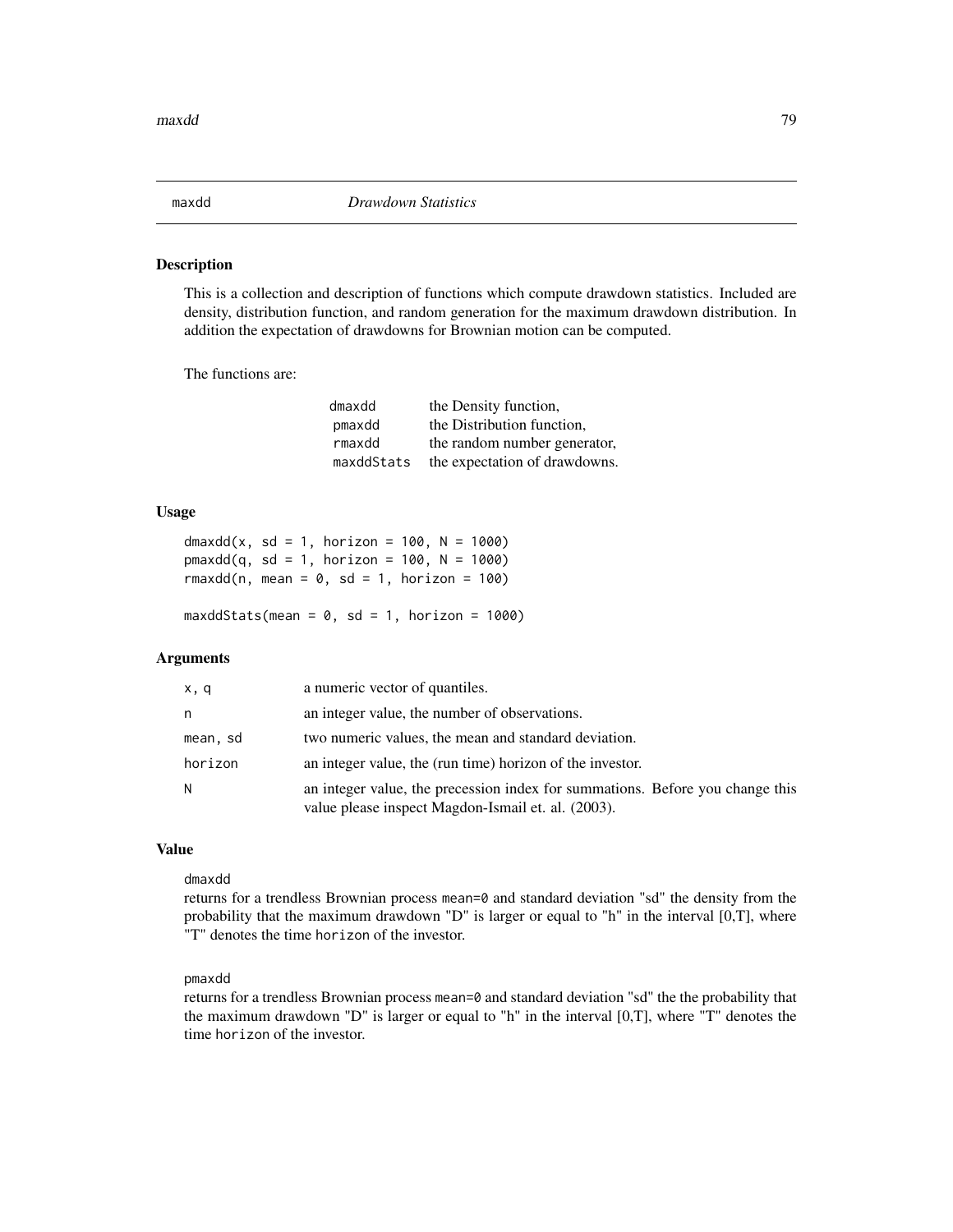#### rmaxdd

returns for a Brownian Motion process with mean mean and standard deviation sd random variates of maximum drawdowns.

#### maxddStats

returns the expectation Value E[D] of maximum drawdowns of Brownian Motion for a given drift mean, variance sd, and runtime horizon of the Brownian Motion process.

## **Note**

Currrently, for the functions dmaxdd and pmaxdd only the trend or driftless case is implemented.

#### References

Magdon-Ismail M., Atiya A.F., Pratap A., Abu-Mostafa Y.S. (2003); *On the Maximum Drawdown of a Brownian Motion*, Preprint, CalTech, Pasadena USA, p. 24.

## Examples

```
## rmaxdd -
  # Set a random seed
  set.seed(1953)
  # horizon of the investor, time T
  horizon = 1000# number of MC samples, N -> infinity
  samples = 1000
  # Range of expected Drawdons
  xlim = c(0, 5) * sqrt(horizon)# Plot Histogram of Simulated Max Drawdowns:
  r = r maxdd(n = samples, mean = 0, sd = 1, horizon = horizon)
  hist(x = r, n = 40, probability = TRUE, xlim = xlim,
     col = "steelblue4", border = "white", main = "Max. Drawdown Density")
  points(r, rep(0, samples), pch = 20, col = "orange", cex = 0.7)
## dmaxdd -
  x = \text{seq}(0, \text{ xlim}[2], \text{ length} = 200)d = dmaxdd(x = x, sd = 1, horizon = horizon, N = 1000)
  lines(x, d, lwd = 2)## pmaxdd -
  # Count Frequencies of Drawdowns Greater or Equal to "h":
  n = 50x = \text{seq}(0, \text{ xlim}[2], \text{ length} = n)g = rep(0, times = n)for (i in 1:n) g[i] = length (r[r > x[i]]) / samplesplot(x, g, type ="h", lwd = 3,
     xlab = "q", main = "Max. Drawdown Probability")
   # Compare with True Probability "G_D(h)":
  x = seq(0, xlim[2], length = 5*n)p = pmaxdd(q = x, sd = 1, horizon = horizon, N = 5000)
  lines(x, p, lwd = 2, col="steelblue4")
```

```
## maxddStats -
```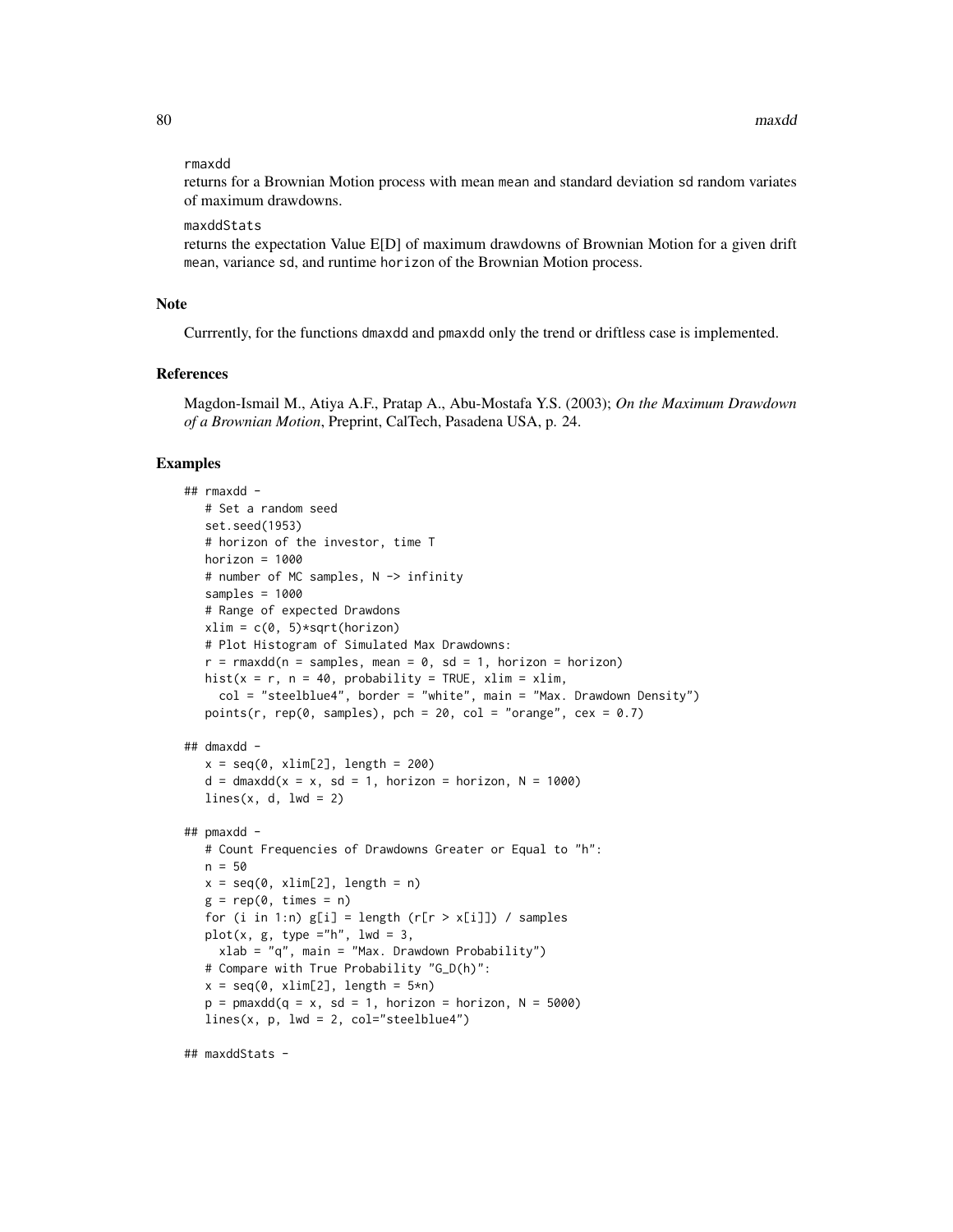```
# Compute expectation Value E[D]:
maxddStats(mean = -0.5, sd = 1, horizon = 10^(1:4))
maxddStats(mean = 0.0, sd = 1, horizon = 10^(1:4))
maxddStats(mean = 0.5, sd = 1, horizon = 10^(1:4))
```
## nig *Normal Inverse Gaussian Distribution*

## Description

Density, distribution function, quantile function and random generation for the normal inverse Gaussian distribution.

#### Usage

```
dnig(x, alpha = 1, beta = 0, delta = 1, mu = 0, log = FALSE)
pnig(q, alpha = 1, beta = 0, delta = 1, mu = 0)
qnig(p, alpha = 1, beta = 0, delta = 1, mu = 0)
rnig(n, alpha = 1, beta = 0, delta = 1, mu = 0)
```
## Arguments

alpha, beta, delta, mu

|      | shape parameter alpha; skewness parameter beta, abs (beta) is in the range<br>(0, alpha); scale parameter delta, delta must be zero or positive; location pa-<br>rameter mu, by default 0. These are the parameters in the first parameterization. |
|------|----------------------------------------------------------------------------------------------------------------------------------------------------------------------------------------------------------------------------------------------------|
| log  | a logical flag by default FALSE. Should labels and a main title drawn to the plot?                                                                                                                                                                 |
| n    | number of observations.                                                                                                                                                                                                                            |
| p    | a numeric vector of probabilities.                                                                                                                                                                                                                 |
| x, q | a numeric vector of quantiles.                                                                                                                                                                                                                     |

#### Details

The random deviates are calculated with the method described by Raible (2000).

#### Value

All values for the \*nig functions are numeric vectors:  $d*$  returns the density,  $p*$  returns the distribution function,  $q*$  returns the quantile function, and  $r*$  generates random deviates.

All values have attributes named "param" listing the values of the distributional parameters.

## Author(s)

David Scott for code implemented from R's contributed package HyperbolicDist.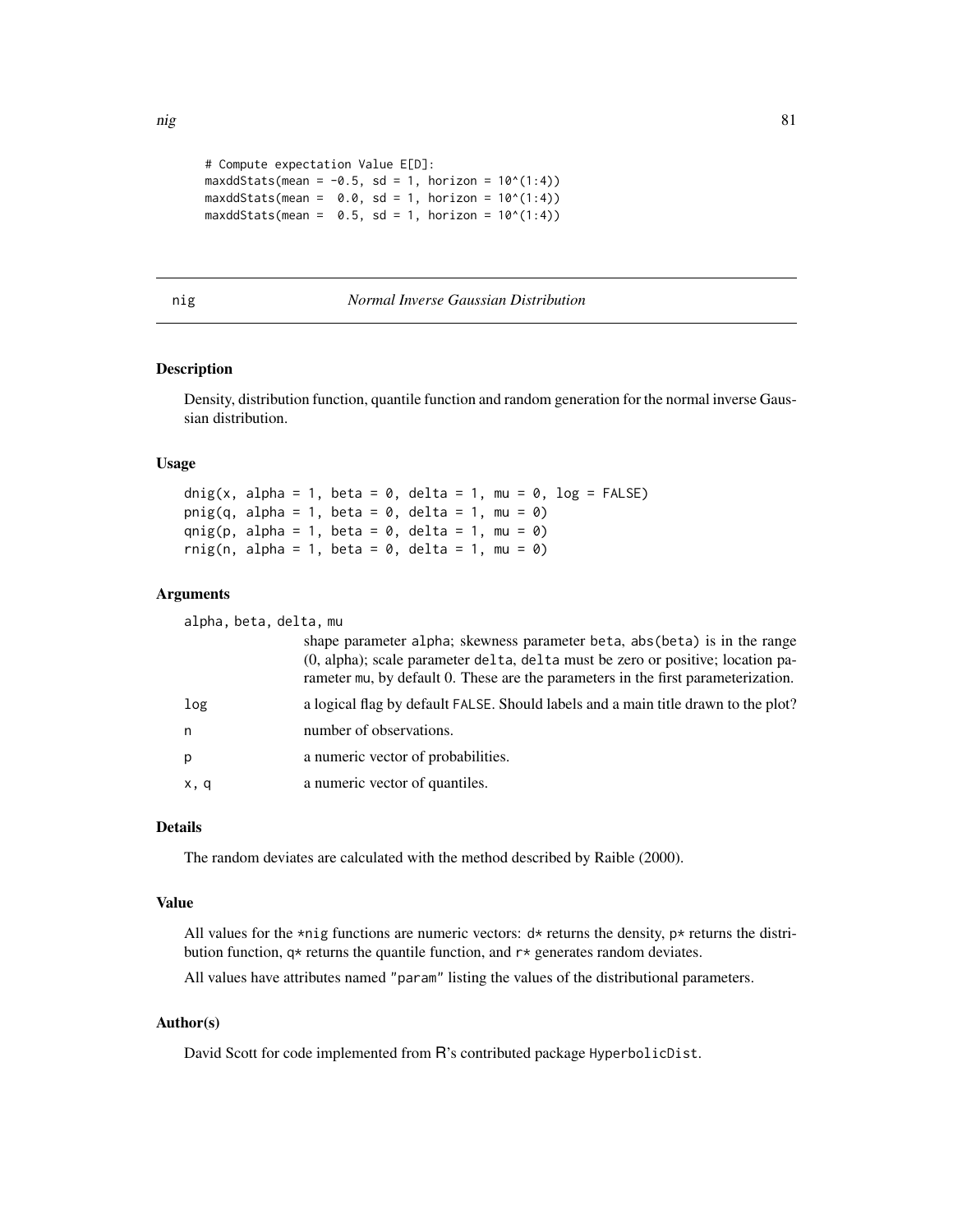## References

Atkinson, A.C. (1982); *The simulation of generalized inverse Gaussian and hyperbolic random variables*, SIAM J. Sci. Stat. Comput. 3, 502–515.

Barndorff-Nielsen O. (1977); *Exponentially decreasing distributions for the logarithm of particle size*, Proc. Roy. Soc. Lond., A353, 401–419.

Barndorff-Nielsen O., Blaesild, P. (1983); *Hyperbolic distributions. In Encyclopedia of Statistical Sciences*, Eds., Johnson N.L., Kotz S. and Read C.B., Vol. 3, pp. 700–707. New York: Wiley.

Raible S. (2000); *Levy Processes in Finance: Theory, Numerics and Empirical Facts*, PhD Thesis, University of Freiburg, Germany, 161 pages.

#### Examples

```
## nig -
  set.seed(1953)
   r = ring(5000, alpha = 1, beta = 0.3, delta = 1)plot(r, type = "l", col = "steelblue",
    main = "nig: alpha=1 beta=0.3 delta=1")
## nig -
  # Plot empirical density and compare with true density:
  hist(r, n = 25, probability = TRUE, border = "white", col = "steelblue")
  x = \text{seq}(-5, 5, 0.25)lines(x, dnig(x, alpha = 1, beta = 0.3, delta = 1))
## nig -
  # Plot df and compare with true df:
  plot(sort(r), (1:5000/5000), main = "Probability", col = "steelblue")
  lines(x, pnig(x, alpha = 1, beta = 0.3, delta = 1))
## nig -
  # Compute Quantiles:
  qnig(pnig(seq(-5, 5, 1), alpha = 1, beta = 0.3, delta = 1),
     alpha = 1, beta = 0.3, delta = 1)
```
nigFit *Fit of a Normal Inverse Gaussian Distribution*

## Description

Estimates the parameters of a normal inverse Gaussian distribution.

#### Usage

```
nigFit(x, alpha = 1, beta = 0, delta = 1, mu = 0,
    method = c("mle", "gmm", "mps", "vmps"), scale = TRUE, doplot = TRUE,
    span = "auto", trace = TRUE, title = NULL, description = NULL, \ldots)
```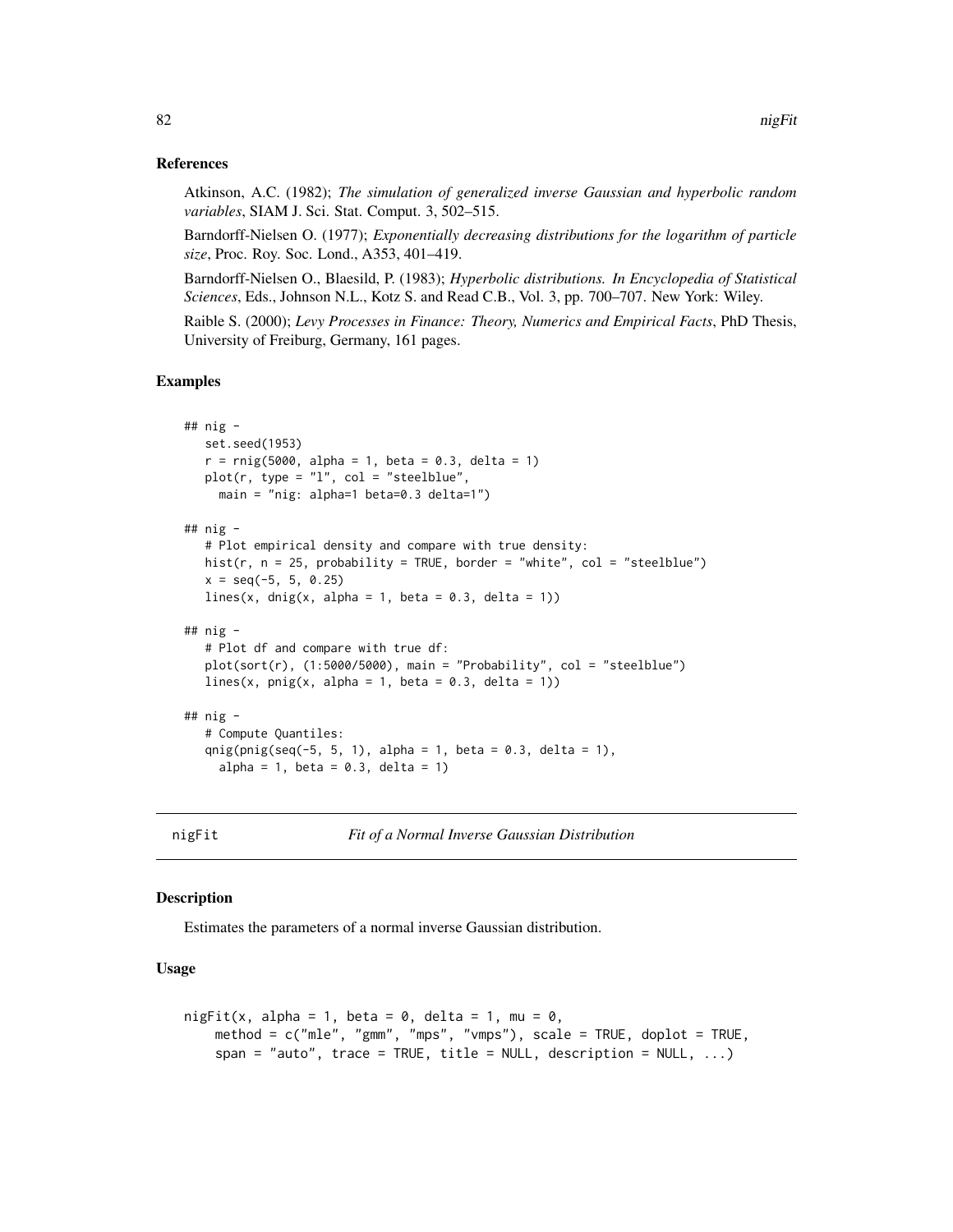#### nigFit 83

# Arguments

alpha, beta, delta, mu

| aipha, beta, ueita, mu |                                                                                                                                                                                                                                                                                                                                                                                                                                                                                                                                                                                                                                                                                                                                                                          |  |
|------------------------|--------------------------------------------------------------------------------------------------------------------------------------------------------------------------------------------------------------------------------------------------------------------------------------------------------------------------------------------------------------------------------------------------------------------------------------------------------------------------------------------------------------------------------------------------------------------------------------------------------------------------------------------------------------------------------------------------------------------------------------------------------------------------|--|
|                        | The parameters are alpha, beta, delta, and mu:<br>shape parameter alpha; skewness parameter beta, abs (beta) is in the range<br>(0, alpha); scale parameter delta, delta must be zero or positive; location<br>parameter mu, by default 0. These is the meaning of the parameters in the first<br>parameterization pm=1 which is the default parameterization selection. In the<br>second parameterization, pm=2 alpha and beta take the meaning of the shape<br>parameters (usually named) zeta and rho. In the third parameterization, pm=3<br>alpha and beta take the meaning of the shape parameters (usually named) xi<br>and chi. In the fourth parameterization, pm=4 alpha and beta take the meaning<br>of the shape parameters (usually named) a bar and b bar. |  |
| description            | a character string which allows for a brief description.                                                                                                                                                                                                                                                                                                                                                                                                                                                                                                                                                                                                                                                                                                                 |  |
| doplot                 | a logical flag. Should a plot be displayed?                                                                                                                                                                                                                                                                                                                                                                                                                                                                                                                                                                                                                                                                                                                              |  |
| method                 | a character string. Either "mle", Maximum Likelihood Estimation, the default,<br>"gmm" Gemeralized Method of Moments Estimation, "mps" Maximum Product<br>Spacings Estimation, or "vmps" Minimum Variance Product Spacings Estima-<br>tion.                                                                                                                                                                                                                                                                                                                                                                                                                                                                                                                              |  |
| scale                  | a logical flag, by default TRUE. Should the time series be scaled by its standard<br>deviation to achieve a more stable optimization?                                                                                                                                                                                                                                                                                                                                                                                                                                                                                                                                                                                                                                    |  |
| span                   | x-coordinates for the plot, by default 100 values automatically selected and rang-<br>ing between the 0.001, and 0.999 quantiles. Alternatively, you can specify the<br>range by an expression like span=seq(min, max, times = $n$ ), where, min and<br>max are the left and right endpoints of the range, and n gives the number of the<br>intermediate points.                                                                                                                                                                                                                                                                                                                                                                                                         |  |
| title                  | a character string which allows for a project title.                                                                                                                                                                                                                                                                                                                                                                                                                                                                                                                                                                                                                                                                                                                     |  |
| trace                  | a logical flag. Should the parameter estimation process be traced?                                                                                                                                                                                                                                                                                                                                                                                                                                                                                                                                                                                                                                                                                                       |  |
| x                      | a numeric vector.                                                                                                                                                                                                                                                                                                                                                                                                                                                                                                                                                                                                                                                                                                                                                        |  |
| $\ddots$               | parameters to be parsed.                                                                                                                                                                                                                                                                                                                                                                                                                                                                                                                                                                                                                                                                                                                                                 |  |

# Value

The functions tFit, hypFit and nigFit return a list with the following components:

| estimate | the point at which the maximum value of the log liklihood function is obtained.                                                                                                                                                                                                                                                                                                                                                                                                                                                                                                                                                             |
|----------|---------------------------------------------------------------------------------------------------------------------------------------------------------------------------------------------------------------------------------------------------------------------------------------------------------------------------------------------------------------------------------------------------------------------------------------------------------------------------------------------------------------------------------------------------------------------------------------------------------------------------------------------|
| minimum  | the value of the estimated maximum, i.e. the value of the log liklihood function.                                                                                                                                                                                                                                                                                                                                                                                                                                                                                                                                                           |
| code     | an integer indicating why the optimization process terminated.<br>1: relative gradient is close to zero, current iterate is probably solution;<br>2: successive iterates within tolerance, current iterate is probably solution;<br>3: last global step failed to locate a point lower than estimate. Either estimate<br>is an approximate local minimum of the function or steptol is too small;<br>4: iteration limit exceeded;<br>5: maximum step size stepmax exceeded five consecutive times. Either the<br>function is unbounded below, becomes asymptotic to a finite value from above<br>in some direction or stepmax is too small. |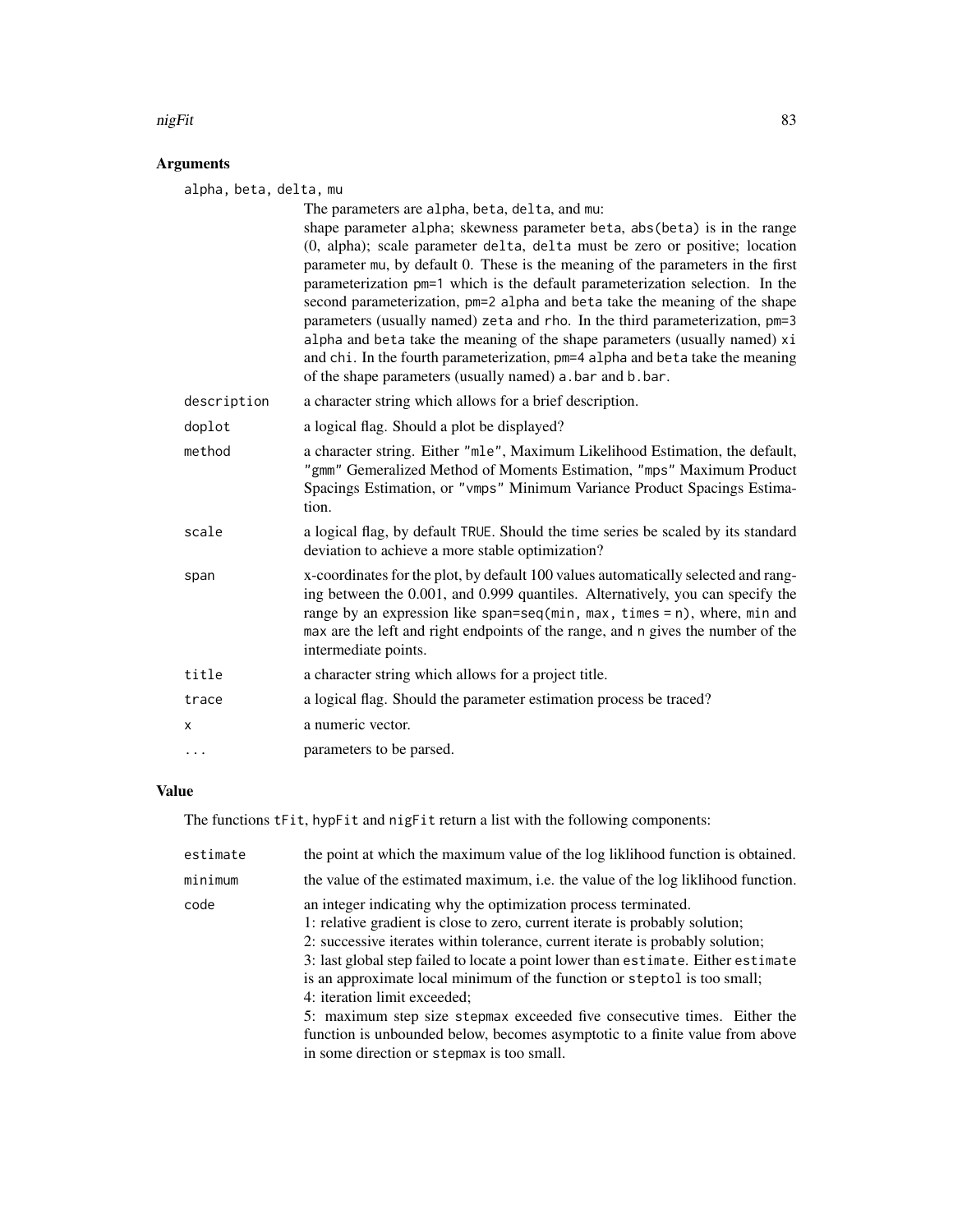#### 84 nigMode and the state of the state of the state of the state of the state of the state of the state of the state of the state of the state of the state of the state of the state of the state of the state of the state of

| gradient | the gradient at the estimated maximum. |
|----------|----------------------------------------|
| steps    | number of function calls.              |

## Examples

```
## nigFit -
   # Simulate Random Variates:
   set.seed(1953)
   s = r\text{mig}(n = 1000, \text{ alpha} = 1.5, \text{ beta} = 0.3, \text{ delta} = 0.5, \text{ mu} = -1.0)## nigFit -
   # Fit Parameters:
   night(s, alpha = 1, beta = 0, delta = 1, mu = mean(s), doplot = TRUE)
```
nigMode *Normal Inverse Gaussian Mode*

#### Description

Computes the mode of the norm inverse Gaussian distribution.

#### Usage

 $nightode(alpha = 1, beta = 0, delta = 1, mu = 0)$ 

#### Arguments

alpha, beta, delta, mu

shape parameter alpha; skewness parameter beta, abs(beta) is in the range (0, alpha); scale parameter delta, delta must be zero or positive; location parameter mu, by default 0. These are the parameters in the first parameterization.

#### Value

returns the mode for the normal inverse Gaussian distribution. A numeric value.

#### References

Atkinson, A.C. (1982); *The simulation of generalized inverse Gaussian and hyperbolic random variables*, SIAM J. Sci. Stat. Comput. 3, 502–515.

Barndorff-Nielsen O. (1977); *Exponentially decreasing distributions for the logarithm of particle size*, Proc. Roy. Soc. Lond., A353, 401–419.

Barndorff-Nielsen O., Blaesild, P. (1983); *Hyperbolic distributions. In Encyclopedia of Statistical Sciences*, Eds., Johnson N.L., Kotz S. and Read C.B., Vol. 3, pp. 700–707. New York: Wiley.

Raible S. (2000); *Levy Processes in Finance: Theory, Numerics and Empirical Facts*, PhD Thesis, University of Freiburg, Germany, 161 pages.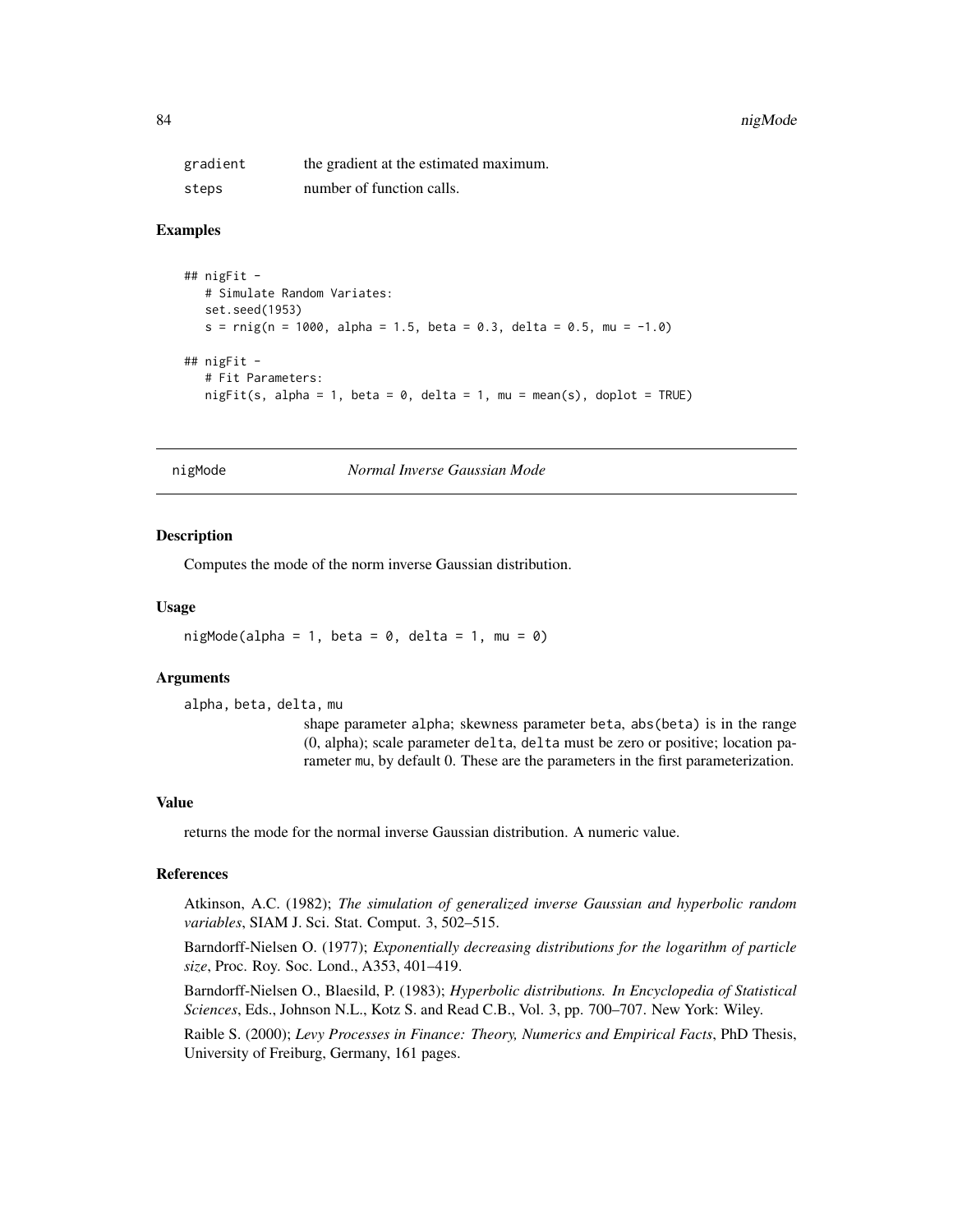# nigMoments 85

## Examples

## nigMode nigMode()

nigMoments *Moments for the Normal Inverse Gaussian*

# Description

Computes the first four moments for the normal inverse Gaussian distribution.

## Usage

```
nigMean(alpha = 1, beta = 0, delta = 1, mu = 0)
nigVar(alpha = 1, beta = 0, delta = 1, mu = 0)nigSkew(alpha = 1, beta = 0, delta = 1, mu = 0)
nigKurt(alpha = 1, beta = 0, delta = 1, mu = 0)
```
## Arguments

alpha, beta, delta, mu

are numeric values where alpha is the location parameter, beta is the location parameter, delta is the first shape parameter, and mu is the second shape parameter.

#### Value

All values for the \*nig functions are numeric vectors:  $d*$  returns the density, p\* returns the distribution function,  $q*$  returns the quantile function, and  $r*$  generates random deviates.

All values have attributes named "param" listing the values of the distributional parameters.

# Author(s)

Diethelm Wuertz.

### References

Scott, D. J., Wuertz, D. and Tran, T. T. (2008) *Moments of the Generalized Hyperbolic Distribution*. Preprint.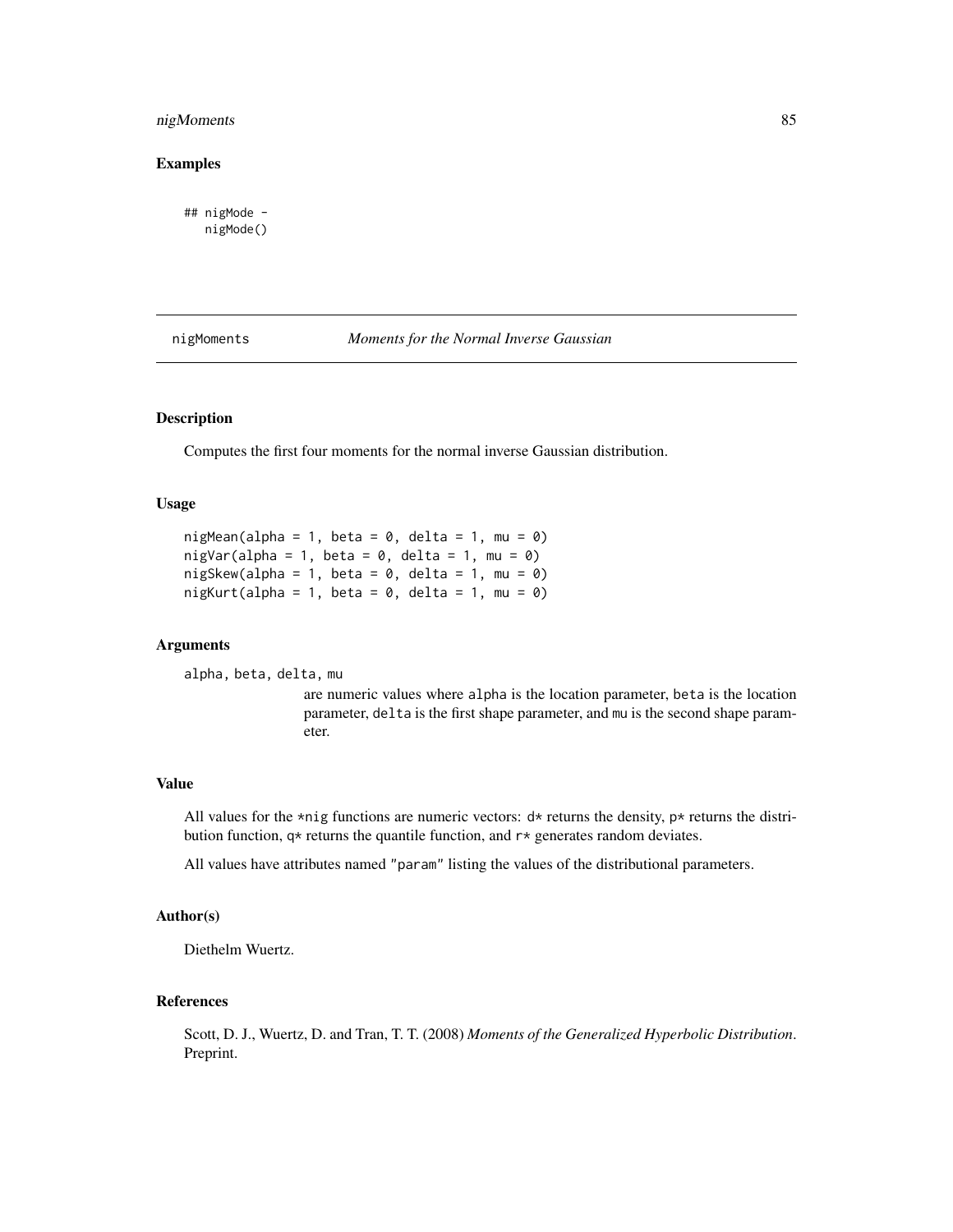## Examples

```
## nigMean -
  # Median:
  nigMean(alpha = 1, beta = 0, delta = 1, mu = 0)
## nigVar -
  # Inter-quartile Range:
  nigVar(alpha = 1, beta = 0, delta = 1, mu = 0)
## nigSKEW -
   # Robust Skewness:
  nigSkew(alpha = 1, beta = 0, delta = 1, mu = 0)
## nigKurt -
  # Robust Kurtosis:
  nigKurt(alpha = 1, beta = 0, delta = 1, mu = 0)
```
nigRobMoments *Robust Moments for the NIG*

#### Description

Computes the first four robust moments for the Normal Inverse Gaussian Distribution.

#### Usage

 $nightED(alpha = 1, beta = 0, delta = 1, mu = 0)$  $nightQR(alpha = 1, beta = 0, delta = 1, mu = 0)$  $nigSKEW(alpha = 1, beta = 0, delta = 1, mu = 0)$  $nightURT(alpha = 1, beta = 0, delta = 1, mu = 0)$ 

#### Arguments

```
alpha, beta, delta, mu
```
are numeric values where alpha is the location parameter, beta is the location parameter, delta is the first shape parameter, and mu is the second shape parameter.

#### Value

All values for the \*nig functions are numeric vectors:  $d*$  returns the density,  $p*$  returns the distribution function,  $q*$  returns the quantile function, and  $r*$  generates random deviates.

All values have attributes named "param" listing the values of the distributional parameters.

## Author(s)

Diethelm Wuertz.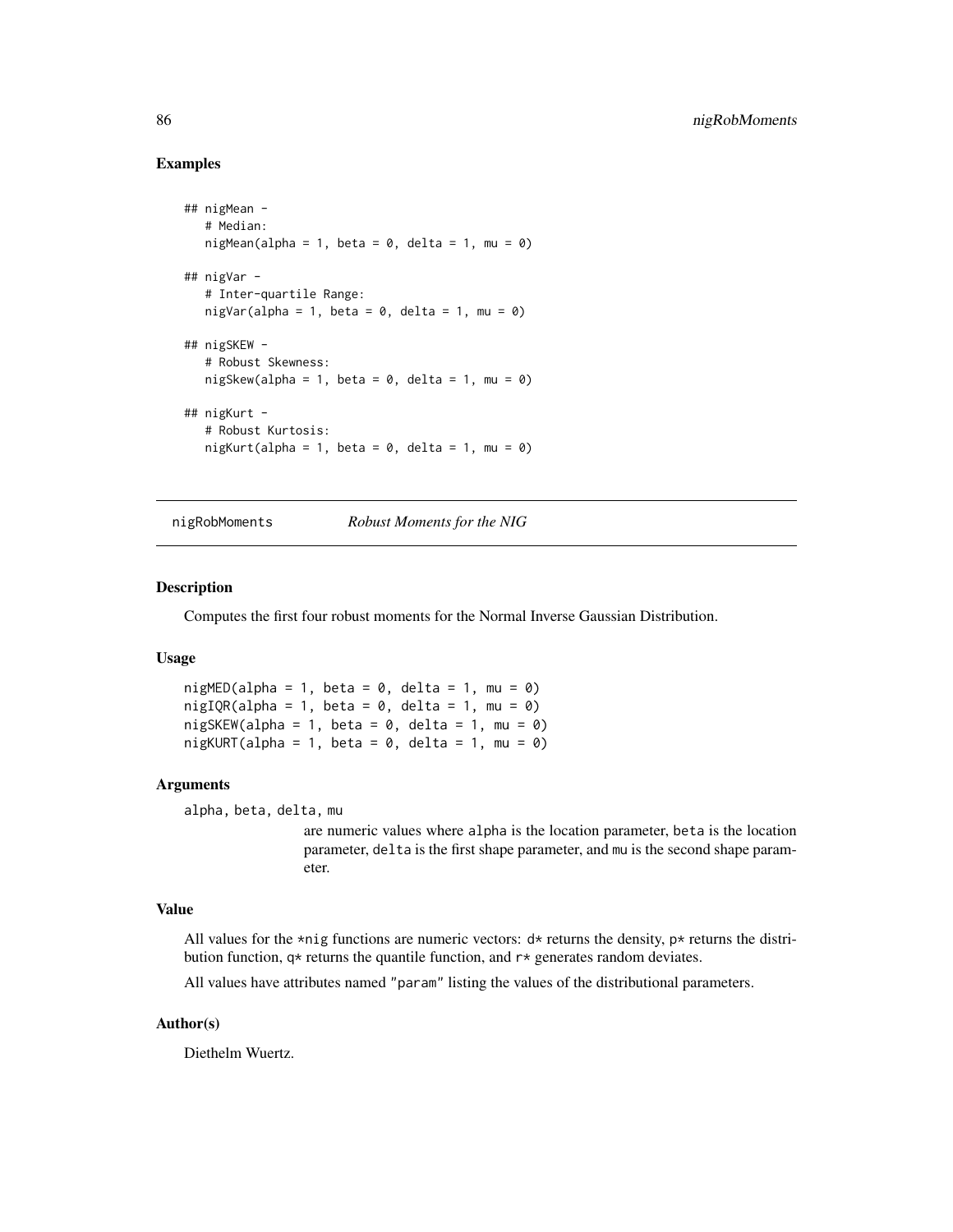# nigShapeTriangle 87

# Examples

```
## nigMED -
  # Median:
  nightED(alpha = 1, beta = 0, delta = 1, mu = 0)## nigIQR -
  # Inter-quartile Range:
  nightQR(alpha = 1, beta = 0, delta = 1, mu = 0)## nigSKEW -
  # Robust Skewness:
  nigSKEW(alpha = 1, beta = 0, delta = 1, mu = 0)## nigKURT -
  # Robust Kurtosis:
  nightURT(alpha = 1, beta = 0, delta = 1, mu = 0)
```
nigShapeTriangle *NIG Shape Triangle*

# Description

Plots the normal inverse Gaussian Shape Triangle.

#### Usage

```
nigShapeTriangle(object, add = FALSE, labels = TRUE, ...)
```
# Arguments

| object   | an object of class "fDISTFIT" as returned by the function nigfit.                                                       |
|----------|-------------------------------------------------------------------------------------------------------------------------|
| add      | a logical value. Should another point added to the NIG shape triangle? By<br>default FALSE, a new plot will be created. |
| labels   | a logical flag by default TRUE. Should the logarithm of the density be returned?                                        |
| $\cdots$ | arguments to be passed to the function integrate.                                                                       |

# Value

displays the parameters of fitted distributions in the NIG shape triangle.

### Author(s)

David Scott for code implemented from R's contributed package HyperbolicDist.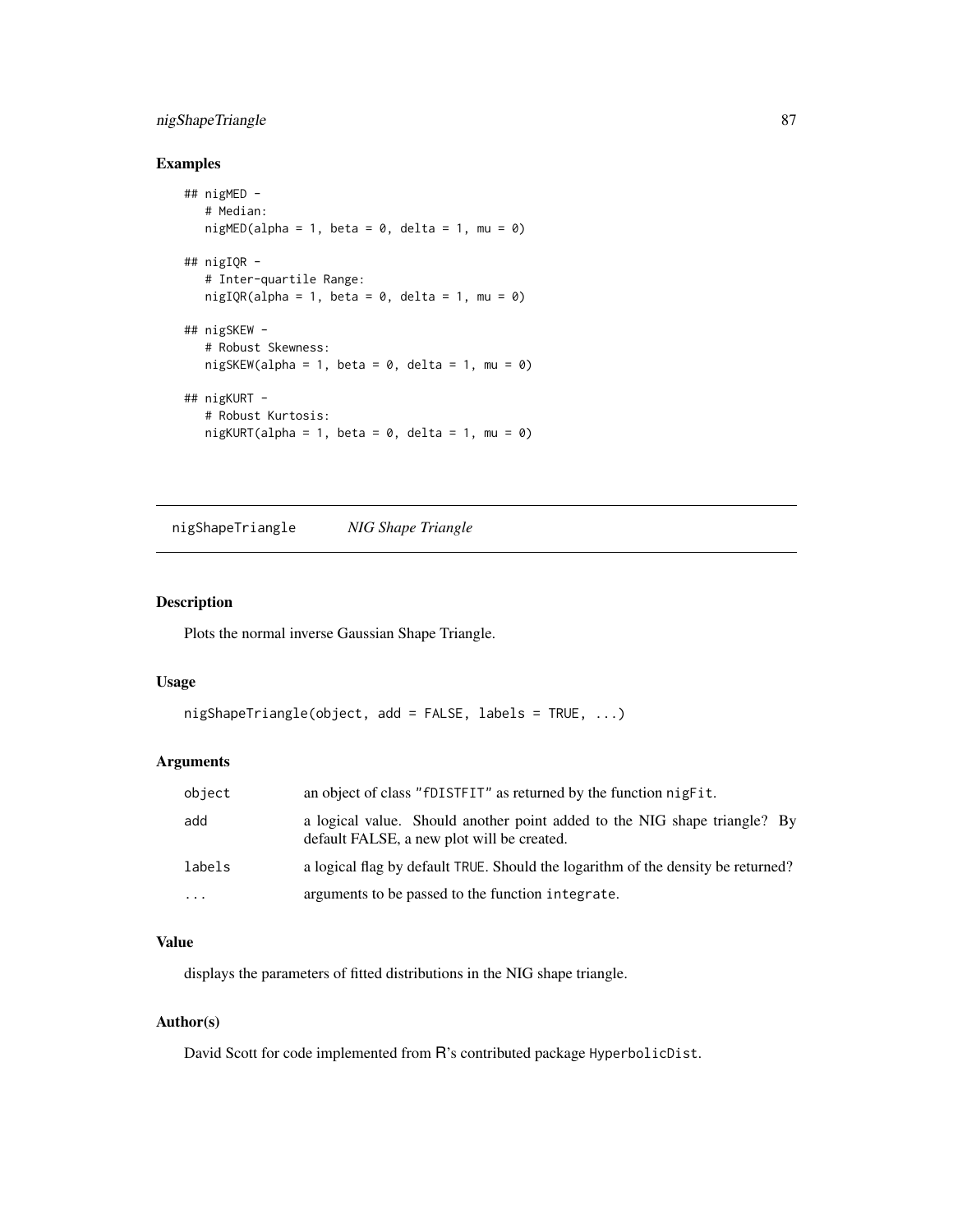## References

Atkinson, A.C. (1982); *The simulation of generalized inverse Gaussian and hyperbolic random variables*, SIAM J. Sci. Stat. Comput. 3, 502–515.

Barndorff-Nielsen O. (1977); *Exponentially decreasing distributions for the logarithm of particle size*, Proc. Roy. Soc. Lond., A353, 401–419.

Barndorff-Nielsen O., Blaesild, P. (1983); *Hyperbolic distributions. In Encyclopedia of Statistical Sciences*, Eds., Johnson N.L., Kotz S. and Read C.B., Vol. 3, pp. 700–707. New York: Wiley.

Raible S. (2000); *Levy Processes in Finance: Theory, Numerics and Empirical Facts*, PhD Thesis, University of Freiburg, Germany, 161 pages.

## Examples

## nigShapeTriangle - #

nigSlider *nigerbolic Distribution Slider*

#### Description

Displays interactively the dependence of the nigerbolic distribution on its parameters.

#### Usage

nigSlider()

# Value

a tcl/tk based graphical user interface.

This is a nice display for educational purposes to investigate the densities and probabilities of the invetrse Gaussian distribution.

# Examples

```
## nigSlider -
  # nigSlider()
```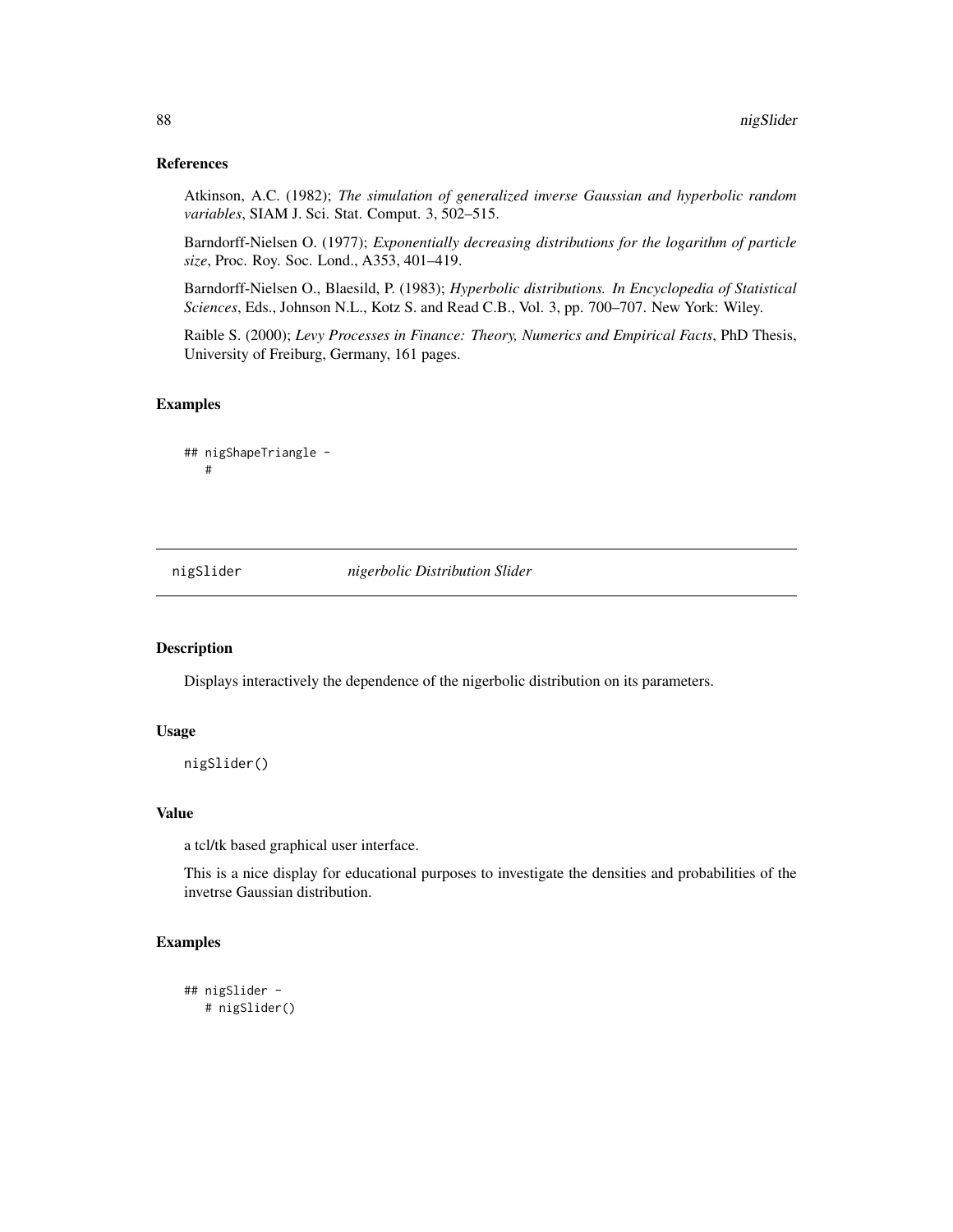#### Description

Returns the norm of a matrix.

# Usage

norm2( $x, p = 2$ )

#### Arguments

| $\mathsf{x}$ | a numeric matrix.                                                                                                                                                                                                                                                                                                                                                                                                                                                                                                         |
|--------------|---------------------------------------------------------------------------------------------------------------------------------------------------------------------------------------------------------------------------------------------------------------------------------------------------------------------------------------------------------------------------------------------------------------------------------------------------------------------------------------------------------------------------|
| р            | an integer value, 1, 2 or Inf. $p=1$ - The maximum absolute column sum norm<br>which is defined as the maximum of the sum of the absolute valued elements of<br>columns of the matrix. $p=2$ - The spectral norm is "the norm" of a matrix X. This<br>value is computed as the square root of the maximum eigenvalue of CX where<br>$\tilde{C}$ is the conjugate transpose. $p=Inf - The maximum absolute row sum norm is$<br>defined as the maximum of the sum of the absolute valued elements of rows of<br>the matrix. |
|              |                                                                                                                                                                                                                                                                                                                                                                                                                                                                                                                           |

# Details

The function norm2 computes the norm of a matrix. Three choices are possible:

p=1 - The maximum absolute column sum norm which is defined as the maximum of the sum of the absolute valued elements of columns of the matrix.

p=2 - The spectral norm is "the norm" of a matrix X. This value is computed as the square root of the maximum eigenvalue of CX where C is the conjugate transpose.

p=Inf - The maximum absolute row sum norm is defined as the maximum of the sum of the absolute valued elements of rows of the matrix.

Note, the function fBasics::norm() has become obsolete, since base::norm() has become available in the R base environment. To avoid conflicts with norm() we have renamed in the fBasics package as norm2.

# Value

returns the value of the norm of the matrix.

#### References

Golub, van Loan, (1996); *Matrix Computations*, 3rd edition. Johns Hopkins University Press.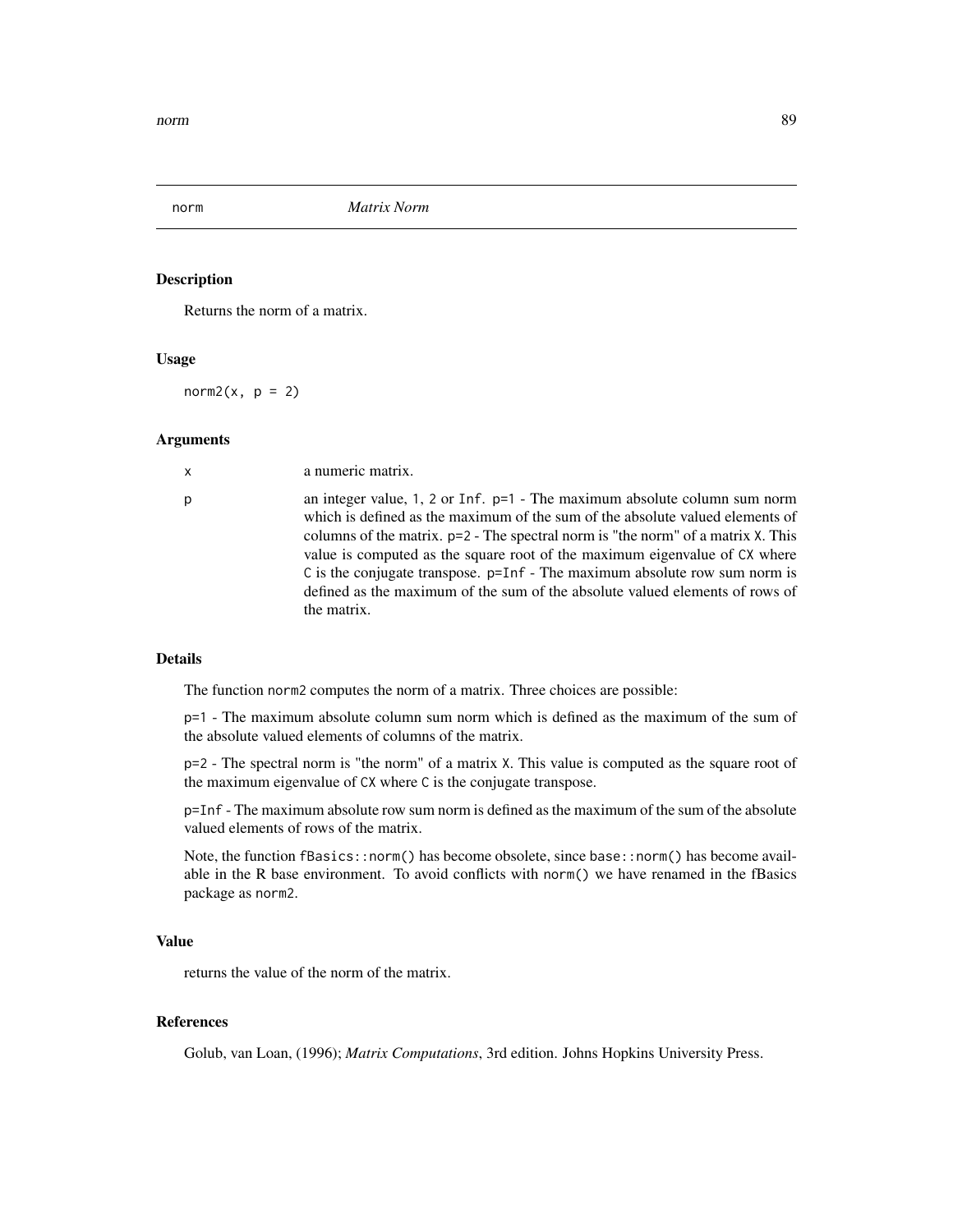# Examples

```
## Create Pascal Matrix:
   P \leftarrow pascal(5)P
## Return the Norm of the Matrix:
  norm2(P)
```
NormalityTests *Normality Tests*

## Description

A collection and description of functions of one sample tests for testing normality of financial return series.

The functions for testing normality are:

| ksnormTest     | Kolmogorov-Smirnov normality test, |
|----------------|------------------------------------|
| shapiroTest    | Shapiro-Wilk's test for normality, |
| jarqueberaTest | Jarque–Bera test for normality,    |
| dagoTest       | D'Agostino normality test.         |

Functions for high precision Jarque Bera LM and ALM tests:

jbTest Performs finite sample adjusted JB LM and ALM test.

Additional functions for testing normality from the 'nortest' package:

| adTest     | Anderson-Darling normality test,                |
|------------|-------------------------------------------------|
| cvmTest    | Cramer–von Mises normality test,                |
| lillieTest | Lilliefors (Kolmogorov-Smirnov) normality test, |
| pchiTest   | Pearson chi-square normality test,              |
| sfTest     | Shapiro-Francia normality test.                 |

For SPlus/Finmetrics Compatibility:

normalTest test suite for some normality tests.

## Usage

 $ksnormTest(x, title = NULL, description = NULL)$ 

jbTest(x, title = NULL, description = NULL)  $shapiroTest(x, title = NULL, description = NULL)$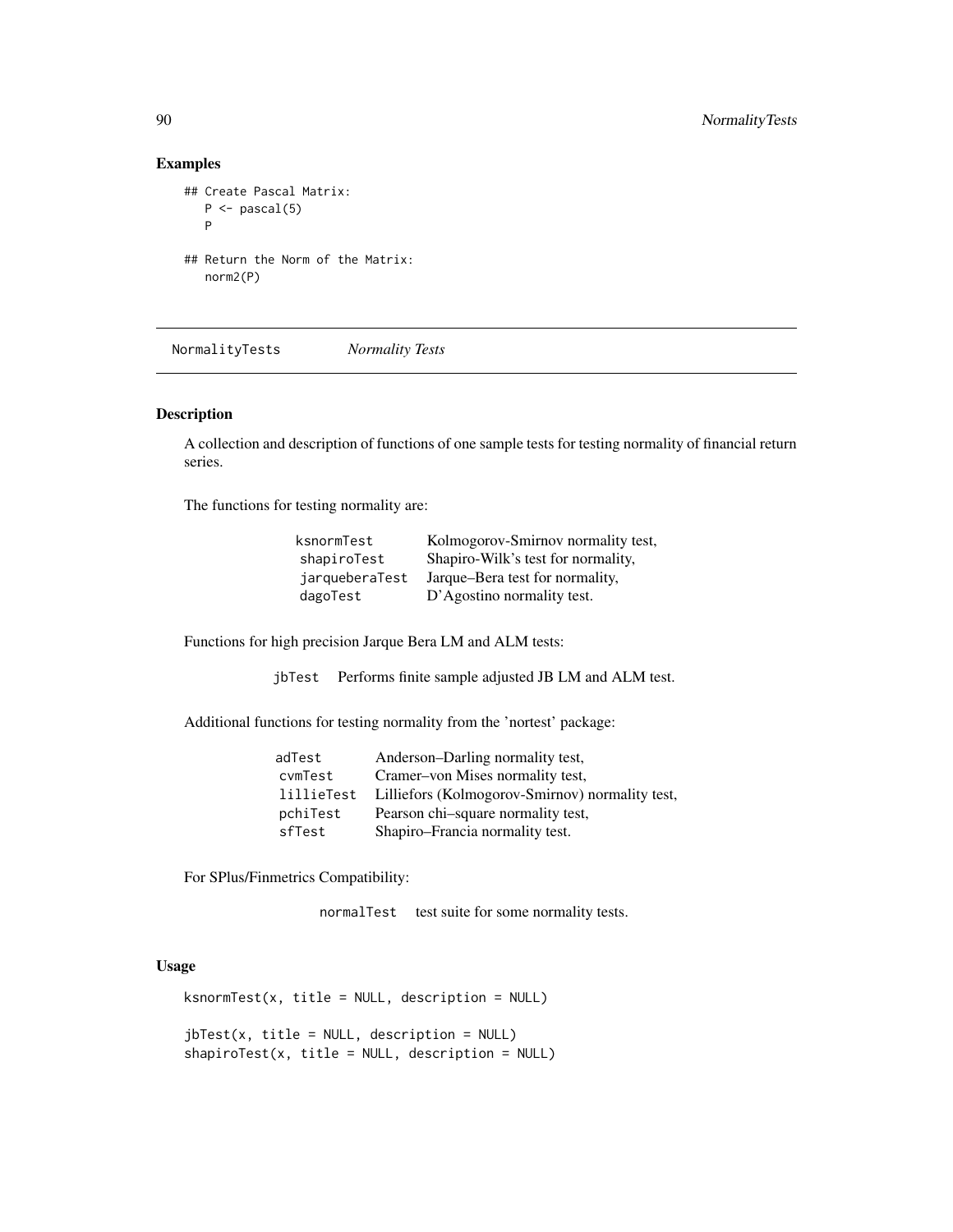# NormalityTests 91

```
normalTest(x, method = c("sw", "jb"), na.rm = FALSE)jarqueberaTest(x, title = NULL, description = NULL)
dagofest(x, title = NULL, description = NULL)adTest(x, title = NULL, description = NULL)cvmTest(x, title = NULL, description = NULL)lillieTest(x, title = NULL, description = NULL)
pchiTest(x, title = NULL, description = NULL)
sffest(x, title = NULL, description = NULL)
```
#### Arguments

| description  | optional description string, or a vector of character strings.                                                                                                                                                                                                  |
|--------------|-----------------------------------------------------------------------------------------------------------------------------------------------------------------------------------------------------------------------------------------------------------------|
| method       | [normalTest] -<br>indicates four different methods for the normality test, "ks" for the Kolmogorov-<br>Smirnov one–sample test, "sw" for the Shapiro-Wilk test, "jb" for the Jarque-<br>Bera Test, and "da" for the D'Agostino Test. The default value is "ks". |
| na.rm        | [normalTest] -<br>a logical value. Should missing values removed before computing the tests? The<br>default value is FALSE.                                                                                                                                     |
| title        | an optional title string, if not specified the inputs data name is deparsed.                                                                                                                                                                                    |
| $\mathsf{x}$ | a numeric vector of data values or a S4 object of class timeSeries.                                                                                                                                                                                             |

# Details

The hypothesis tests may be of interest for many financial and economic applications, especially for the investigation of univariate time series returns.

#### Normal Tests:

Several tests for testing if the records from a data set are normally distributed are available. The input to all these functions may be just a vector  $x$  or a univariate time series object  $x$  of class timeSeries.

First there exists a wrapper function which allows to call one from two normal tests either the Shapiro–Wilks test or the Jarque–Bera test. This wrapper was introduced for compatibility with S-Plus' FinMetrics package.

Also available are the Kolmogorov–Smirnov one sample test and the D'Agostino normality test.

The remaining five normal tests are the Anderson–Darling test, the Cramer–von Mises test, the Lilliefors (Kolmogorov–Smirnov) test, the Pearson chi–square test, and the Shapiro–Francia test. They are calling functions from R's contributed package nortest. The difference to the original test functions implemented in R and from contributed R packages is that the Rmetrics functions accept time series objects as input and give a more detailed output report.

The Anderson-Darling test is used to test if a sample of data came from a population with a specific distribution, here the normal distribution. The adTest goodness-of-fit test can be considered as a modification of the Kolmogorov–Smirnov test which gives more weight to the tails than does the ksnormTest.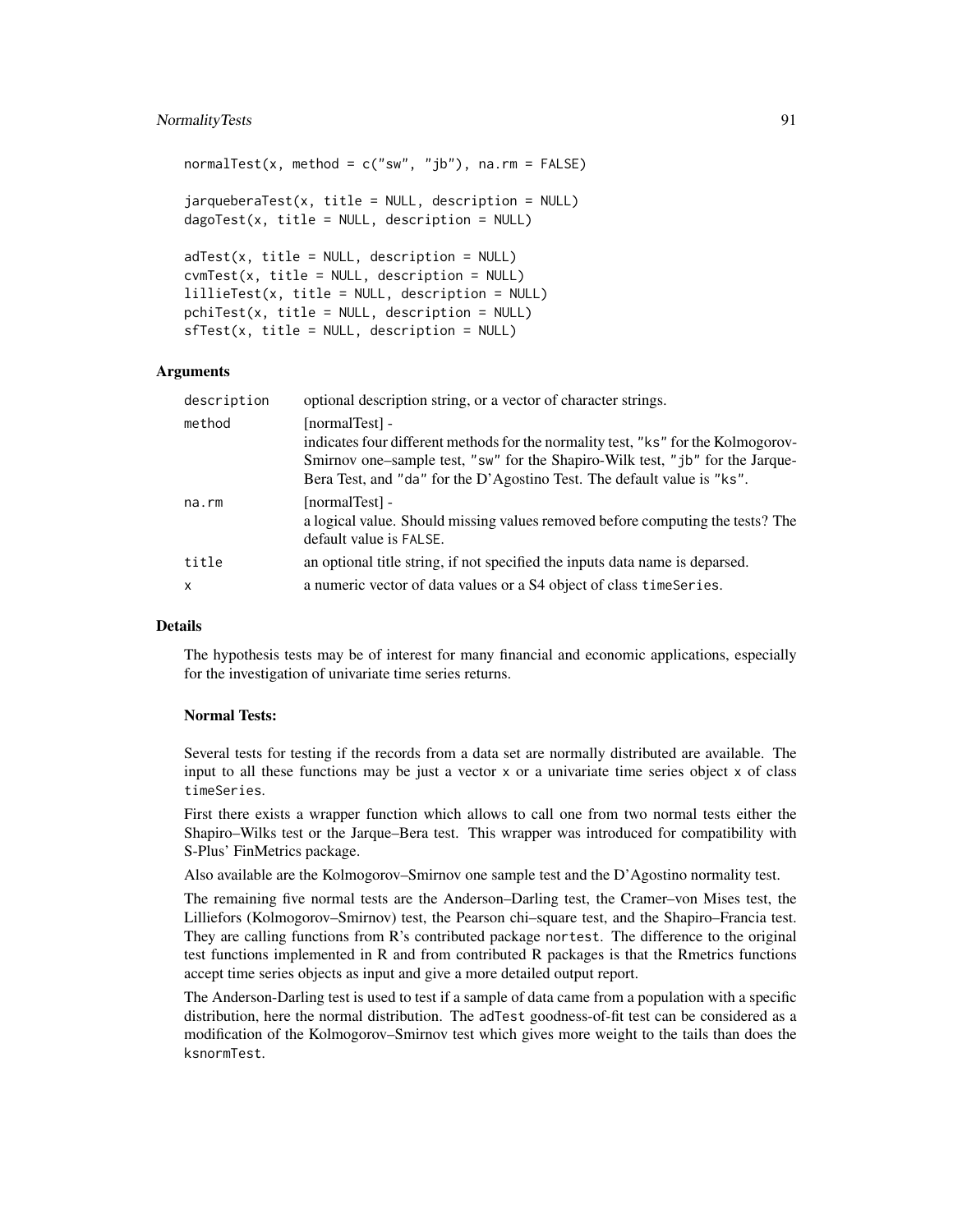## Value

In contrast to R's output report from S3 objects of class "htest" a different output report is produced. The tests here return an S4 object of class "fHTEST". The object contains the following slots:

| @call        | the function call.                                                                                                                             |
|--------------|------------------------------------------------------------------------------------------------------------------------------------------------|
| @data        | the data as specified by the input argument(s).                                                                                                |
| @test        | a list whose elements contain the results from the statistical test. The information<br>provided is similar to a list object of class "htest". |
| @title       | a character string with the name of the test. This can be overwritten specifying<br>a user defined input argument.                             |
| @description | a character string with an optional user defined description. By default just the<br>current date when the test was applied will be returned.  |

The slot @test returns an object of class "list" containing the following (otionally empty) elements:

| statistic  | the value( $s$ ) of the test statistic.                        |
|------------|----------------------------------------------------------------|
| p.value    | the $p$ -value $(s)$ of the test.                              |
| parameters | a numeric value or vector of parameters.                       |
| estimate   | a numeric value or vector of sample estimates.                 |
| conf.int   | a numeric two row vector or matrix of 95                       |
| method     | a character string indicating what type of test was performed. |
| data.name  | a character string giving the name(s) of the data.             |

The meaning of the elements of the @test slot is the following:

#### ksnormTest

returns the values for the 'D' statistic and p-values for the three alternatives 'two-sided, 'less' and 'greater'.

shapiroTest

returns the values for the 'W' statistic and the p-value.

jarqueberaTest

jbTest

returns the values for the 'Chi-squared' statistic with 2 degrees of freedom, and the asymptotic pvalue. jbTest is the finite sample version of the Jarque Bera Lagrange multiplier, LM, and adjusted Lagrange multiplier test, ALM.

## dagoTest

returns the values for the 'Chi-squared', the 'Z3' (Skewness) and 'Z4' (Kurtosis) statistic together with the corresponding p values.

adTest

returns the value for the 'A' statistic and the p-value.

#### cvmTest

returns the value for the 'W' statistic and the p-value.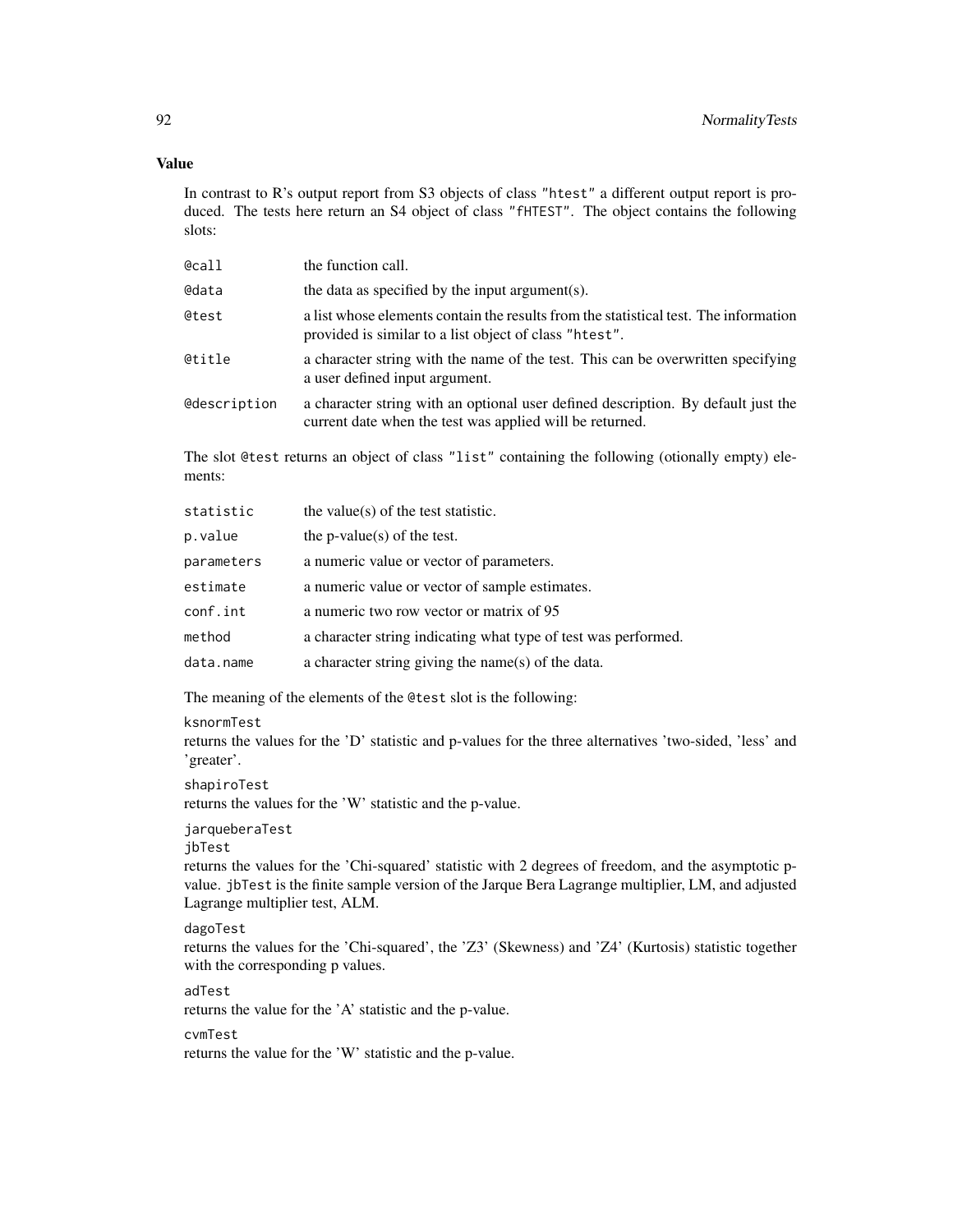## NormalityTests 93

#### lillieTest

returns the value for the 'D' statistic and the p-value.

#### pchiTest

returns the value for the 'P' statistic and the p-values for the adjusted and not adjusted test cases. In addition the number of classes is printed, taking the default value due to Moore (1986) computed from the expression n.classes = ceiling( $2 \times (n^{\wedge}(2/5))$ ), where n is the number of observations.

sfTest returns the value for the 'W' statistic and the p-value.

## **Note**

Some of the test implementations are selected from R's ctest and nortest packages.

#### Author(s)

R-core team for the tests from R's ctest package, Adrian Trapletti for the runs test from R's tseries package, Juergen Gross for the normal tests from R's nortest package, James Filliben for the Fortran program producing the runs report, Diethelm Wuertz and Helmut Katzgraber for the finite sample JB tests, Diethelm Wuertz for the Rmetrics R-port. Earlier versions of theses functions were based on Fortran code of Paul Johnson.

# References

Anderson T.W., Darling D.A. (1954); *A Test of Goodness of Fit*, JASA 49:765–69.

Conover, W. J. (1971); *Practical nonparametric statistics*, New York: John Wiley & Sons.

D'Agostino R.B., Pearson E.S. (1973); *Tests for Departure from Normality*, Biometrika 60, 613–22.

D'Agostino R.B., Rosman B. (1974); *The Power of Geary's Test of Normality*, Biometrika 61, 181–84.

Durbin J. (1961); *Some Methods of Constructing Exact Tests*, Biometrika 48, 41–55.

Durbin,J. (1973); *Distribution Theory Based on the Sample Distribution Function*, SIAM, Philadelphia.

Geary R.C. (1947); *Testing for Normality*; Biometrika 36, 68–97.

Lehmann E.L. (1986); *Testing Statistical Hypotheses*, John Wiley and Sons, New York.

Linnet K. (1988); *Testing Normality of Transformed Data*, Applied Statistics 32, 180–186.

Moore, D.S. (1986); *Tests of the chi-squared type*, In: D'Agostino, R.B. and Stephens, M.A., eds., Goodness-of-Fit Techniques, Marcel Dekker, New York.

Shapiro S.S., Francia R.S. (1972); *An Approximate Analysis of Variance Test for Normality*, JASA 67, 215–216.

Shapiro S.S., Wilk M.B., Chen V. (1968); *A Comparative Study of Various Tests for Normality*, JASA 63, 1343–72.

Thode H.C. (2002); *Testing for Normality*, Marcel Dekker, New York.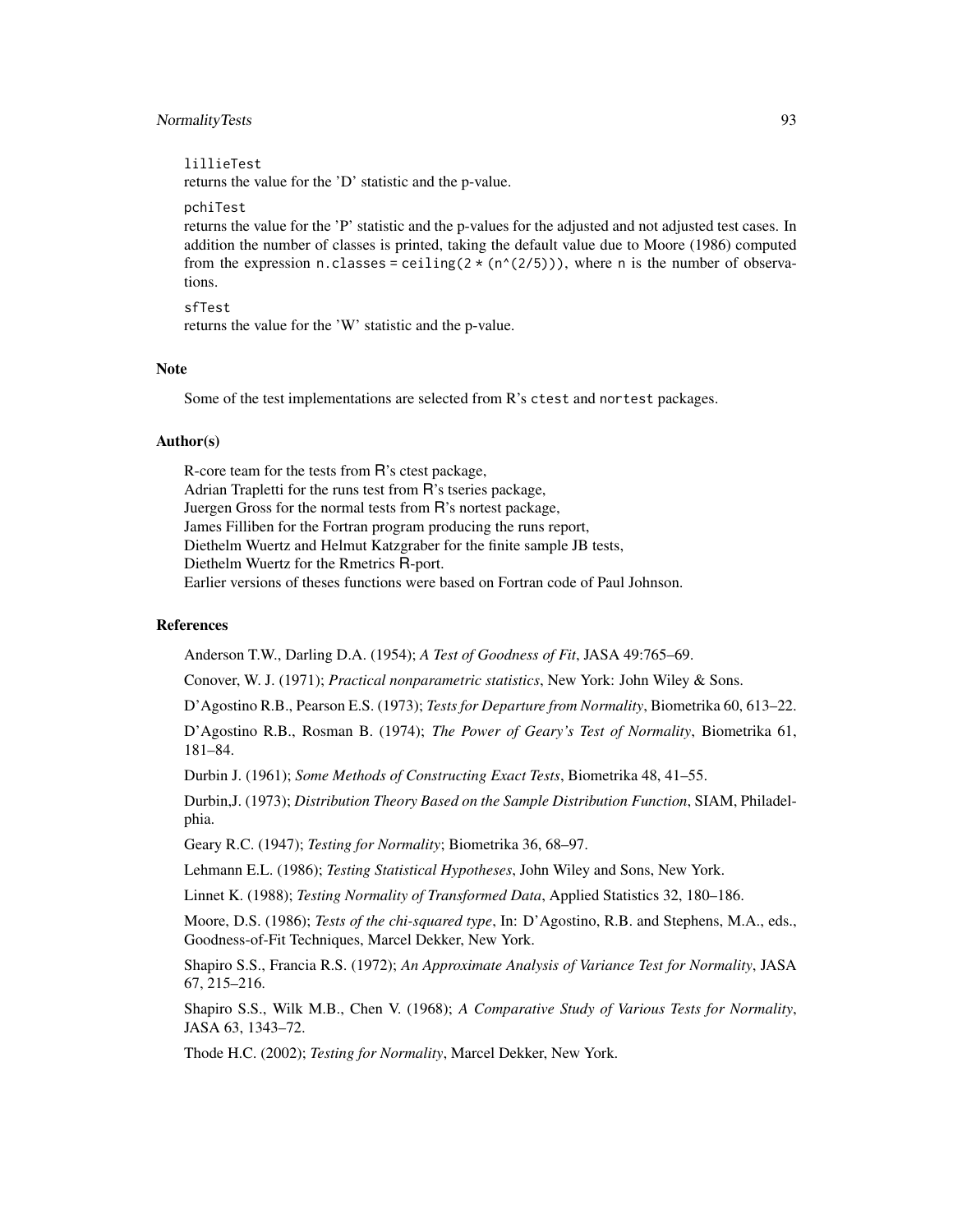Weiss M.S. (1978); *Modification of the Kolmogorov-Smirnov Statistic for Use with Correlated Data*, JASA 73, 872–75.

Wuertz D., Katzgraber H.G. (2005); *Precise finite-sample quantiles of the Jarque-Bera adjusted Lagrange multiplier test*, ETHZ Preprint.

## Examples

```
## Series:
  x = rnorm(100)## ksnormTests -
  # Kolmogorov - Smirnov One-Sampel Test
  ksnormTest(x)
## shapiroTest - Shapiro-Wilk Test
   shapiroTest(x)
## jarqueberaTest -
  # Jarque - Bera Test
  # jarqueberaTest(x)
  # jbTest(x)
```
normRobMoments *Robust Moments for the NORM*

#### Description

Computes the first four robust moments for the Normal Distribution.

#### Usage

```
normMED(mean = 0, sd = 1)normIQR(mean = 0, sd = 1)normSKEW(mean = 0, sd = 1)normKURT(mean = 0, sd = 1)
```
#### Arguments

| mean | locaiton parameter |
|------|--------------------|
| .sd  | scale parameter    |

# Value

All values for the \*norm functions are numeric vectors:  $d*$  returns the density,  $p*$  returns the distribution function,  $q*$  returns the quantile function, and  $r*$  generates random deviates.

All values have attributes named "param" listing the values of the distributional parameters.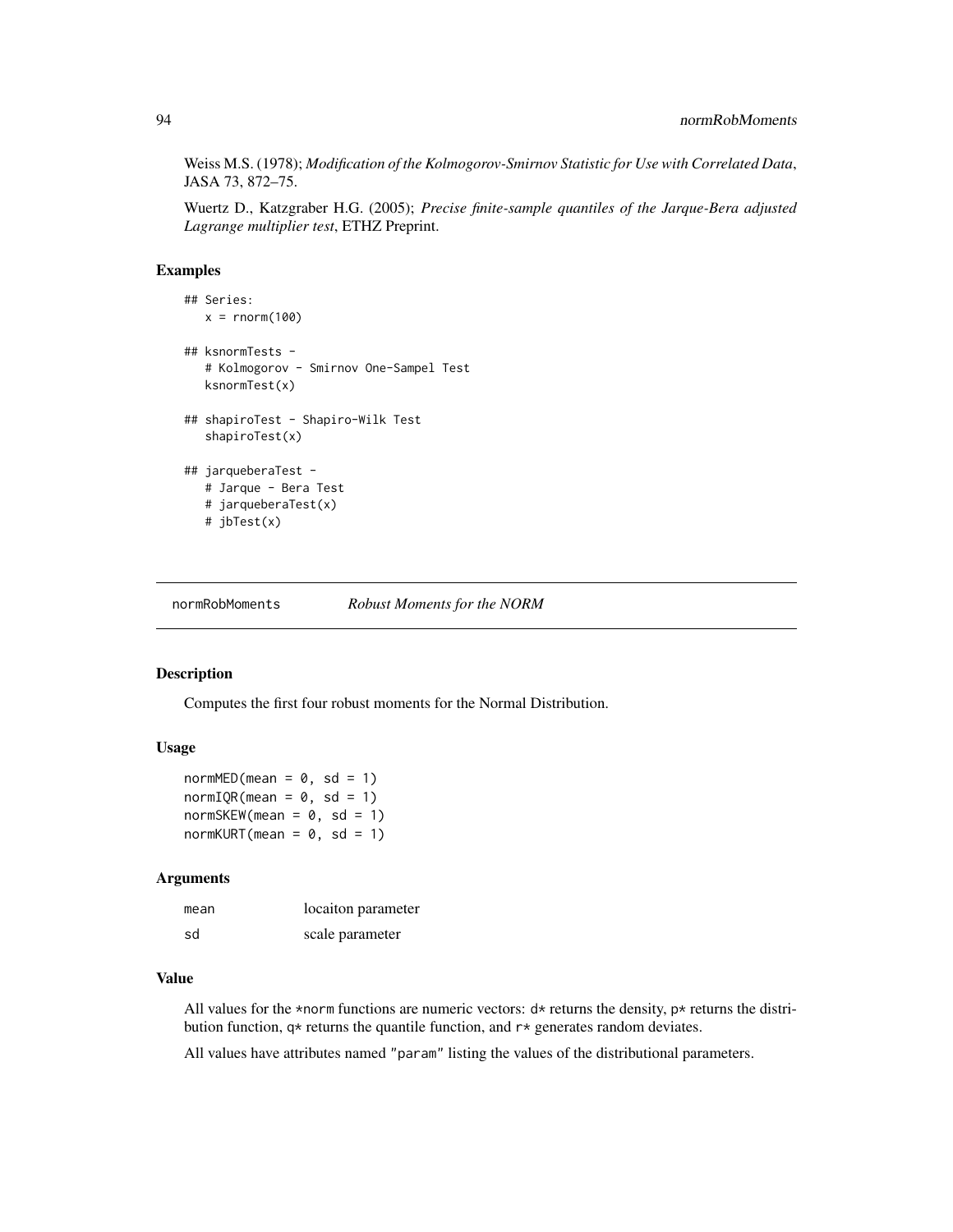#### pascal and the contract of the contract of the contract of the contract of the contract of the contract of the contract of the contract of the contract of the contract of the contract of the contract of the contract of the

## Author(s)

Diethelm Wuertz.

## Examples

```
## normMED -
  # Median:
  normMED(mean = 0, sd = 1)## normIQR -
  # Inter-quartile Range:
  normIQR(mean = 0, sd = 1)## normSKEW -
  # Robust Skewness:
  normSKEW(mean = 0, sd = 1)## normKURT -
  # Robust Kurtosis:
  normKURT(mean = 0, sd = 1)
```
pascal *Pascal Matrix*

#### Description

Creates a Pascal matrix.

#### Usage

pascal(n)

# Arguments

n an integer value, the dimension of the square matrix.

## Details

The function pascal generates a Pascal matrix of order n which is a symmetric, positive, definite matrix with integer entries made up from Pascal's triangle. The determinant of a Pascal matrix is 1. The inverse of a Pascal matrix has integer entries. If lambda is an eigenvalue of a Pascal matrix, then 1/lambda is also an eigenvalue of the matrix. Pascal matrices are ill-conditioned.

#### References

Call G.S., Velleman D.J., (1993); *Pascal's matrices*, American Mathematical Monthly 100, 372– 376.

Edelman A., Strang G., (2004); *Pascal Matrices*, American Mathematical Monthly 111, 361–385.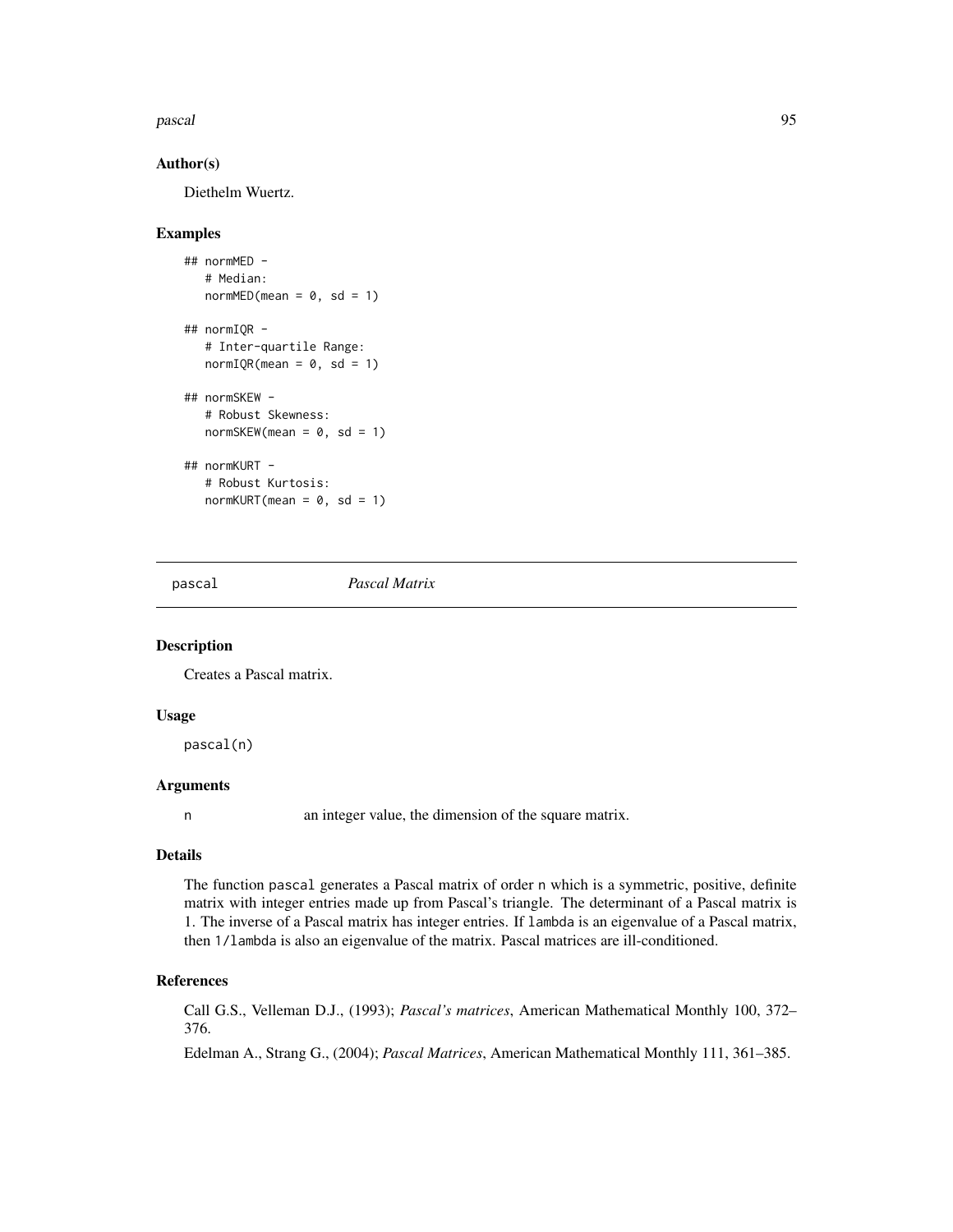# Examples

```
## Create Pascal Matrix:
  P = pascal(5)P
## Determinant
  det(pascal(5))
  det(pascal(10))
  det(pascal(15))
  det(pascal(20))
```
# pdl *Polynomial Distributed Lags*

# Description

Returns a regressor matrix for polynomial distributed lags.

# Usage

 $pdl(x, d = 2, q = 3, trim = FALSE)$ 

# Arguments

| X    | a numeric vector.                                                                                                          |
|------|----------------------------------------------------------------------------------------------------------------------------|
| d    | an integer specifying the order of the polynomial.                                                                         |
| q    | an integer specifying the number of lags to use in creating polynomial dis-<br>tributed lags. This must be greater than d. |
| trim | a logical flag; if TRUE, the missing values at the beginning of the returned<br>matrix will be trimmed.                    |

# See Also

[tslag](#page-121-0).

# Examples

## pdl - #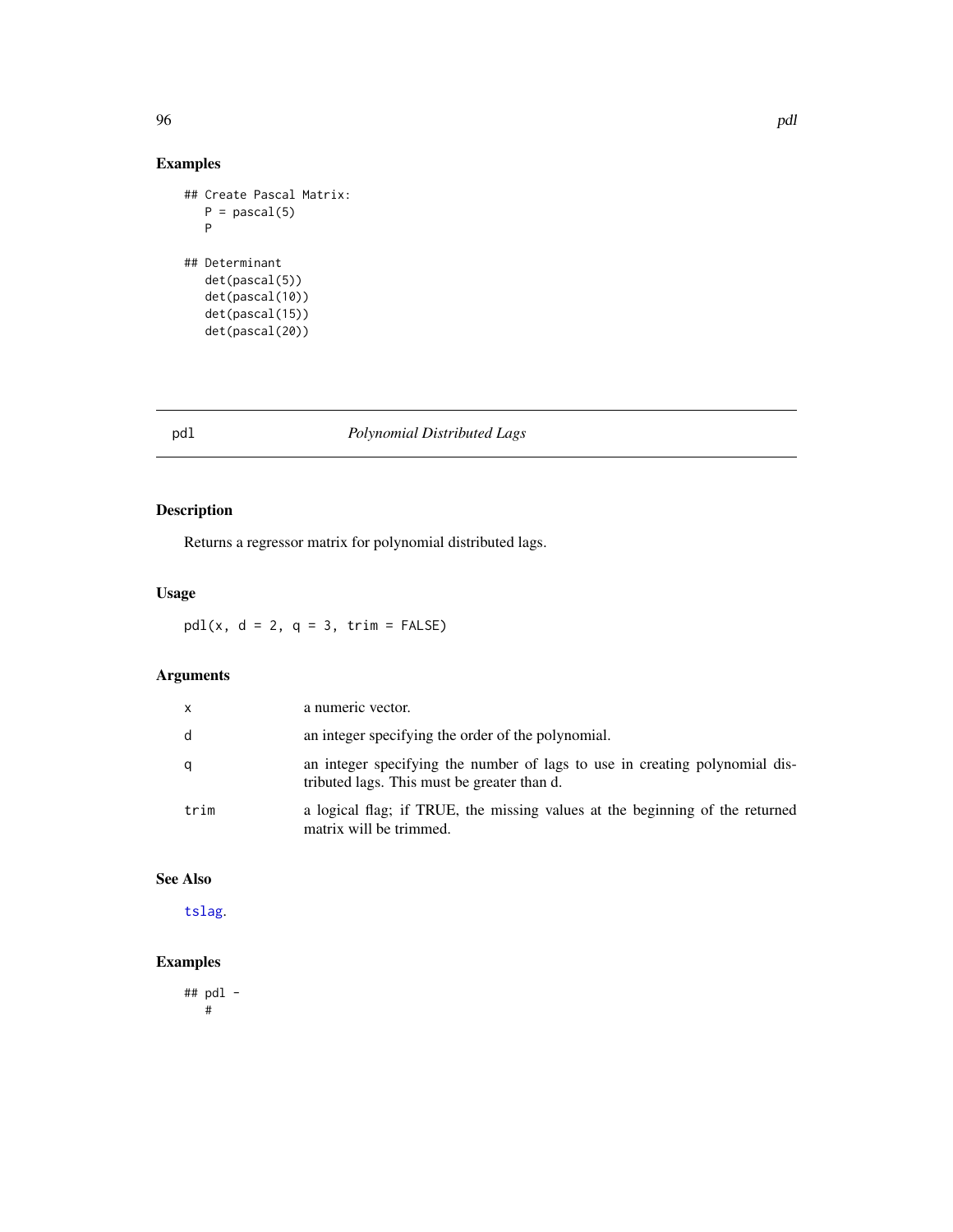#### Description

Checks if a matrix is positive definite and/or forces a matrix to be positive definite.

# Usage

```
isPositiveDefinite(x)
makePositiveDefinite(x)
```
## Arguments

x a square numeric matrix.

## Details

The function isPositiveDefinite checks if a square matrix is positive definite. The function makePositiveDefinite forces a matrix to be positive definite.

# Author(s)

Korbinian Strimmer.

# Examples

```
## isPositiveDefinite -
  # the 3x3 Pascal Matrix is positive define
  isPositiveDefinite(pascal(3))
```
print *Print Control*

#### Description

Unlists and prints a control object.

## Usage

## S3 method for class 'control'  $print(x, \ldots)$ 

## Arguments

|          | the object to be printed. |
|----------|---------------------------|
| $\cdots$ | arguments to be passed.   |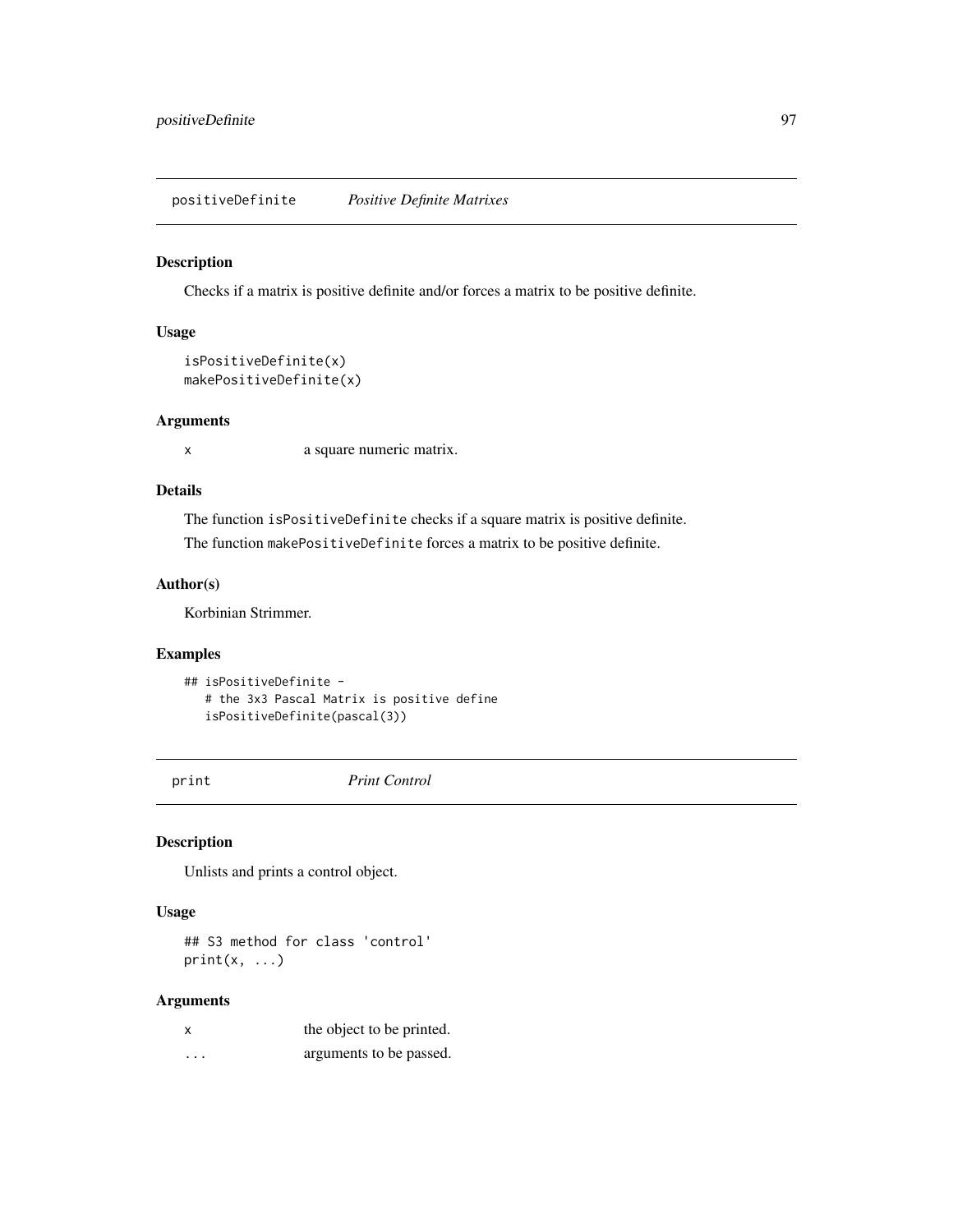## Value

print.control prints control.

#### Examples

```
## print -
  control = list(n = 211, seed = 54, name = "generator")print(control)
  class(control) = "control"
  print(control)
```
QuantileQuantilePlots *Quantile-Quantile Plots*

## Description

Returns quantile-quantile plots for the normal, the normal inverse Gaussian, the generalized hyperbolic Student-t and the generalized lambda distribution.

List of Functions:

| aanormPlot | Returns a tailored Normal quantile-quantile plot, |
|------------|---------------------------------------------------|
| qqnigPlot  | Returns a tailored NIG quantile-quantile plot,    |
| qqghtPlot  | Returns a tailored GHT quantile-quantile plot,    |
| qqgldPlot  | Returns a tailored GLD quantile-quantile plot.    |

# Usage

```
qqnormPlot(x, labels = TRUE, col = "steelblue", pch = 19,
   title = TRUE, mtext = TRUE, grid = FALSE, rug = TRUE,
   scale = TRUE, ...)qqnigPlot(x, labels = TRUE, col = "steelblue", pch = 19,
   title = TRUE, mtext = TRUE, grid = FALSE, rug = TRUE,
   scale = TRUE, ...)qqghtPlot(x, labels = TRUE, col = "steelblue", pch = 19,title = TRUE, mtext = TRUE, grid = FALSE, rug = TRUE,
   scale = TRUE, ...qqgldPlot(x, labels = TRUE, col = "steelblue", pch = 19,
   title = TRUE, mtext = TRUE, grid = FALSE, rug = TRUE,
   scale = TRUE, ...)
```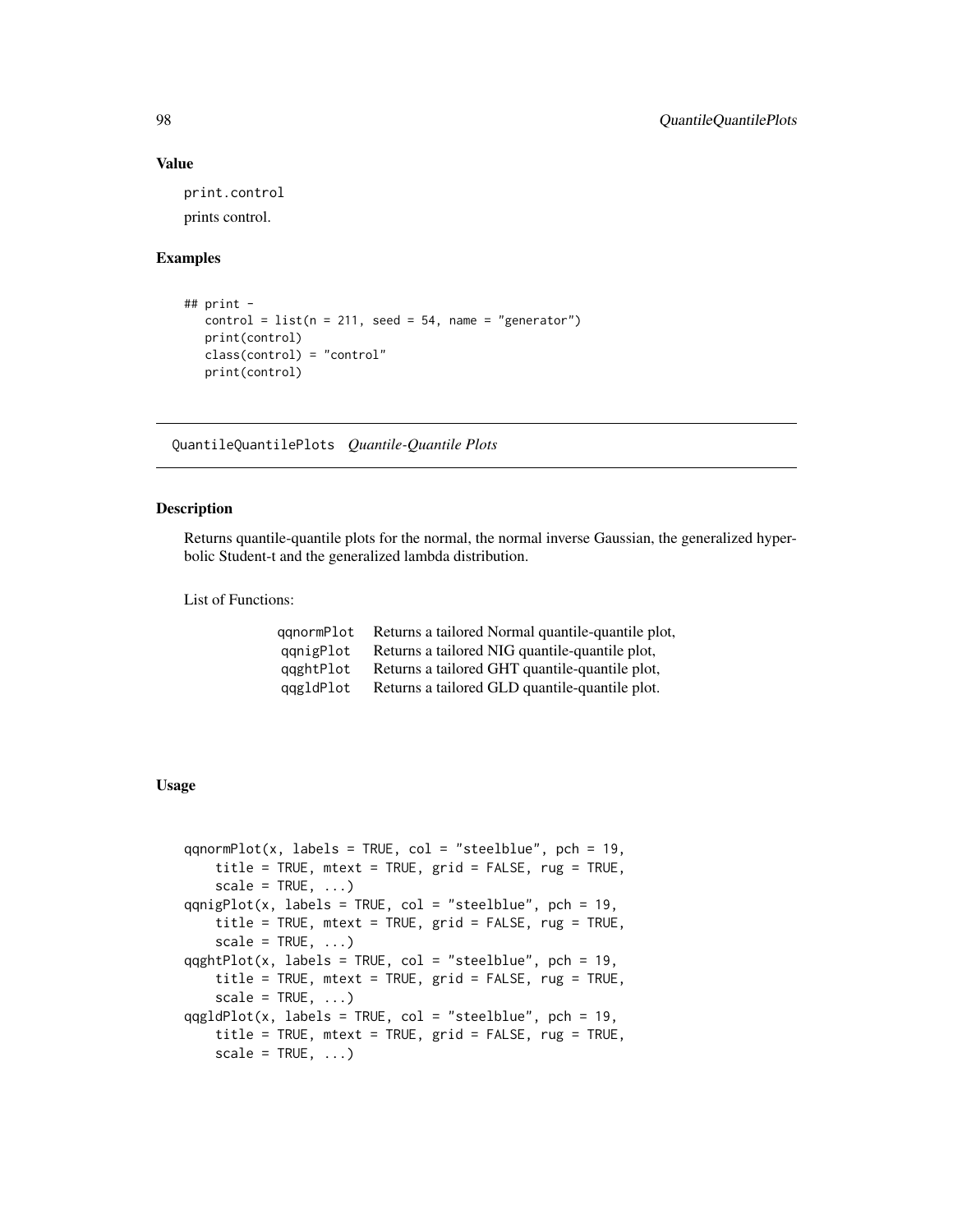# Arguments

| $\times$ | an object of class "timeSeries" or any other object which can be transformed<br>by the function as. timeSeries into an object of class timeSeries. The latter<br>case, other then timeSeries objects, is more or less untested.    |
|----------|------------------------------------------------------------------------------------------------------------------------------------------------------------------------------------------------------------------------------------|
| labels   | a logical flag, should the plot be returned with default labels and decorated in an<br>automated way? By default TRUE.                                                                                                             |
| col      | the color for the series. In the univariate case use just a color name like the<br>default, col="steelblue", in the multivariate case we recommend to select the<br>colors from a color palette, e.g. $col=heat.colors(ncol(x))$ . |
| pch      | an integer value, by default 19. Which plot character should be used in the plot?                                                                                                                                                  |
| title    | a logical flag, by default TRUE. Should a default title added to the plot?                                                                                                                                                         |
| mtext    | a logical flag, by default TRUE. Should a marginal text be printed on the third<br>site of the graph?                                                                                                                              |
| grid     | a logical flag, should a grid be added to the plot? By default TRUE. To plot a<br>horizontal lines only use grid="h" and for vertical lines use grid="h", respec-<br>tively.                                                       |
| rug      | a logical flag, by default TRUE. Should a rug representation of the data added<br>to the plot?                                                                                                                                     |
| scale    | a logical flag, by default TRUE. Should the time series be scaled for the investi-<br>gation?                                                                                                                                      |
| $\cdots$ | optional arguments to be passed.                                                                                                                                                                                                   |

# Value

displays a quantile-quantile plot.

# Author(s)

Diethelm Wuertz for the Rmetrics R-port.

# Examples

```
## data -
  SPI <- LPP2005REC[, "SPI"]
  plot(SPI, type = "l", col = "steelblue", main = "SP500")
  abline(h = 0, col = "grey")
## qqPlot -
  qqnormPlot(SPI)
```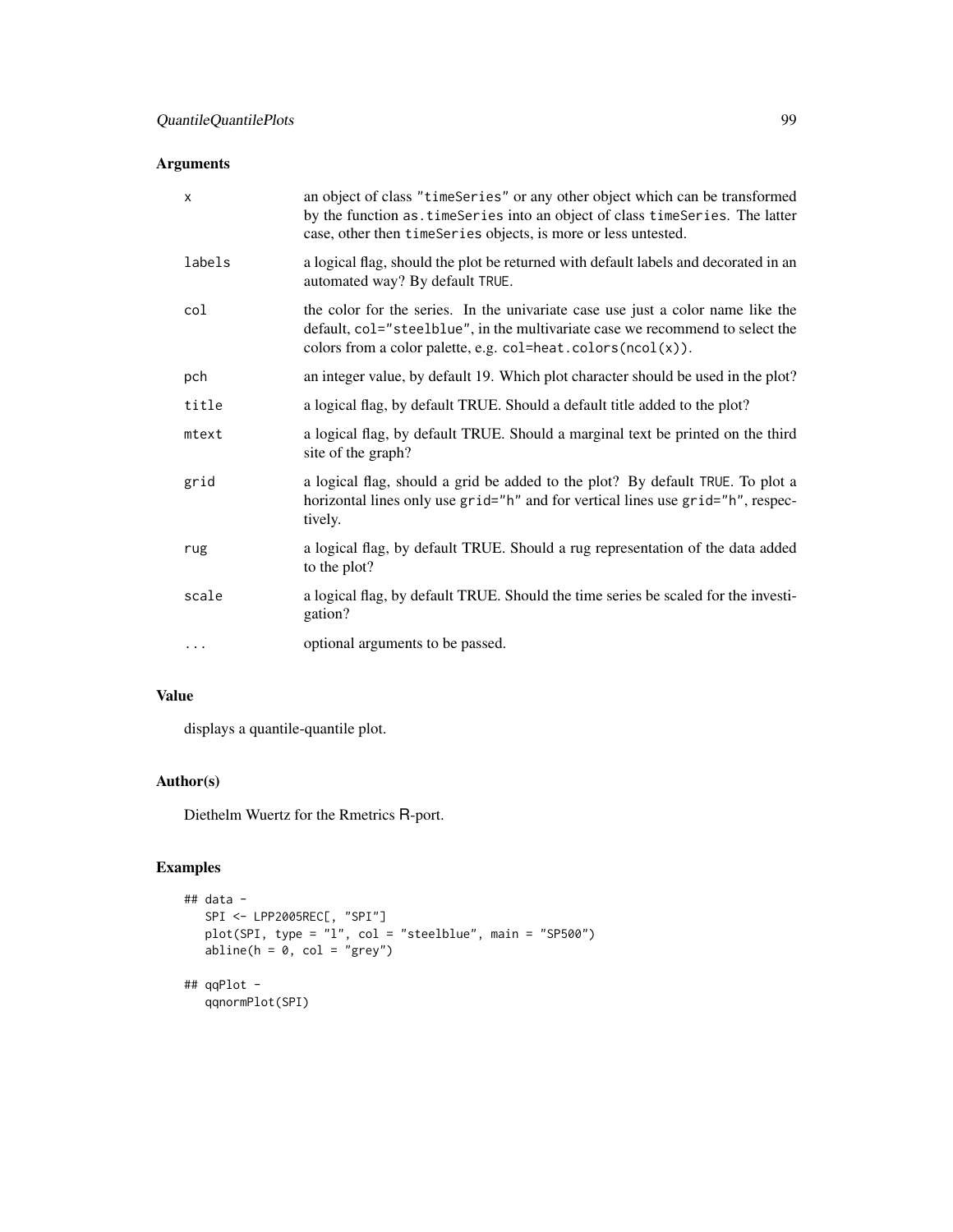# Description

A graphical user interface to display finanical time series plots.

List of Functions:

returnSeriesGUI Opens a GUI for return series plots.

# Usage

```
returnSeriesGUI(x)
```
## Arguments

x an object of class "timeSeries" or any other object which can be transformed by the function as.timeSeries into an object of class timeSeries. The latter case, other then timeSeries objects, is more or less untested.

## Value

returnSeriesGUI For the returnSeriesGUI function, beside the graphical user interface no values are returned.

# Author(s)

Diethelm Wuertz for the Rmetrics R-port.

## Examples

##

rk *The Rank of a Matrix*

# Description

Returns the rank of a matrix.

## Usage

 $rk(x, method = c("qr", "chol"))$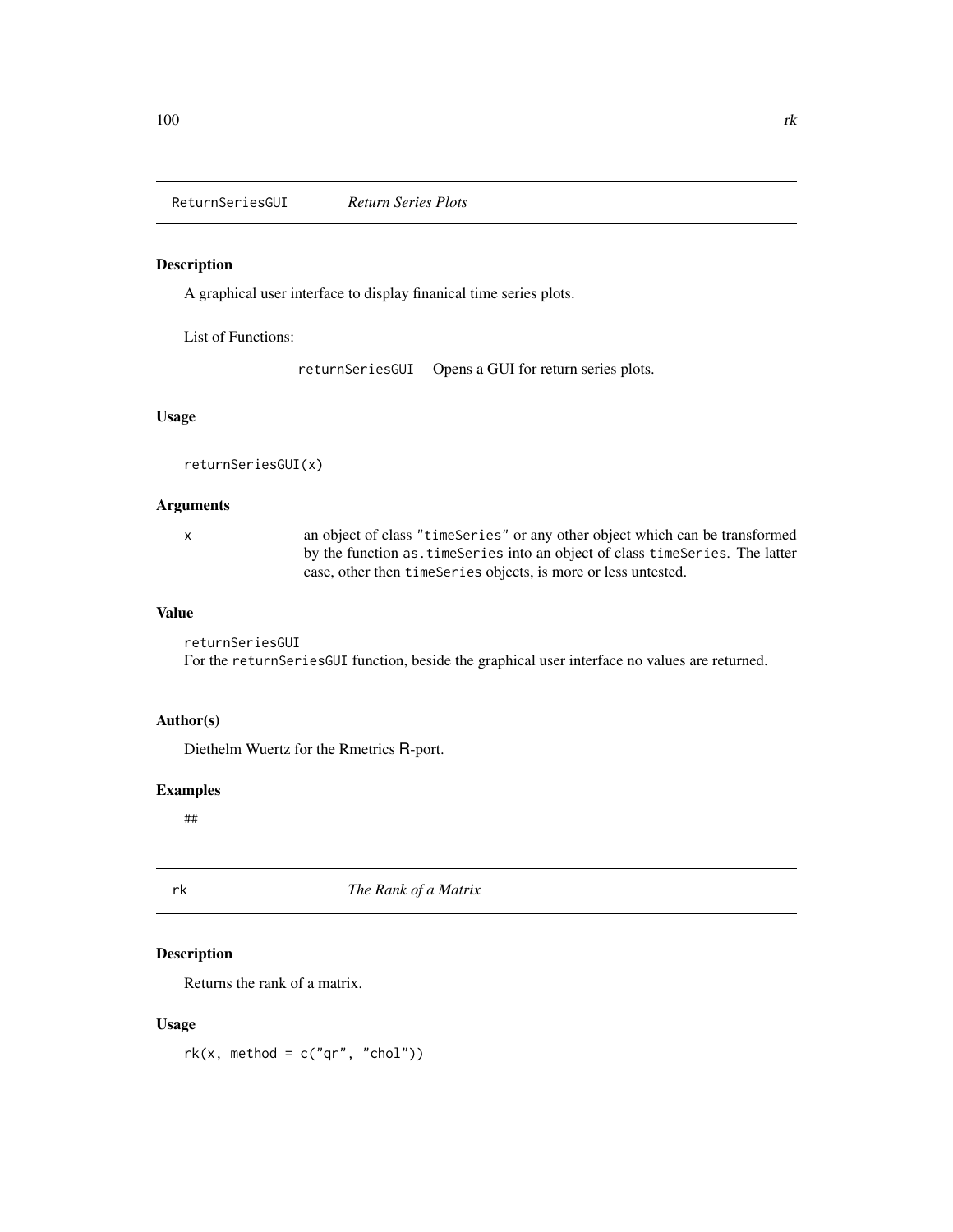#### rowStats 101

## Arguments

| $\mathsf{x}$ | a numeric matrix.                                                                                                                                                                   |
|--------------|-------------------------------------------------------------------------------------------------------------------------------------------------------------------------------------|
| method       | a character string. For method = "gr" the rank is computed as $gr(x)\$ frank,<br>or alternatively for method="chol" the rank is computed as $attr(chol(x,$<br>pivot=TRUE), "rank"). |

# Details

The function rk computes the rank of a matrix which is the dimension of the range of the matrix corresponding to the number of linearly independent rows or columns of the matrix, or to the number of nonzero singular values.

The rank of a matrix is also named inear map.

## References

Golub, van Loan, (1996); *Matrix Computations*, 3rd edition. Johns Hopkins University Press.

# Examples

```
## Create Pascal Matrix:
  P = pascal(5)P
## Compute the Rank:
  rk(P)
  rk(P, "chol")
```
rowStats *Row Statistics*

# Description

Functions to compute row statistical properties of financial and economic time series data.

The functions are:

| rowStats     | calculates row statistics.                  |
|--------------|---------------------------------------------|
| rowSds       | calculates row standard deviations,         |
| rowVars      | calculates row variances.                   |
| rowSkewness  | calculates row skewness,                    |
| rowKurtosis  | calculates row kurtosis,                    |
| rowMaxs      | calculates maximum values in each row,      |
| rowMins      | calculates minimum values in each row,      |
| rowProds     | computes product of all values in each row, |
| rowQuantiles | computes quantiles of each row.             |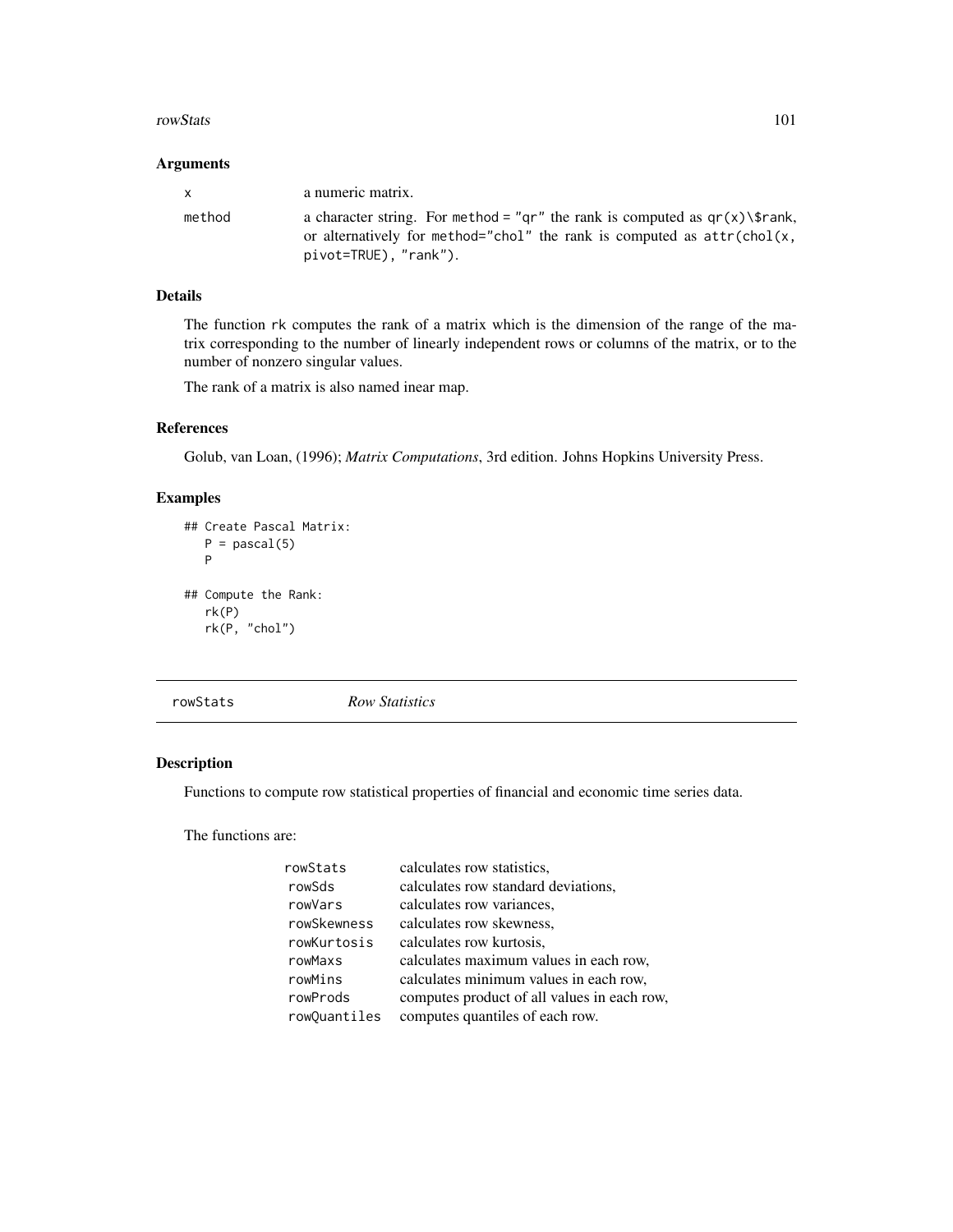# Usage

```
rowStats(x, FUN, ...)
```

```
rowSds(x, ...)
rowVars(x, ...)
rowSkewness(x, ...)
rowKurtosis(x, ...)
rowMaxs(x, ...)
rowMins(x, \ldots)rowProds(x, ...)
rowQuantiles(x, prob = 0.05, ...)rowStdevs(x, ...)
```

```
rowAvgs(x, ...)
```
# Arguments

| <b>FUN</b> | a function name. The statistical function to be applied.                                  |
|------------|-------------------------------------------------------------------------------------------|
| prob       | a numeric value, the probability with value in $[0,1]$ .                                  |
| X          | a rectangular object which can be transformed into a matrix by the function<br>as.matrix. |
| $\cdots$   | arguments to be passed.                                                                   |

# Value

the functions return a numeric vector of the statistics.

# See Also

link{colStats}.

# Examples

```
## Simulated Return Data in Matrix Form:
  x = matrix(rnorm(10*10), nrow = 10)## rowStats -
   rowstats(x, FUN = mean)## rowMaxs -
```
rowMaxs(x)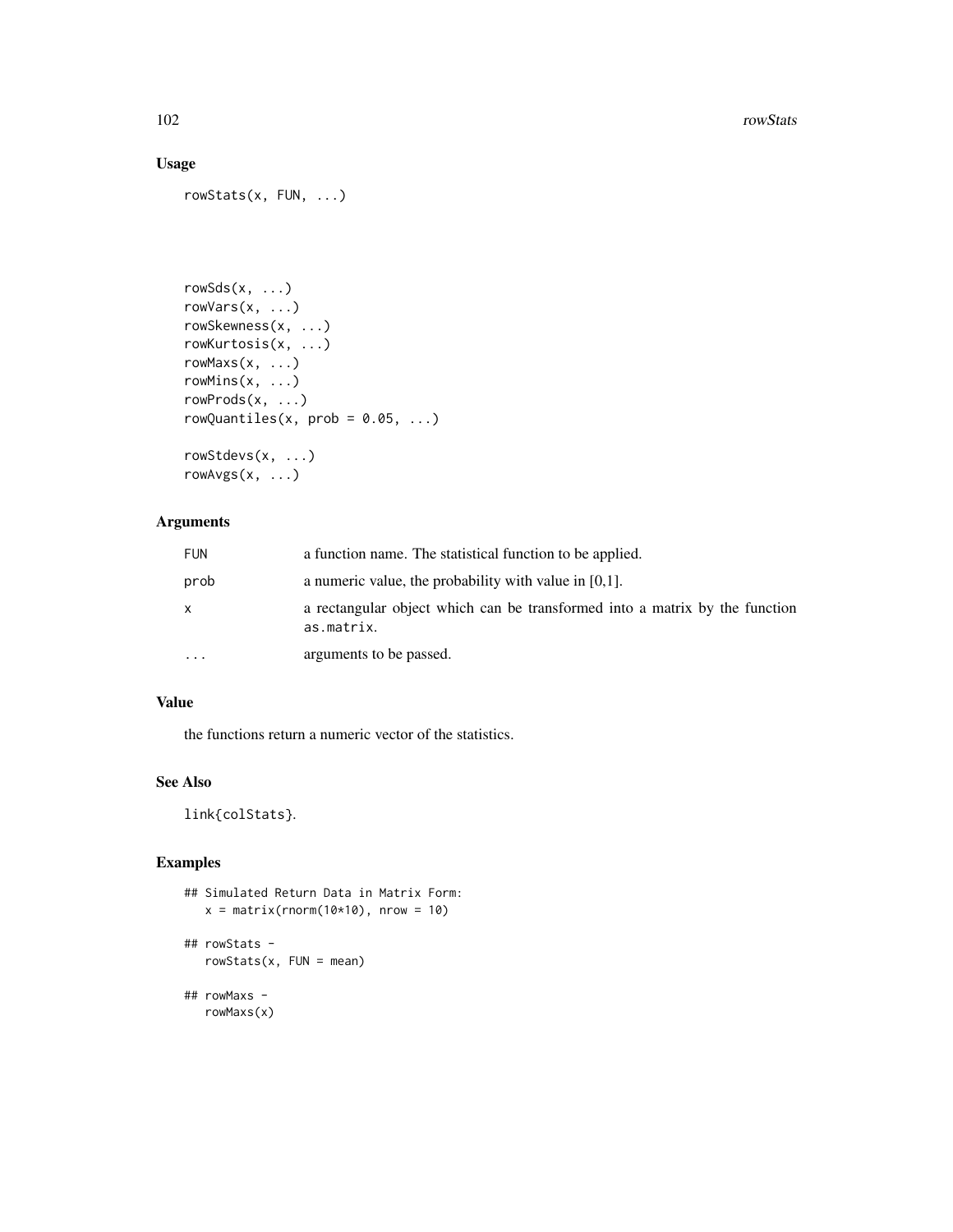sampleLMoments *Sample L-Moments*

## Description

Computes L-moments from an empirical sample data set.

#### Usage

```
sampleLmoments(x, rmax=4)
```
# Arguments

|      | are numeric vector, the sample values.                    |
|------|-----------------------------------------------------------|
| rmax | an integer value, the number of L-moments to be returned. |

# Value

All values for the \*sample functions are numeric vectors:  $d*$  returns the density,  $p*$  returns the distribution function, q\* returns the quantile function, and r\* generates random deviates.

All values have attributes named "param" listing the values of the distributional parameters.

#### Author(s)

Diethelm Wuertz.

# Examples

```
## Sample:
  x = rt(100, 4)## sampleLmoments -
   sampleLmoments(x)
```
sampleRobMoments *Robust Moments for the GLD*

# Description

Computes the first four robust moments for the Normal Inverse Gaussian Distribution.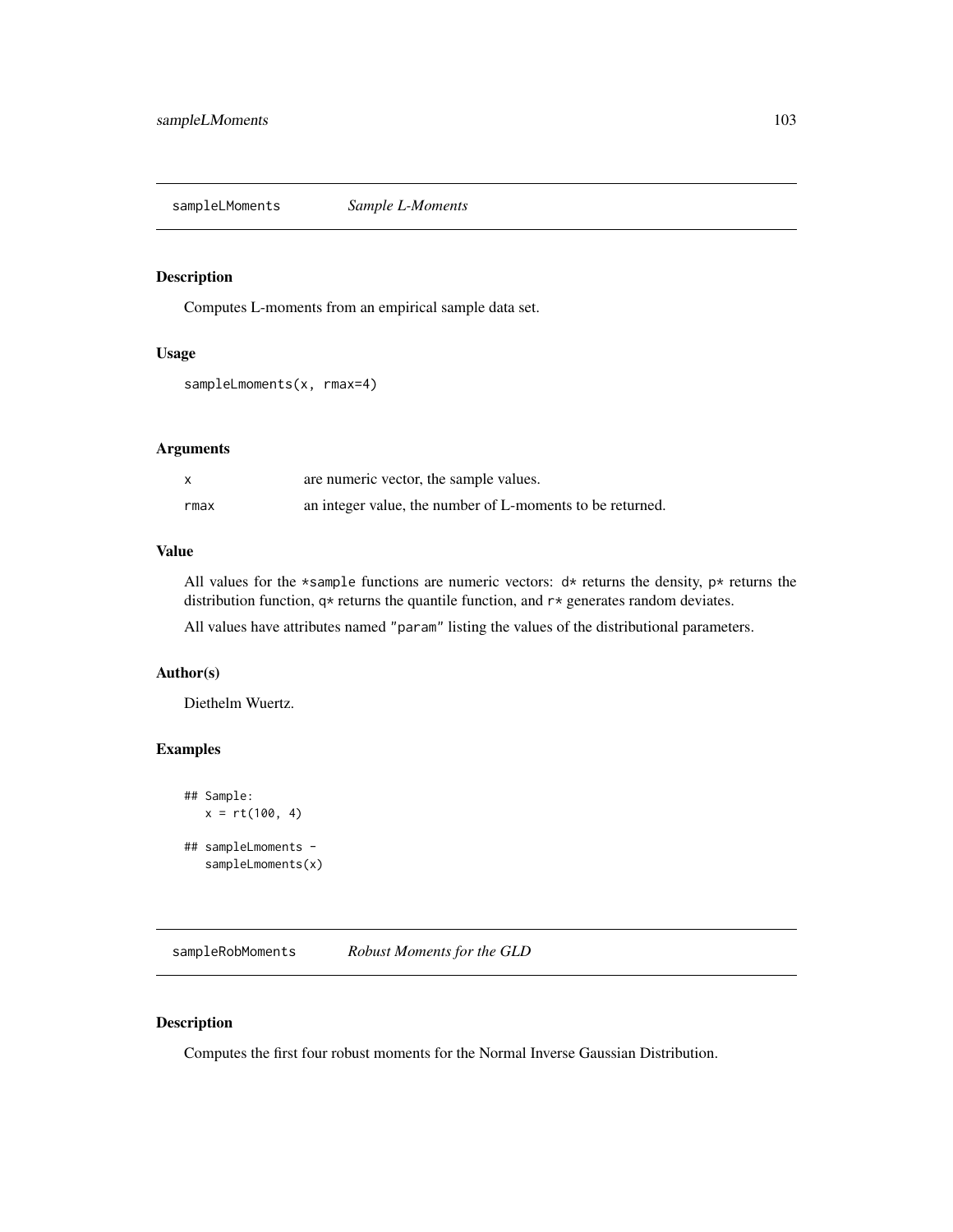# Usage

```
sampleMED(x)
sampleIQR(x)
sampleSKEW(x)
sampleKURT(x)
```
# Arguments

x are numeric vector, the sample values.

# Value

All values for the \*sample functions are numeric vectors:  $d*$  returns the density,  $p*$  returns the distribution function,  $q*$  returns the quantile function, and  $r*$  generates random deviates.

All values have attributes named "param" listing the values of the distributional parameters.

## Author(s)

Diethelm Wuertz.

# Examples

```
## Sample:
  x = rt(100, 4)## sampleMED -
  # Median:
  sampleMED(x)
## sampleIQR -
  # Inter-quartile Range:
  sampleIQR(x)
## sampleSKEW -
   # Robust Skewness:
  sampleSKEW(x)
## sampleKURT -
   # Robust Kurtosis:
  sampleKURT(x)
```
scaleTest *Two Sample Scale Tests*

# Description

Tests if two series differ in their distributional scale parameter.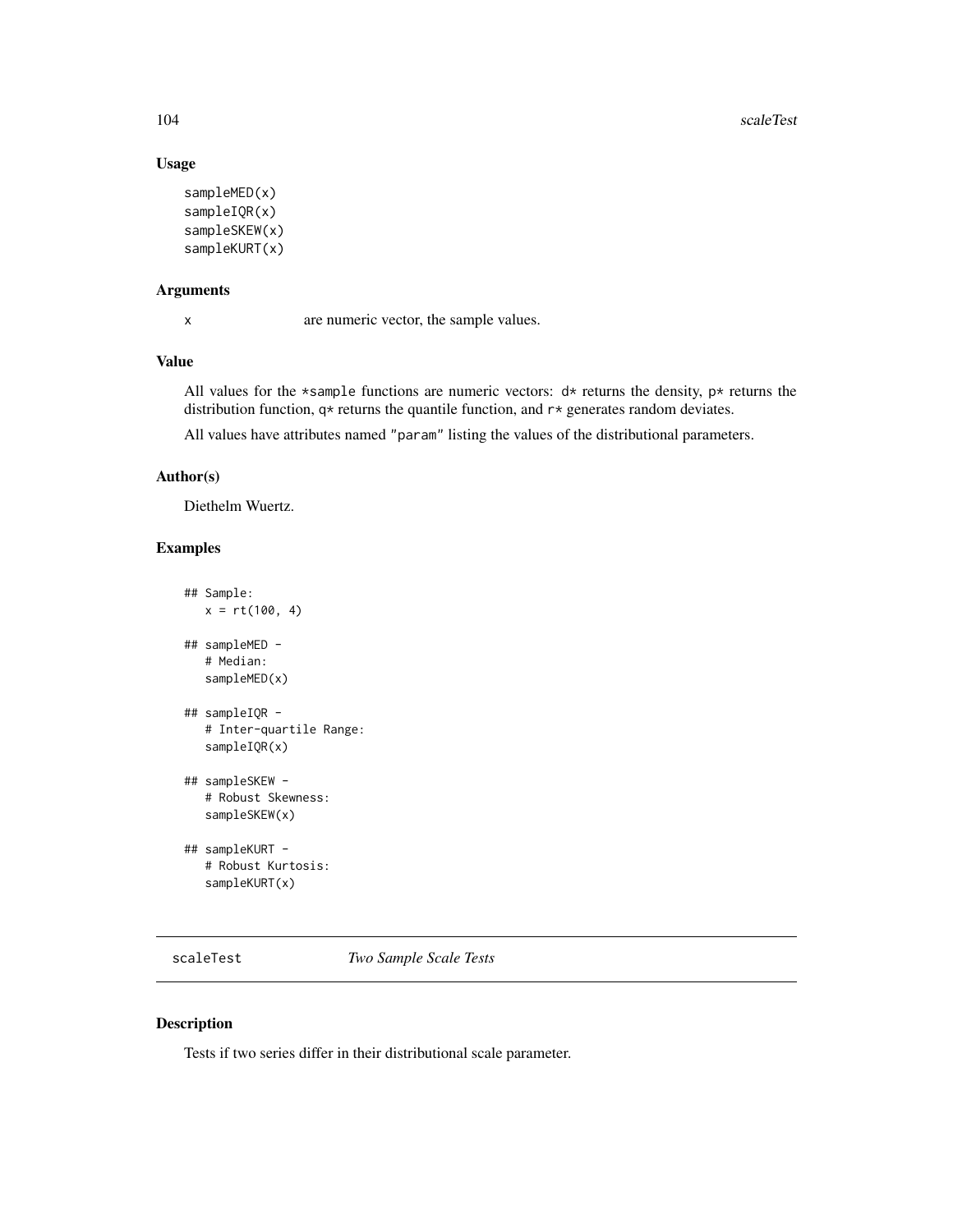#### scaleTest 105

# Usage

```
scaleTest(x, y, method = c("ansari", "mod"),title = NULL, description = NULL)
```
## Arguments

| x, y        | numeric vectors of data values.                                              |
|-------------|------------------------------------------------------------------------------|
| method      | a character string naming which test should be applied.                      |
| title       | an optional title string, if not specified the inputs data name is deparsed. |
| description | optional description string, or a vector of character strings.               |

# Details

The method="ansari" performs the Ansari–Bradley two–sample test for a difference in scale parameters. The test returns for any sizes of the series x and y the exact p value together with its asymptotic limit.

The method="mood", is another test which performs a two–sample test for a difference in scale parameters. The underlying model is that the two samples are drawn from  $f(x-l)$  and  $f((x-l)/s)/s$ , respectively, where *l* is a common location parameter and *s* is a scale parameter. The null hypothesis is  $s=1$ .

## Value

In contrast to R's output report from S3 objects of class "htest" a different output report is produced. The classical tests presented here return an S4 object of class "fHTEST". The object contains the following slots:

| @call               | the function call.                                                                                                                             |
|---------------------|------------------------------------------------------------------------------------------------------------------------------------------------|
| @data               | the data as specified by the input argument(s).                                                                                                |
| @test               | a list whose elements contain the results from the statistical test. The information<br>provided is similar to a list object of class "htest". |
| @title              | a character string with the name of the test. This can be overwritten specifying<br>a user defined input argument.                             |
| <b>@description</b> | a character string with an optional user defined description. By default just the<br>current date when the test was applied will be returned.  |
|                     | The slot @test returns an object of class "list" containing (at least) the following elements:                                                 |
| statistic           | the value(s) of the test statistic.                                                                                                            |
| p.value             | the p-value(s) of the test.                                                                                                                    |
| parameters          | a numeric value or vector of parameters.                                                                                                       |
| estimate            | a numeric value or vector of sample estimates.                                                                                                 |
| conf.int            | a numeric two row vector or matrix of 95                                                                                                       |
| method              | a character string indicating what type of test was performed.                                                                                 |
| data.name           | a character string giving the name(s) of the data.                                                                                             |
|                     |                                                                                                                                                |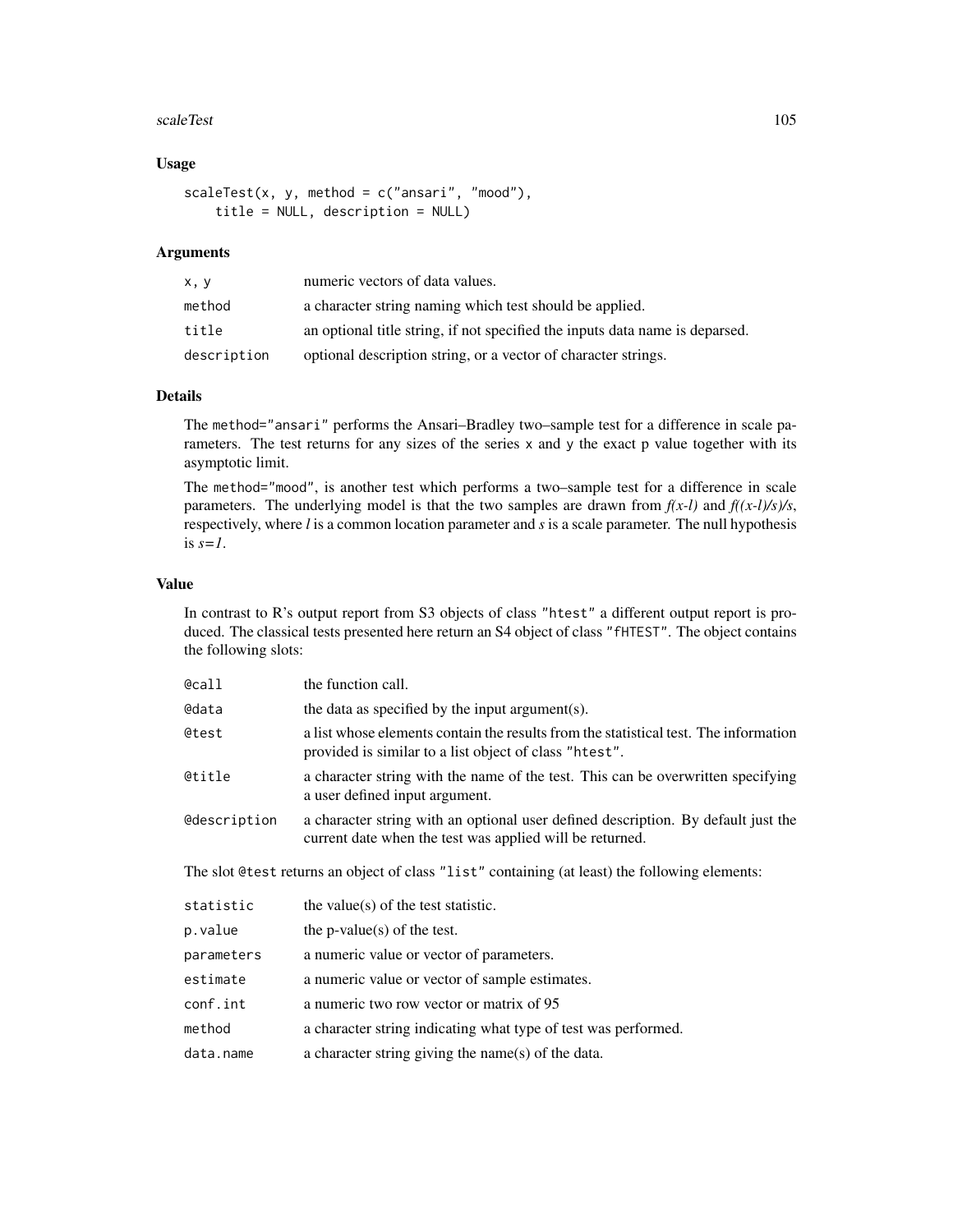# Note

Some of the test implementations are selected from R's ctest package.

## Author(s)

R-core team for hypothesis tests implemented from R's package ctest.

# References

Conover, W. J. (1971); *Practical nonparametric statistics*, New York: John Wiley & Sons.

Lehmann E.L. (1986); *Testing Statistical Hypotheses*, John Wiley and Sons, New York.

Moore, D.S. (1986); *Tests of the chi-squared type*, In: D'Agostino, R.B. and Stephens, M.A., eds., Goodness-of-Fit Techniques, Marcel Dekker, New York.

# Examples

```
## rnorm -
  # Generate Series:
  x = rnorm(50)y = rnorm(50)## scaleTest -
  scaleTest(x, y, "ansari")
  scaleTest(x, y, "mood")
```
ScalingLawPlot *Scaling Law Bahaviour*

# Description

Evaluates the scaling exponent of a financial return series and plots the scaling law.

## Usage

```
scalinglawPlot(x, span = ceiling(log(length(x)/252)/log(2)), doplot = TRUE,
   labels = TRUE, trace = TRUE, ...)
```
#### Arguments

| doplot | a logical value. Should a plot be displayed?                                                                                                                                                                                             |
|--------|------------------------------------------------------------------------------------------------------------------------------------------------------------------------------------------------------------------------------------------|
| labels | a logical value. Whether or not x- and y-axes should be automatically labeled<br>and a default main title should be added to the plot. By default TRUE.                                                                                  |
| span   | an integer value, determines for the qqgaussPlot the plot range, by default 5,<br>and for the scaling Plot a reasonable number of of points for the scaling range,<br>by default daily data with 252 business days per year are assumed. |
| trace  | a logical value. Should the computation be traced?                                                                                                                                                                                       |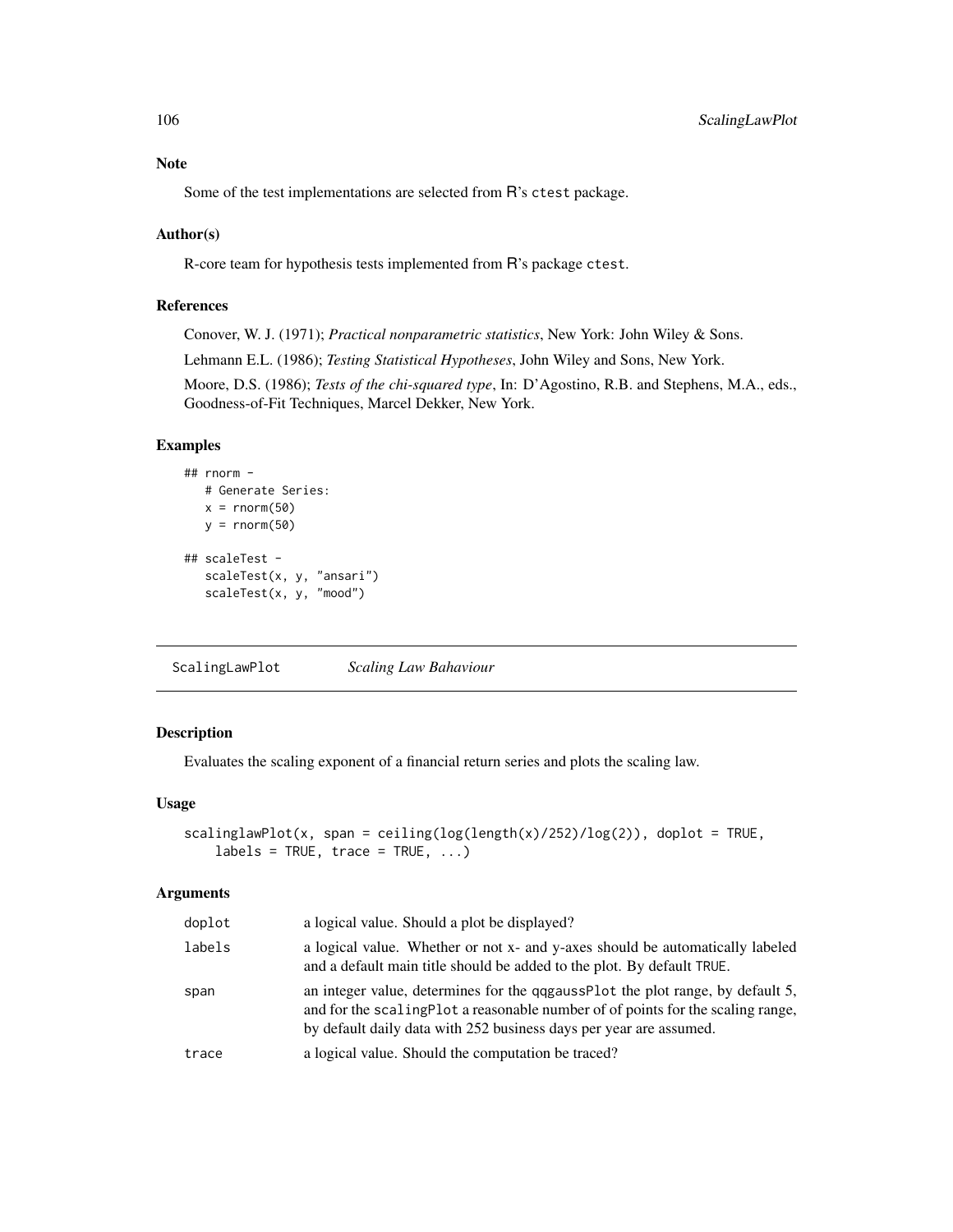# ScalingLawPlot 107

| X                       | an uni- or multivariate return series of class time Series or any other object<br>which can be transformed by the function as time Series () into an object of<br>class timeSeries. |
|-------------------------|-------------------------------------------------------------------------------------------------------------------------------------------------------------------------------------|
| $\cdot$ $\cdot$ $\cdot$ | arguments to be passed.                                                                                                                                                             |

## Details

#### Scaling Behavior:

The function scalingPlot plots the scaling law of financial time series under aggregation and returns an estimate for the scaling exponent. The scaling behavior is a very striking effect of the foreign exchange market and also other markets expressing a regular structure for the volatility. Considering the average absolute return over individual data periods one finds a scaling power law which relates the mean volatility over given time intervals to the size of these intervals. The power law is in many cases valid over several orders of magnitude in time. Its exponent usually deviates significantly from a Gaussian random walk model which implies 1/2.

## Value

returns a list with the following components: Intercept, Exponent the scaling exponent, and InverseExponent its inverse value.

## Author(s)

Diethelm Wuertz for the Rmetrics R-port.

#### References

Taylor S.J. (1986); *Modeling Financial Time Series*, John Wiley and Sons, Chichester.

# Examples

```
## data -
  SPI <- LPP2005REC[, "SPI"]
  plot(SPI, type = "l", col = "steelblue", main = "SP500")
  abline(h = 0, col = "grey")
## teffectPlot -
   # Scaling Law Effect:
  scalinglawPlot(SPI)
```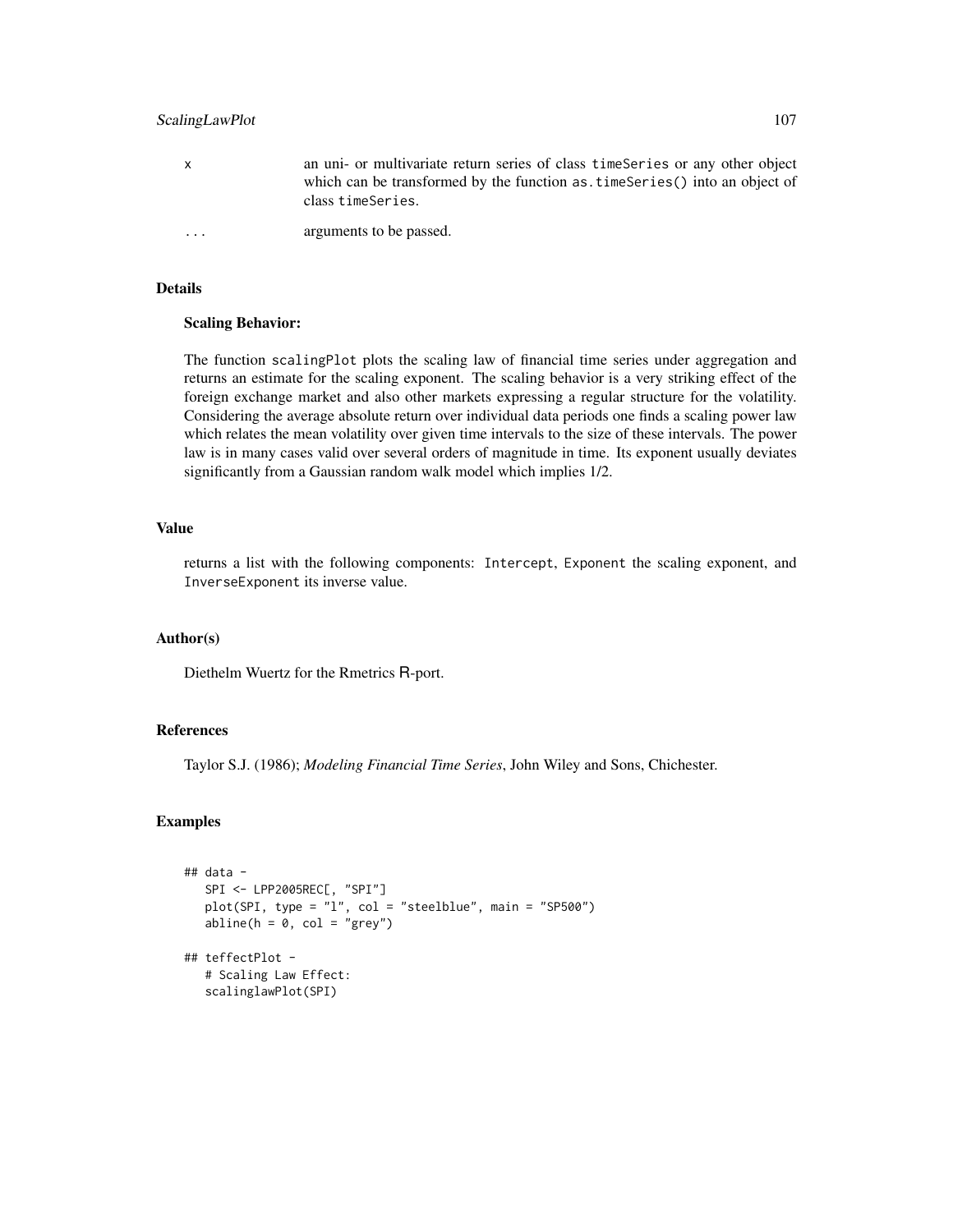#### Description

Density, distribution function, quantile function and random generation for the standardized generalized hyperbolic distribution.

#### Usage

```
dsgh(x, zeta = 1, rho = 0, lambda = 1, log = FALSE)psgh(q, zeta = 1, rho = 0, lambda = 1)qsgh(p, zeta = 1, rho = 0, lambda = 1)
rsgh(n, zeta = 1, rho = 0, lambda = 1)
```
### Arguments

zeta, rho, lambda

|      | shape parameter zeta is positive, skewness parameter rho is in the range $(-1, 1)$ . |
|------|--------------------------------------------------------------------------------------|
| log  | a logical flag by default FALSE. If TRUE, log values are returned.                   |
| n    | number of observations.                                                              |
| D    | a numeric vector of probabilities.                                                   |
| x, q | a numeric vector of quantiles.                                                       |

# Details

The generator rsgh is based on the GH algorithm given by Scott (2004).

#### Value

All values for the \*sgh functions are numeric vectors:  $d*$  returns the density, p\* returns the distribution function, q\* returns the quantile function, and r\* generates random deviates.

All values have attributes named "param" listing the values of the distributional parameters.

## Author(s)

Diethelm Wuertz.

# Examples

```
## rsgh -
  set.seed(1953)
  r = rsgh(5000, zeta = 1, rho = 0.5, lambda = 1)plot(r, type = "1", col = "steelblue",
    main = "gh: zeta=1 rho=0.5 lambda=1")
```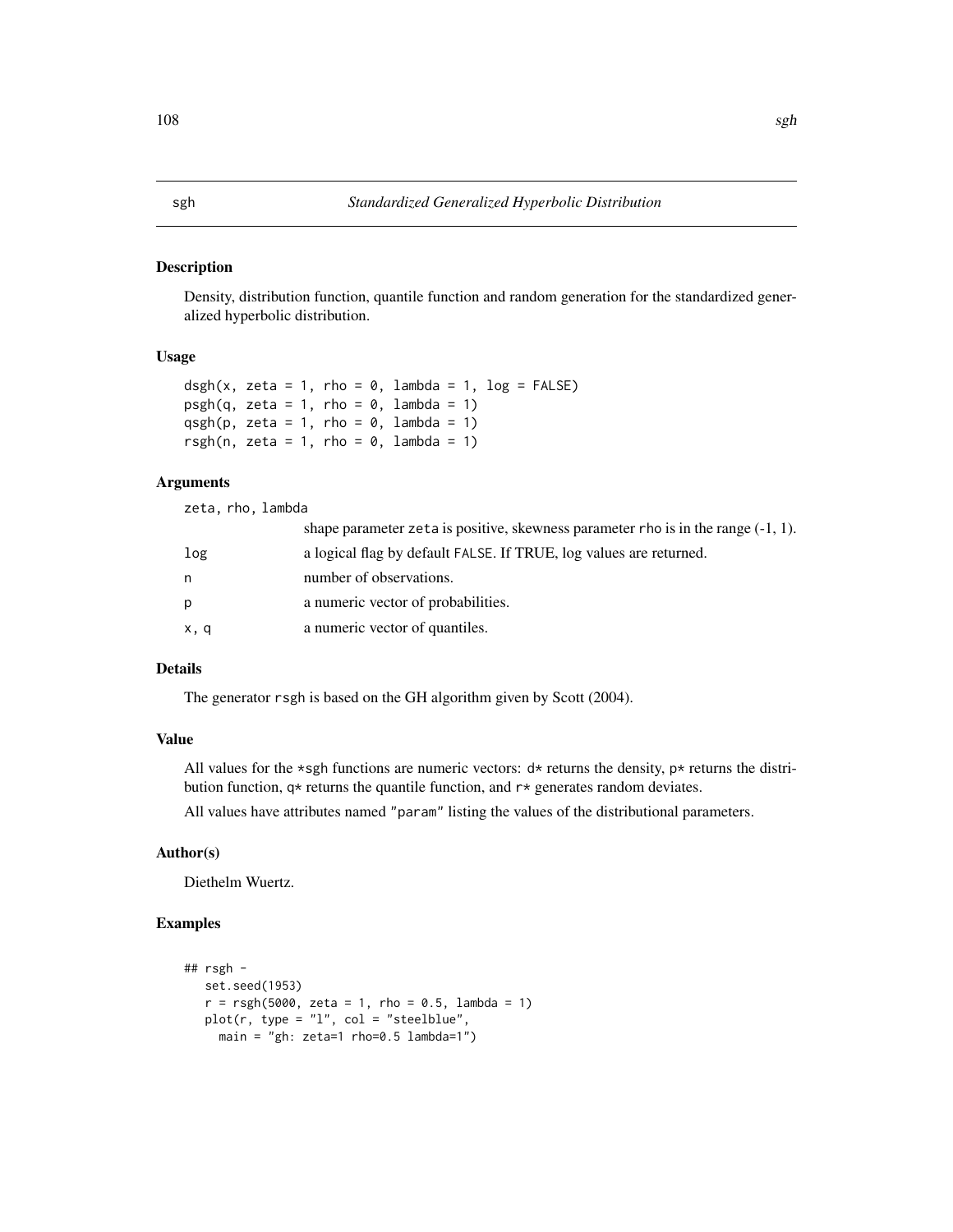<span id="page-108-0"></span>sghFit the contract of the contract of the contract of the contract of the contract of the contract of the contract of the contract of the contract of the contract of the contract of the contract of the contract of the con

```
## dsgh -
  # Plot empirical density and compare with true density:
  hist(r, n = 50, probability = TRUE, border = "white", col = "steelblue",
    ylim = c(0, 0.6)x = seq(-5, 5, length = 501)lines(x, dsgh(x, zeta = 1, rho = 0.5, lambda = 1))
## psgh -
  # Plot df and compare with true df:
  plot(sort(r), (1:5000/5000), \text{ main} = "Probability", col = "steelblue")lines(x, psgh(x, zeta = 1, rho = 0.5, lambda = 1))## qsgh -
  # Compute Quantiles:
  round(qsgh(psgh(seq(-5, 5, 1), zeta = 1, rho = 0.5), zeta = 1, rho = 0.5), 4)
```
sghFit *Standardized GH Distribution Fit*

# Description

Estimates the distrinbutional parameters for a standardized generalized hyperbolic distribution.

#### Usage

```
sghFit(x, zeta = 1, rho = 0, lambda = 1, include.lambda = TRUE,scale = TRUE, doplot = TRUE, span = "auto", trace = TRUE,
   title = NULL, description = NULL, ...)
```
# Arguments

| X              | a numeric vector.                                                                                                                                                                                                                                                                                                                                             |  |  |
|----------------|---------------------------------------------------------------------------------------------------------------------------------------------------------------------------------------------------------------------------------------------------------------------------------------------------------------------------------------------------------------|--|--|
|                | zeta, rho, lambda                                                                                                                                                                                                                                                                                                                                             |  |  |
|                | shape parameter zeta is positive, skewness parameter rho is in the range $(-1)$ ,<br>1). and index parameter lambda, by default 1.                                                                                                                                                                                                                            |  |  |
| include.lambda | a logical flag, by default TRUE. Should the index parameter lambda included in<br>the parameter estimate?                                                                                                                                                                                                                                                     |  |  |
| scale          | a logical flag, by default TRUE. Should the time series be scaled by its standard<br>deviation to achieve a more stable optimization?                                                                                                                                                                                                                         |  |  |
| doplot         | a logical flag. Should a plot be displayed?                                                                                                                                                                                                                                                                                                                   |  |  |
| span           | x-coordinates for the plot, by default 100 values automatically selected and rang-<br>ing between the 0.001, and 0.999 quantiles. Alternatively, you can specify the<br>range by an expression like span=seq(min, max, times = n), where, min and<br>max are the left and right endpoints of the range, and n gives the number of the<br>intermediate points. |  |  |
| trace          | a logical flag. Should the parameter estimation process be traced?                                                                                                                                                                                                                                                                                            |  |  |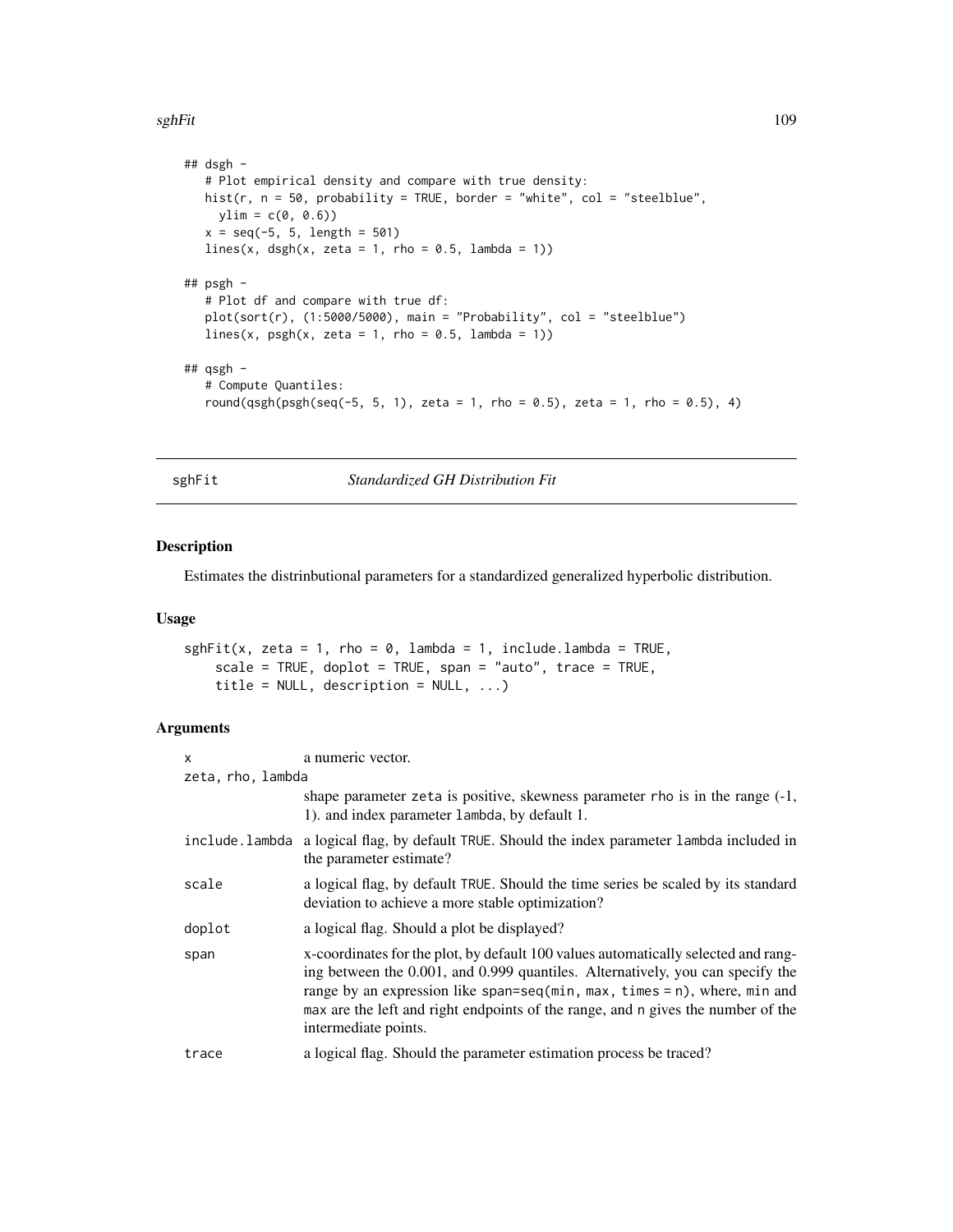<span id="page-109-0"></span>

| title                   | a character string which allows for a project title.     |
|-------------------------|----------------------------------------------------------|
| description             | a character string which allows for a brief description. |
| $\cdot$ $\cdot$ $\cdot$ | parameters to be parsed.                                 |

# Value

returns a list with the following components:

| estimate | the point at which the maximum value of the log likelihood function is obtained.                                                                                                                                                                                                                                                                                                                                                                                                                                                                                                                                                            |
|----------|---------------------------------------------------------------------------------------------------------------------------------------------------------------------------------------------------------------------------------------------------------------------------------------------------------------------------------------------------------------------------------------------------------------------------------------------------------------------------------------------------------------------------------------------------------------------------------------------------------------------------------------------|
| minimum  | the value of the estimated maximum, i.e. the value of the log liklihood function.                                                                                                                                                                                                                                                                                                                                                                                                                                                                                                                                                           |
| code     | an integer indicating why the optimization process terminated.<br>1: relative gradient is close to zero, current iterate is probably solution;<br>2: successive iterates within tolerance, current iterate is probably solution;<br>3: last global step failed to locate a point lower than estimate. Either estimate<br>is an approximate local minimum of the function or steptol is too small;<br>4: iteration limit exceeded;<br>5: maximum step size stepmax exceeded five consecutive times. Either the<br>function is unbounded below, becomes asymptotic to a finite value from above<br>in some direction or stepmax is too small. |
| gradient | the gradient at the estimated maximum.                                                                                                                                                                                                                                                                                                                                                                                                                                                                                                                                                                                                      |
| steps    | number of function calls.                                                                                                                                                                                                                                                                                                                                                                                                                                                                                                                                                                                                                   |

#### Examples

```
## sghFit -
   # Simulate Random Variates:
   set.seed(1953)
   s = r \text{sgh}(n = 2000, \text{ zeta} = 0.7, \text{rho} = 0.5, \text{lambda} = 0)## sghFit -
   # Fit Parameters:
   sghFit(s, zeta = 1, rho = 0, lambda = 1, include.lambda = TRUE,
     doplot = TRUE)
```
sght *Standardized generalized hyperbolic Student-t Distribution*

# Description

Density, distribution function, quantile function and random generation for the standardized generalized hyperbolic distribution.

## Usage

```
dsght(x, beta = 0.1, delta = 1, mu = 0, nu = 10, log = FALSE)
psight(q, beta = 0.1, delta = 1, mu = 0, nu = 10)qsght(p, beta = 0.1, delta = 1, mu = 0, nu = 10)
rsght(n, beta = 0.1, delta = 1, mu = 0, nu = 10)
```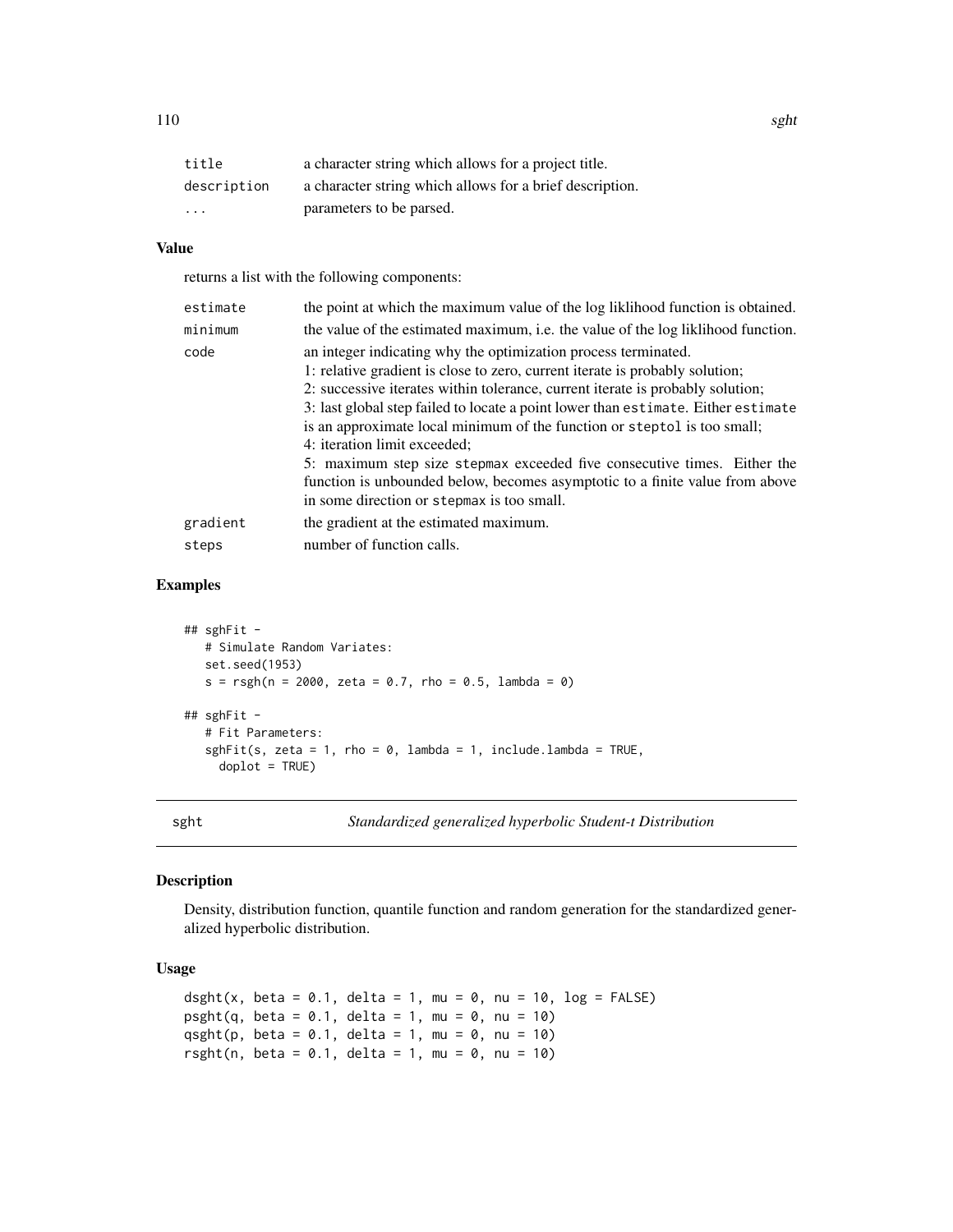#### Arguments

|     | beta, delta, mu numeric values. beta is the skewness parameter in the range (0, alpha); delta<br>is the scale parameter, must be zero or positive; mu is the location parameter, by<br>default 0. These are the parameters in the first parameterization. |
|-----|-----------------------------------------------------------------------------------------------------------------------------------------------------------------------------------------------------------------------------------------------------------|
| nu  | a numeric value, the number of degrees of freedom. Note, alpha takes the limit<br>of $abs(beta)$ , and $lambda=-nu/2$ .                                                                                                                                   |
| x,q | a numeric vector of quantiles.                                                                                                                                                                                                                            |
| p   | a numeric vector of probabilities.                                                                                                                                                                                                                        |
| n   | number of observations.                                                                                                                                                                                                                                   |
| log | a logical, if TRUE, probabilities $p$ are given as $log(p)$ .                                                                                                                                                                                             |

#### Value

All values for the \*sght functions are numeric vectors:  $d*$  returns the density, p\* returns the distribution function,  $q*$  returns the quantile function, and  $r*$  generates random deviates.

All values have attributes named "param" listing the values of the distributional parameters.

#### Author(s)

Diethelm Wuertz.

```
## rsght -
  set.seed(1953)
  r = rsght(5000, beta = 0.1, delta = 1, mu = 0, nu = 10)plot(r, type = "1", col = "steelblue",
    main = "gh: zeta=1 rho=0.5 lambda=1")
## dsght -
  # Plot empirical density and compare with true density:
  hist(r, n = 50, probability = TRUE, border = "white", col = "steelblue")
  x = seq(-5, 5, length = 501)lines(x, dsght(x, beta = 0.1, delta = 1, mu = 0, nu = 10))
## psght -
  # Plot df and compare with true df:
  plot(sort(r), (1:5000/5000), main = "Probability", col = "steelblue")
  lines(x, psght(x, beta = 0.1, delta = 1, mu = 0, nu = 10))
## qsght -
  # Compute Quantiles:
  round(qsght(psght(seq(-5, 5, 1), beta = 0.1, delta = 1, mu = 0, nu =10),
              beta = 0.1, delta = 1, mu = 0, nu = 10), 4)
```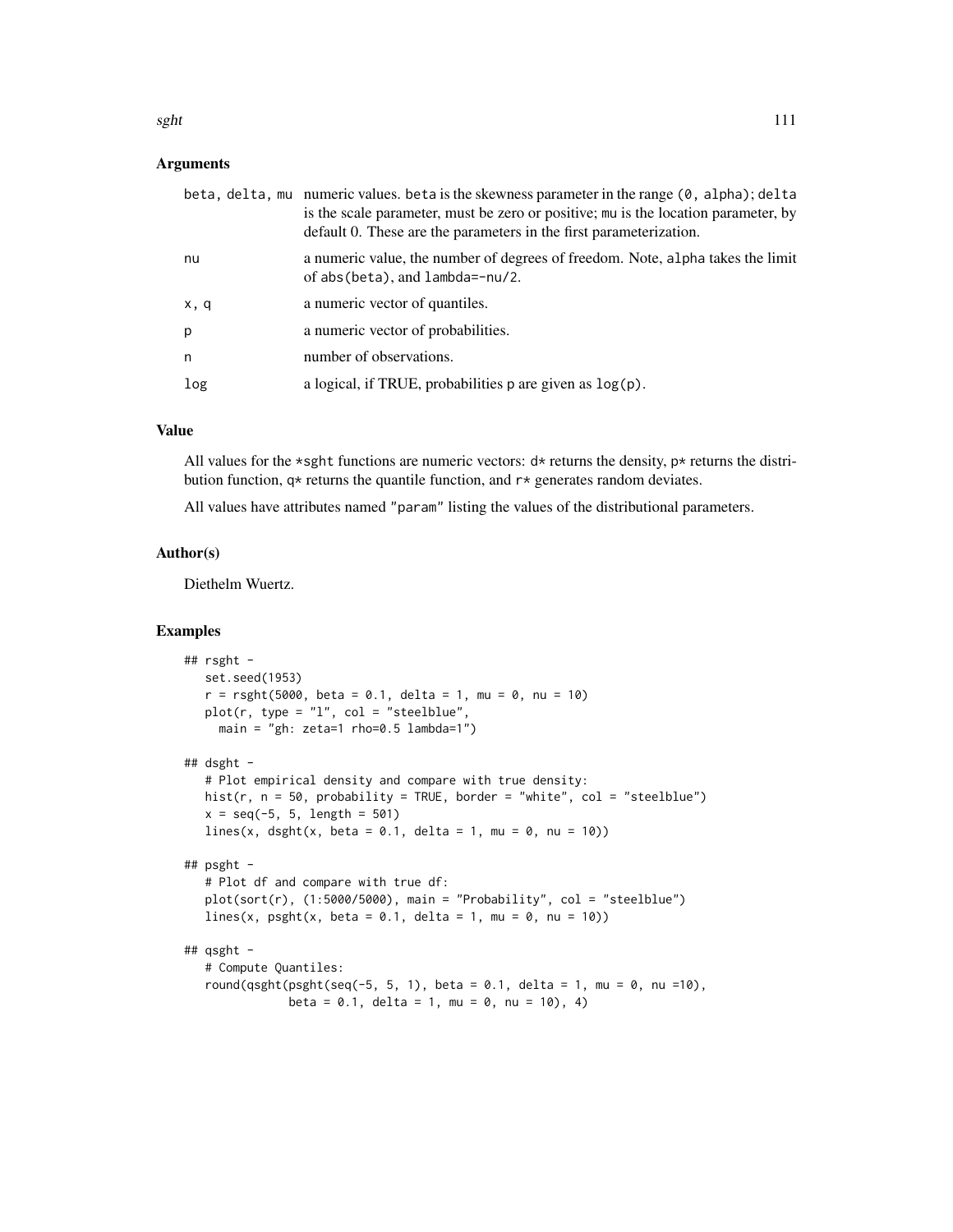#### <span id="page-111-0"></span>Description

Density, distribution function, quantile function and random generation for the standardized normal inverse Gaussian distribution.

#### Usage

```
dsnig(x, zeta = 1, rho = \theta, log = FALSE)
psnig(q, zeta = 1, rho = \theta)
qsnig(p, zeta = 1, rho = \theta)
rsnig(n, zeta = 1, rho = \theta)
```
#### Arguments

| zeta, rho | shape parameter zeta is positive, skewness parameter rho is in the range $(-1, 1)$ . |
|-----------|--------------------------------------------------------------------------------------|
| log       | a logical flag by default FALSE. If TRUE, log values are returned.                   |
| n         | number of observations.                                                              |
| р         | a numeric vector of probabilities.                                                   |
| x, q      | a numeric vector of quantiles.                                                       |

# Details

The random deviates are calculated with the method described by Raible (2000).

#### Value

All values for the \*snig functions are numeric vectors:  $d*$  returns the density,  $p*$  returns the distribution function,  $q*$  returns the quantile function, and  $r*$  generates random deviates.

All values have attributes named "param" listing the values of the distributional parameters.

#### Author(s)

Diethelm Wuertz.

```
## snig -
   set.seed(1953)
   r = r \text{snig}(5000, \text{ zeta} = 1, \text{rho} = 0.5)plot(r, type = "l", col = "steelblue",main = "snig: zeta=1 rho=0.5")
## snig -
```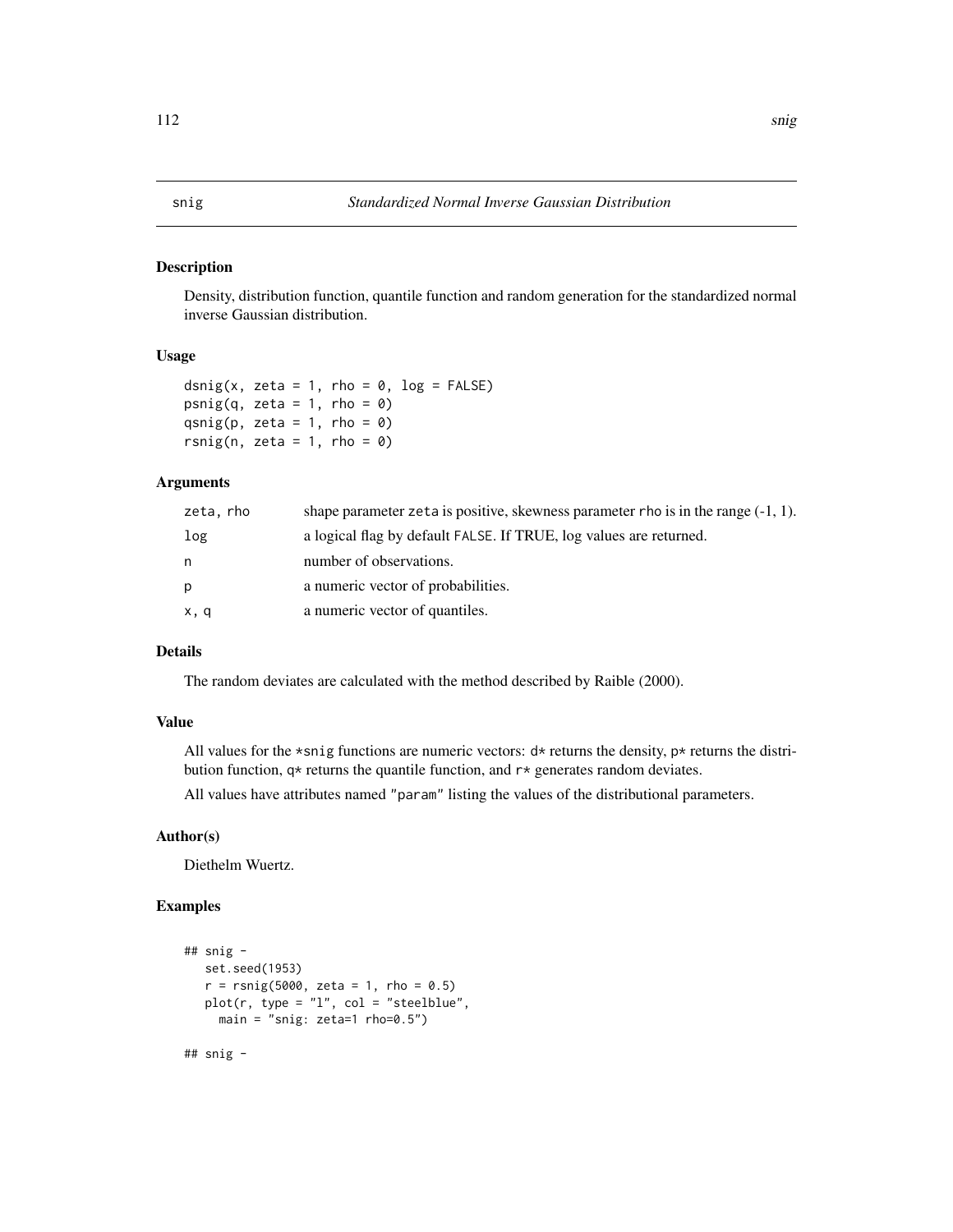#### <span id="page-112-0"></span>snigFit the contract of the contract of the contract of the contract of the contract of the contract of the contract of the contract of the contract of the contract of the contract of the contract of the contract of the co

```
# Plot empirical density and compare with true density:
  hist(r, n = 50, probability = TRUE, border = "white", col = "steelblue")
  x = seq(-5, 5, length = 501)lines(x, dsnig(x, zeta = 1, rho = 0.5))
## snig -
  # Plot df and compare with true df:
  plot(sort(r), (1:5000/5000), main = "Probability", col = "steelblue")
  lines(x, psnig(x, zeta = 1, rho = (0.5))
## snig -
  # Compute Quantiles:
  qsnig(psnig(seq(-5, 5, 1), zeta = 1, rho = 0.5), zeta = 1, rho = 0.5)
```
snigFit *Fit of a Stndardized NIG Distribution*

#### Description

Estimates the parameters of a standardized normal inverse Gaussian distribution.

#### Usage

```
snigFit(x, zeta = 1, rho = 0, scale = TRUE, doplot = TRUE,span = "auto", trace = TRUE, title = NULL, description = NULL, ...)
```
# Arguments

| zeta, rho   | shape parameter zeta is positive, skewness parameter rho is in the range $(-1, 1)$ .                                                                                                                                                                                                                                                                          |
|-------------|---------------------------------------------------------------------------------------------------------------------------------------------------------------------------------------------------------------------------------------------------------------------------------------------------------------------------------------------------------------|
| description | a character string which allows for a brief description.                                                                                                                                                                                                                                                                                                      |
| doplot      | a logical flag. Should a plot be displayed?                                                                                                                                                                                                                                                                                                                   |
| scale       | a logical flag, by default TRUE. Should the time series be scaled by its standard<br>deviation to achieve a more stable optimization?                                                                                                                                                                                                                         |
| span        | x-coordinates for the plot, by default 100 values automatically selected and rang-<br>ing between the 0.001, and 0.999 quantiles. Alternatively, you can specify the<br>range by an expression like span=seq(min, max, times = n), where, min and<br>max are the left and right endpoints of the range, and n gives the number of the<br>intermediate points. |
| title       | a character string which allows for a project title.                                                                                                                                                                                                                                                                                                          |
| trace       | a logical flag. Should the parameter estimation process be traced?                                                                                                                                                                                                                                                                                            |
| x           | a numeric vector.                                                                                                                                                                                                                                                                                                                                             |
| $\cdots$    | parameters to be parsed.                                                                                                                                                                                                                                                                                                                                      |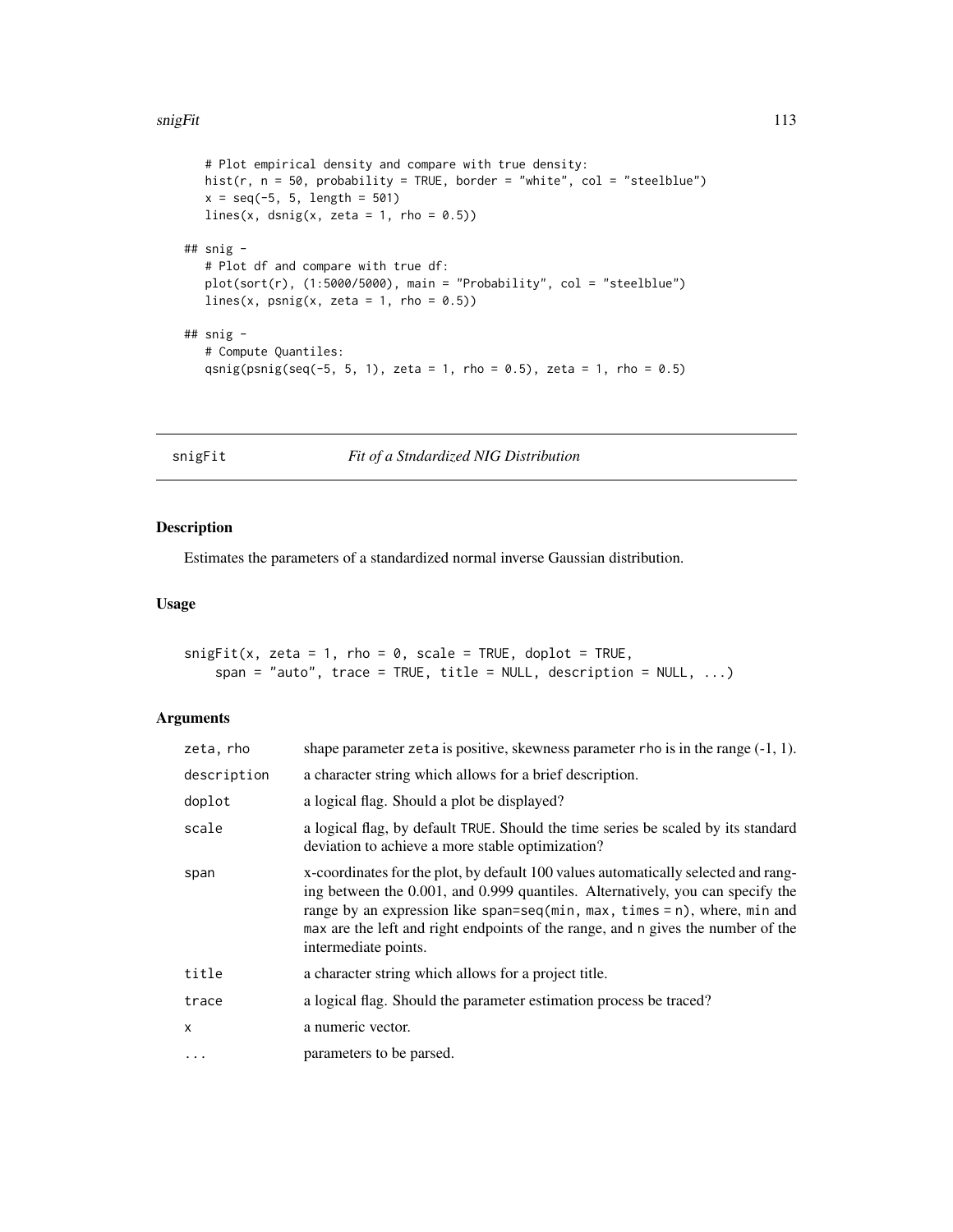# <span id="page-113-0"></span>Value

The function snigFit returns a list with the following components:

| estimate | the point at which the maximum value of the log likelihood function is obtained.                                                                                                                                                                                                                                                                                                                                                                                                                                                                                                                                                            |
|----------|---------------------------------------------------------------------------------------------------------------------------------------------------------------------------------------------------------------------------------------------------------------------------------------------------------------------------------------------------------------------------------------------------------------------------------------------------------------------------------------------------------------------------------------------------------------------------------------------------------------------------------------------|
| minimum  | the value of the estimated maximum, i.e. the value of the log liklihood function.                                                                                                                                                                                                                                                                                                                                                                                                                                                                                                                                                           |
| code     | an integer indicating why the optimization process terminated.<br>1: relative gradient is close to zero, current iterate is probably solution;<br>2: successive iterates within tolerance, current iterate is probably solution;<br>3: last global step failed to locate a point lower than estimate. Either estimate<br>is an approximate local minimum of the function or steptol is too small;<br>4: iteration limit exceeded;<br>5: maximum step size stepmax exceeded five consecutive times. Either the<br>function is unbounded below, becomes asymptotic to a finite value from above<br>in some direction or stepmax is too small. |
| gradient | the gradient at the estimated maximum.                                                                                                                                                                                                                                                                                                                                                                                                                                                                                                                                                                                                      |
| steps    | number of function calls.                                                                                                                                                                                                                                                                                                                                                                                                                                                                                                                                                                                                                   |

# Examples

```
## snigFit -
  # Simulate Random Variates:
  set.seed(1953)
  s = r \sin(g(n = 2000, zeta = 0.7, rho = 0.5))## snigFit -
  # Fit Parameters:
  snigFit(s, zeta = 1, rho = 0, doplot = TRUE)
```
ssd *Spline Smoothed Distribution*

# Description

Density, distribution function, quantile function and random generation from smoothing spline estimates.

# Usage

```
dssd(x, param, log = FALSE)pssd(q, param)
qssd(p, param)
rssd(n, param)
```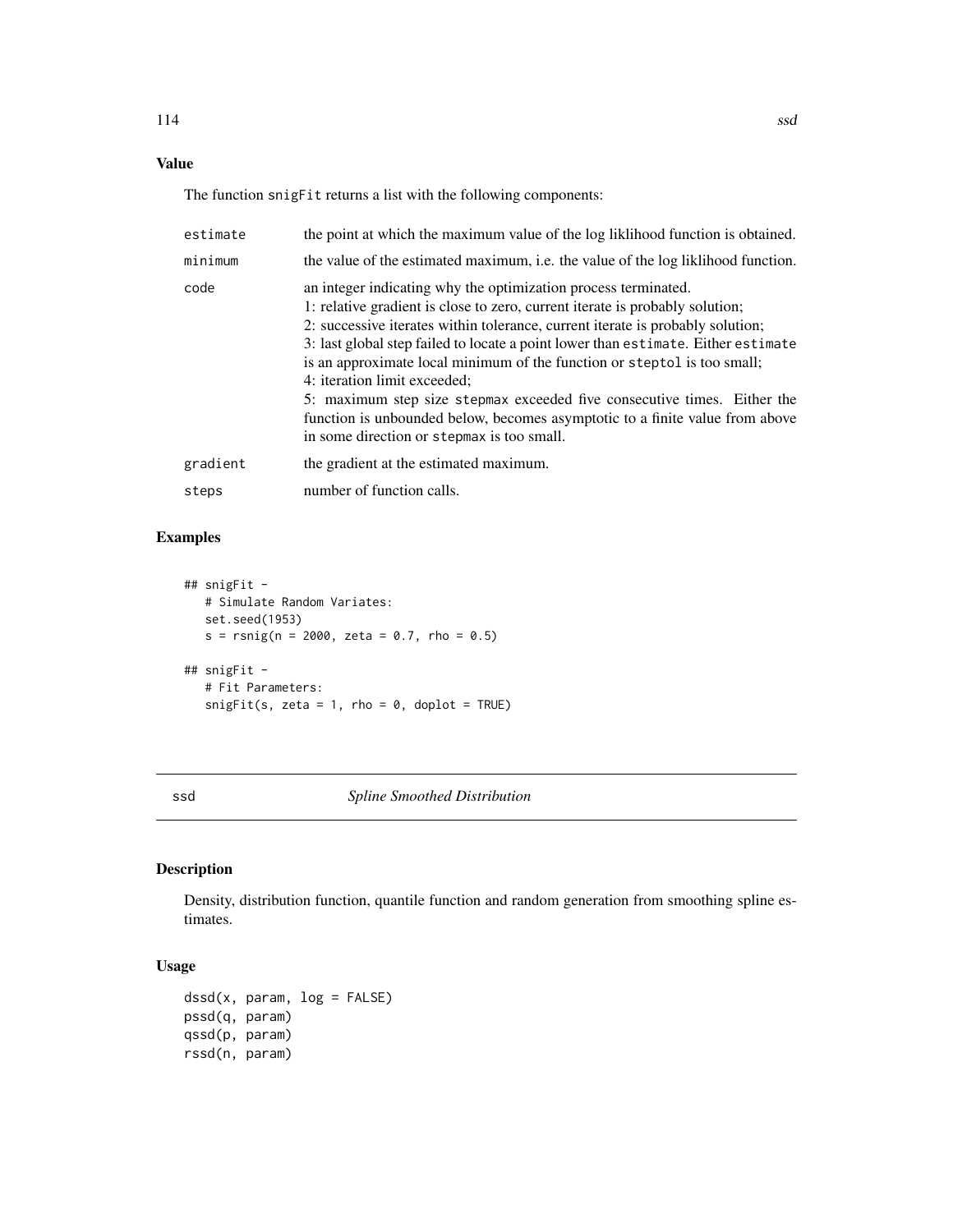#### **Arguments**

| param | an object as returned by the function ssdFit                                       |
|-------|------------------------------------------------------------------------------------|
| log   | a logical flag by default FALSE. Should labels and a main title drawn to the plot? |
| n     | number of observations.                                                            |
| p     | a numeric vector of probabilities.                                                 |
| x, q  | a numeric vector of quantiles.                                                     |

#### Value

All values for the \*ssd functions are numeric vectors:  $d*$  returns the density,  $p*$  returns the distribution function,  $q*$  returns the quantile function, and  $r*$  generates random deviates.

All values have attributes named "param" listing the values of the distributional parameters.

# Author(s)

Diethelm Wuertz, Chong Gu for the underlying gss package.

# References

Gu, C. (2002), *Smoothing Spline ANOVA Models*, New York Springer–Verlag.

Gu, C. and Wang, J. (2003), *Penalized likelihood density estimation: Direct cross-validation and scalable approximation*, Statistica Sinica, 13, 811–826.

```
## ssdFit -
   set.seed(1953)
   r = rnorm(500)hist(r, breaks = "FD", probability = TRUE,
     col = "steelblue", border = "white")## ssdFit -
   param = ssdFit(r)## dssd -
   u = \text{seq}(\text{min}(r), \text{max}(r), \text{len} = 301)v = dssd(u, param)lines(u, v, col = "orange", lwd = 2)
```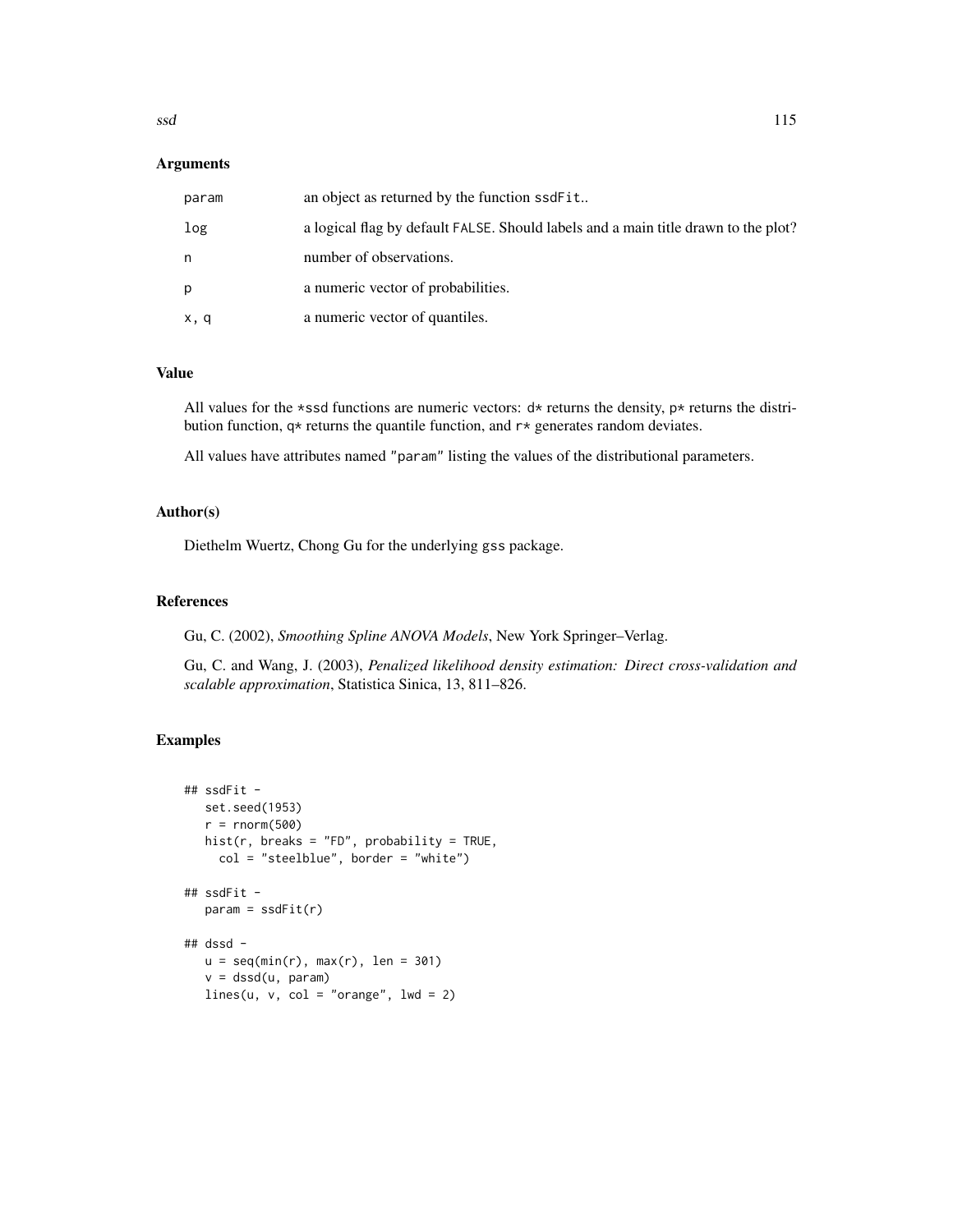<span id="page-115-0"></span>

#### Description

Estimates the parameters of a density function using smoothing splines.

### Usage

ssdFit(x)

#### Arguments

x a numeric vector.

# Value

The function ssdFit, hypFit returns an object of class ssden. The returned object can be used to evaluate density, probabilities and quantiles.

#### Author(s)

Diethelm Wuertz, Chong Gu for the underlying gss package.

# References

Gu, C. (2002), *Smoothing Spline ANOVA Models*, New York Springer–Verlag.

Gu, C. and Wang, J. (2003), *Penalized likelihood density estimation: Direct cross-validation and scalable approximation*, Statistica Sinica, 13, 811–826.

```
## ssdFit -
  set.seed(1953)
   r = \text{rnorm}(500)hist(r, breaks = "FD", probability = TRUE,
     col = "steelblue", border = "white")## ssdFit -
  param = ssdFit(r)## dssd -
  u = \text{seq}(\min(r), \max(r), \text{ len} = 301)v = dssd(u, param)
  lines(u, v, col = "orange", lwd = 2)
```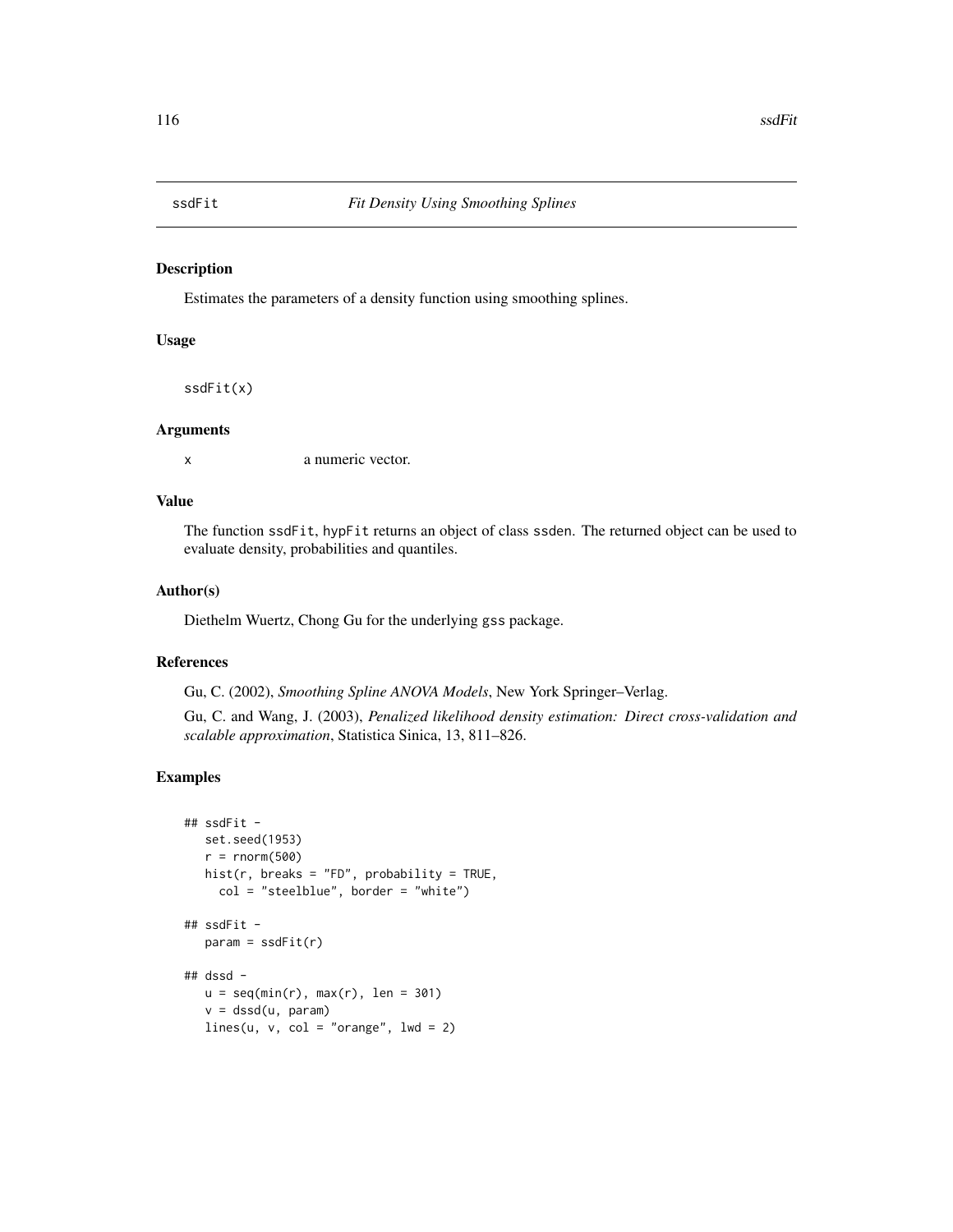<span id="page-116-0"></span>

#### Description

The stableSlider() function provides interactive displays of density and probabilities of stable distributions.

## Usage

```
stableSlider(col= "steelblue", col.med = "gray30")
```
#### Arguments

col, col.med optional arguments for the slider.

# Value

The stableSlider() function displays densities and probabilities of the skew stable distribution, for educational purposes.

#### Author(s)

Diethelm Wuertz for the Rmetrics R-port.

#### References

see those in [dstable](#page-0-0), in package stabledist.

# Examples

```
if(dev.interactive())
  stableSlider()
```
symbolTable *Table of Symbols*

# Description

Displays a Table of plot characters and symbols.

## Usage

symbolTable(font = par('font'),  $cex = 0.7$ )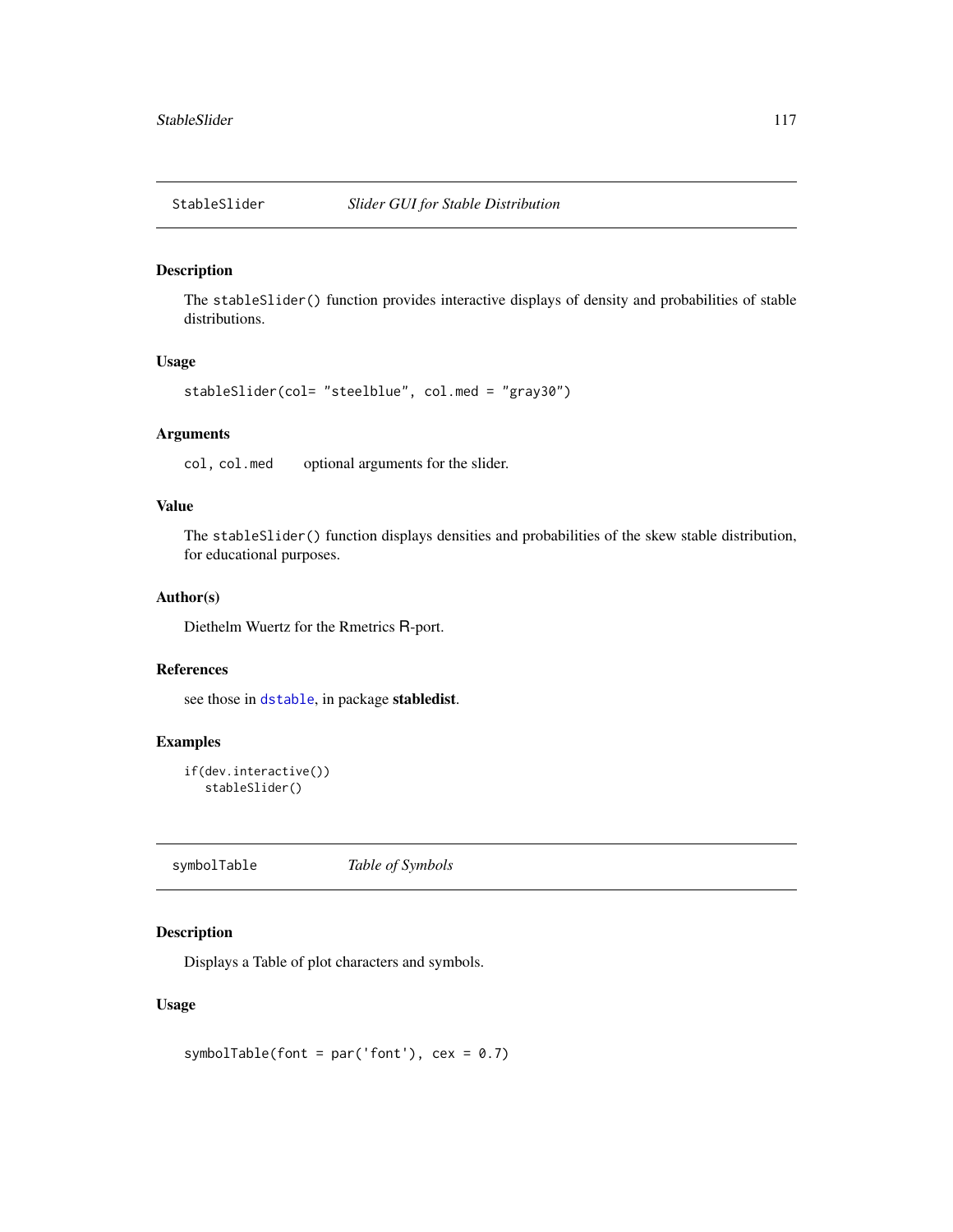#### <span id="page-117-0"></span>**Arguments**

| cex  | a numeric value, determines the character size, the default size is 0.7. |
|------|--------------------------------------------------------------------------|
| font | an integer value, the number of the font, by default font number 1.      |

#### Value

symbolTable

displays a table with the plot characters and symbols numbered from 0 to 255 and returns invisible the name of the font.

# See Also

link{characterTable}, link{colorTable}.

#### Examples

```
## symbolTable -
  # Default Symbol Table:
  symbolTable()
```
TimeSeriesPlots *Financial Time Series Plots*

### Description

Returns an index/price, a return, or a drawdown plot.

List of Functions:

| seriesPlot    | Returns a tailored return series plot,         |
|---------------|------------------------------------------------|
| cumulatedPlot | Displays a cumulated series given the returns, |
| returnPlot    | Displays returns given the cumulated series,   |
| drawdownPlot  | Displays drawdowns given the return series.    |

## Usage

```
seriesPlot(x, labels = TRUE, type = "l", col = "steelblue",
   title = TRUE, grid = TRUE, box = TRUE, rug = TRUE, ...)
cumulatedPlot(x, index = 100, labels = TRUE, type = "l", col = "steelblue",
    title = TRUE, grid = TRUE, box = TRUE, rug = TRUE, ...)
returnPlot(x, labels = TRUE, type = "l", col = "steelblue",title = TRUE, grid = TRUE, box = TRUE, rug = TRUE, ...)drawdownPlot(x, labels = TRUE, type = "l", col = "steelblue",title = TRUE, grid = TRUE, box = TRUE, rug = TRUE, ...)
```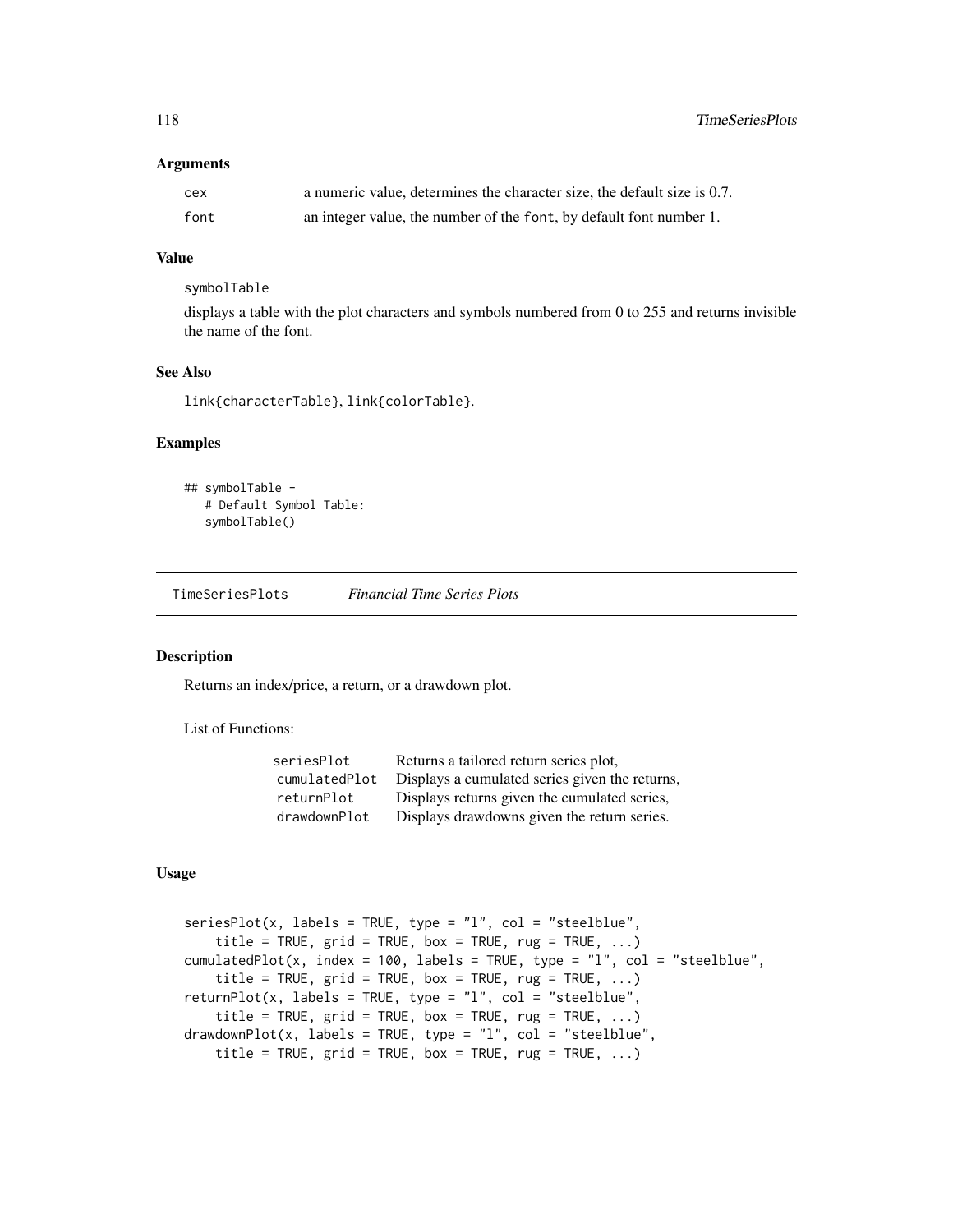## TimeSeriesPlots 119

#### **Arguments**

| box          | a logical flag, should a box be added to the plot? By default TRUE.                                                                                                                                                                |
|--------------|------------------------------------------------------------------------------------------------------------------------------------------------------------------------------------------------------------------------------------|
| col          | the color for the series. In the univariate case use just a color name like the<br>default, col="steelblue", in the multivariate case we recommend to select the<br>colors from a color palette, e.g. $col=heat.colors(ncol(x))$ . |
| grid         | a logical flag, should a grid be added to the plot? By default TRUE.                                                                                                                                                               |
| index        | a numeric value, by default 100. The function cumulates column by colum the<br>returns and multiplies the result with the index value: $index*exp(colCumsums(x))$ .                                                                |
| labels       | a logical flag, should the plot be returned with default labels and decorated in an<br>automated way? By default TRUE.                                                                                                             |
| rug          | a logical flag, by default TRUE. Should a rug representation of the data added<br>to the plot?                                                                                                                                     |
| title        | a logical flag, by default TRUE. Should a default title added to the plot?                                                                                                                                                         |
| type         | what type of plot should be drawn? By default we use a line plot, type="1". An<br>alternative plot style which produces nice figures is for example type="h".                                                                      |
| $\mathsf{x}$ | an object of class "timeSeries" or any other object which can be transformed<br>by the function as. timeSeries into an object of class timeSeries. The latter<br>case, other then timeSeries objects, is more or less untested.    |
| $\cdots$     | optional arguments to be passed.                                                                                                                                                                                                   |

#### Details

The plot functions can be used to plot univariate and multivariate time series of class timeSeries.

The graphical parameters type and col can be set by the values specified through the argument list. In the case of multivariate time series col can be specified by the values returned by a color palette.

Automated titles including main title, x- and y-lables, grid lines, box style and rug represenatations cann be selected by setting these arguments to TRUE which is the default. If the title flag is unset, then the main title, x-, and y-labels are empty strings. This allows to set user defined labels with the function title after the plot is drawn.

Beside type, col, main, xlab and ylab, all other par arguments can be passed to the plot function.

If the labels flag is unset to FALSE, then no decorations will be added tothe plot, and the plot can be fully decorated by the user.

#### Value

displays a time series plot.

```
## seriesPlot -
  tS <- as.timeSeries(data(LPP2005REC))
  seriesPlot(tS)
```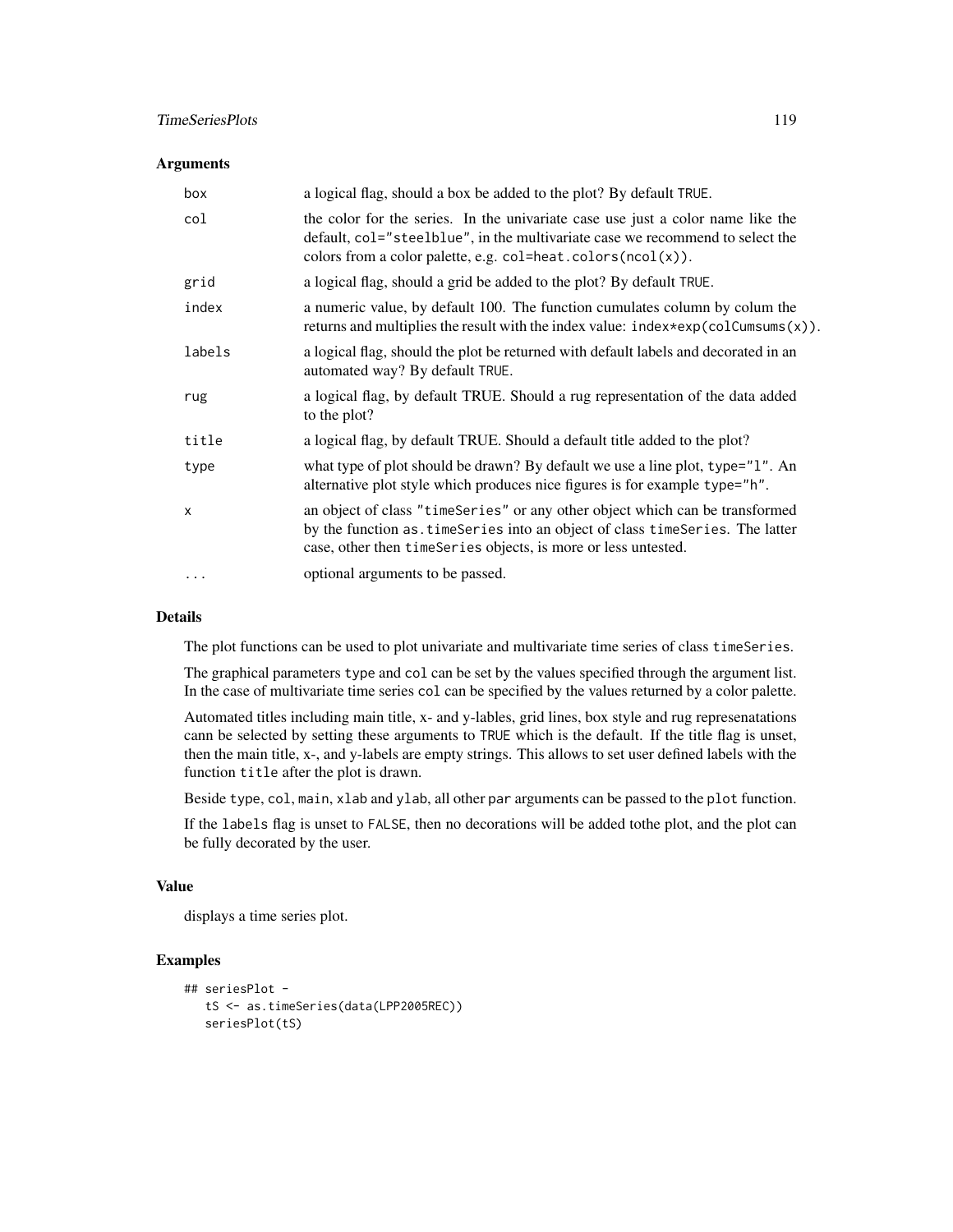# Description

Returns trace of a matrix.

#### Usage

tr(x)

# Arguments

x a numeric matrix.

# Details

The function tr computes the trace of a square matrix which is the sum of the diagonal elements of the matrix under consideration.

# References

Golub, van Loan, (1996); *Matrix Computations*, 3rd edition. Johns Hopkins University Press.

# Examples

```
## Create Pascal Matrix:
  P = pascal(3)P
## Trace:
  tr(P)
```
triang *Upper and Lower Triangular Matrixes*

# Description

Extracs the pper or lower tridiagonal part from a matrix.

### Usage

triang(x) Triang(x)

<span id="page-119-0"></span>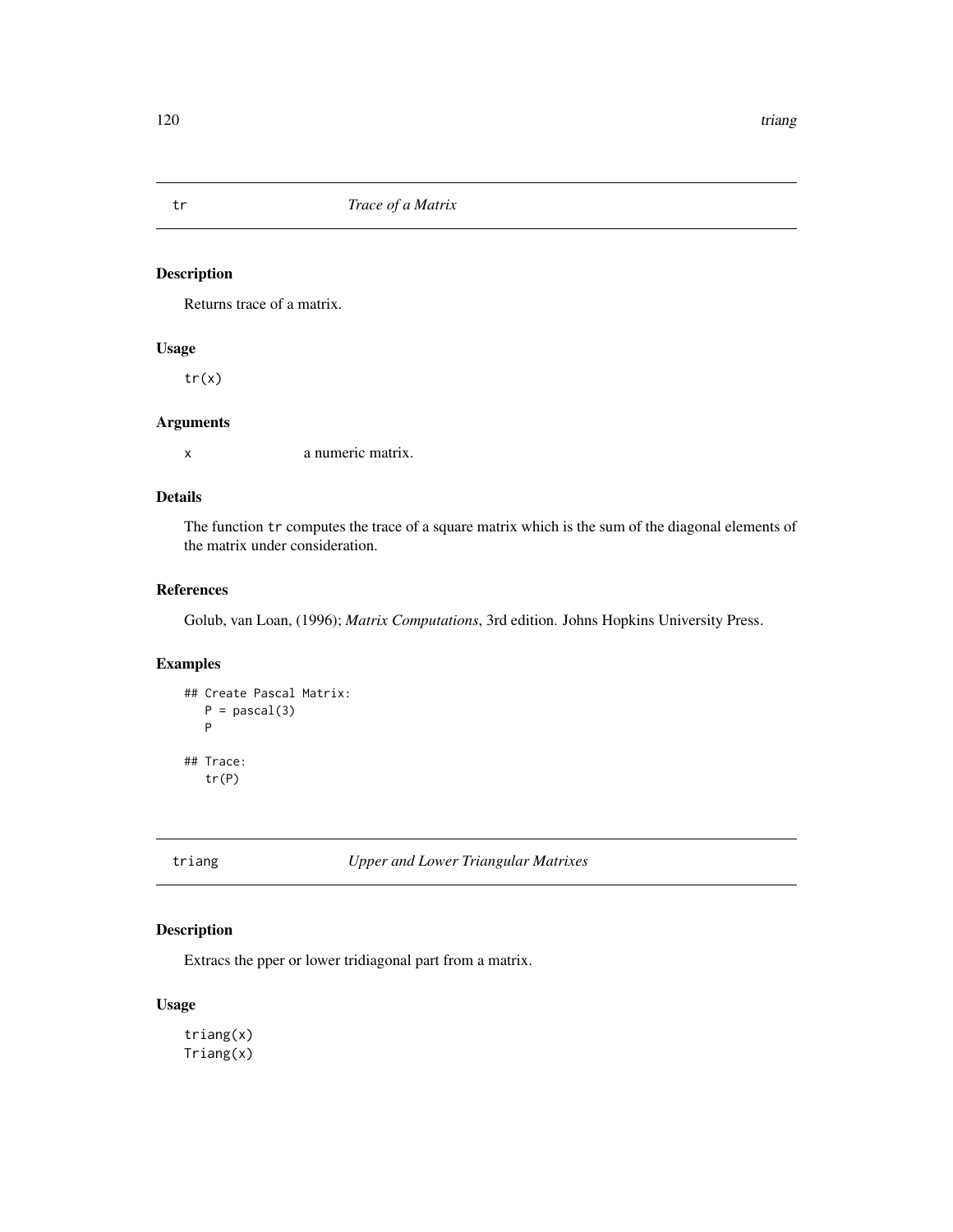#### <span id="page-120-0"></span>tsHessian 121

#### Arguments

x a numeric matrix.

#### Details

The functions triang and Triang allow to transform a square matrix to a lower or upper triangular form. A triangular matrix is either an upper triangular matrix or lower triangular matrix. For the first case all matrix elements  $a[i, j]$  of matrix A are zero for  $i>j$ , whereas in the second case we have just the opposite situation. A lower triangular matrix is sometimes also called left triangular. In fact, triangular matrices are so useful that much computational linear algebra begins with factoring or decomposing a general matrix or matrices into triangular form. Some matrix factorization methods are the Cholesky factorization and the LU-factorization. Even including the factorization step, enough later operations are typically avoided to yield an overall time savings. Triangular matrices have the following properties: the inverse of a triangular matrix is a triangular matrix, the product of two triangular matrices is a triangular matrix, the determinant of a triangular matrix is the product of the diagonal elements, the eigenvalues of a triangular matrix are the diagonal elements.

## References

Higham, N.J., (2002); *Accuracy and Stability of Numerical Algorithms*, 2nd ed., SIAM. Golub, van Loan, (1996); *Matrix Computations*, 3rd edition. Johns Hopkins University Press.

#### Examples

```
## Create Pascal Matrix:
   P = pascal(3)P
## Create lower triangle matrix
   L = \text{triangle}(P)\mathbf{L}
```
tsHessian *Two sided approximated Hessian*

# Description

Computes two sided (TS) approximated Hessian.

#### Usage

tsHessian(x, fun, ...)

#### **Arguments**

| x       | arugment to be passed to function             |
|---------|-----------------------------------------------|
| fun     | function                                      |
| $\cdot$ | additional paramters to be passed to function |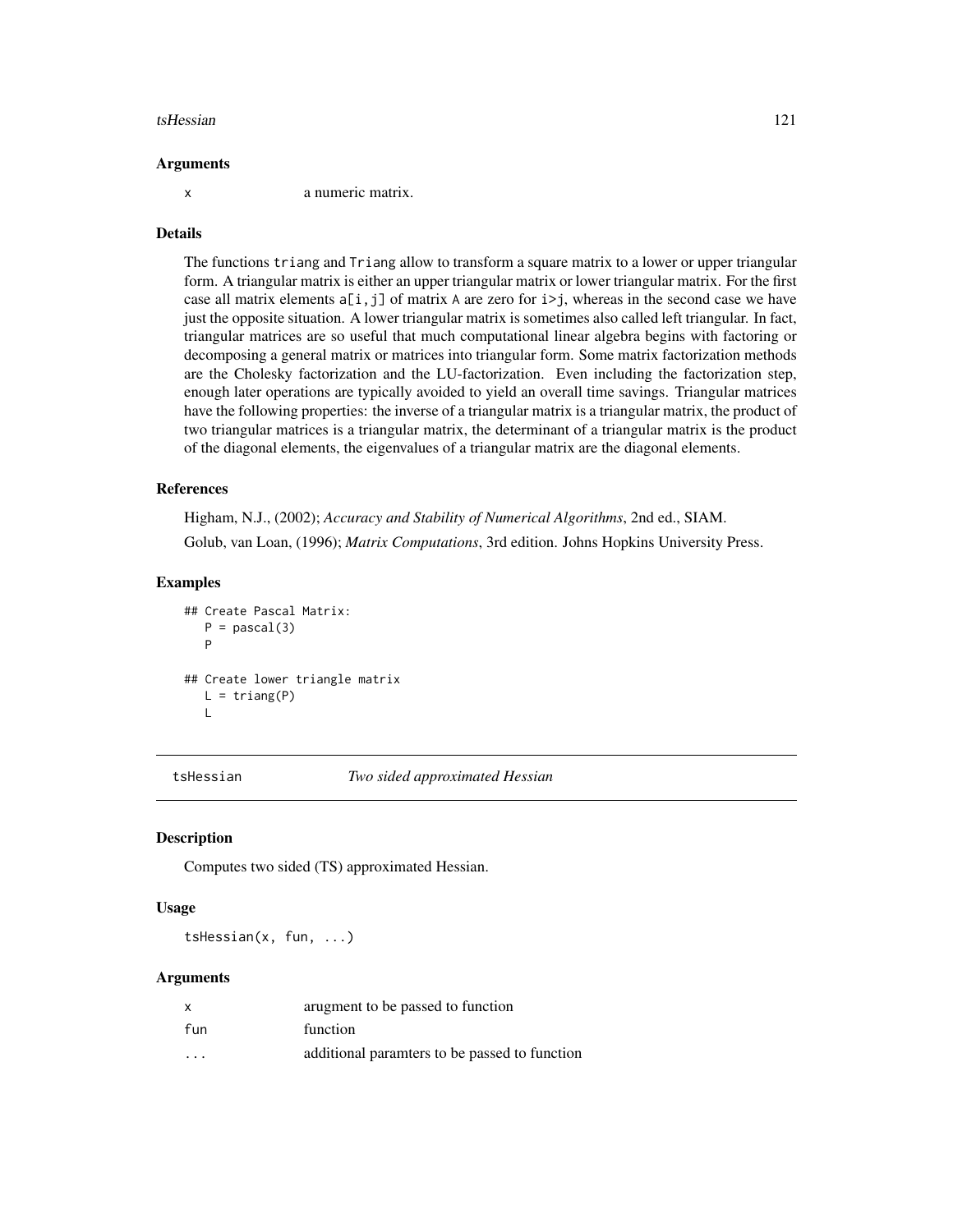# <span id="page-121-0"></span>Author(s)

A function borrowed from Kevin Sheppard's Matlab garch toolbox as implemented by Alexios Ghalanos in his rgarch package

#### tslag *Lagged or Leading Vector/Matrix*

#### Description

Creates a lagged or leading vector/matrix of selected order(s).

#### Usage

 $tslag(x, k = 1, trim = FALSE)$ 

# Arguments

| k            | an integer value, the number of positions the new series is to lag or to lead the<br>input series.                                             |
|--------------|------------------------------------------------------------------------------------------------------------------------------------------------|
| $\mathsf{x}$ | a numeric vector or matrix, missing values are allowed.                                                                                        |
| trim         | a logical flag, if TRUE, the missing values at the beginning ans/or end of the<br>returned series will be trimmed. The default value is FALSE. |

# See Also

[pdl](#page-95-0).

# Examples

## tslag - #

varianceTest *Two Sample Variance Tests*

# Description

Tests if two series differ in their distributional variance parameter.

# Usage

```
varianceTest(x, y, method = c("varf", "bartlett", "fligner"),
    title = NULL, description = NULL)
```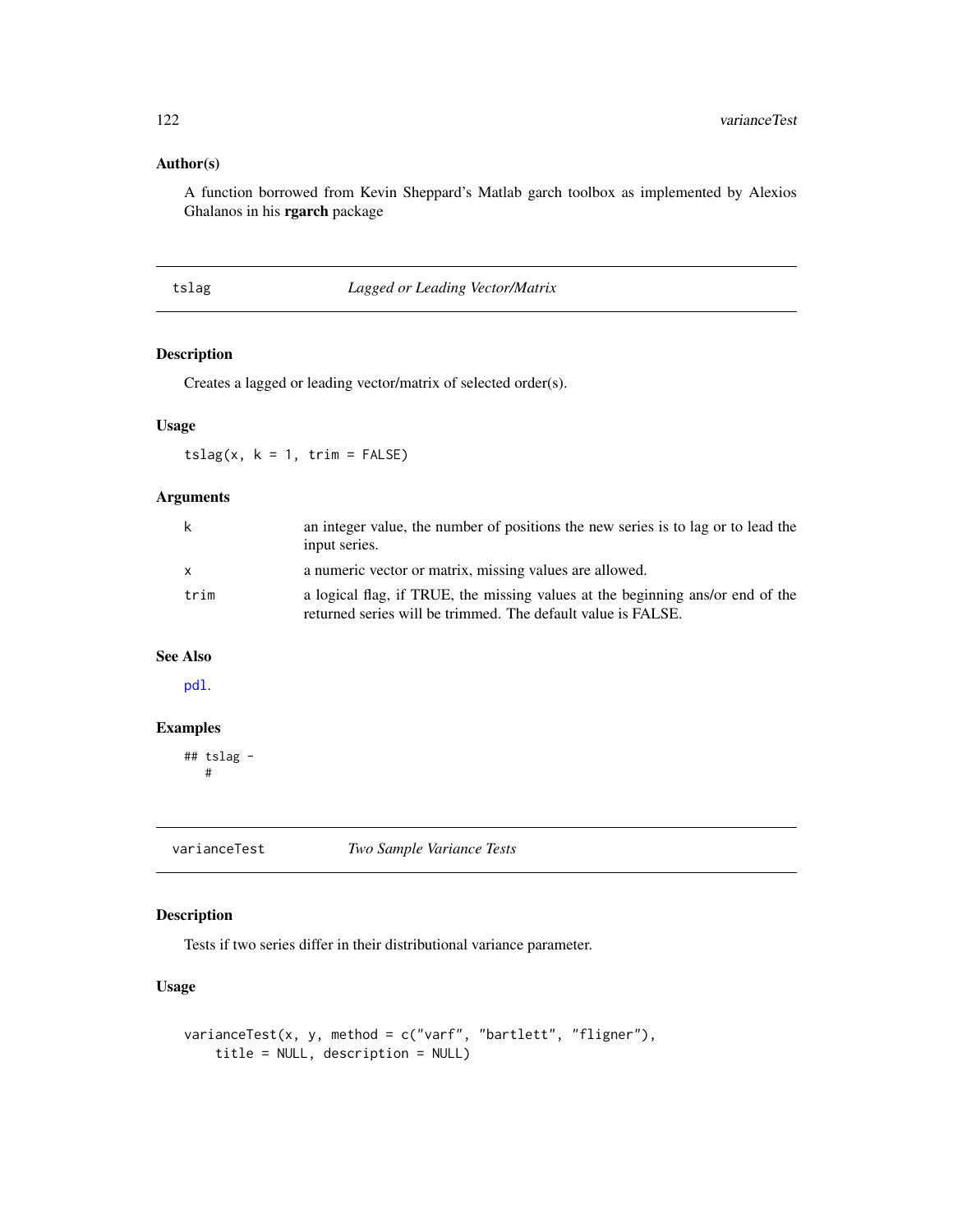#### varianceTest 123

#### **Arguments**

| x, y        | numeric vectors of data values.                                              |
|-------------|------------------------------------------------------------------------------|
| method      | a character string naming which test should be applied.                      |
| title       | an optional title string, if not specified the inputs data name is deparsed. |
| description | optional description string, or a vector of character strings.               |

# Details

The method="varf" can be used to compare variances of two normal samples performing an F test. The null hypothesis is that the ratio of the variances of the populations from which they were drawn is equal to one.

The method="bartlett" performs the Bartlett test of the null hypothesis that the variances in each of the samples are the same. This fact of equal variances across samples is also called *homogeneity of variances*. Note, that Bartlett's test is sensitive to departures from normality. That is, if the samples come from non-normal distributions, then Bartlett's test may simply be testing for nonnormality. The Levene test (not yet implemented) is an alternative to the Bartlett test that is less sensitive to departures from normality.

The method="fligner" performs the Fligner-Killeen test of the null that the variances in each of the two samples are the same.

#### Value

In contrast to R's output report from S3 objects of class "htest" a different output report is produced. The classical tests presented here return an S4 object of class "fHTEST". The object contains the following slots:

| @call               | the function call.                                                                                                                             |
|---------------------|------------------------------------------------------------------------------------------------------------------------------------------------|
| @data               | the data as specified by the input argument(s).                                                                                                |
| @test               | a list whose elements contain the results from the statistical test. The information<br>provided is similar to a list object of class "htest". |
| @title              | a character string with the name of the test. This can be overwritten specifying<br>a user defined input argument.                             |
| <b>@description</b> | a character string with an optional user defined description. By default just the<br>current date when the test was applied will be returned.  |
|                     | The slot @test returns an object of class "list" containing (at least) the following elements:                                                 |
| statistic           | the value(s) of the test statistic.                                                                                                            |
| p.value             | the p-value(s) of the test.                                                                                                                    |
| parameters          | a numeric value or vector of parameters.                                                                                                       |
| estimate            | a numeric value or vector of sample estimates.                                                                                                 |
| conf.int            | a numeric two row vector or matrix of 95                                                                                                       |
| method              | a character string indicating what type of test was performed.                                                                                 |
| data.name           | a character string giving the name(s) of the data.                                                                                             |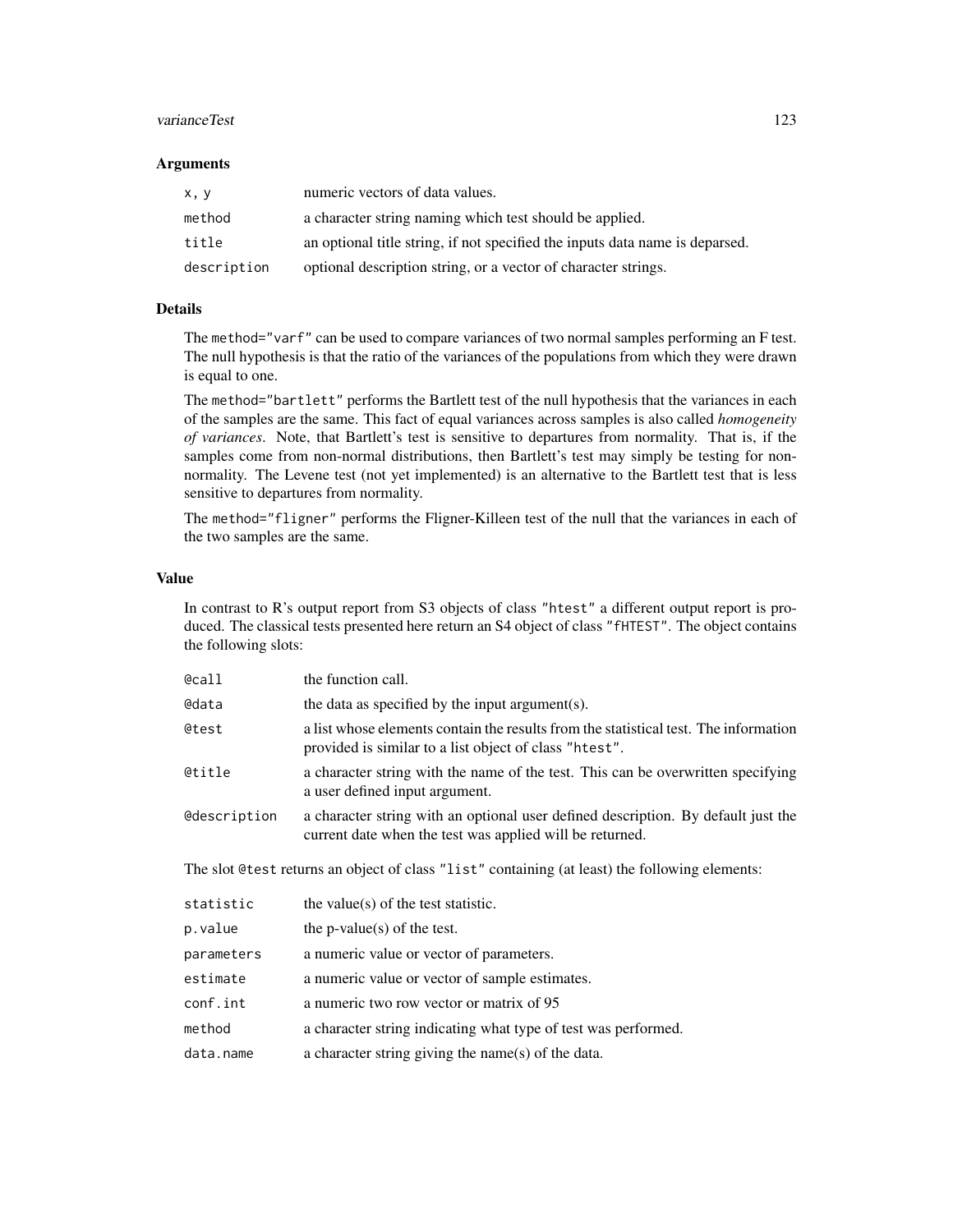# <span id="page-123-0"></span>Note

Some of the test implementations are selected from R's ctest package.

#### Author(s)

R-core team for hypothesis tests implemented from R's package ctest.

# References

Conover, W. J. (1971); *Practical nonparametric statistics*, New York: John Wiley & Sons. Lehmann E.L. (1986); *Testing Statistical Hypotheses*, John Wiley and Sons, New York.

# Examples

```
## rnorm -
  # Generate Series:
  x = \text{norm}(50)y = rnorm(50)## varianceTest -
  varianceTest(x, y, "varf")
  varianceTest(x, y, "bartlett")
  varianceTest(x, y, "fligner")
```
#### vec *Stacking Vectors and Matrixes*

#### Description

Stacks either a lower triangle matrix or a matrix.

#### Usage

vec(x) vech(x)

### **Arguments**

x a numeric matrix.

#### Details

The function vec implements the operator that stacks a matrix as a column vector, to be more precise in a matrix with one column.  $vec(X) = (X11, X21, ..., XN1, X12, X22, ..., XNN)$ .

The function vech implements the operator that stacks the lower triangle of a NxN matrix as an  $N(N+1)/2x1$  vector: vech $(X) = (X11, X21, X22, X31, ..., XNN)$ , to be more precise in a matrix with one row.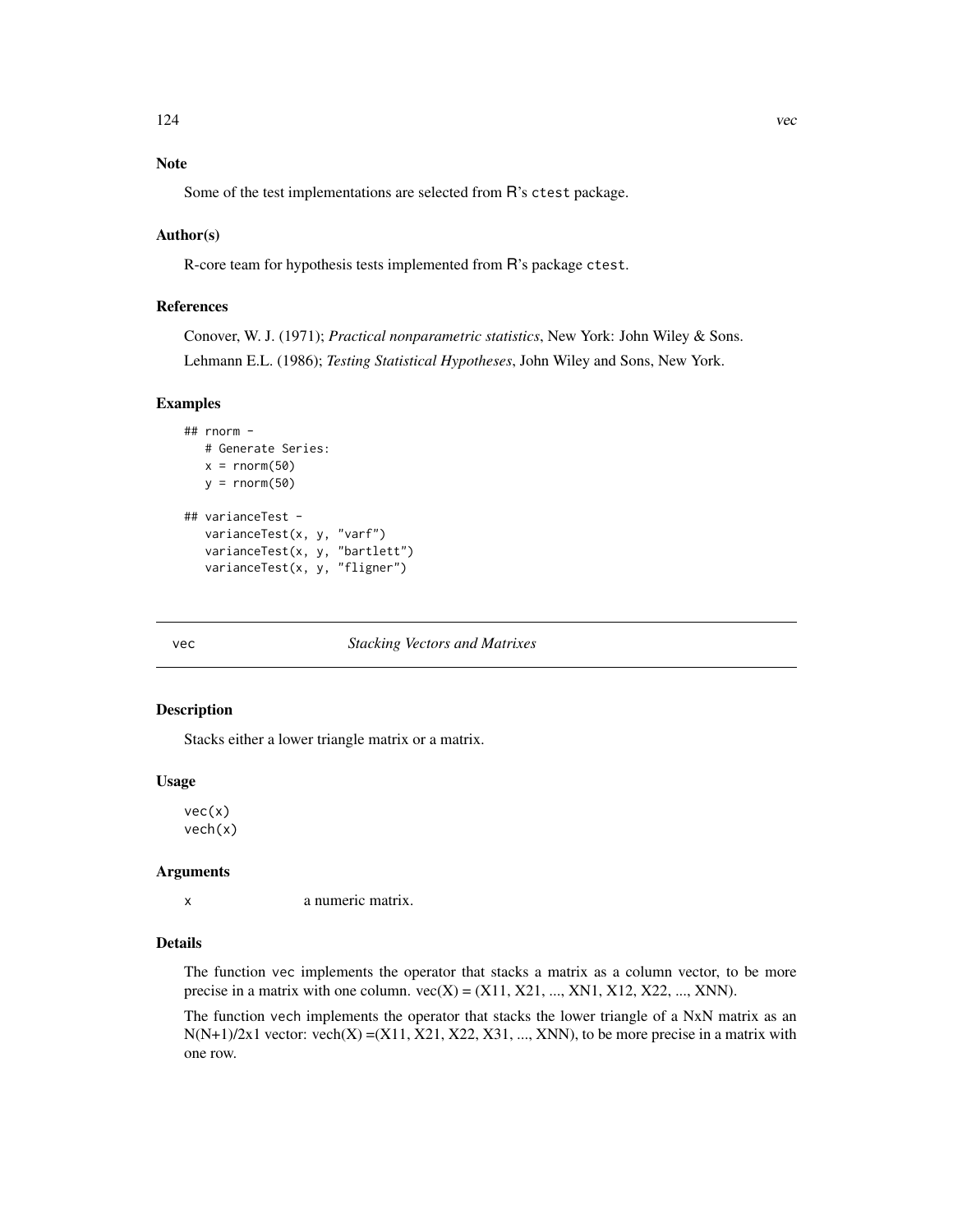# Examples

```
## Create Pascal Matrix:
  P = pascal(3)## Stack a matrix
  vec(P)
## Stack the lower triangle
```
vech(P)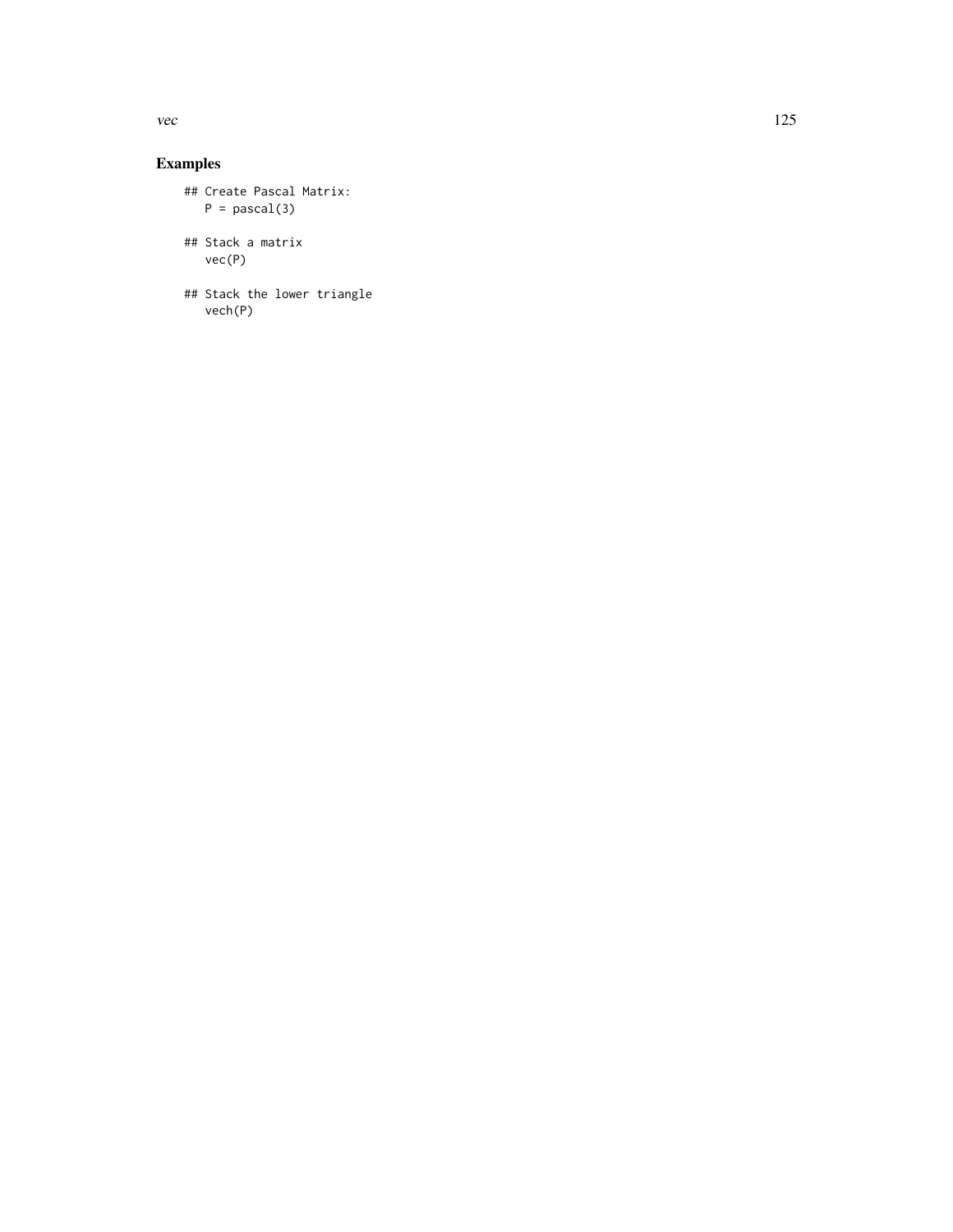# Index

∗ datasets fBasicsData, [32](#page-31-0) ∗ distribution distCheck, [29](#page-28-0) DistributionFits, [29](#page-28-0) gh, [36](#page-35-0) ghFit, [38](#page-37-0) ghMode, [40](#page-39-0) ghMoments, [41](#page-40-0) ghRobMoments, [42](#page-41-0) ghSlider, [43](#page-42-0) ght, [44](#page-43-0) ghtFit, [45](#page-44-0) ghtMode, [46](#page-45-0) ghtMoments, [47](#page-46-0) ghtRobMoments, [48](#page-47-0) gld, [49](#page-48-0) gldFit, [51](#page-50-0) gldRobMoments, [53](#page-52-0) hyp, [59](#page-58-0) hypFit, [61](#page-60-0) hypMode, [62](#page-61-0) hypMoments, [63](#page-62-0) hypRobMoments, [65](#page-64-0) hypSlider, [66](#page-65-0) maxdd, [79](#page-78-0) nig, [81](#page-80-0) nigFit, [82](#page-81-0) nigMode, [84](#page-83-0) nigMoments, [85](#page-84-0) nigRobMoments, [86](#page-85-0) nigShapeTriangle, [87](#page-86-0) nigSlider, [88](#page-87-0) normRobMoments, [94](#page-93-0) sampleLMoments, [103](#page-102-0) sampleRobMoments, [103](#page-102-0) sgh, [108](#page-107-0) sghFit, [109](#page-108-0) sght, [110](#page-109-0)

snig, [112](#page-111-0) snigFit, [113](#page-112-0) ssd, [114](#page-113-0) ssdFit, [116](#page-115-0) StableSlider, [117](#page-116-0) ∗ hplot acfPlot, [13](#page-12-0) decor, [28](#page-27-0) gridVector, [54](#page-53-0) interactivePlot, [67](#page-66-0) ScalingLawPlot, [106](#page-105-0) ∗ htest correlationTest, [26](#page-25-0) fHTEST, [34](#page-33-0) ks2Test, [71](#page-70-0) locationTest, [77](#page-76-0) NormalityTests, [90](#page-89-0) scaleTest, [104](#page-103-0) varianceTest, [122](#page-121-0) ∗ math colVec, [25](#page-24-0) hilbert, [56](#page-55-0) Ids, [66](#page-65-0) inv, [68](#page-67-0) kron, [70](#page-69-0) norm, [89](#page-88-0) pascal, [95](#page-94-0) pdl, [96](#page-95-1) positiveDefinite, [97](#page-96-0) rk, [100](#page-99-0) tr, [120](#page-119-0) triang, [120](#page-119-0) tslag, [122](#page-121-0) vec, [124](#page-123-0) ∗ misc fBasics-deprecated, [31](#page-30-0) ∗ package fBasics-package, [4](#page-3-0) ∗ programming

126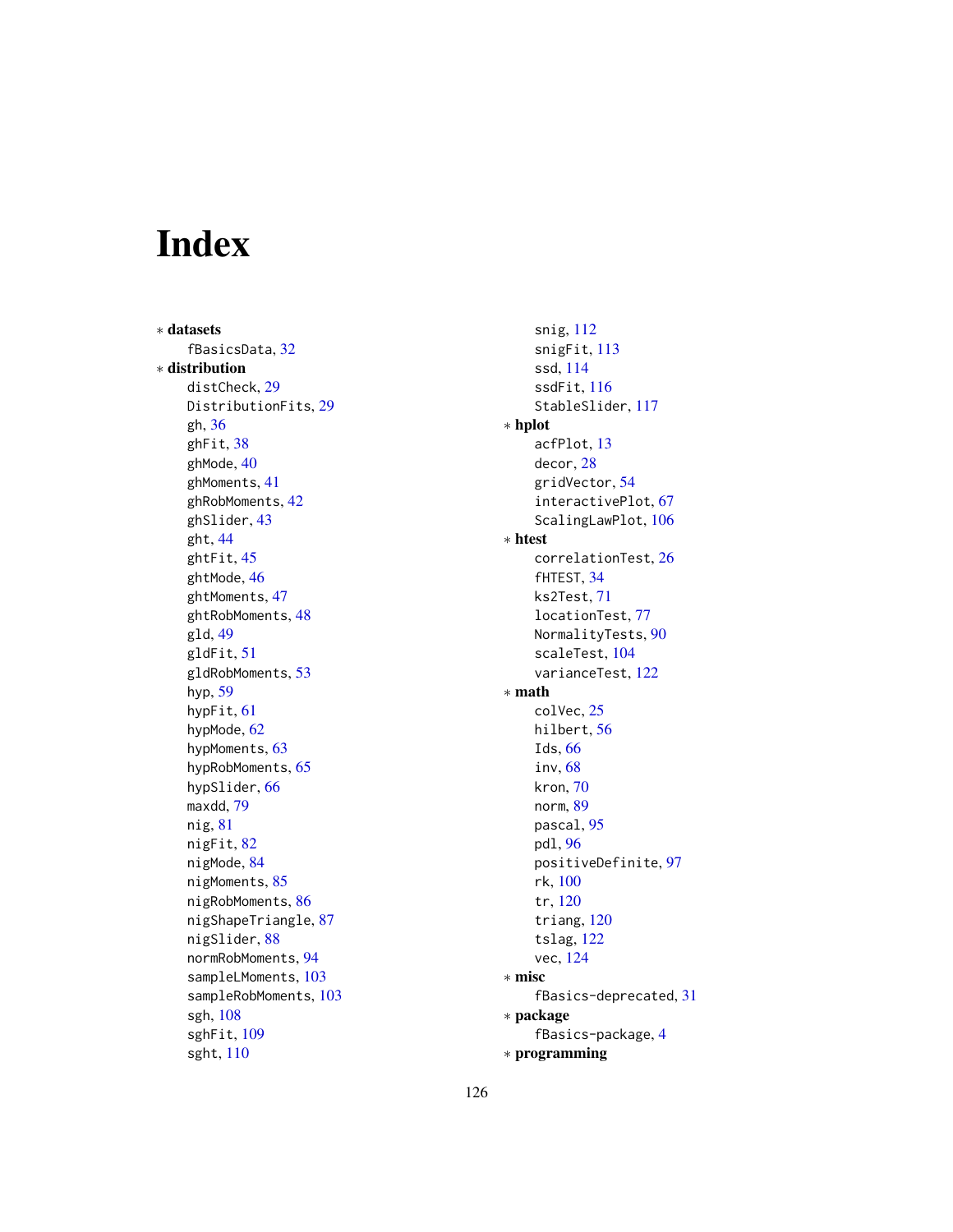akimaInterp, [15](#page-14-0) baseMethods, [17](#page-16-0) BasicStatistics, [18](#page-17-0) BoxPlot, [19](#page-18-0) characterTable, [20](#page-19-0) colorLocator, [20](#page-19-0) colorPalette, [21](#page-20-0) colorTable, [25](#page-24-0) getS4, [35](#page-34-0) Heaviside, [55](#page-54-0) HistogramPlot, [57](#page-56-0) krigeInterp, [69](#page-68-0) lcg, [72](#page-71-0) linearInterp, [74](#page-73-0) listDescription, [75](#page-74-0) listFunctions, [76](#page-75-0) listIndex, [76](#page-75-0) print, [97](#page-96-0) QuantileQuantilePlots, [98](#page-97-0) ReturnSeriesGUI, [100](#page-99-0) symbolTable, [117](#page-116-0) TimeSeriesPlots, [118](#page-117-0) ∗ univar rowStats, [101](#page-100-0) .HedgeFund1 *(*fBasicsData*)*, [32](#page-31-0)

.HedgeFund2 *(*fBasicsData*)*, [32](#page-31-0)

```
acf, 14
acfPlot, 13
adTest (NormalityTests), 90
akimaInterp, 15, 70, 74
akimaInterpp (akimaInterp), 15
```

```
baseMethods, 17
BasicStatistics, 18
basicStats (BasicStatistics), 18
box_ (decor), 28
Boxcar (Heaviside), 55
boxL (decor), 28
boxPercentilePlot (BoxPlot), 19
BoxPlot, 19
boxPlot (BoxPlot), 19
```
Capitalization *(*fBasicsData*)*, [32](#page-31-0) cars2 *(*fBasicsData*)*, [32](#page-31-0) characterTable, [20](#page-19-0) cmPalette *(*colorPalette*)*, [21](#page-20-0) colIds *(*Ids*)*, [66](#page-65-0) colIds<- *(*Ids*)*, [66](#page-65-0)

colorLocator, [20](#page-19-0) colorMatrix *(*colorLocator*)*, [20](#page-19-0) colorPalette, *[21](#page-20-0)*, [21](#page-20-0) colorTable, *[21](#page-20-0)*, [25](#page-24-0) colVec, [25](#page-24-0) contour, *[69](#page-68-0)* copyright *(*decor*)*, [28](#page-27-0) correlationTest, [26](#page-25-0) countFunctions *(*listFunctions*)*, [76](#page-75-0) cumulatedPlot *(*TimeSeriesPlots*)*, [118](#page-117-0) cvmTest *(*NormalityTests*)*, [90](#page-89-0) dagoTest *(*NormalityTests*)*, [90](#page-89-0) decor, [28](#page-27-0) Defunct, *[31](#page-30-0)* Delta *(*Heaviside*)*, [55](#page-54-0) densityPlot *(*HistogramPlot*)*, [57](#page-56-0) Deprecated, *[31](#page-30-0)* dgh *(*gh*)*, [36](#page-35-0) dght *(*ght*)*, [44](#page-43-0) dgld *(*gld*)*, [49](#page-48-0) dhyp *(*hyp*)*, [59](#page-58-0) distCheck, [29](#page-28-0) DistributionFits, [29](#page-28-0) divPalette *(*colorPalette*)*, [21](#page-20-0) dmaxdd *(*maxdd*)*, [79](#page-78-0) dnig *(*nig*)*, [81](#page-80-0) DowJones30 *(*fBasicsData*)*, [32](#page-31-0) drawdownPlot *(*TimeSeriesPlots*)*, [118](#page-117-0) dsgh *(*sgh*)*, [108](#page-107-0) dsght *(*sght*)*, [110](#page-109-0) dsnig *(*snig*)*, [112](#page-111-0) dssd *(*ssd*)*, [114](#page-113-0) dstable, *[31](#page-30-0)*, *[117](#page-116-0)* expand.grid, *[54](#page-53-0)*

```
fBasics (fBasics-package), 4
fBasics-deprecated, 31
fBasics-package, 4
fBasicsData, 32
fDISTFIT (DistributionFits), 29
fDISTFIT-class (DistributionFits), 29
fHTEST, 34
fHTEST-class (fHTEST), 34
focusPalette (colorPalette), 21
```
get.lcgseed *(*lcg*)*, [72](#page-71-0) getArgs *(*getS4*)*, [35](#page-34-0)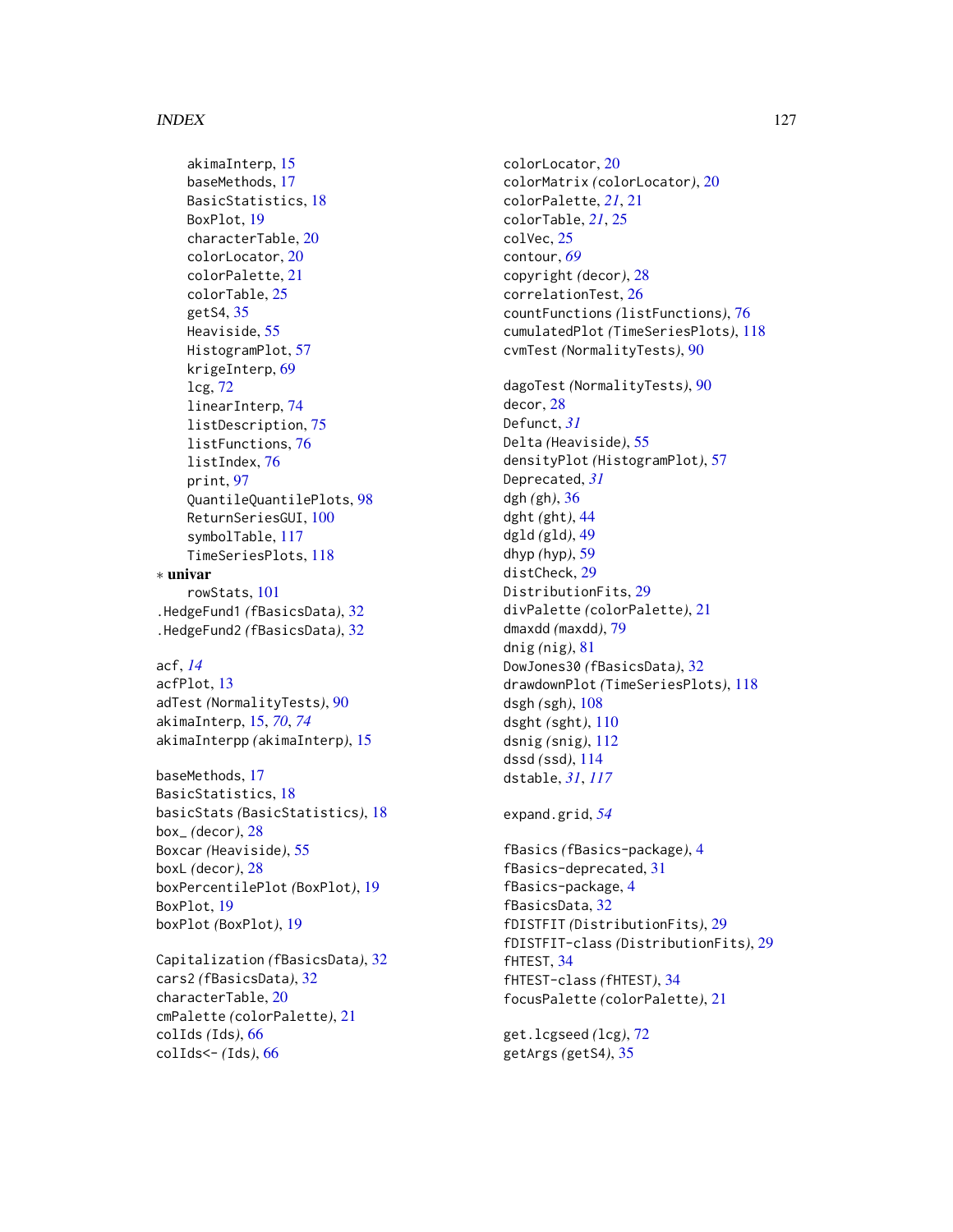getCall *(*getS4*)*, [35](#page-34-0) getCall,ANY-method *(*getS4*)*, [35](#page-34-0) getDescription *(*getS4*)*, [35](#page-34-0) getModel *(*getS4*)*, [35](#page-34-0) getS4, [35](#page-34-0) getSlot *(*getS4*)*, [35](#page-34-0) getTitle *(*getS4*)*, [35](#page-34-0) gh, [36](#page-35-0) ghFit, [38](#page-37-0) ghIQR *(*ghRobMoments*)*, [42](#page-41-0) ghKURT *(*ghRobMoments*)*, [42](#page-41-0) ghKurt *(*ghMoments*)*, [41](#page-40-0) ghMean *(*ghMoments*)*, [41](#page-40-0) ghMED *(*ghRobMoments*)*, [42](#page-41-0) ghMode, [40](#page-39-0) ghMoments, [41](#page-40-0) ghRobMoments, [42](#page-41-0) ghSKEW *(*ghRobMoments*)*, [42](#page-41-0) ghSkew *(*ghMoments*)*, [41](#page-40-0) ghSlider, [43](#page-42-0) ght, [44](#page-43-0) ghtFit, [45](#page-44-0) ghtIQR *(*ghtRobMoments*)*, [48](#page-47-0) ghtKURT *(*ghtRobMoments*)*, [48](#page-47-0) ghtKurt *(*ghtMoments*)*, [47](#page-46-0) ghtMean *(*ghtMoments*)*, [47](#page-46-0) ghtMED *(*ghtRobMoments*)*, [48](#page-47-0) ghtMode, [46](#page-45-0) ghtMoments, [47](#page-46-0) ghtRobMoments, [48](#page-47-0) ghtSKEW *(*ghtRobMoments*)*, [48](#page-47-0) ghtSkew *(*ghtMoments*)*, [47](#page-46-0) ghtVar *(*ghtMoments*)*, [47](#page-46-0) ghVar *(*ghMoments*)*, [41](#page-40-0) gld, [49](#page-48-0) gldFit, [51](#page-50-0) gldIQR *(*gldRobMoments*)*, [53](#page-52-0) gldKURT *(*gldRobMoments*)*, [53](#page-52-0) gldMED *(*gldRobMoments*)*, [53](#page-52-0) gldMode, [52](#page-51-0) gldRobMoments, [53](#page-52-0) gldSKEW *(*gldRobMoments*)*, [53](#page-52-0) greyPalette *(*colorPalette*)*, [21](#page-20-0)

heatPalette *(*colorPalette*)*, [21](#page-20-0) Heaviside, [55](#page-54-0) HedgeFund *(*fBasicsData*)*, [32](#page-31-0) hgrid *(*decor*)*, [28](#page-27-0)

gridVector, [54](#page-53-0)

hilbert, [56](#page-55-0) HistogramPlot, [57](#page-56-0) histPlot *(*HistogramPlot*)*, [57](#page-56-0) hyp, [59](#page-58-0) hypFit, [61](#page-60-0) hypIQR *(*hypRobMoments*)*, [65](#page-64-0) hypKURT *(*hypRobMoments*)*, [65](#page-64-0) hypKurt *(*hypMoments*)*, [63](#page-62-0) hypMean *(*hypMoments*)*, [63](#page-62-0) hypMED *(*hypRobMoments*)*, [65](#page-64-0) hypMode, [62](#page-61-0) hypMoments, [63](#page-62-0) hypRobMoments, [65](#page-64-0) hypSKEW *(*hypRobMoments*)*, [65](#page-64-0) hypSkew *(*hypMoments*)*, [63](#page-62-0) hypSlider, [66](#page-65-0) hypVar *(*hypMoments*)*, [63](#page-62-0)

Ids, [66](#page-65-0) interactivePlot, [67](#page-66-0) inv, [68](#page-67-0) isPositiveDefinite *(*positiveDefinite*)*, [97](#page-96-0)

jarqueberaTest *(*NormalityTests*)*, [90](#page-89-0) jbTest *(*NormalityTests*)*, [90](#page-89-0)

kendallTest *(*correlationTest*)*, [26](#page-25-0) krigeInterp, *[16](#page-15-0)*, [69,](#page-68-0) *[74](#page-73-0)* kron, [70](#page-69-0) ks2Test, [71](#page-70-0) ksnormTest *(*NormalityTests*)*, [90](#page-89-0)

lacfPlot *(*acfPlot*)*, [13](#page-12-0) lcg, [72](#page-71-0) lillieTest *(*NormalityTests*)*, [90](#page-89-0) linearInterp, *[16](#page-15-0)*, *[70](#page-69-0)*, [74](#page-73-0) linearInterpp *(*linearInterp*)*, [74](#page-73-0) listDescription, [75,](#page-74-0) *[77](#page-76-0)* listFunctions, *[75,](#page-74-0) [76](#page-75-0)*, [76](#page-75-0) listIndex, *[75,](#page-74-0) [76](#page-75-0)*, [76,](#page-75-0) *[77](#page-76-0)* locationTest, *[27](#page-26-0)*, [77](#page-76-0) locator, *[21](#page-20-0)* logDensityPlot *(*HistogramPlot*)*, [57](#page-56-0)

makePositiveDefinite *(*positiveDefinite*)*, [97](#page-96-0) maxdd, [79](#page-78-0) maxddStats *(*maxdd*)*, [79](#page-78-0)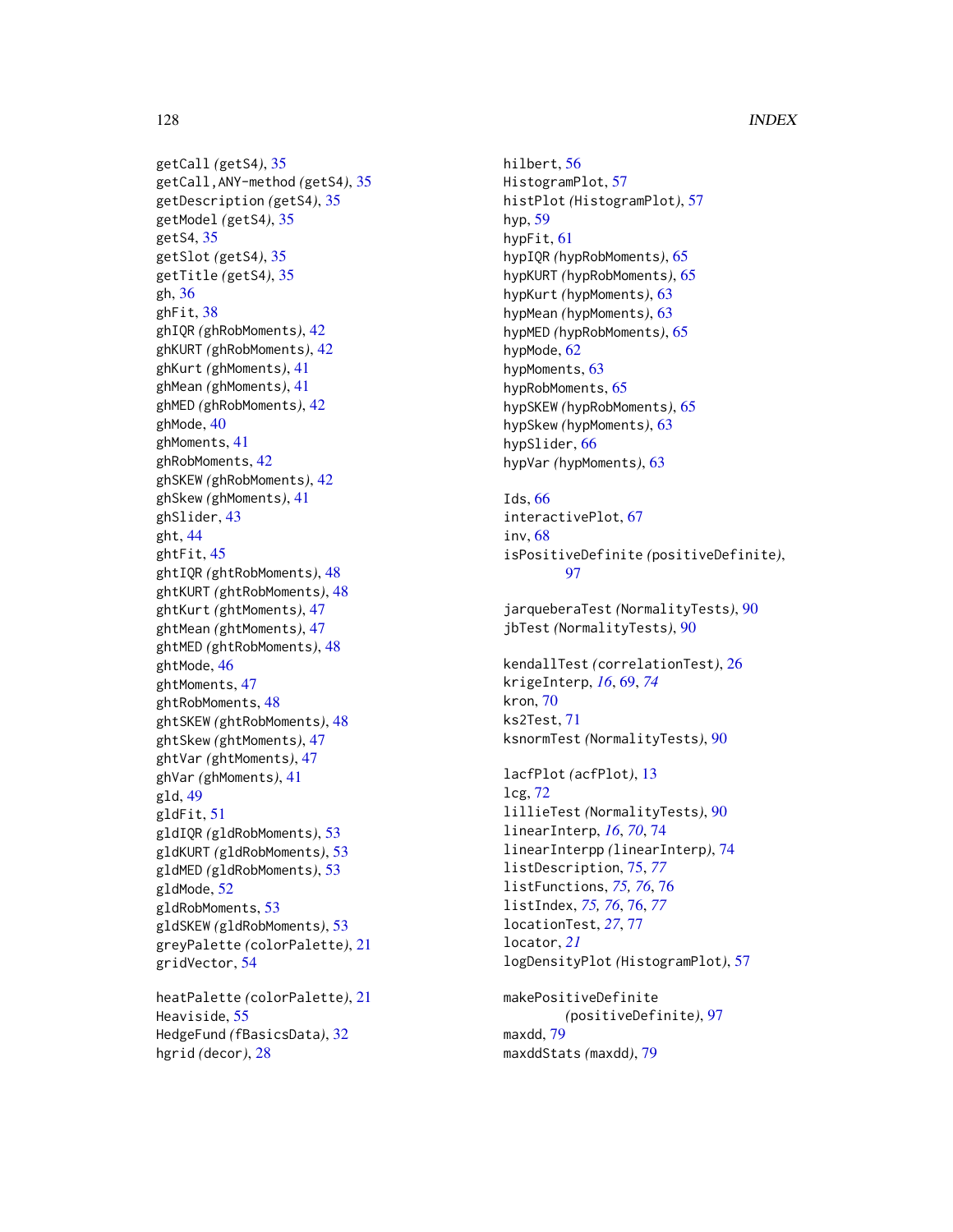monoPalette *(*colorPalette*)*, [21](#page-20-0) msft.dat *(*fBasicsData*)*, [32](#page-31-0) nFit *(*DistributionFits*)*, [29](#page-28-0) nig, [81](#page-80-0) nigFit, [82](#page-81-0) nigIQR *(*nigRobMoments*)*, [86](#page-85-0) nigKURT *(*nigRobMoments*)*, [86](#page-85-0) nigKurt *(*nigMoments*)*, [85](#page-84-0) nigMean *(*nigMoments*)*, [85](#page-84-0) nigMED *(*nigRobMoments*)*, [86](#page-85-0) nigMode, [84](#page-83-0) nigMoments, [85](#page-84-0) nigRobMoments, [86](#page-85-0) nigShapeTriangle, [87](#page-86-0) nigSKEW *(*nigRobMoments*)*, [86](#page-85-0) nigSkew *(*nigMoments*)*, [85](#page-84-0) nigSlider, [88](#page-87-0) nigVar *(*nigMoments*)*, [85](#page-84-0) nlm, *[39](#page-38-0)*, *[45](#page-44-0)*, *[61](#page-60-0)* nlminb, *[51](#page-50-0)* norm, [89](#page-88-0) norm2 *(*norm*)*, [89](#page-88-0) NormalityTests, [90](#page-89-0) normalTest *(*NormalityTests*)*, [90](#page-89-0) normIQR *(*normRobMoments*)*, [94](#page-93-0) normKURT *(*normRobMoments*)*, [94](#page-93-0) normMED *(*normRobMoments*)*, [94](#page-93-0) normRobMoments, [94](#page-93-0) normSKEW *(*normRobMoments*)*, [94](#page-93-0) nyse *(*fBasicsData*)*, [32](#page-31-0) pacfPlot *(*acfPlot*)*, [13](#page-12-0) pascal, [95](#page-94-0) pchiTest *(*NormalityTests*)*, [90](#page-89-0) pdl, [96,](#page-95-1) *[122](#page-121-0)* pearsonTest *(*correlationTest*)*, [26](#page-25-0) PensionFund *(*fBasicsData*)*, [32](#page-31-0) persp, *[69](#page-68-0)* pgh *(*gh*)*, [36](#page-35-0) pght *(*ght*)*, [44](#page-43-0) pgld *(*gld*)*, [49](#page-48-0) phyp *(*hyp*)*, [59](#page-58-0) pmaxdd *(*maxdd*)*, [79](#page-78-0) pnig *(*nig*)*, [81](#page-80-0) positiveDefinite, [97](#page-96-0) print, [97](#page-96-0) print.fDISTFIT *(*DistributionFits*)*, [29](#page-28-0) psgh *(*sgh*)*, [108](#page-107-0)

psght *(*sght*)*, [110](#page-109-0) psnig *(*snig*)*, [112](#page-111-0) pssd *(*ssd*)*, [114](#page-113-0) qgh *(*gh*)*, [36](#page-35-0) qght *(*ght*)*, [44](#page-43-0) qgld *(*gld*)*, [49](#page-48-0) qhyp *(*hyp*)*, [59](#page-58-0) qnig *(*nig*)*, [81](#page-80-0) qqghtPlot *(*QuantileQuantilePlots*)*, [98](#page-97-0) qqgldPlot *(*QuantileQuantilePlots*)*, [98](#page-97-0) qqnigPlot *(*QuantileQuantilePlots*)*, [98](#page-97-0) qqnormPlot *(*QuantileQuantilePlots*)*, [98](#page-97-0) qsgh *(*sgh*)*, [108](#page-107-0) qsght *(*sght*)*, [110](#page-109-0) qsnig *(*snig*)*, [112](#page-111-0) qssd *(*ssd*)*, [114](#page-113-0) qualiPalette *(*colorPalette*)*, [21](#page-20-0) QuantileQuantilePlots, [98](#page-97-0) rainbowPalette *(*colorPalette*)*, [21](#page-20-0) Ramp *(*Heaviside*)*, [55](#page-54-0) rampPalette *(*colorPalette*)*, [21](#page-20-0) returnPlot *(*TimeSeriesPlots*)*, [118](#page-117-0) ReturnSeriesGUI, [100](#page-99-0) returnSeriesGUI *(*ReturnSeriesGUI*)*, [100](#page-99-0) rgh *(*gh*)*, [36](#page-35-0) rght *(*ght*)*, [44](#page-43-0) rgld *(*gld*)*, [49](#page-48-0) rhyp *(*hyp*)*, [59](#page-58-0) rk, [100](#page-99-0) rmaxdd *(*maxdd*)*, [79](#page-78-0) rnig *(*nig*)*, [81](#page-80-0) rnorm.lcg *(*lcg*)*, [72](#page-71-0) rowAvgs *(*rowStats*)*, [101](#page-100-0) rowIds *(*Ids*)*, [66](#page-65-0) rowIds<- *(*Ids*)*, [66](#page-65-0) rowKurtosis *(*rowStats*)*, [101](#page-100-0) rowMaxs *(*rowStats*)*, [101](#page-100-0) rowMins *(*rowStats*)*, [101](#page-100-0) rowProds *(*rowStats*)*, [101](#page-100-0) rowQuantiles *(*rowStats*)*, [101](#page-100-0) rowSds *(*rowStats*)*, [101](#page-100-0) rowSkewness *(*rowStats*)*, [101](#page-100-0) rowStats, [101](#page-100-0) rowStdevs *(*rowStats*)*, [101](#page-100-0) rowVars *(*rowStats*)*, [101](#page-100-0) rowVec *(*colVec*)*, [25](#page-24-0)

rsgh *(*sgh*)*, [108](#page-107-0)